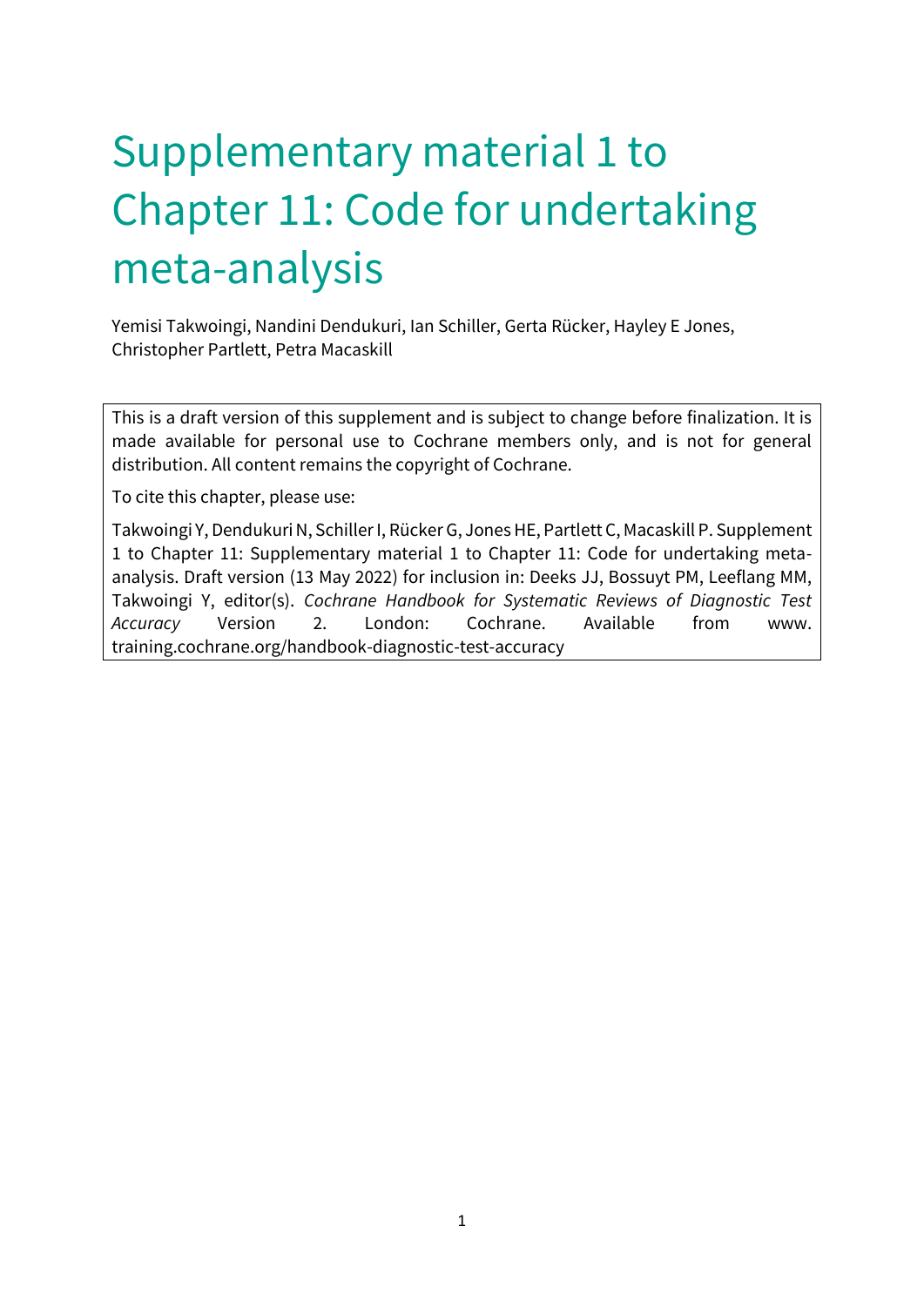# **Appendix 1: Meta-analysis of a single index test using Proc NLMIXED and MetaDAS in SAS to fit a bivariate model**

```
/*********** Using Proc NLMIXED for the bivariate model ******************/
/* Import data. Note you should change the file path to where you saved the 
anti-CCP.csv file */
proc import out=nishimura_accp
      datafile='U:\Handbook 2020\anti-CCP.csv'
      dbms=csv replace;
      getnames=yes;
run;
proc print;
run;
/* Create two separate records for the true results in each study,
the first for the diseased group, and the second for the non-diseased 
group. The variable sens is an indicator which takes the value 1 if 
true=true positives and 0 otherwise, the variable spec is also an indicator 
that takes the value 1 if true =true negatives and 0 otherwise */data nishimura_accp;
      set nishimura accp;
      sens=1; spec=0; true=tp; n=tp+fn; output;
      sens=0; spec=1; true=tn; n=tn+fp; output;
run;
/* Ensure that both records for a study are clustered together */proc sort data=nishimura_accp;
      by study_id;
run;
/* Run the bivariate model with no covariates.
The "COV" option requests that a covariance matrix is printed for all model 
parameter estimates. The "ECOV" option requests a covariance matrix for all 
additional estimates that are computed. Using the PARMS statement, specify 
starting values for all parameters to be estimated. Ensure that the 
variances of the random effects cannot be negative by using the BOUNDS 
statement. usens and uspec represent the random effects. They are both 
assumed to be normally distributed with mean zero. Their variances 
estimates are s2usens and s2uspec, and their covariance estimate is covesp. 
Additional estimates, e.g. positive and negative likelihood ratios, that 
are functions of the model parameters can be estimated using the ESTIMATE
```
**proc nlmixed** data=nishimura\_accp cov ecov;

estimates table to get the LRs. \*/

parms msens=**1** to **2** by **0.5** mspec=**2** to **4** by **0.5** s2usens=**0.2** s2uspec=**0.6** covsesp=**0**;

statement. Take the exponent of the log LR values in the additional

```
bounds s2usens>=0;
bounds s2uspec>=0;
logitp = (msens + usens) * sens + (mspec + uspec) * spec;
```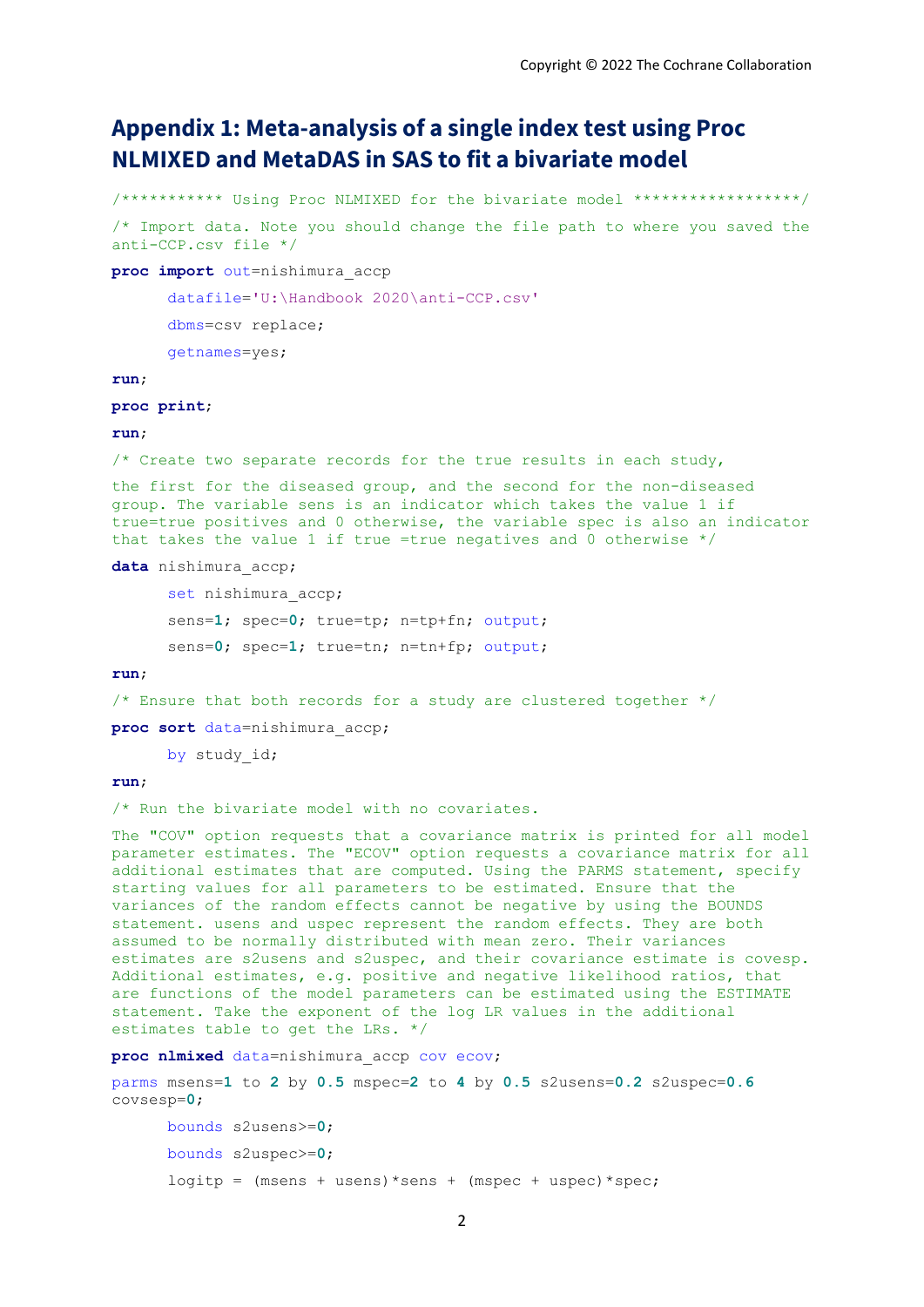```
p = exp(logitp) / (1+exp(logitp));
model true \sim binomial(n,p);
random usens uspec ~ normal([0 , 0],[s2usens,covsesp,s2uspec])
subject=study id out=randeffs;
estimate 'logLR+' log((exp(msens)/(1+exp(msens)))/(1-
(exp(mspec)/(1+exp(mspec)))));
estimate 'logLR-' log((1-
(exp(msens)/(1+exp(msens))))/(exp(mspec)/(1+exp(mspec))));
```
#### **run**;

/\* Check assumption of normality for the random effects \*/

**proc univariate** data=randeffs plot normal;

class effect; var estimate;

#### **run**;

/\*\*\*\*\*\*\*\*\*\*\* Using MetaDAS for the bivariate model \*\*\*\*\*\*\*\*\*\*\*\*\*\*\*\*\*\*\*\*\*/

/\* The INCLUDE statement specifies the path and name of the SAS file containing the macro.\*/

```
%include 'U:\1 Projects-Ongoing\METADAS macro\METADAS v1.3\Metadas 
v1.3.sas';
```
/\* The code below uses only 4 of the input parameters available in MetaDAS to perform the meta-analysis of anti-CCP using the bivariate model (method=b). The input parameter logfile is very useful. If the content of the log window is saved to a file, the tables metadas errors,

```
_metadas_warnings and _metadas_modfail are produced and can be used for 
identifying problems with the model or macro instead of going through the 
entire log. */
```

```
%metadas(dtfile= 'U:\Handbook 2020\anti-CCP.csv', logfile='U:\Handbook 
2020\anti-CCP log.log', method=b, rfile ='U:\Handbook 2020\anti-CCP 
results.rtf');
```
**run**;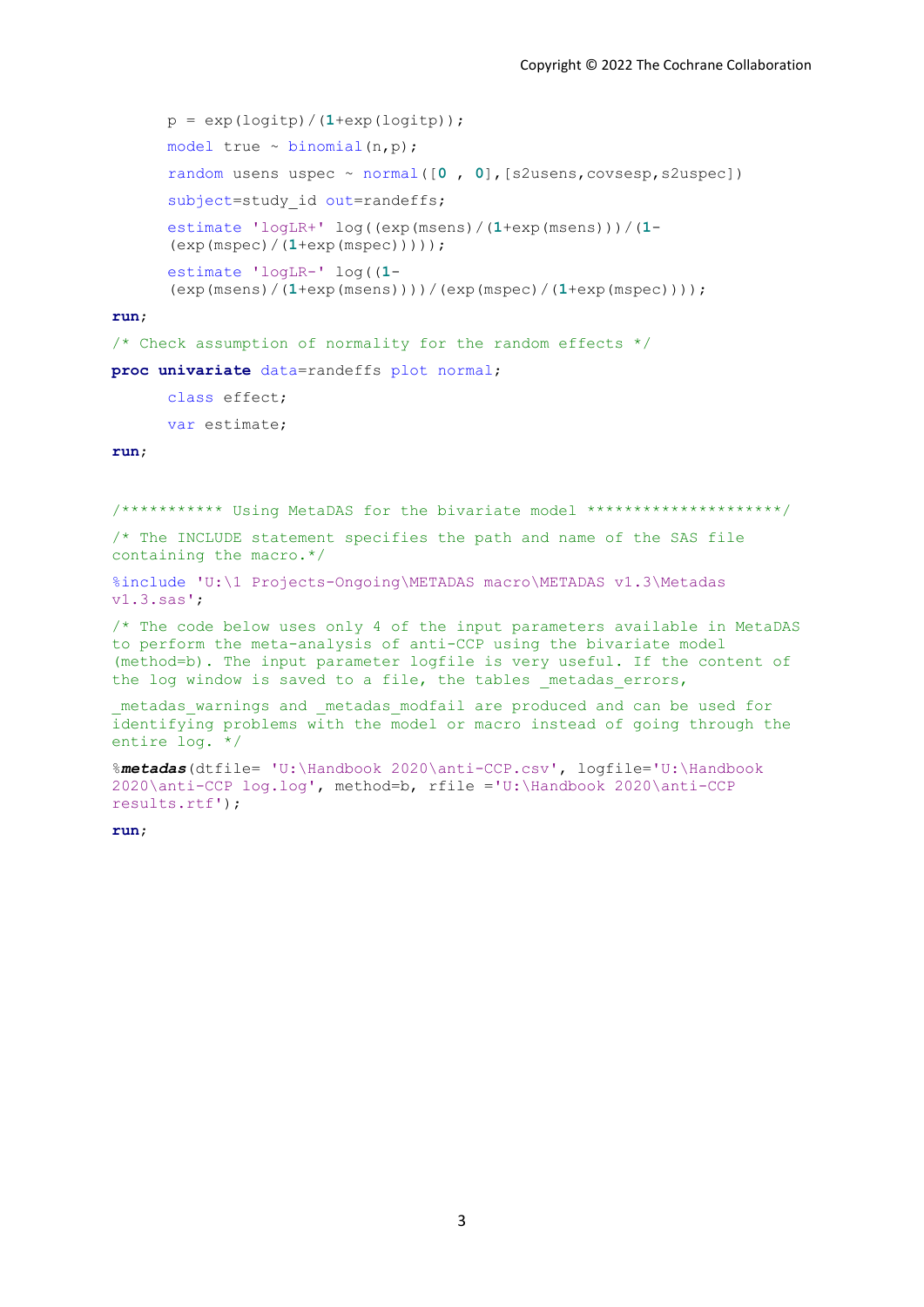# **Appendix 2: Meta-analysis of a single index test using metandi in Stata to fit the bivariate model**

\*\*\* You only need to run the following 2 lines if gllamm and metandi are not installed on your computer or not up to date \*\*\* ssc install gllamm, replace ssc install metandi, replace \*\*\* Read in the data from the .csv file. Note you should change the file path to where you saved the anti-CCP.csv file \*\*\* insheet using "U:\Handbook 2020\anti-CCP.csv", comma clear \*\*\* Produce a summary of the dataset to check data import was ok \*\*\* describe \*\*\* Use metandi for meta-analysis of anti-CCP \*\*\* metandi tp fp fn tn \*\*\* To obtain a SROC plot as well as parameter estimates, add the plot option to the metandi statement as follows \*\*\* metandi tp fp fn tn, plot \*\*\* There is no option with metandi to modify the plot but this can be done using metandiplot. \*\*\* metandiplot  $/*$  If the optional variables tp fp fn tn are included in the command line, the plot also includes estimates of sensitivity and specificity from each study. \*/ metandiplot tp fp fn tn  $/*$  The default is to scale the plot symbol by the sample size of each study. To make the symbols all the same size, specify constant weights, e.g. [aw=1]. Try other options too. \*/ metandiplot tp fp fn tn [aw=1], curve(off) pred(off) \*\*\* Here's another example including some twoway graph options. \*\*\* metandiplot tp fp fn tn [aw=1], curve(off) legend(off) title(SROC plot for anti-CCP) scheme(s1mono)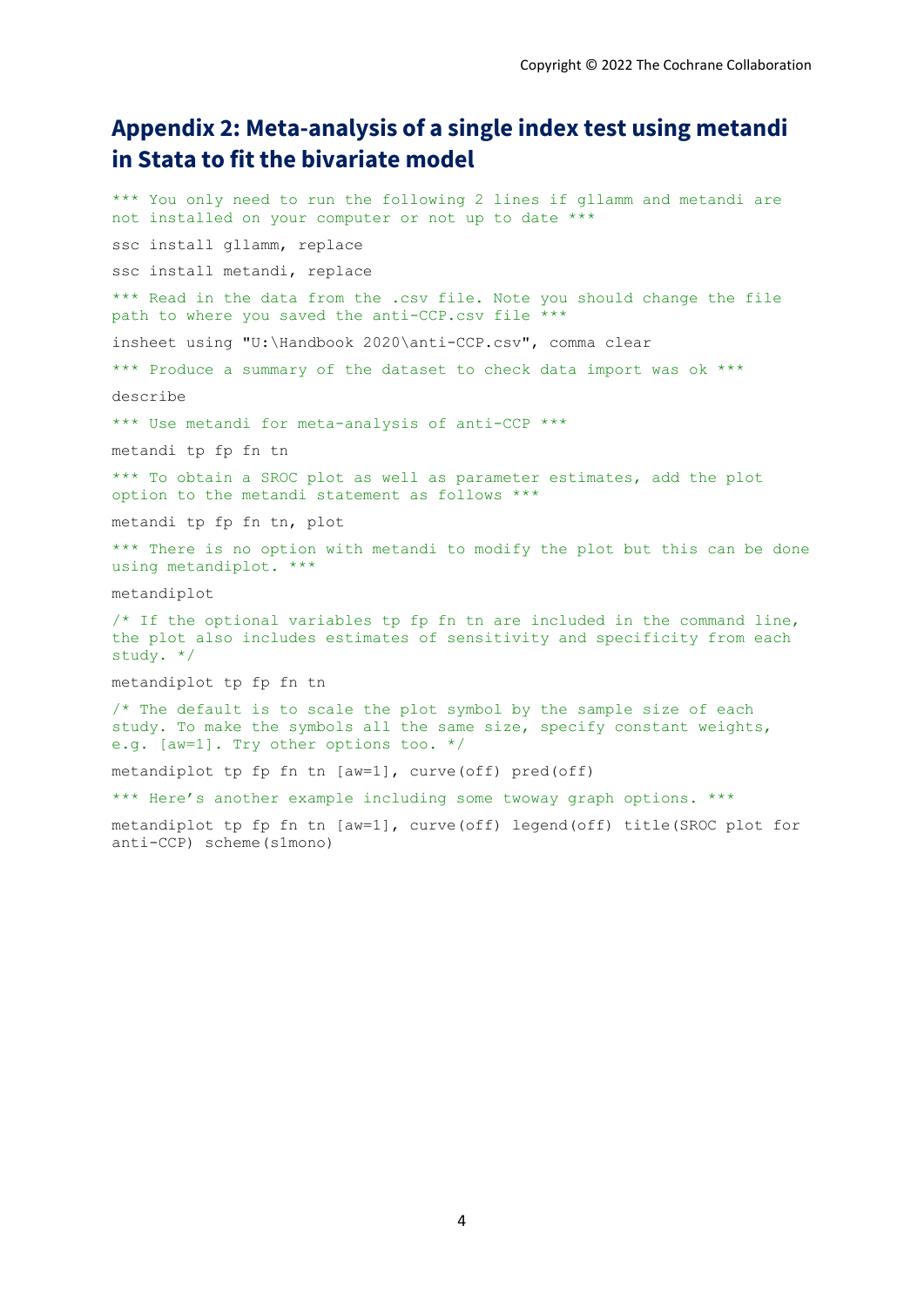# **Appendix 3: Meta-analysis of a single index test using meqrlogit in Stata to fit the bivariate model**

\*\*\*\*\*\*\*\*\*\*\*\*\*\*\*\* 1. IMPORT DATA \*\*\*\*\*\*\*\*\*\*\*\*\*\*\*\*\*\*\*\*\* \*\*\* Read in the data from the .csv file. Note you should change the file path to where you saved the anti-CCP.csv file \*\*\* insheet using "U:\Handbook 2020\anti-CCP.csv", comma clear \*\*\* Produce a summary of the dataset to check data import was ok \*\*\* describe /\*\*\* 2. SET UP THE DATA BEFORE THE META-ANALYSIS Generate 5 new variables of type long. We need these before we can reshape the data. • n1 is number diseased • n0 is number without disease • true1 is number of true positives • true0 is the number of true negatives • study is the unique identifier for each study. n will generate a sequence of numbers.\*/ IMPORTANT NOTE: after modifying the data, if you want to run metandi, remember to use the original data. \*\*\*/ gen long n1=tp+fn gen long n0=fp+tn gen long true1=tp gen long true0=tn gen long study= \_n \*\*\* Convert data from wide to long form \*\*\* reshape long n true, i(study) j(sens) \*\*\* Generate a new binary variable spec of type byte that takes the value 0 when sens=1 and vice versa \*\*\* gen byte spec=1-sens \*\*\* Sort data to ensure studies are clustered together first by study \*\*\* sort studyid /\*\*\* 3. PERFORM META-ANALYSIS: replace meqrlogit with xtmelogit if your version of Stata is earlier than Stata 13 Note that xtmelogit was introduced in Stata 10 and meqrlogit in Stata 13 so you cannot run meqrlogit or xtmelogit if your version is earlier than Stata 10 Explanation of model specification:

• The variable true specifies the response while sens and spec are the fixed portions of the model similar to if we were using regress or some other Stata estimation command. Our fixed effects are coefficients on sens and spec without a constant term (nocons)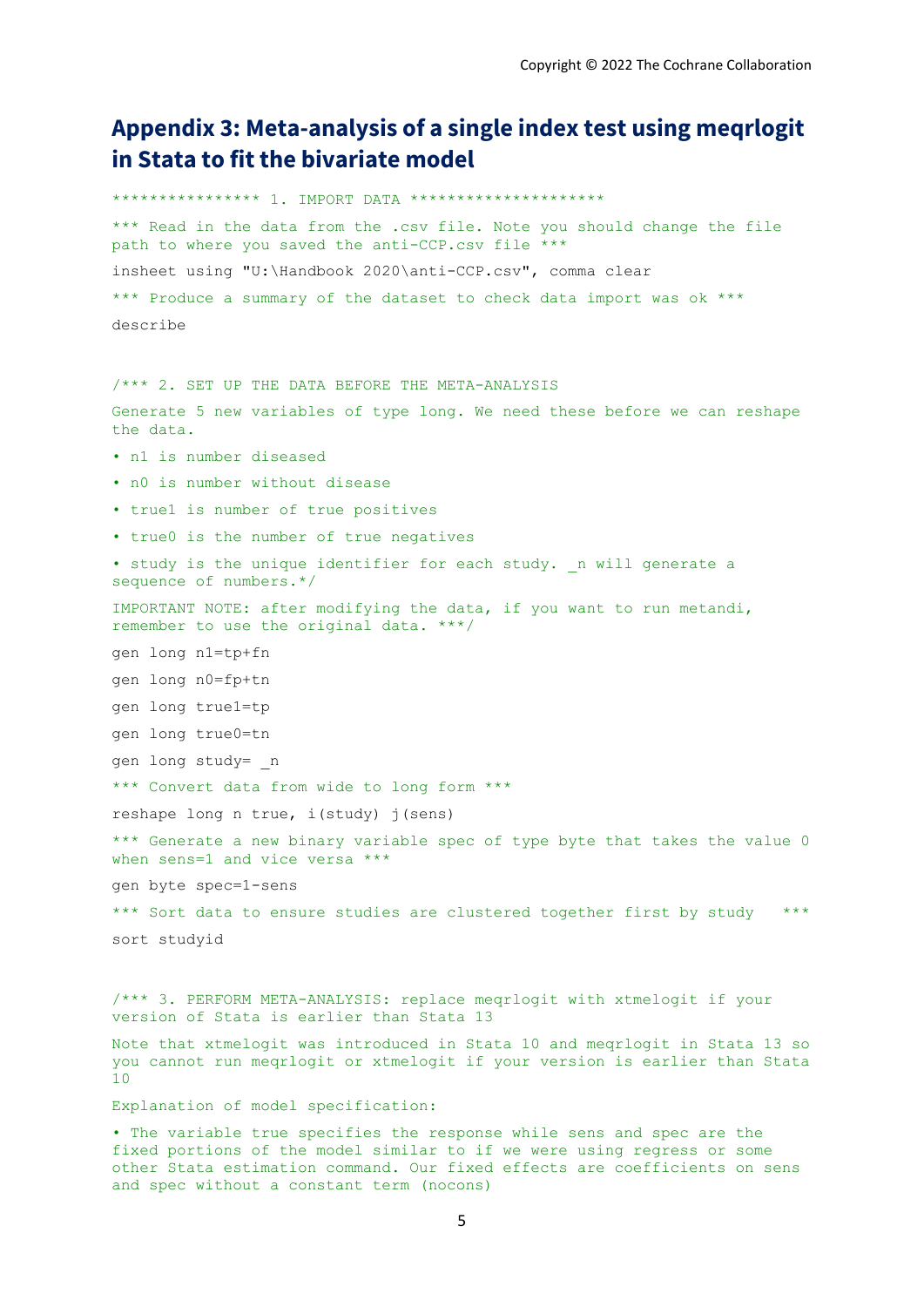```
• With || studyid: the random effects were specified at the level 
identified by the group variable studyid. 
• intpoints(5): the number of integration points for adaptive Gaussian 
quadrature 
• cov(): covariance specifies the structure of the covariance matrix for 
the random effects. cov(un)specifies unstructured covariance allowing all
variances and covariances to be distinct. 
• nocons: suppresses the constant (intercept) term and is specified here 
for both the fixed effects and random-effects equations. 
• refineopts(iterate(3)): controls the maximization process during the 
refinement of starting values. Two iterations is the default. Should the 
maximization fail because of instability in the Hessian calculations, one 
possible solution may be to increase the number of iterations here. 
• binomial(n): specifies the data are in binomial form and n as the 
binomial variable. 
• variance: displays the random-effects parameter estimates as variances 
and covariances. To display standard deviations and correlation replace 
option variance with stddeviations. ***/
meqrlogit true sens spec, nocons|| studyid: sens spec, ///
nocons cov(un) binomial(n) refineopts(iterate(5)) intpoints(5) variance 
/* To find the covariance between the expected (mean) logit sensitivity and 
expected logit specificity, display contents of the variance-covariance 
matrix: */
matrix list e(V) 
*** DISPLAY SUMMARY ESTIMATES ***
*** Drop the program in case it is already in Stata's memory. *** 
capture program drop renamematrix
/* Write a little program renaming elements of the coefficient and variance 
matrices */
program define renamematrix, eclass
matrix mb = e(b)matrix mv = e(V)matrix colnames mb = logitse: cons logitsp: cons
matrix colnames mv = logitse: cons logitsp: cons
matrix rownames mv = logitse: cons logitsp: cons
ereturn post mb mv
end
*** Run the program ***
renamematrix
*** Display summary points ***
diparm logitse, label(Sensitivity) invlogit
diparm logitsp, label(Specificity) invlogit
```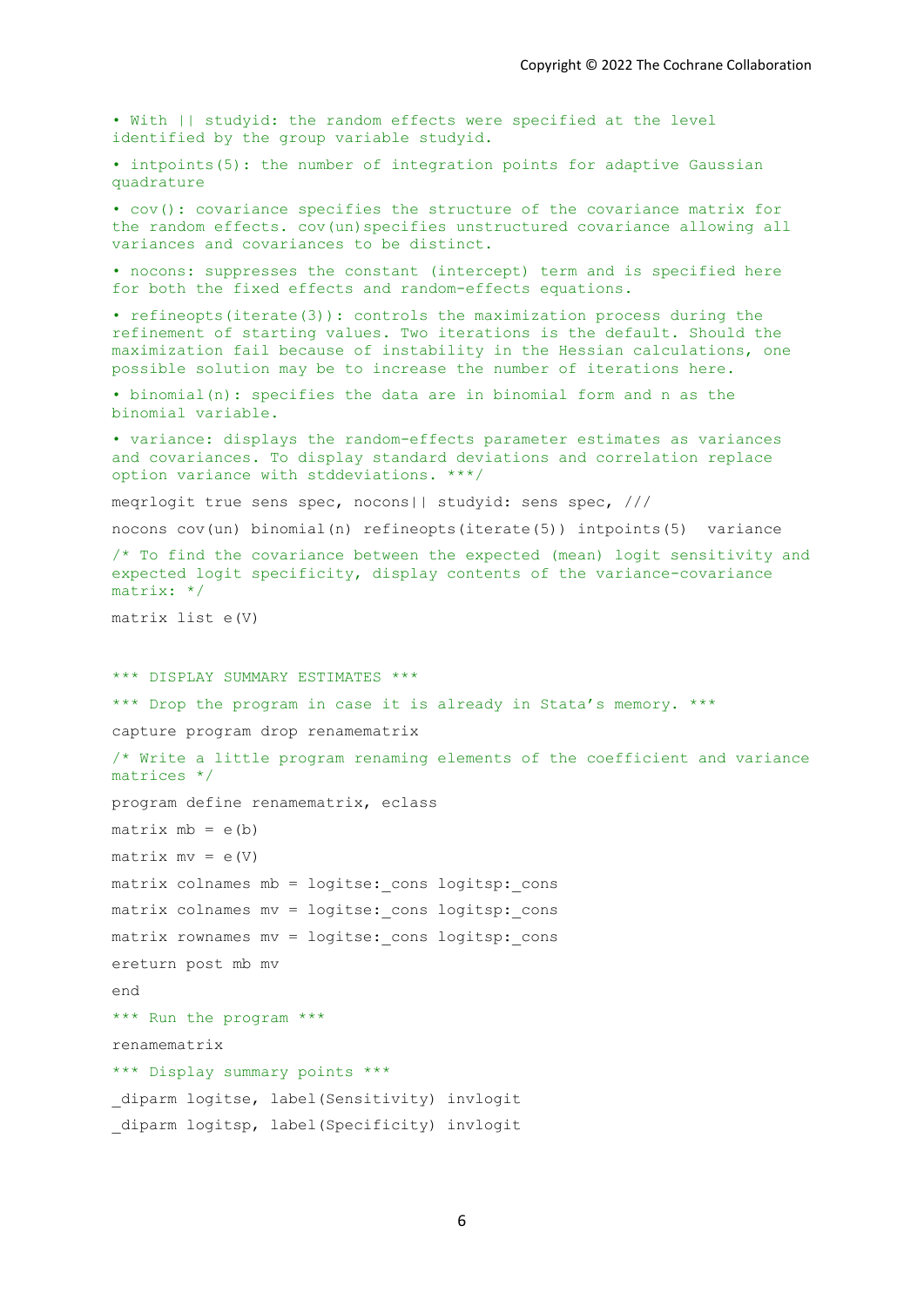\_diparm logitse logitsp, label(LR+) ci(log) f(invlogit(@1)/(1-  $\overline{invlogit}(\overline{02}))$ ) d(  $\overline{exp(02-1)}*invlogit(01)^{2}/invlogit(02)$  $exp(\theta^2) * invlogit(\theta1))$ 

\_diparm logitse logitsp, label(LR-) ci(log) f((1 invlogit(@1))/invlogit(@2)) d( exp(-@1)\*invlogit(@1)^2/invlogit(@2) exp(-  $@1-@2) * invlogit(@1)$ )

```
_diparm logitse logitsp, label(DOR) ci(log) f(exp(@1+@2)) d(exp(@1+@2) 
exp(01+02)
```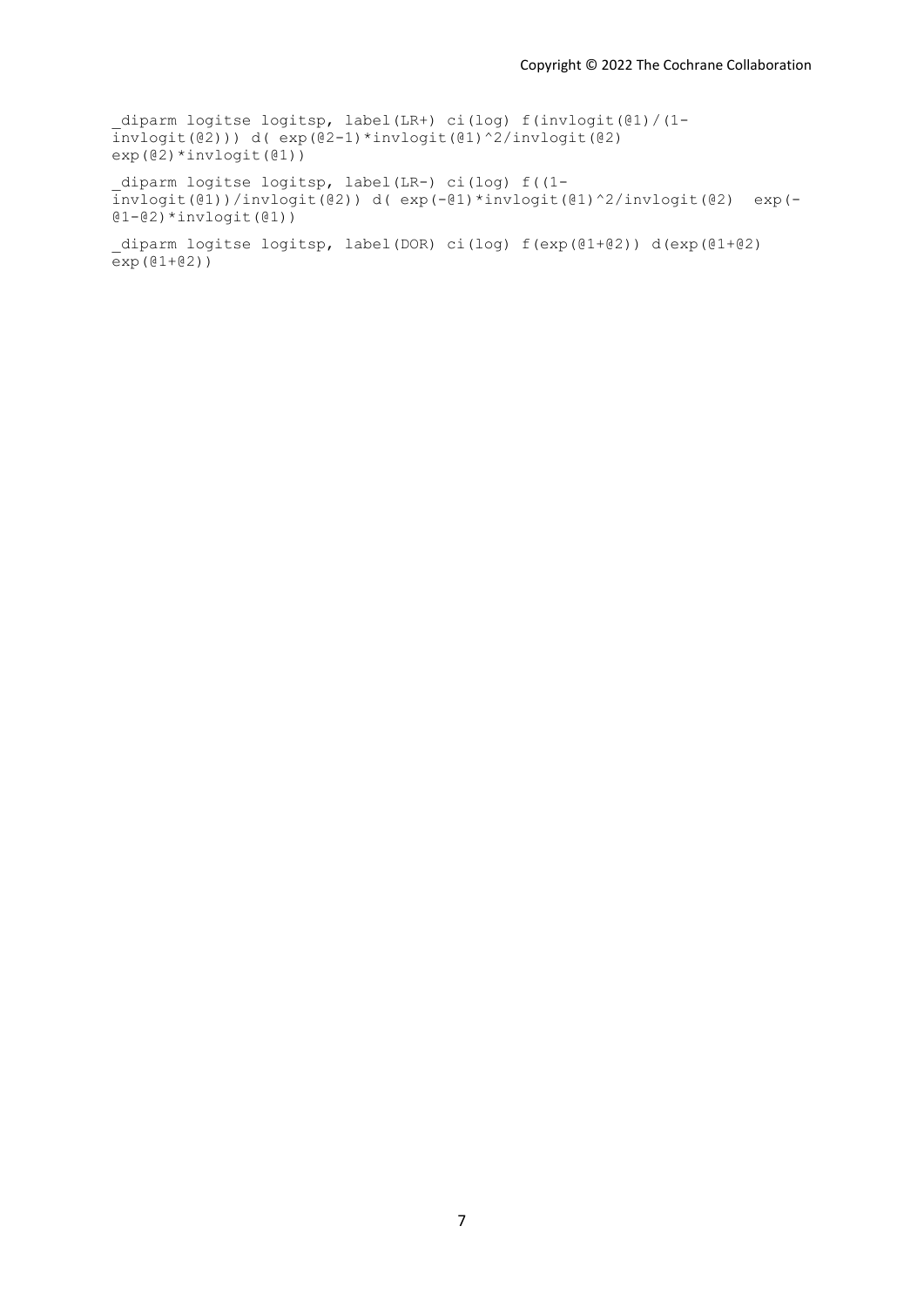# **Appendix 4: Meta-analysis of a single index test using gllamm in Stata to fit a bivariate model**

The structure of the model with gllamm is similar to xtmelogit in some respects. The main difference in the execution of  $q_l$ lamm is that the user must define equations for the linear predictors, multiplying the latent variables before running the command to fit the model the first time.  $eq1 eq1$  eq 0) below specifies the equation names defined before running gllamm.

To run gllamm, use the code below. See the help file for a description of the available options for gllamm and the syntax.

\*\*\*\*\*\*\*\*\*\*\*\*\*\*\*\*\*\*\*\*\*\*\*\*\* 1. IMPORT DATA \*\*\*\*\*\*\*\*\*\*\*\*\*\*\*\*\*\*\*\*\*\*\*\*\*\*\*\*\* \*\*\* Read in the data from the .csv file. Note you should change the file path to where you saved the anti-CCP.csv file \*\*\* insheet using "U:\Handbook 2020\anti-CCP.csv", comma clear \*\*\* Produce a summary of the dataset to check data import was ok \*\*\* describe \*\*\*\*\*\*\*\*\*\*\*\*\*\*\*\*\*\*\*\*\* 2. SET UP THE DATA \*\*\*\*\*\*\*\*\*\*\*\*\*\*\*\*\*\*\*\*\*\*\*\*\*\*\*\* /\*\*\* Generate 5 new variables of type long. We need these before we can reshape the data. • n1 is number diseased • n0 is number without disease • true1 is number of true positives • true0 is the number of true negatives • study is the unique identifier for each study. n will generate a sequence of numbers. IMPORTANT NOTE: after modifying the data, if you want to run metandi, remember to use the original data. \*\*\*/ gen long n1=tp+fn gen long n0=fp+tn gen long true1=tp gen long true0=tn gen long recordid= \_n \*\*\* Convert data from wide to long form \*\*\* reshape long n true, i(recordid) j(sens) \*\*\* Generate a new binary variable spec of type byte that takes the value 0 when sens=1 and vice versa \*\*\* gen byte spec=1-sens \*\*\* Sort data to ensure studies are clustered together first by study \*\*\* sort studyid

\*\*\*\*\*\*\*\*\*\*\*\*\*\*\*\* 3. PERFORM META-ANALYSIS USING GLLAMM \*\*\*\*\*\*\*\*\*\*\*\*\*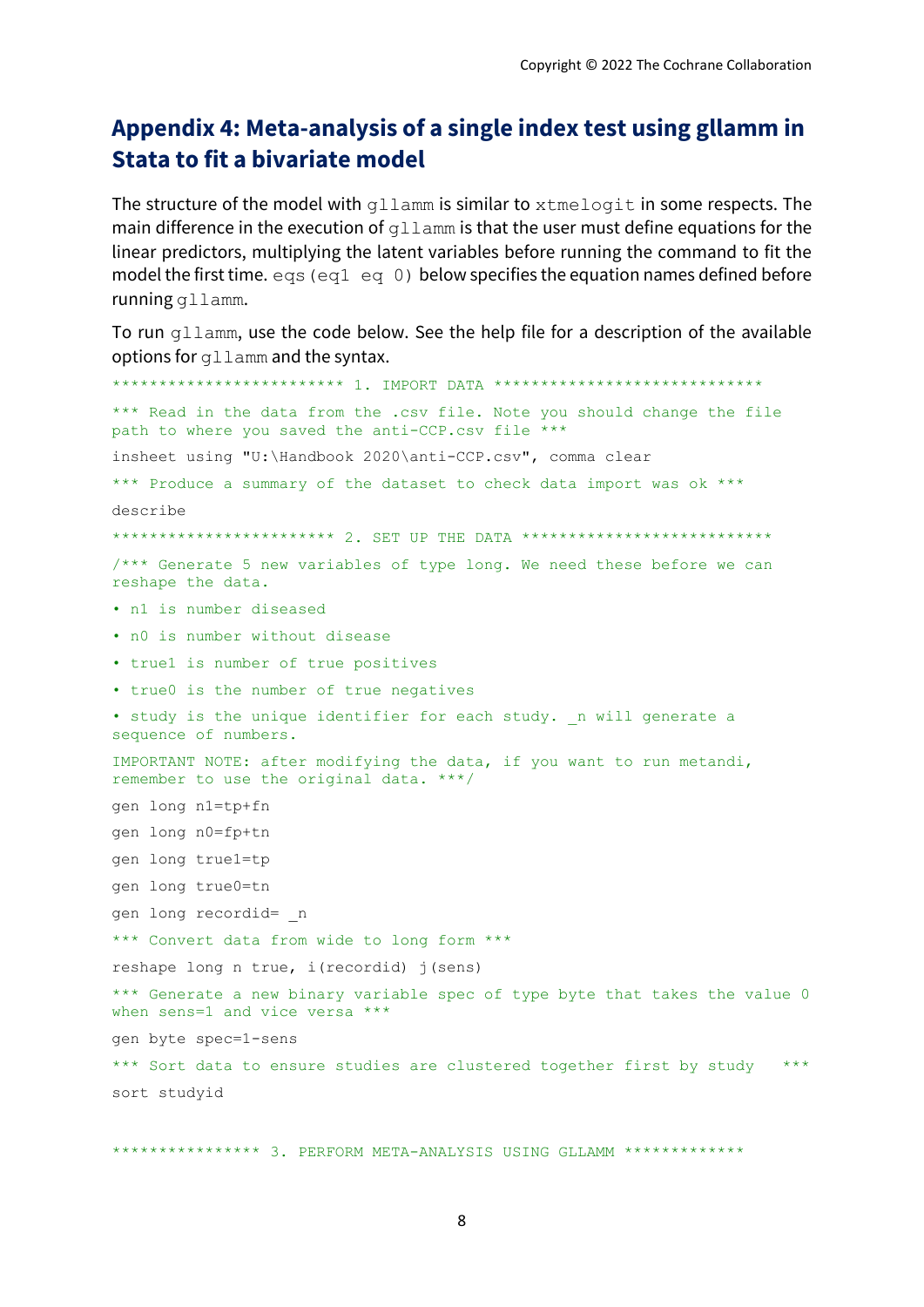```
/*** Numeric variable expected for option i() so encode studyid and 
generate a new numeric variable named id. Since this analysis is not a test 
comparison and there are no comparative studies, recordid and id are 
essentially the same. However, to avoid confusion if this code is later 
modified for a test comparison, id was created and used instead of 
recordid. ***/
encode studyid, gen(id)
*** create the gllamm equations ***
eq eq1: sens
eq eq0: spec
*** See the help file for a description of the available options for gllamm 
and the syntax. ***
gllamm true sens spec, nocons i(id) nrf(2) eqs(eq1 eq0) ///
family(binomial) link(logit) denom(n) ip(g) nip(5) adapt
/* To find the covariance between the expected (mean) logit sensitivity and 
expected logit specificity, display contents of the variance-covariance 
matrix: */
matrix list e(V) 
*** DISPLAY SUMMARY ESTIMATES ***
*** Drop the program in case it is already in Stata's memory. *** 
capture program drop renamematrix
/* Write a little program renaming elements of the coefficient and variance 
matrices */
program define renamematrix, eclass
matrix mb = e(b)matrix mv = e(V)matrix colnames mb = logitse: cons logitsp: cons
matrix colnames mv = logitse: cons logitsp: cons
matrix rownames mv = logitse: cons logitsp: cons
ereturn post mb mv
end
*** Run the program ***
renamematrix
*** Display summary points ***
diparm logitse, label(Sensitivity) invlogit
diparm logitsp, label(Specificity) invlogit
_diparm logitse logitsp, label(LR+) ci(log) f(invlogit(@1)/(1-
\overline{invlogit}(\overline{02}))) d( exp(\overline{02-1})*invlogit(\overline{01})^2/invlogit(\overline{02})
exp(@2)*invlogit(@1))
_diparm logitse logitsp, label(LR-) ci(log) f((1-
\frac{1}{2}invlogit(@1))/invlogit(@2)) d( exp(-@1)*invlogit(@1)^2/invlogit(@2) exp(-
@1 - @2) * invloqit(Q1)_diparm logitse logitsp, label(DOR) ci(log) f(exp(@1+@2)) d(exp(@1+@2) 
exp(01+02)
```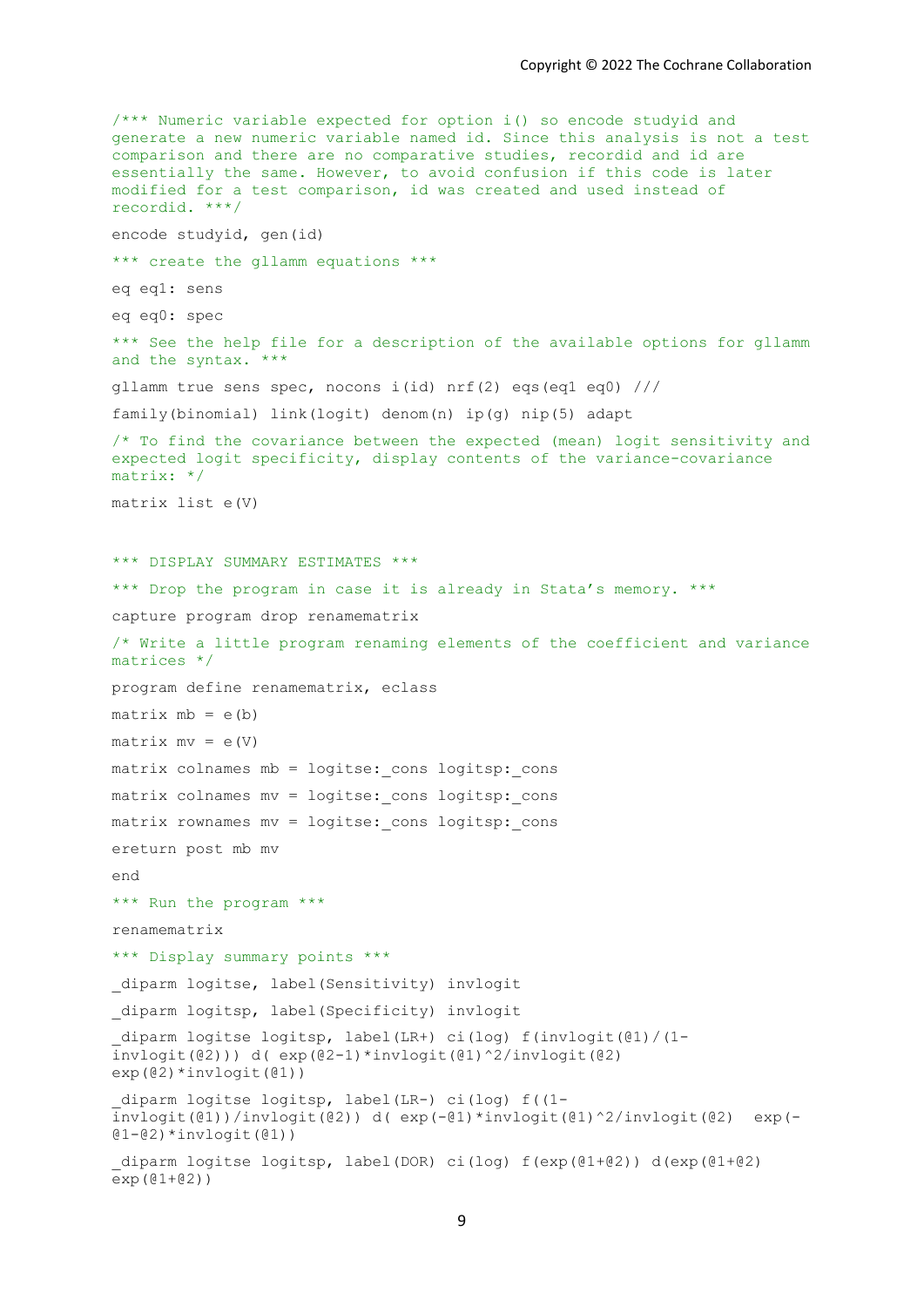The results of the meta-analysis using gllamm are shown below. The parameters of the bivariate model are shown in the red (logit estimates) and the blue (variance, covariance and correlation estimates) boxes. For input into RevMan either the covariance or the correlation of the logits is needed. The covariance between the summary estimates of logit(sensitivity) and logit(specificity) is shown in the green box. There may be slight discrepancies in the parameter estimates obtained using gllamm compared to those obtained using meqrlogit directly or metandi due to different starting values and options such as number of integration points.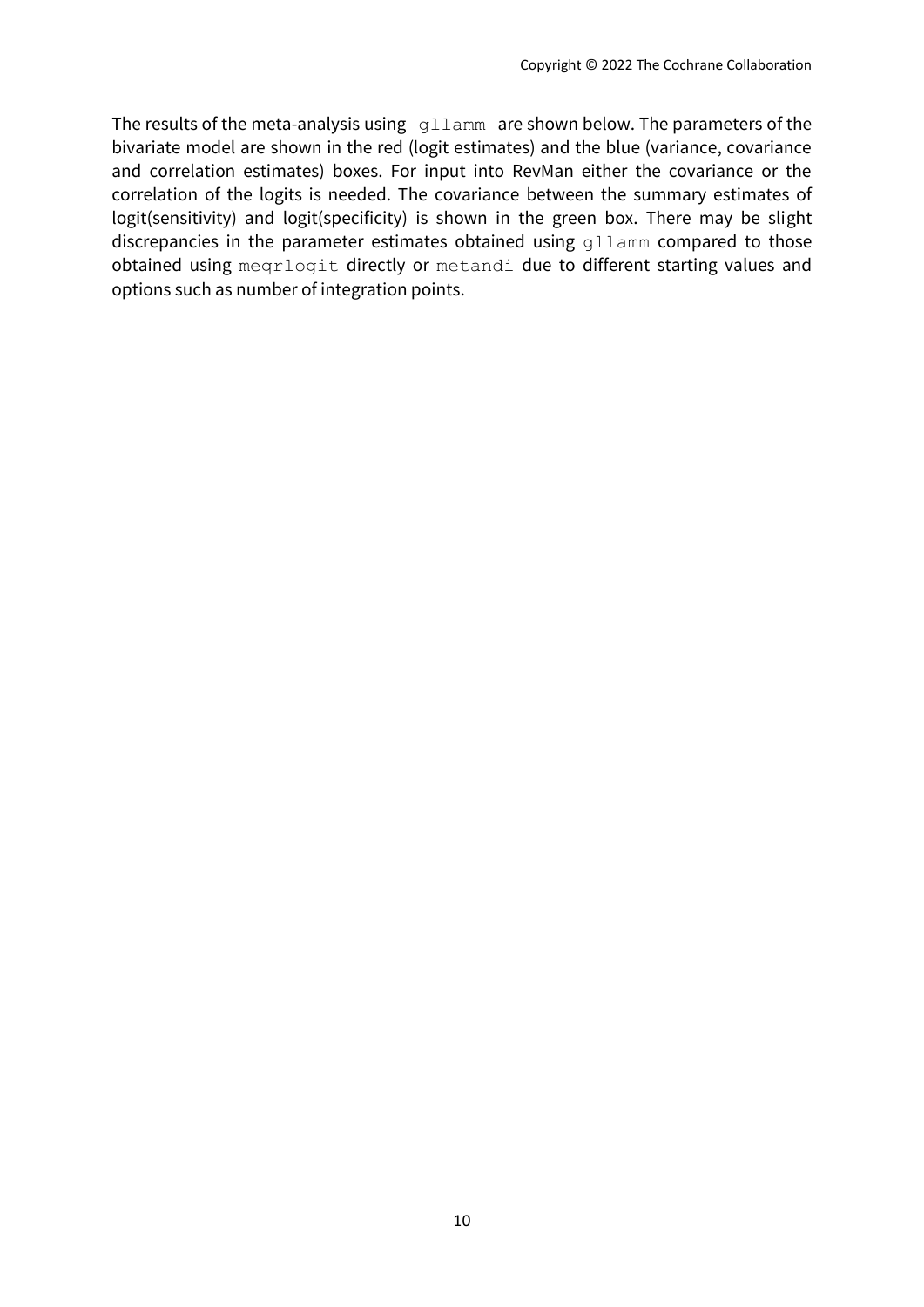```
------------------------------------------------------------------------------
logits, cor(2,1) in RevMan.var(2): .57722173 (.18850562)
    cov(2,1): -.27021072</mark> (.12013621) cor(2,1): -.4822471
    var(1): .54390522 (.14654722)
 ***level 2 (id)
 ------------------------------------------------------------------------------Variances and covariances of random effects
        spec 3.109758 .1465388 21.22 0.000 2.822547 3.396969
        sens | .6535312 .1276418 5.12 0.000 .4033578 .9037045
        true Coef. Std. Err. z P>|z| [95% Conf. Interval]
log likelihood = -272.64645
\vertgllamm model
Condition Number = 1.7448082
number of level 2 units = 37
number of level 1 units = 74
Iteration 3: log likelihood = -272.64645
Iteration 2: log likelihood = -272.64645
Iteration 1: log likelihood = -272.64672 (backed up)
Iteration 0: log likelihood = -272.64672
Adaptive quadrature has converged, running Newton-Raphson
Iteration 4: log likelihood = -272.64672
Iteration 3: log likelihood = -272.64672
Iteration 2: log likelihood = -272.6518
Iteration 1: log likelihood = -273.40422
Iteration 0: log likelihood = -284.43005Running adaptive quadrature
 > family(binomial) link(logit) denom(n) ip(g) nip(5) adapt
 . gllamm true sens spec , nocons i(id) nrf(2) eqs(eq1 eq0) ///
id1_2_1:_cons .00025264 -.00155173 -.00310775 .00032123 .0210112
  id1_2:spec .00010537 .00250905 .00029921 .01404057
  id1_1:sens .00060126 -.0000359 .00987125
   true:spec -0.00740711 .02147362
   true:sens .01629243
                    sens spec sens spec _cons
                    true: true: id1_1: id1_2: id1_2_1:
symmetric e(V)[5,5]
. matrix list e(V)
                                                                 var(1) is the variance of the random 
                                                                 effects for logit sensitivity 
                                                                 var(2) is the variance of the random 
                                                                 effects for logit specificity
                                                                 Use either the covariance of the logits, 
                                                                 cov(2,1), or the correlation of the
```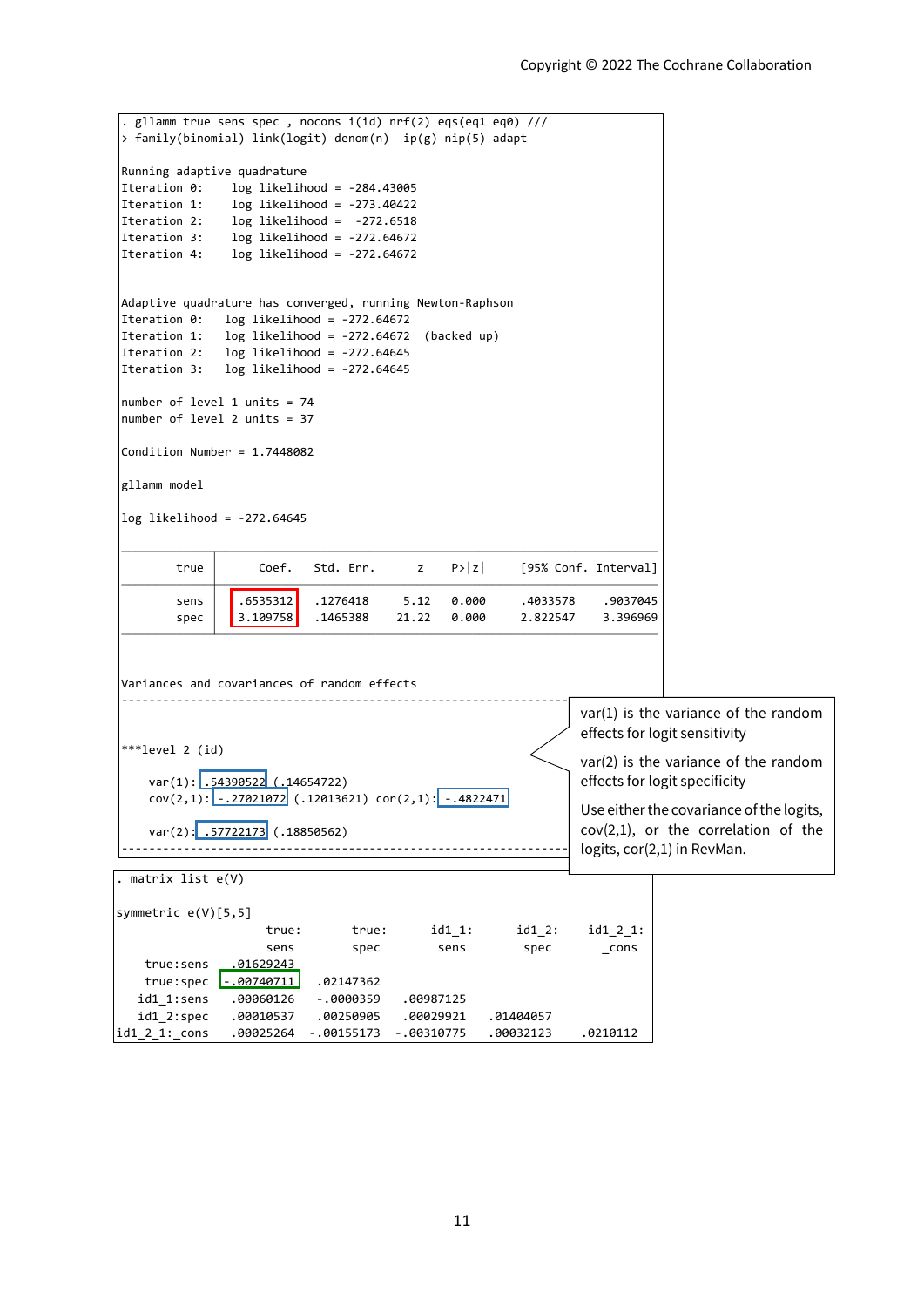# **Appendix 5: Meta-analysis of a single index test using glmer in R to fit a bivariate model**

## Set your working directory to the appropriate drive where you saved the file anti-ccp.csv. Replace "U:/Handbook 2020" with your path. setwd("U:/Handbook 2020") ################## 1. DATA IMPORT ################################### ### Read in the data from the .csv file. ## (X=read.csv("anti-ccp.csv")) ############## 2. META-ANALYSIS OF DTA - USING GLMER ################### ### Install lme4 package if required (to run remove the # and select an appropriate CRAN mirror). # install.packages("lme4") ### Load the package lme4. library(lme4) ### In order to specify the generalized linear model, first, we need to set up the data. ### Generate 5 new variables of type long. We need these before we can reshape the data. # n1 is number diseased # n0 is number without disease # true1 is number of true positives # true0 is the number of true negatives # recordid is the unique identifier for each observation in the dataset X\$n1 <- X\$TP+X\$FN X\$n0 <- X\$FP+X\$TN X\$true1 <- X\$TP X\$true0 <- X\$TN X\$recordid <- 1:37 ### Reshape the data from wide to long format ###  $Y =$  reshape(X, direction="long", varying=list(c("n1", "n0"), c("true1", "true0")), timevar="sens", times=c(1,0),  $v.name = c("n", "true")$ ) ### Sort data by study to cluster the 2 records per study together. ###  $Y = Y[order(Y$id),]$ Y\$spec<- 1-Y\$sens ############################# ### Perform meta-analysis ### ############################# ## Now, let's examine the model specification and output in more detail. # The variable true specifies the response while sens and spec are dummy variables.

# The fixed effect for logit sensitivity and logit specificity are the coefficients of sens and spec.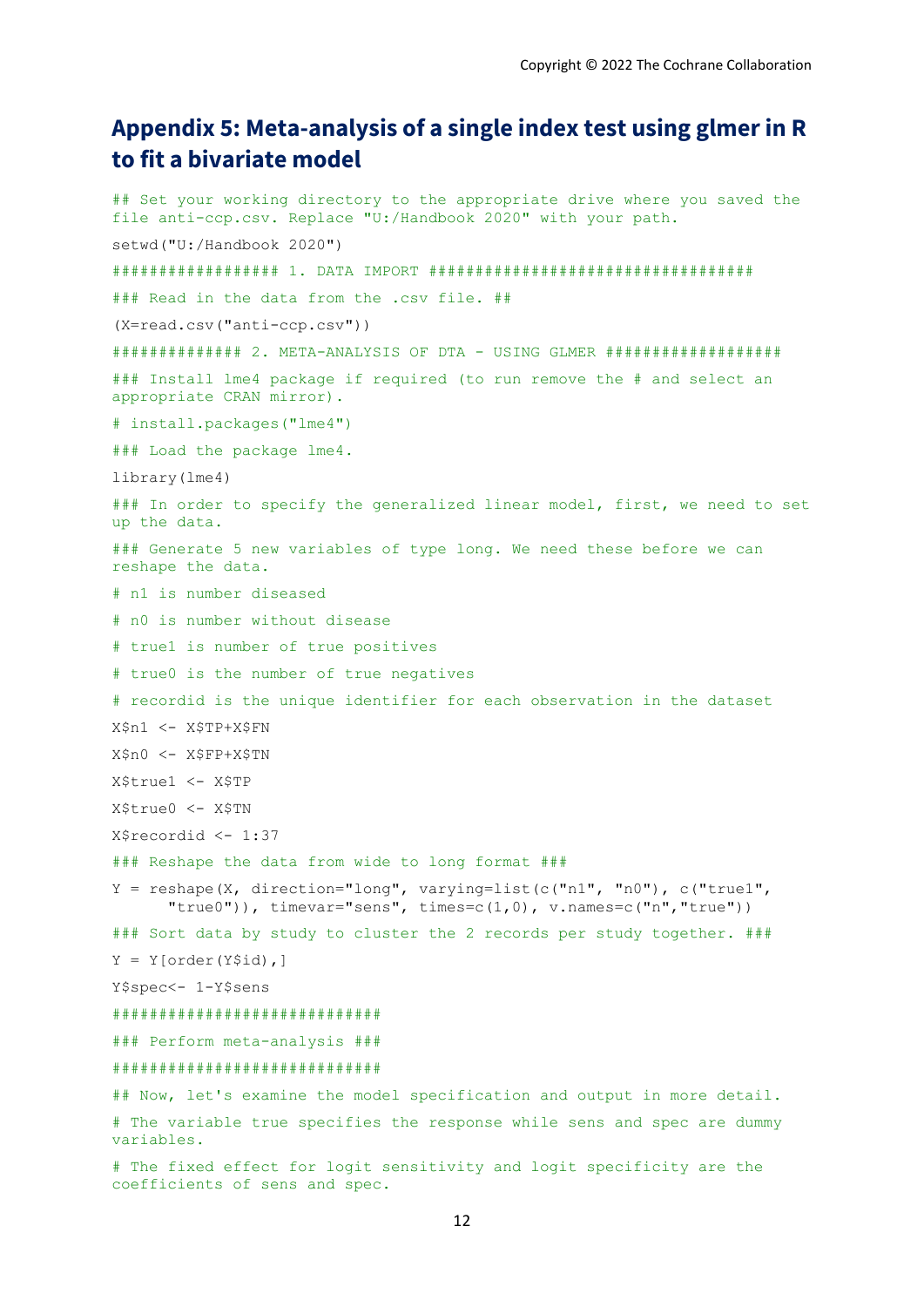```
# The constant term is supressed by adding (0 + ...) to the model formula.
# Adding (0 + sens + spec | study) to the model includes study-level random 
effects. 
# family = binomial specifies the data are in binomial form. 
# Specified in the form above, the between study covariance matrix is
unstructured. 
# nAGQ controls number of points per axis for evaluating the adaptive 
Gauss-Hermite approximation to the log-likelihood. Defaults to 1, 
corresponding to the Laplace approximation. 
(MA Y = glmer(formula=cbind(true, n - true) ~ 0 + sens + spec + (0+sens +
      spec|Study.ID), data=Y, family=binomial, nAGQ=1, verbose=2))
### More detail can be obtained by using the summary command.
(max Y = summary(MA Y))### To obtain the between study covariance between logit sensitivity and 
specificity for each test use 
(summary(MA_Y))$vcov
### For the full list of outputs 
labels( ma_Y) 
### Therefore, to extract the coefficients 
ma_Y$coeff 
(lsens = ma Y$coeff[1,1])(\text{lspec} = \text{ma Y$coeff}[2,1])se.lsens = ma Y$coeff[1,2]se.lspec = ma Y$coeff[2,2]### Then we can manually create 95% confidence intervals for logit sens and 
spec
Sens = c(lsens, lsens-qnorm(0.975)*se.lsens, lsens+qnorm(0.975)*se.lsens)
Spec = c(lspec, lspec-qnorm(0.975)*se.lspec, lspec+qnorm(0.975)*se.lspec) 
### Or as a dataframe 
logit sesp = data.frame(estimate = c(lsens, lspec),
      lci = c(lsens-qnorm(0.975)*se.lsens, lspec-qnorm(0.975)*se.lspec),
      uci = c(1sens+qnorm(0.975)*se.lsens, lspec+qnorm(0.975)*se.lspec),
      row.names = c("Isens", "lspec"))### R has a built in logit and inv.logit function (use qlogis and plogis).
plogis(Sens) 
plogis(Spec) 
### Obtaining diagnostic odds rato (DOR), positive likelihood ratio (LRp) 
and negative likelihood ratio (LRn) 
(DOR = exp(lsens+lspec)) 
(LRp = plogis(lsens)/(1-plogis(lspec))) 
(LRn = ((1-plogis(lsens))/plogis(lspec))) 
### Standard errors and confidence intervals of DOR and LRs can be 
calculated using delta method. This requires the package msm.
```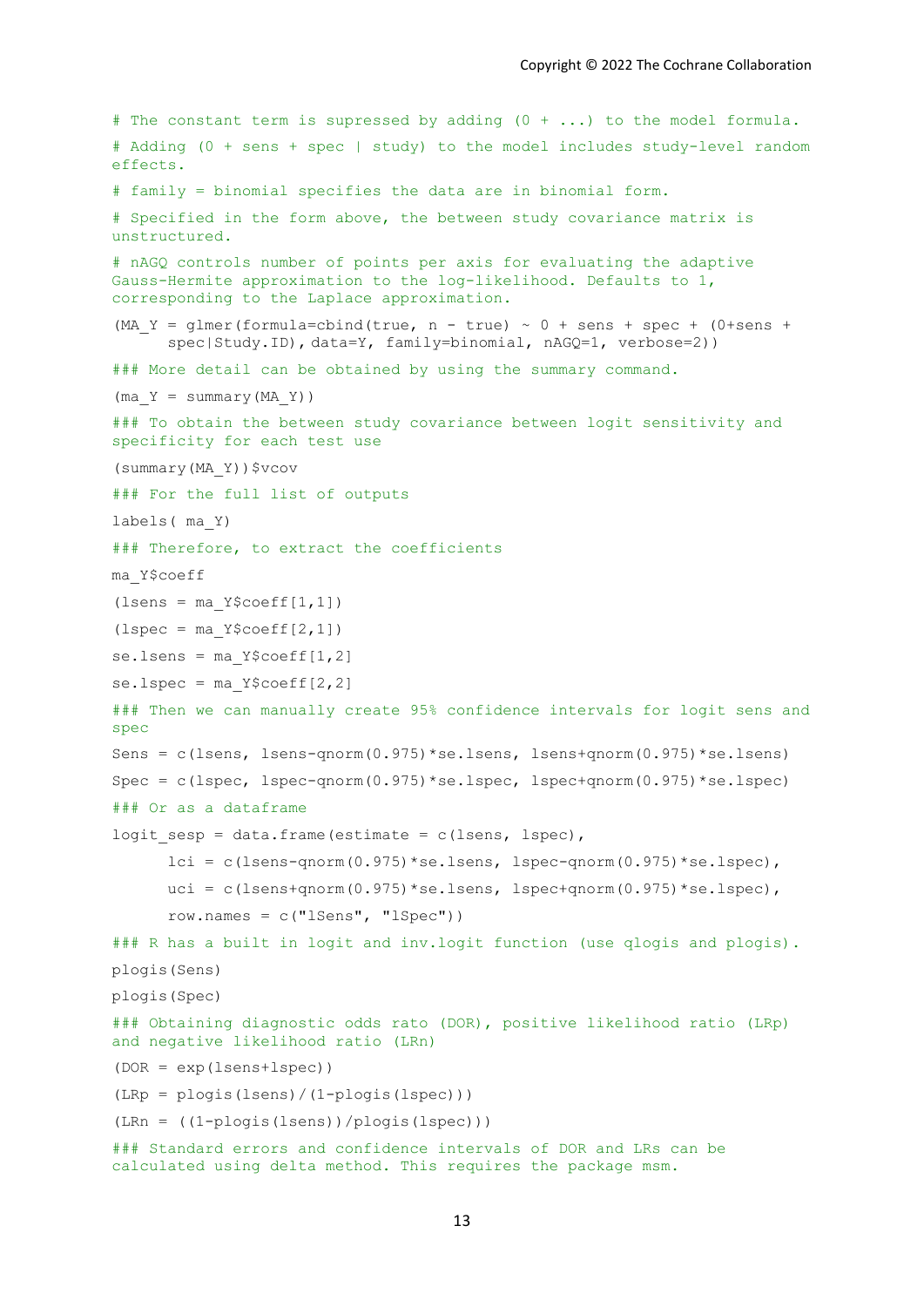```
# install.packages("msm")
library(msm)
se.logDOR = deltamethod (\sim (x1+x2), mean=c(lsens,lspec), cov=ma Y$vcov)
se.logLRp = deltamethod (~\circ~\log((\exp(x1)/(1+\exp(x1))))/(1-(exp(x2)/(1+exp(x2))))), mean=c(lsens,lspec), cov=ma_Y$vcov)
se.logLRn = deltamethod ( \sim log((1 -(exp(x1)/(1+exp(x1))))/(exp(x2)/(1+exp(x2)))), mean=c(lsens,lspec),
      cov=ma_Y$vcov) 
data.frame(estimate = c(DOR, LRp, LRn),
      lci = c(exp(log(DOR) - qnorm(0.975) * se.logDOR), exp(log(LRp) -qnorm(0.975)*se.logLRp), exp(\log(LRn) - \text{qnorm}(0.975)*se.logLRn)),
      uci = c (exp(log(DOR)+qnorm(0.975)*se.logDOR), exp(log(LRp)+
      qnorm(0.975)*se.logLRp), exp(log(LRn)+qnorm(0.975)*se.logLRn)),
      row.names = c("DOR", "LR+", "LR-"))
```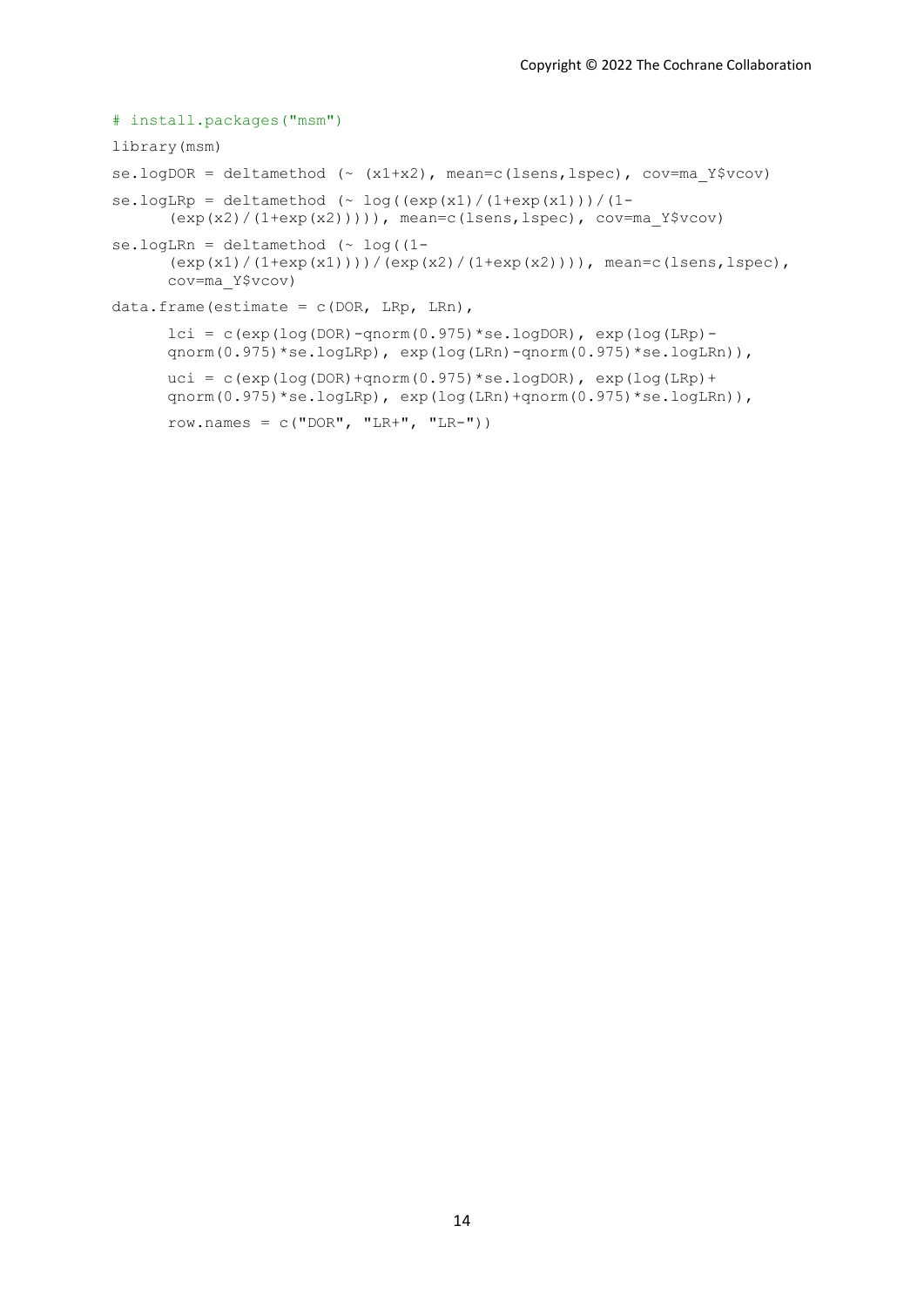# **Appendix 6: Bayesian estimation of diagnostic test accuracy meta-analysis models using rjags in R**

In order to use the rjags package within the R software environment please install JAGS first (from [https://sourceforge.net/projects/mcmc-jags/files/\)](https://sourceforge.net/projects/mcmc-jags/files/).

Besides rjags, the packages DTAplots and mcmcplots are useful for producing graphs. All three packages must be loaded prior to the start of the session using the following commands.

```
library(riags)
library(DTAplots)
library(mcmcplots)
```
The rjags model must be saved in a text file in the current working directory. This file is called *model.txt* in the illustrations below. In each case the R script is given first followed by the contents of the *model.txt* file.

## **A6.1: Bayesian bivariate model in 11.2.4**

A6.1 Rscript

```
# Data
TP=c(115, 110, 40, 23, 236, 74, 89, 90, 31, 69, 25, 43, 70, 167, 26, 110, 26, 64, 
71, 68, 38, 42, 149, 147, 47, 24, 40, 171, 72, 7, 481, 190, 82, 865, 139, 69, 90) 
FP=c(17, 24, 5, 0, 20, 11, 4, 2, 0, 8, 2, 1, 5, 8, 8, 3, 1, 14, 2, 14, 3, 2, 7, 
10, 7, 3, 11, 26, 14, 2, 23, 12, 13, 79, 7, 5, 7) 
FN=c(16, 86, 58, 7, 88, 8, 29, 50, 22, 18, 10, 63, 17, 98, 15, 148, 20, 15, 58, 
35, 0, 60, 109, 35, 20, 18, 46, 60, 77, 9, 68, 105, 71, 252, 101, 107, 101) 
TN=c(73, 215, 227, 39, 231, 130, 142, 129, 75, 38, 40, 120, 228, 88, 15, 118, 56, 
293, 66, 132, 73, 96, 114, 106, 375, 79, 146, 443, 298, 51, 185, 408, 301, 2218, 
464, 133, 313) 
pos=TP + FN
neg=TN + FP 
n=length(TP) # Number of studies
dataList = list(TP=TP,TN=TN,n=n,pos=pos,neg=neg)
# Compile the model 
jagsModel = jags.model("model.txt",data=dataList,n.chains=3)
# Burn-in iterations 
update(jagsModel,n.iter=5000)
# Parameters to be monitored
parameters = c( "Summary Se" , "Summary Sp", "prec", "mu", "tau", "tau.sq",
"rho", "se", "sp", "Predicted Se", "Predicted Sp")
# Posterior samples
output = coda.samples(jagsModel,variable.names=parameters,n.iter=10000)
# Plots for evaluating convergence
```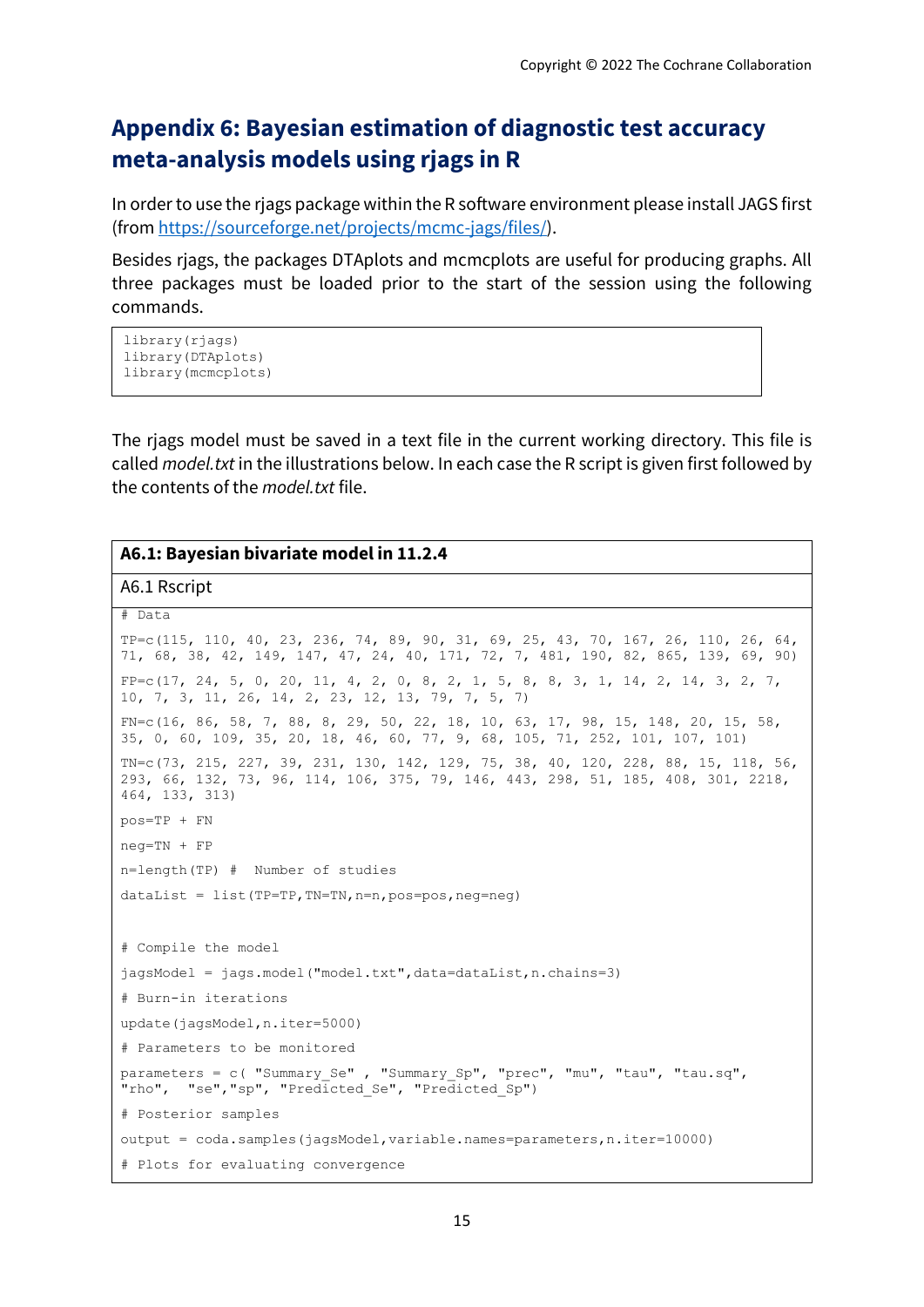```
tiff("Figure 11 3.tiff", width = 23, height = 23, units = "cm", res=600)
par(oma=c(0,0,3,0))
layout (matrix(c(1,2,3,3), 2, 2, byrow = TRUE))
denplot(output, parms=c("Summary Se"), auto.layout=FALSE, main="(a)",
xlab="Summary Se", ylab="Density")
rmeanplot(output, parms=c("Summary_Se"), auto.layout=FALSE, main="(b)")
title(xlab="Iteration", ylab="Running mean")
traplot(output, parms=c("Summary_Se"), auto.layout=FALSE, main="(c)")
title(xlab="Iteration", ylab="Summary Se")
mtext("Diagnostics for Summary_Se", side=3, line=1, outer=TRUE, cex=2)
dev.off()
gelman.diag(output)
# Summary statistics
summary(output) 
# Covariance between the posterior samples of the mean logit-transformed 
sensitivity and mean logit-transformed specificity. This term is needed in order 
to create the SROC plot in RevMan
cov(as.matrix(output[, "mu[1]"]), as.matrix(output[, "mu[2]"]))
# Posterior density plots
denplot(output, parms=c("Summary Se", "Summary Sp"))
# SROC plot
SROC_rjags(X=output[[2]], model="Bivariate",n=n, study_col1="blue", 
study col2=rgb(0, 0, 1, 0.15), dataset=cbind(TP,FP,FN,TN),
ref std=FALSE, SROC curve = F)
A6.1 model.txt
model {
# == = LIKELIHOOD ==#for(i in 1:n {
TP[i] \sim \text{dbin}(se[i], pos[i])TN[i] \sim \text{dbin}(sp[i],neg[i])# === PRIOR FOR INDIVIDUAL LOGIT SENSITIVITY AND SPECIFICITY === #
logit(se[i]) < -1[i,1]logit(sp[i]) < -1[i,2]1[i,1:2] \sim dmnorm(mu[], T[,])
}
#=== HYPER PRIOR DISTRIBUTIONS POOLED LOGIT SENSITIVITY AND SPECIFICITY === #
mu[1] \sim \text{dnorm}(0, 0.01)mu[2] \sim \text{dnorm}(0, 0.01)# Between-study variance-covariance matrix 
T[1:2,1:2]<-inverse(TAU[1:2,1:2])
TAU[1,1] <- tau[1]*tau[1]
TAU[2,2] <- tau[2]*tau[2]
```

```
#=== HYPER PRIOR DISTRIBUTIONS FOR PRECISION OF LOGIT SENSITIVITY ===# 
#=== AND LOGIT SPECIFICITY, AND CORRELATION BETWEEN THEM === #
```
TAU $[1, 2]$  <- rho\*tau $[1]$ \*tau $[2]$ TAU $[2, 1]$  <- rho\*tau $[1]$ \*tau $[2]$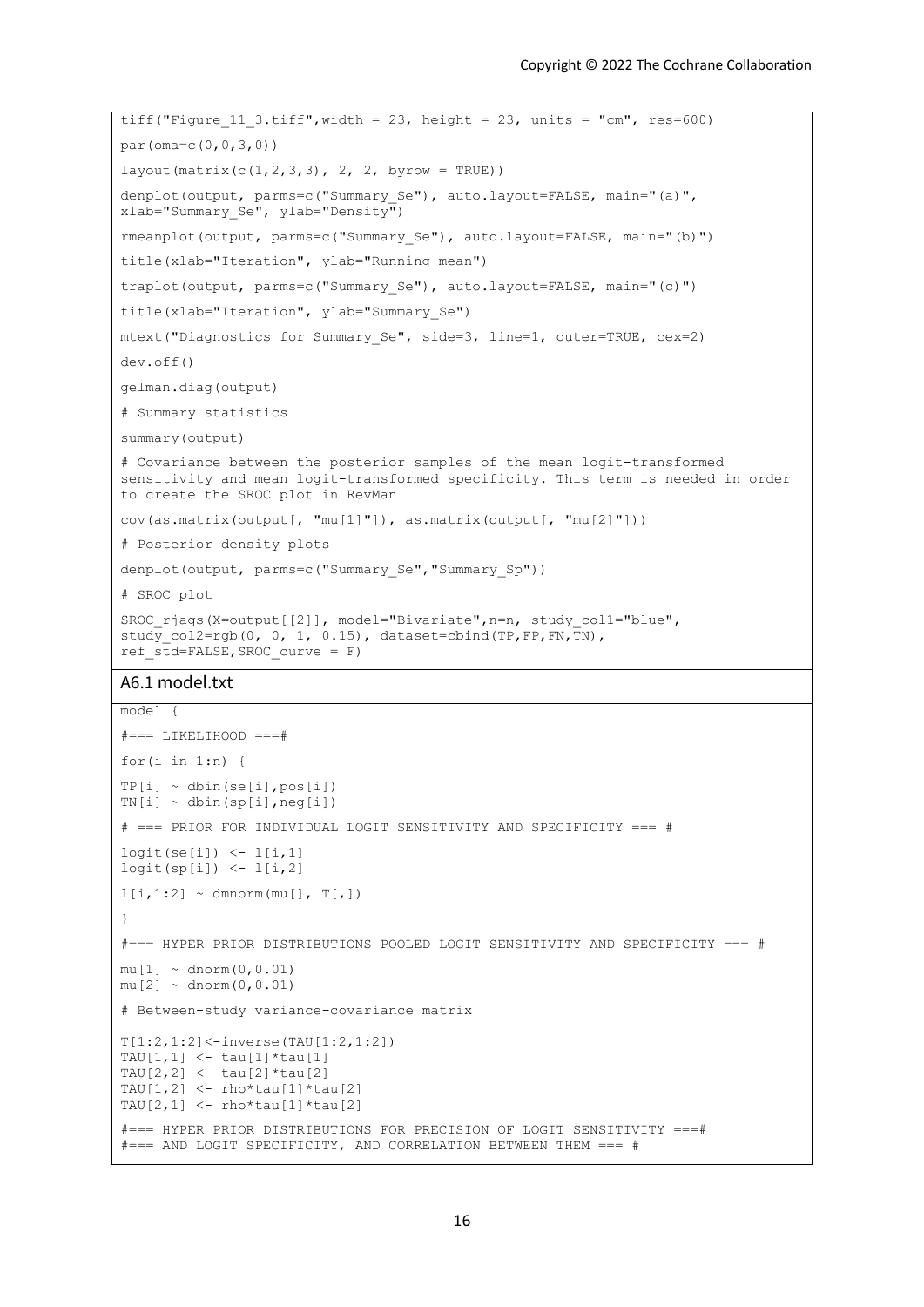```
prec[1] ~ dgamma(2, 0.5)prec[2] \sim \text{dgamma}(2,0.5)rho ~ dunif(-1, 1)# === PARAMETERS OF INTEREST === #
# BETWEEN-STUDY STANDARD DEVIATION (tau) AND VARIANCE (tau.sq) OF LOGIT 
SENSITIVITY AND SPECIFICITY
tau[1]<-pow(prec[1], -0.5)tau[2]<-pow(prec[2], -0.5)tau.sq[1]<-pow(prec[1],-1)tau.sq[2] <-pow(prec[2],-1)
# SUMMARY SENSITIVITY AND SPECIFICITY
Summary_Se <- 1/(1+exp(-mu[1]))
Summary\overline{Sp} <- 1/(1+exp(-mu[2]))
# PREDICTED SENSITIVITY AND SPECIFICITY IN A NEW STUDY
l.predicted[1:2] ~ dmnorm(mu[],T[,])
Predicted Se \leftarrow 1/(1+exp(-l.predicted[1]))
Predicted_Sp <- 1/(1+exp(-l.predicted[2]))
}
```
# **A6.2: Bayesian HSROC model in 11.3.2**

## A6.2 RScript

```
# Data
```

```
TP=c(64, 482, 36, 143, 80, 61, 27, 60, 261, 20, 42, 18, 8, 93, 143, 
      84, 30, 32, 70, 48, 75, 64, 32, 130, 50, 20, 77, 73, 36, 56, 
      115, 49, 22, 8, 35, 161, 80, 5, 57, 383, 89, 57, 196, 163, 75, 
      157, 26, 62, 113, 25)
FP=c(16, 2, 6, 43, 50, 36, 6, 8, 54, 2, 46, 3, 8, 28, 39, 41, 2, 29, 39, 1, 42, 18, 10, 8, 14, 32, 16, 22, 3, 11, 53, 23, 2, 8, 
      8, 89, 28, 4, 9, 38, 3, 25, 75, 10, 21, 287, 1, 11, 19, 1)
FN=c(27, 82, 41, 53, 39, 37, 3, 20, 63, 29, 14, 31, 0, 25, 63, 56, 
      23, 3, 36, 40, 12, 29, 9, 128, 20, 26, 52, 29, 5, 46, 67, 28, 
      20, 31, 51, 7, 69, 11, 33, 166, 9, 6, 99, 28, 21, 78, 32, 114, 
      29, 14)
TN=c(153, 153, 313, 196, 45, 196, 33, 119, 197, 18, 127, 25, 31, 
      118, 130, 90, 73, 13, 93, 99, 191, 73, 13, 113, 191, 25, 52, 
      90, 70, 87, 63, 359, 80, 91, 149, 360, 284, 49, 93, 170, 39, 
      111, 345, 140, 106, 1466, 29, 127, 481, 20)
pos= TP + FN
neg= TN + FP 
n <- length(TP) # Number of studies
dataList = list(TP=TP,FP=FP,n=n,pos=pos,neg=neg)
# Compile the model 
jagsModel = jags.model("model.txt",data=dataList,n.chains=3)
# Burn-in iterations
```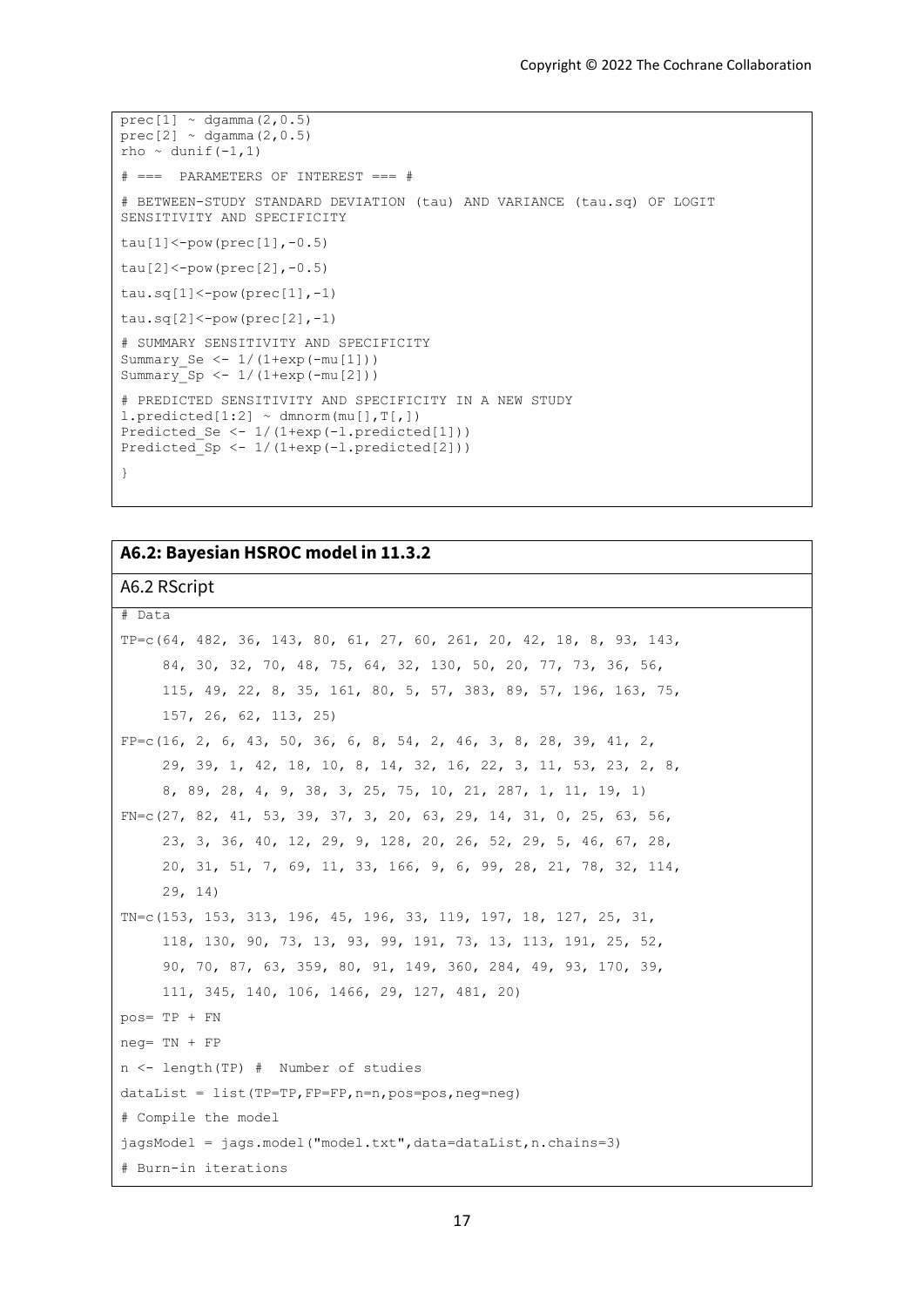```
update(jagsModel,n.iter=25000)
# Parameters to be monitored
parameters = c( "THETA", "LAMBDA", "beta", "prec", "tau.sq", "tau") 
# Posterior samples
output = coda.samples(jagsModel,variable.names=parameters,n.iter=20000)
# Plots for evaluating convergence
tiff("Figure 11.6.tiff", width = 23, height = 23, units = "cm", res=600)
par(oma=c(0,0,3,0))
layout (matrix (c(1, 2, 3, 3), 2, 2, byrow = TRUE))
denplot(output, parms=c("LAMBDA"), auto.layout=FALSE, main="(a)", xlab="LAMBDA", 
ylab="Density")
rmeanplot(output, parms=c("LAMBDA"), auto.layout=FALSE, main="(b)")
title(xlab="Iteration", ylab="Running mean")
traplot(output, parms=c("LAMBDA"), auto.layout=FALSE, main="(c)")
title(xlab="Iteration", ylab="LAMBDA")
mtext("Diagnostics for LAMBDA", side=3, line=1, outer=TRUE, cex=2)
dev.off()
gelman.diag(output)
# summary statistics
summary(output) 
# Posterior density plots
denplot(output)
# SROC plot
SROC_rjags(X=output, model="HSROC",n=n, study_col1="blue", study_col2=rgb(0, 0, 
1, 0.15), dataset=cbind(TP, FP, FN, TN), ref std=FALSE, SROC curve = T,
cex.summary.point = 0, cred_region=F, predict_region = \overline{F})
```
#### A6.2 model.txt

```
model {
# == LIKELIHOOD === #for(i in 1:n {
TP[i] \sim \text{dbin(TPR}[i], \text{pos}[i])FP[i] ~ ~ dbin(FPR[i], neg[i])
se[i] <- TPR[i]sp[i] <- 1-FPR[i]
# === HIERARCHICAL PRIOR FOR TPR AND FPR === #
logit(TPR[i]) \leq (theta[i] + 0.5*alpha[i])/exp(beta/2)
logit(FPR[i]) \leftarrow (theta[i] - 0.5*alpha[i])*exp(beta/2)
theta[i] \sim dnorm(THETA, prec[2])
alpha[i] \sim \text{dnorm}(\text{LAMBDA}, \text{prec}[1])}
### === HYPER PRIOR DISTRIBUTIONS === ###
THETA \sim dunif (-10,10)
```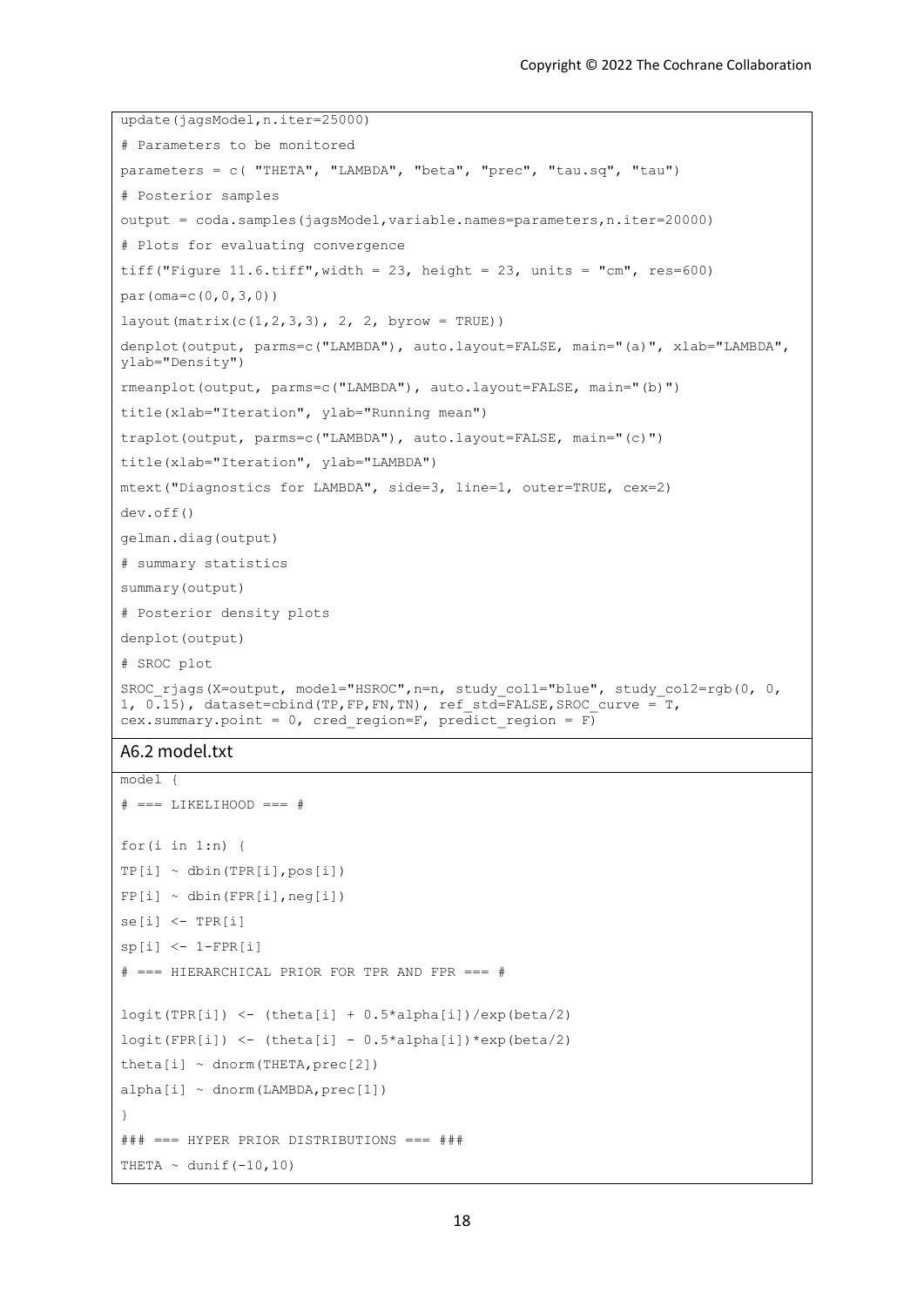```
LAMBDA \sim dunif (-2,20)
beta \sim dunif (-5,5)
for(i in 1:2) {
prec[i] ~ ~ ~ dgamma(2.1, 2)tau.sq[i] <- 1/prec[i]
tau[i] <- pow(tau.sq[i], 0.5)
}
```
### **A6.3: Bayesian bivariate meta-regression model in 11.4.4**

### A6.3 R script

```
# Data
TP=c(115, 110, 40, 23, 236, 74, 89, 90, 31, 69, 25, 43, 70, 167, 26, 110, 26, 64, 
71, 68, 38, 42, 149, 147, 47, 24, 40, 171, 72, 7, 481, 190, 82, 865, 139, 69, 90)
FP=c(17, 24, 5, 0, 20, 11, 4, 2, 0, 8, 2, 1, 5, 8, 8, 3, 1, 14, 2, 14, 3, 2, 7, 
10, 7, 3, 11, 26, 14, 2, 23, 12, 13, 79, 7, 5, 7) 
FN=c(16, 86, 58, 7, 88, 8, 29, 50, 22, 18, 10, 63, 17, 98, 15, 148, 20, 15, 58, 
35, 0, 60, 109, 35, 20, 18, 46, 60, 77, 9, 68, 105, 71, 252, 101, 107, 101) 
TN=c(73, 215, 227, 39, 231, 130, 142, 129, 75, 38, 40, 120, 228, 88, 15, 118, 56, 
293, 66, 132, 73, 96, 114, 106, 375, 79, 146, 443, 298, 51, 185, 408, 301, 2218, 
464, 133, 313) 
Z=c(1,0,0,1,1,1,1,1,1,1,1,0,1,1,1,0,1,1,1,1,1,1,1,1,1,1,0,1,0,1,1,1,1,1,0,1,0)
pos= TP + FN
neg= TN + FP 
n <- length(TP) # Number of studies
dataList = list(TP=TP,TN=TN, n=n, pos=pos, neg=neg, Z = Z)
# Compile the model 
jagsModel = jags.model("model.txt",data=dataList,n.chains=3)
# Burn-in iterations 
update(jagsModel,n.iter=25000)
# Parameters to be monitored
parameters = c( "mu", "nu", "mu_reg", "tau", "tau.sq", "rho", "se","sp", 
"Summary Se CCP1", "Summary Se CCP2", "Summary Sp CCP1", "Summary Sp CCP2",
"Difference Se", "Difference Sp", "prob_Se", "prob_Sp")
# Posterior samples
output = coda.samples(jagsModel,variable.names=parameters,n.iter=20000)
tiff("Figure 11.11.tiff", width = 23, height = 23, units = "cm", res=600)
par(oma=c(0,0,3,0))
layout (matrix (c(1, 2, 3, 3), 2, 2, byrow = TRUE))
denplot(output, parms=c("Summary Se CCP2"), auto.layout=FALSE, main="(a)",
xlab="Summary Se CCP2", ylab="Density")
rmeanplot(output, parms=c("Summary_Se_CCP2"), auto.layout=FALSE, main="(b)")
title(xlab="Iteration", ylab="Rsnning mean")
traplot(output, parms=c("Summary Se CCP2"), auto.layout=FALSE, main="(c)")
```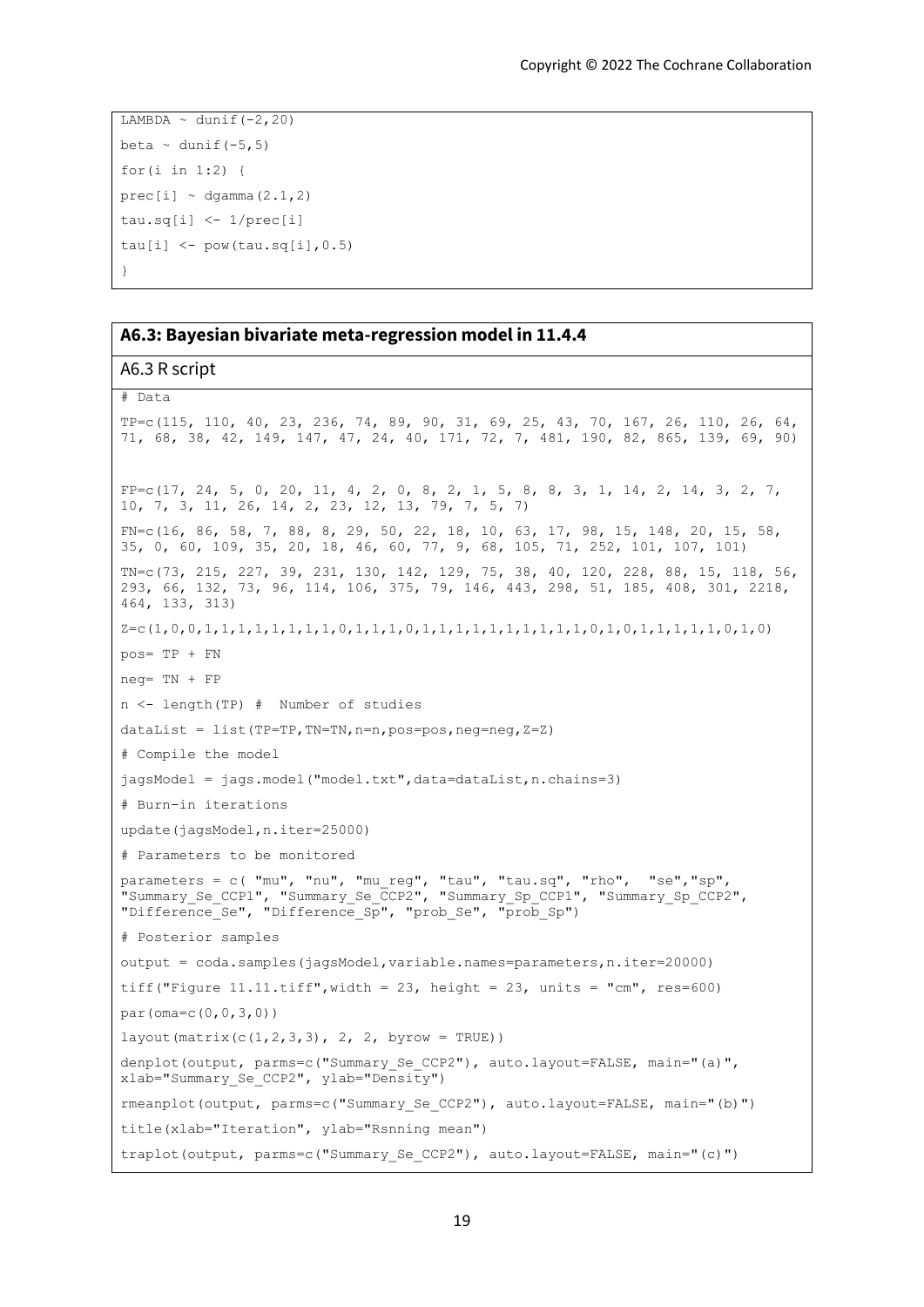```
title(xlab="Iteration", ylab="Summary_Se_CCP2")
mtext("Diagnostics for Summary_Se_CCP2", side=3, line=1, outer=TRUE, cex=2)
dev.off()
gelman.diag(output)
# summary statistics
summary(output) 
# Posterior density plots
denplot(output, parms=c("Summary_Se_CCP2"," Summary_Sp_CCP2"))
```
### A6.3 model.txt

```
model {
# == LIKELIHOOD ==#for(i in 1:n) {
TP[i] \sim \text{dbin}(se[i], pos[i])TN[i] \sim \text{dbin}(sp[i],neg[i])# === PRIOR FOR INDIVIDUAL LOGIT SENSITIVITY AND SPECIFICITY === #
logit(se[i]) < -1[i,1]logit(sp[i]) < -1[i,2]mu req[i,1] < - mu[1] + \text{nu}[1]*Z[i]mu_{reg[i,2]} \leftarrow mu[2] + nu[2]*z[i]l[i,1:2] ~ dmnorm(mu_reg[i,], T[,])
}
#=== HYPER PRIOR DISTRIBUTIONS MEAN LOGIT SENSITIVITY AND SPECIFICITY === #
mu[1] \sim \text{dnorm}(0, 0.01)mu[2] \sim \text{dnorm}(0, 0.01)nu[1] ~ dnorm(0, 0.01)
nu[2] \sim \text{dnorm}(0, 0.01)# Between-study variance-covariance matrix 
T[1:2,1:2] <-inverse(TAU[1:2,1:2])
TAU[1, 1] <- tau[1] *tau[1]TAU[2, 2] <- tau[2]*tau[2]TAU[1,2] <- rho*tau[1]*tau[2]TAU[2,1] <- rho*tau[1]*tau[2]#=== HYPER PRIOR DISTRIBUTIONS FOR PRECISION OF LOGIT SENSITIVITY ===# 
#=== AND LOGIT SPECIFICITY, AND CORRELATION BETWEEN THEM === #
prec[1] \sim dgamma(2, 0.5)prec[2] ~\sim dgamma(2, 0.5)rho \sim dunif(-1,1)
# === PARAMETERS OF INTEREST === #
# BETWEEN-STUDY STANDARD DEVIATION OF LOGIT SENSITIVITY AND SPECIFICITY
tau[1]<-pow(prec[1], -0.5)tau[2]<-pow(prec[2], -0.5)
```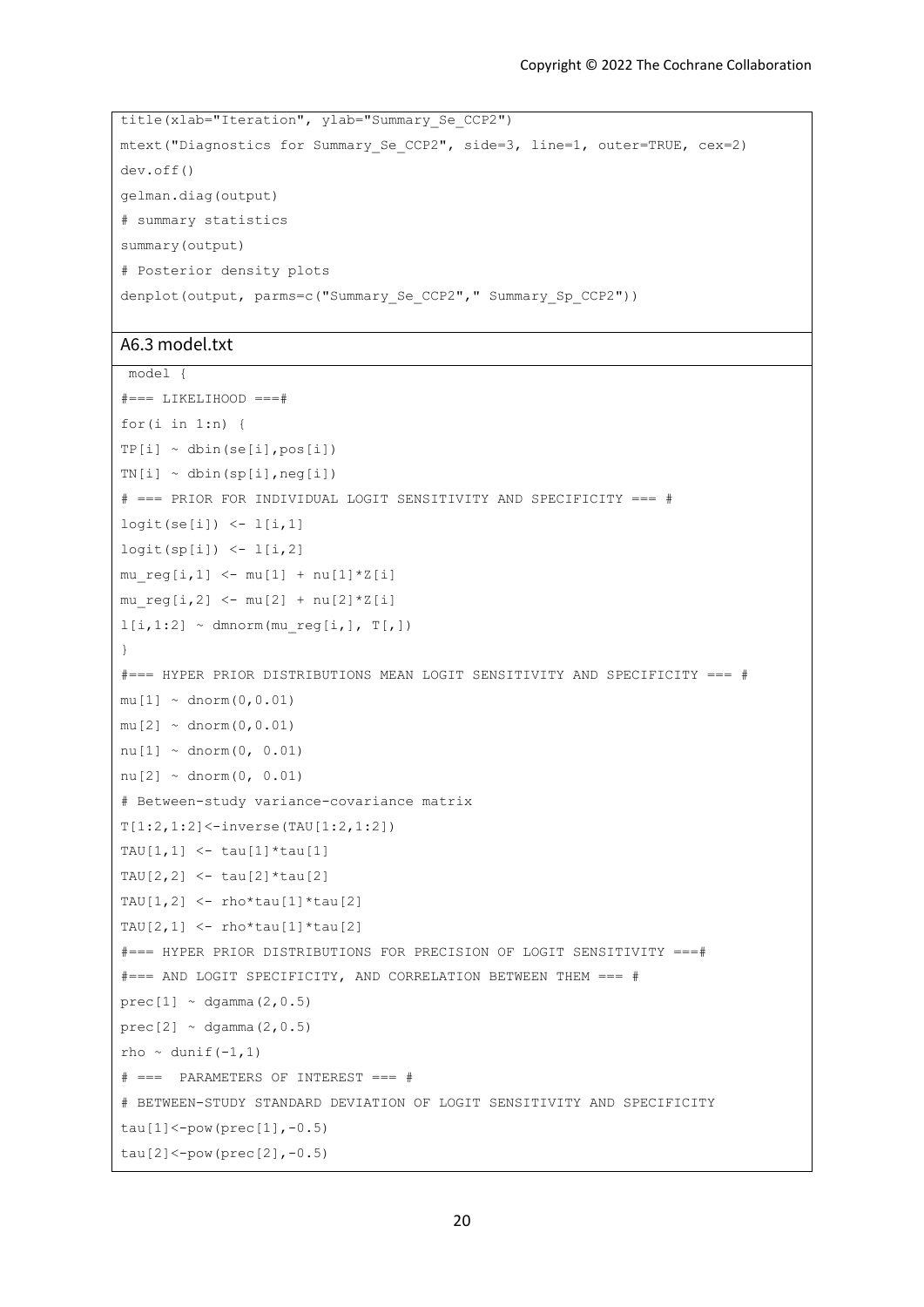```
# BETWEEN-STUDY VARIANCE OF LOGIT SENSITIVITY AND SPECIFICITY
tau.sq[1]<-pow(tau[1],2)tau.sq[2] <-pow(tau[2], 2)
# SUMMARY SENSITIVITY AND SPECIFICITY OF CCP1 
Summary Se CCP1<-1/(1+exp(-mu[1]))
Summary_Sp_CCP1<-1/(1+exp(-mu[2]))
# SUMMARY SENSITIVITY AND SPECIFICITY OF CCP2 
Summary_Se_CCP2<-1/(1+exp(-mu[1] - nu[1]))
Summary Sp CCP2<-1/(1+exp(-mu[2] - nu[2]))# PREDICTED SENSITIVITY AND SPECIFICITY IN A NEW STUDY EVALUATING CCP1
l CCP1 new[1:2] ~ dmnorm(mu[],T[,])
Predicted se CCP1 <- 1/(1+exp(-1)CCP1 new[1]))Predicted sp CCP1 \leftarrow 1/(1+exp(1)CCP1) new[2]))
# PREDICTED SENSITIVITY AND SPECIFICITY IN A NEW STUDY EVALUATING CCP2
mu_{new[1]} < - mu[1] + nu[1]mu_{new}[2] < - mu[2] + nu[2]l CCP2 new[1:2] ~ dmnorm(mu_new[],T[,])
Predicted se CCP2 <- 1/(1+exp(-1)CCP2) new[1]))
Predicted sp CCP2 \le -1/(1+exp(1CCP2 new[2]))# POSTERIOR DIFFERENCES\ PROBABILITIES
Difference Se <- Summary Se CCP2 - Summary Se CCP1
Difference_Sp <- Summary_Sp_CCP2 - Summary_Sp_CCP1
prob_Se <- step(Difference_Se)
prob_Sp <- step(Difference_Sp)
}
```
### **A6.4: Bayesian HSROC meta-regression model in 11.5.2**

# A6.4 RScript

# Data

TP=c(64, 482, 36, 143, 80, 61, 27, 60, 261, 20, 42, 18, 8, 93, 143, 84, 30, 32, 70, 48, 75, 64, 32, 130, 50, 20, 77, 73, 36, 49, 22, 8, 35, 161, 80, 5, 57, 383, 89, 57, 196, 163, 75, 157, 26, 62, 113)  $FP=c(16, 2, 6, 43, 50, 36, 6, 8, 54, 2, 46, 3, 8, 28, 39, 41, 2,$  29, 39, 1, 42, 18, 10, 8, 14, 32, 16, 22, 3, 23, 2, 8, 8, 89, 28, 4, 9, 38, 3, 25, 75, 10, 21, 287, 1, 11, 19) FN=c(27, 82, 41, 53, 39, 37, 3, 20, 63, 29, 14, 31, 0, 25, 63, 56, 23, 3, 36, 40, 12, 29, 9, 128, 20, 26, 52, 29, 5, 28, 20, 31, 51, 7, 69, 11, 33, 166, 9, 6, 99, 28, 21, 78, 32, 114, 29)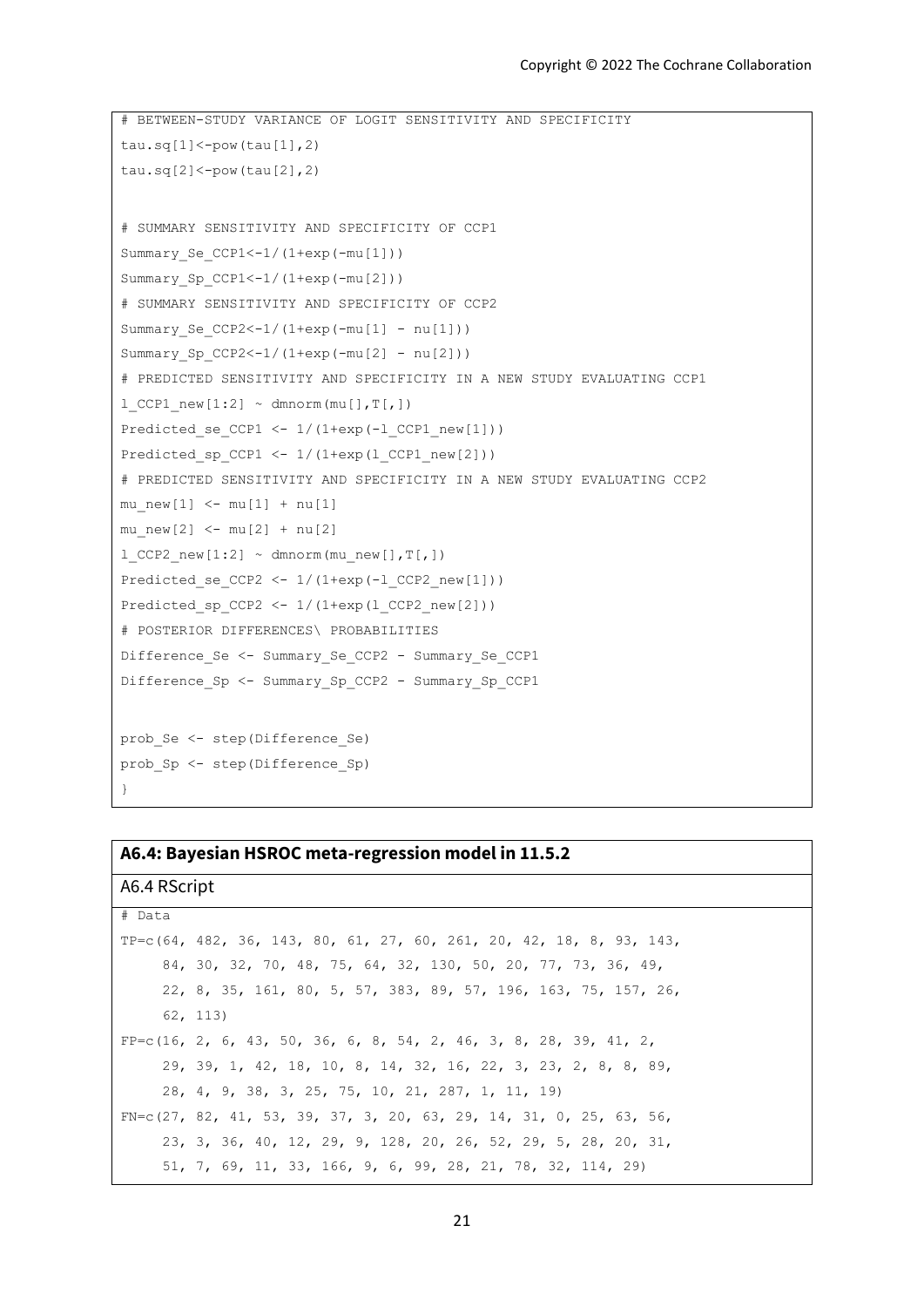```
TN=c(153, 153, 313, 196, 45, 196, 33, 119, 197, 18, 127, 25, 31, 
      118, 130, 90, 73, 13, 93, 99, 191, 73, 13, 113, 191, 25, 52, 
      90, 70, 359, 80, 91, 149, 360, 284, 49, 93, 170, 39, 111, 345, 
      140, 106, 1466, 29, 127, 481)
Z1=c(0, 0, 0, 0, 0, 1, 1, 0, 0, 0, 1, 0, 0, 0, 0, 0, 1, 1, 1, 0, 
      1, 1, 1, 1, 0, 0, 1, 0, 1, 0, 0, 0, 0, 1, 0, 0, 1, 1, 1, 0, 0, 
      0, 0, 0, 0, 0, 0)
Z2=c(0, 0, 1, 1, 0, 0, 0, 1, 0, 0, 0, 1, 1, 0, 0, 1, 0, 0, 0, 1, 
      0, 0, 0, 0, 1, 0, 0, 0, 0, 1, 0, 0, 1, 0, 1, 0, 0, 0, 0, 0, 1, 
      1, 1, 1, 0, 1, 0)
pos= TP + FN
neg= TN + FP 
n <- length(TP) # Number of studies
dataList = list(TP=TP, FP=FP, n=n, pos=pos, neg=neg, Z1=Z1, Z2=Z2)
# Compile the model 
jagsModel = jags.model("model.txt",data=dataList,n.chains=3)
# Burn-in iterations 
update(jagsModel,n.iter=25000)
# Parameters to monitor
parameters = c( "THETA", "LAMBDA", "beta", "prec", "tau.sq", "gamma", "epsilon", 
"delta", "THETA ELISA", "LAMBDA ELISA", "beta ELISA", "THETA Nephelometry",
"LAMBDA Nephelometry", "beta Nephelometry")
# Posterior samples
output = coda.samples(jagsModel,variable.names=parameters,n.iter=20000)
# Plots to check convergence
for(i \text{ in } c(1:3)) {
  par(oma=c(0,0,3,0))
  layout (matrix (c(1, 2, 3, 3), 2, 2, byrow = TRUE))
  denplot(output, parms=c(paste(parameters[i],sep="")), auto.layout=FALSE, 
  main="(a)", xlab=paste(parameters[i],sep=""), ylab="Density")
  rmeanplot(output, parms=c(paste(parameters[i],sep="")), auto.layout=FALSE, 
  main="b">")
  title(xlab="Iteration", ylab="Running mean")
  traplot(output, parms=c(paste(parameters[i],sep="")), auto.layout=FALSE, 
  \min="(c)")
  title(xlab="Iteration", ylab=paste(parameters[i],sep=""))
  mtext(paste("Diagnostics for ", parameters[i],"",sep=""), side=3, line=1, 
  outer=TRUE, cex=2)
    # dev.off()
}
gelman.diag(output)
# summary statistics
summary(output)
```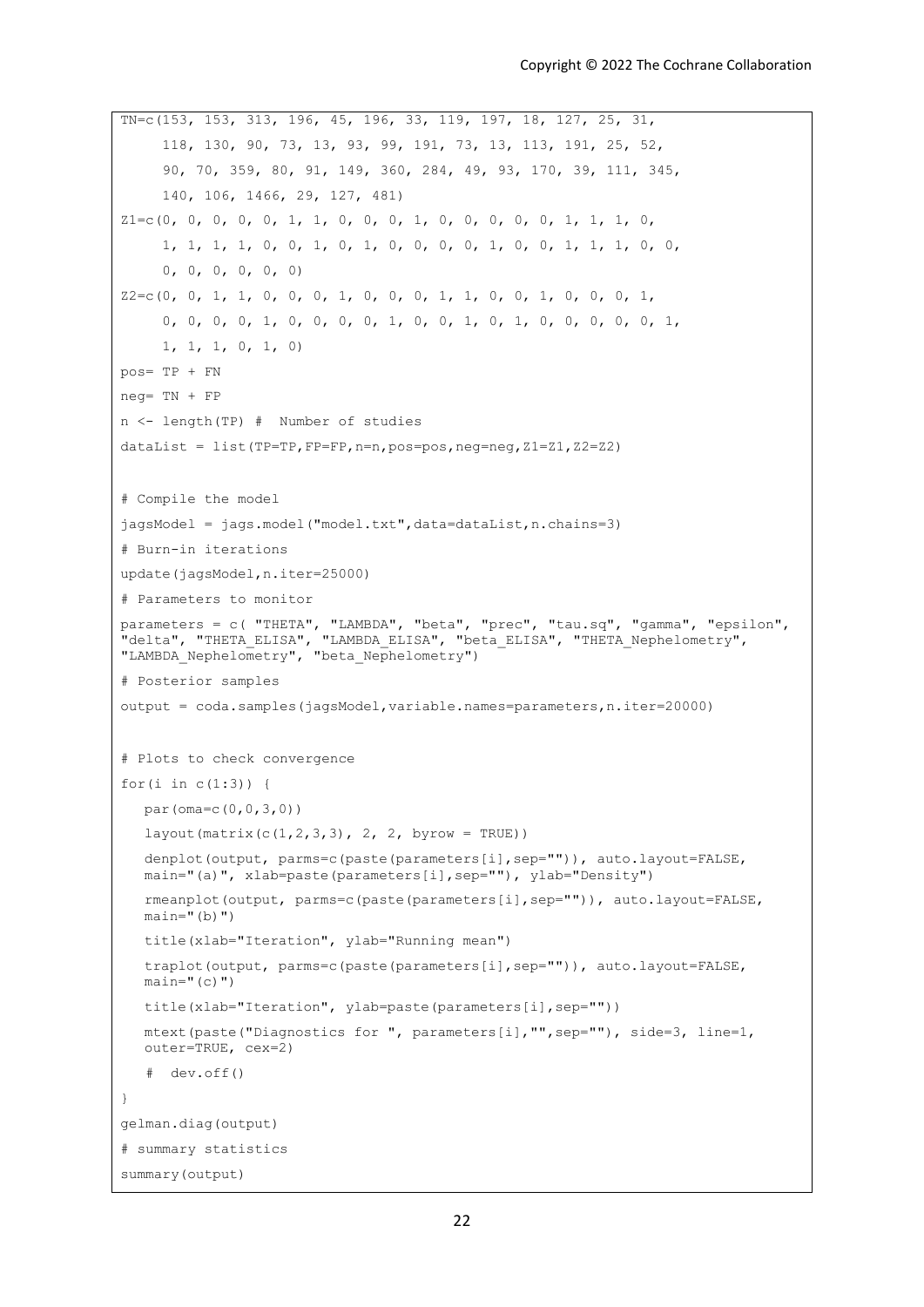```
# Posterior density plots
denplot(output, parms=c("THETA","LAMBDA"))
```
# A6.4 model.txt

```
model {
# == LIKELIHOOD === #for(i \text{ in } 1:n) {
TP[i] ~ ~ dbin(TPR[i], pos[i])FP[i] ~ ~ dbin(FPR[i], neg[i])
se[i] <- TPR[i]sp[i] <- 1-FPR[i]# === HIERARCHICAL PRIOR FOR TPR AND FPR === #
logit(TPR[i]) < - (theta[i] + 0.5*alpha[i]/b[i]logit(FPR[i]) \leq (theta[i] - 0.5*alpha[i]) *b[i]t[i] <- THETA + Z1[i]*gamma[1] + Z2[i]*gamma[2]
l[i] <- LAMBDA + Z1[i]*epsilon[1] + Z2[i]*epsilon[2]
b[i] <- exp((beta + Z1[i]*delta[1] + Z2[i]*delta[2])/2)
theta[i] \sim dnorm(t[i], prec[1])
alpha[i] \sim \text{dnorm}(l[i], \text{prec}[2])}
### === HYPER PRIOR DISTRIBUTIONS === ###
THETA \sim dunif (-10,10)
LAMBDA \sim dunif (-2,20)
beta \sim dunif (-5,5)
for(j in 1:2) {
gamma[j] ~ ~ dnorm(0, 0.01)#dunif(-10,10)
epsilon[j] ~ dnorm(0, 0.01)#dunif(-2,20)
delta[j] ~ dnorm(0, 0.01)#dunif(-5,5)
prec[i] \sim degamma(2.1, 2)tau.sq[j] <- 1/prec[j]
tau[j] <- pow(tau.sq[j], 0.5)
}
### === PARAMETERS OF INTEREST === ###
THETA Nephelometry <- THETA + gamma[1]
LAMBDA_Nephelometry <- LAMBDA + epsilon[1]
beta_Nephelometry <- beta + delta[1]
THETA ELISA <- THETA + gamma[2]
LAMBDA_ELISA <- LAMBDA + epsilon[2]
beta_ELISA <- beta + delta[2]
}
```
### **A6.5: Bayesian latent class meta-analysis model using rjags**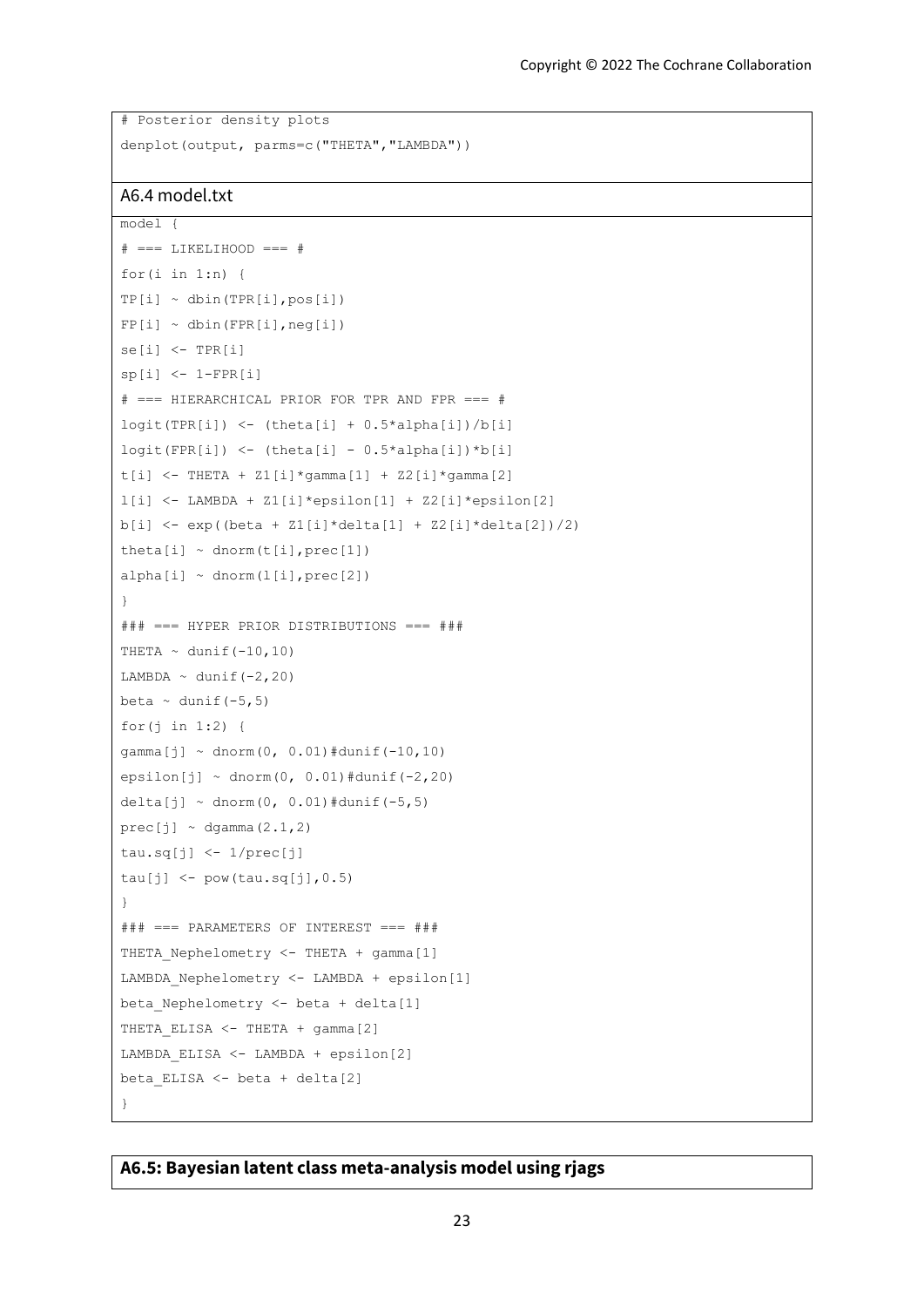A6.5 R script # Data n11  $\lt$  - c(7, 6, 2, 5, 0, 1, 4, 3, 3, 1, 7, 35, 103, 1, 2, 22, 6, 25, 27, 15, 5, 2, 2, 11, 2, 0, 8, 3, 1) n10  $\langle -c(5, 4, 0, 0, 0, 0, 6, 0, 3, 0, 0, 5, 6, 1, 0, 1, 1, 3, 11, 3,$  9, 3, 0, 2, 4, 0, 2, 0, 2)  $n01 \leftarrow c(5, 4, 0, 1, 2, 0, 8, 1, 1, 0, 0, 1, 18, 2, 0, 5, 0, 20, 25,$  7, 10, 1, 1, 2, 2, 3, 5, 0, 0) n00 <- c(63, 115, 2, 44, 132, 4, 83, 250, 67, 14, 150, 119, 252, 107, 8, 31, 148, 687, 204, 205, 115, 53, 4, 118, 22, 16, 186, 28, 43) cell<-cbind(n11, n10, n01, n00)  $N$  <- length(cell[,1]) # Number of studies n <- rowSums(cell) # Study sample sizes  $dataList = list(cellecell, N=N, n=n)$ #Initial values initsList = list( list(  $mu = c(0,0)$ ,  $mu2 = c(0,0)$ ), list(  $mu = c(rnorm(1,0,2),rnorm(1,0,2))$ ,  $mu2 = c(rnorm(1,0,2),rnorm(1,0,2))$ ,  $list( mu = c(rnorm(1, 0, 2), rnorm(1, 0, 2))$ ,  $mu2 = c(rnorm(1, 0, 2), rnorm(1, 0, 2))$ , list(  $mu = c(rnorm(1,0,2),rnorm(1,0,2))$ ,  $mu2 = c(rnorm(1,0,2),rnorm(1,0,2))$ ,  $list( mu = c(rnorm(1, 0, 2), rnorm(1, 0, 2)), mu2 = c(rnorm(1, 0, 2), rnorm(1, 0, 2)))$ # Compile the model jagsModel = jags.model("model.txt",data=dataList,n.chains=5,inits=initsList, n.adapt=0) # Burn-in iterations update(jagsModel,n.iter=30000) # Parameters to be monitored parameters = c( "prev", "se", "sp", "Summary Se", "Summary Se2", "Summary Sp", "Summary\_Sp2") # Posterior samples output = coda.samples(jagsModel,variable.names=parameters,n.iter=300000, thin=10) # Plots to check convergence for(i in c(1,2,10,11)) { tiff(paste(parameters[i],".tiff",sep=""),width = 23, height = 23, units = "cm", res=200) par(oma=c(0,0,3,0)) layout (matrix  $(c(1, 2, 3, 3), 2, 2,$  byrow = TRUE)) denplot(output, parms=c(paste(parameters[i],sep="")), auto.layout=FALSE, main="(a)", xlab=paste(parameters[i],sep=""), ylab="Density") rmeanplot(output, parms=c(paste(parameters[i],sep="")), auto.layout=FALSE,  $main="b">$ ") title(xlab="Iteration", ylab="Running mean")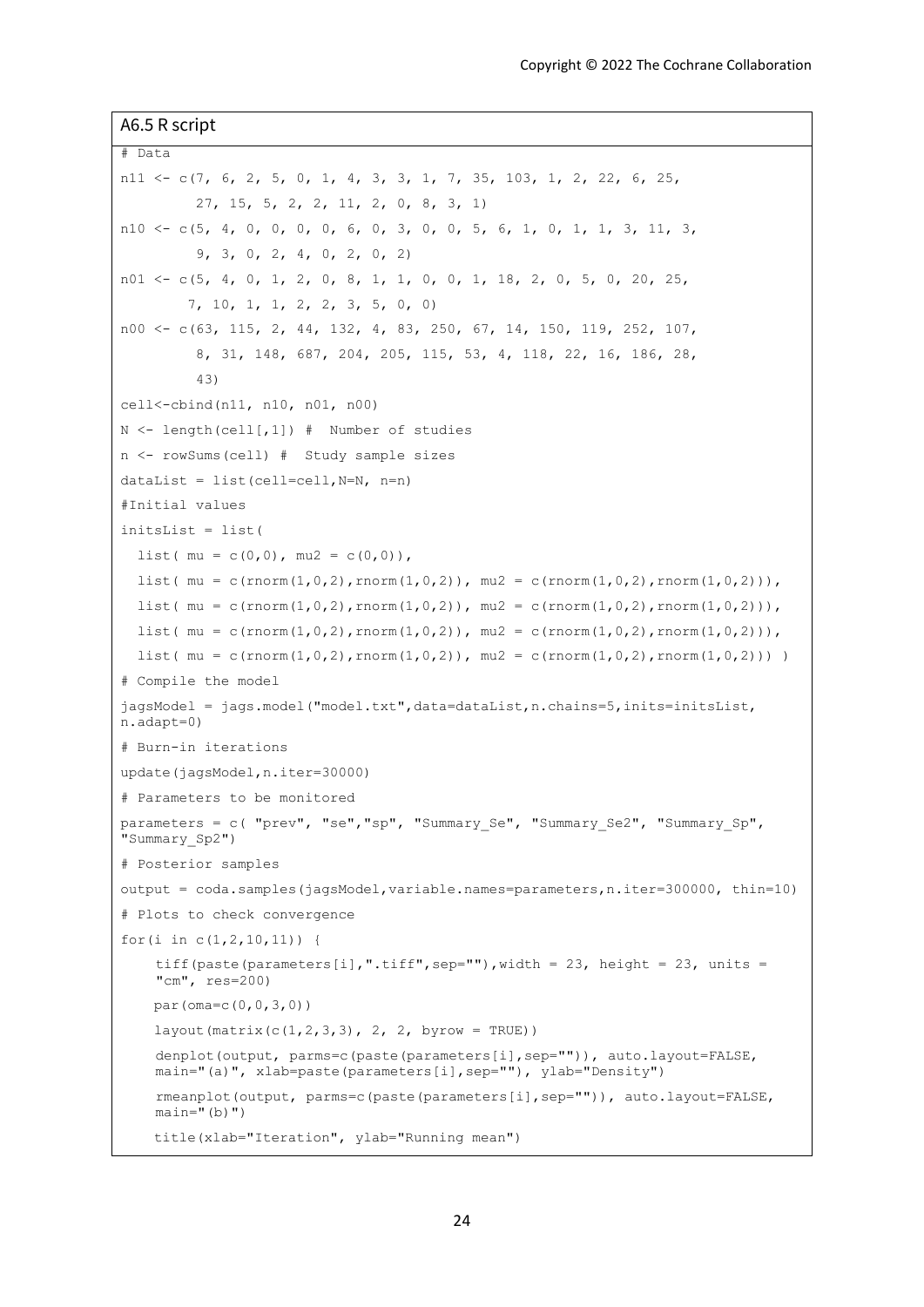```
traplot(output, parms=c(paste(parameters[i],sep="")), auto.layout=FALSE, 
    main="(c)" title(xlab="Iteration", ylab=paste(parameters[i],sep=""))
    mtext(paste("Diagnostics for ", parameters[i],"",sep=""), side=3, line=1, 
    outer=TRUE, cex=2)
     dev.off()
 }
gelman.diag(output)
# summary statistics
summary(output[[1]]) 
# Posterior density plots
denplot(output, parms=c("Summary Se","Summary Sp"))
# SROC plot
par(mfrow=c(1,2))
SROC_rjags(X=output_LC, model="Bivariate",n=N, study_col1="blue", 
study col2=rgb(0, 0, 1, 0.15), dataset=cell, ref_std=FALSE, SROC_curve = F,
title="Latent Class meta-analysis", Sp.range=c(0.8,1))
mtext("Latent Class meta-analysis", side=3, line=1, outer=FALSE, cex=1.25)
SROC_rjags(X=output_Bivariate, model="Bivariate",n=N, study_col1="blue", 
study col2=rgb(0, 0, 1, 0.15), dataset=cbind(TP,FP,FN,TN),
ref std = TRUE, SROC curve = F, title="Standard bivariate meta-
analysis", Sp.random=c(0.8,1))mtext("Standard Bivariate meta-analysis", side=3, line=1, outer=FALSE, cex=1.25)
A6.5 model.txt
model {
#=================================================================
# LIKELIHOOD
#=================================================================
for(i \text{ in } 1:N) {
# The 4 cells in the two-by-two table of the new test vs. the imperfect reference 
standard in each study in the meta-analysis
cell[i,1:4] \sim dmulti(prob[i,1:4],n[i])
# Multinomial probabilities of the 4 cells of the two-by-two table expressed in 
terms of the disease prevalence (prev), the sensitivity (sel, se2) and
specificity (sp1, sp2) of the two tests and the covariance between them among 
disease positive (covs12) and disease negative (covc12) groups
se[i] <- p[1,i]sp[i] < -1-p[2,i]prob[i,1] \leftarrow prev[i] * (p[1,i] \rightarrow se2[i] \rightarrow covp[i] ) + (1-prev[i]) * (p[2,i]*(1 - sp2[i]) + cov[i])prob[i,2] <- prev[i]*(p[1,i] * (1-se2[i]) - covp[i]) + (1-prev[i])*(p[2,i]*sp2[i] - covn[i] )
prob[i,3] \leq prev[i] * (1-p[1,i]) * sel[i] - covp[i] + (1-prev[i]) * (1-p[1,i])p[2, i]) * (1 - sp2[i]) - covn[i] )prob[i,4] \leq prev[i] * ( (1-p[1,i]) * (1-se2[i]) + cov[i]) * (1-prev[i]) * (1-p[2,i]) *sp2[i] + covn[i] )
```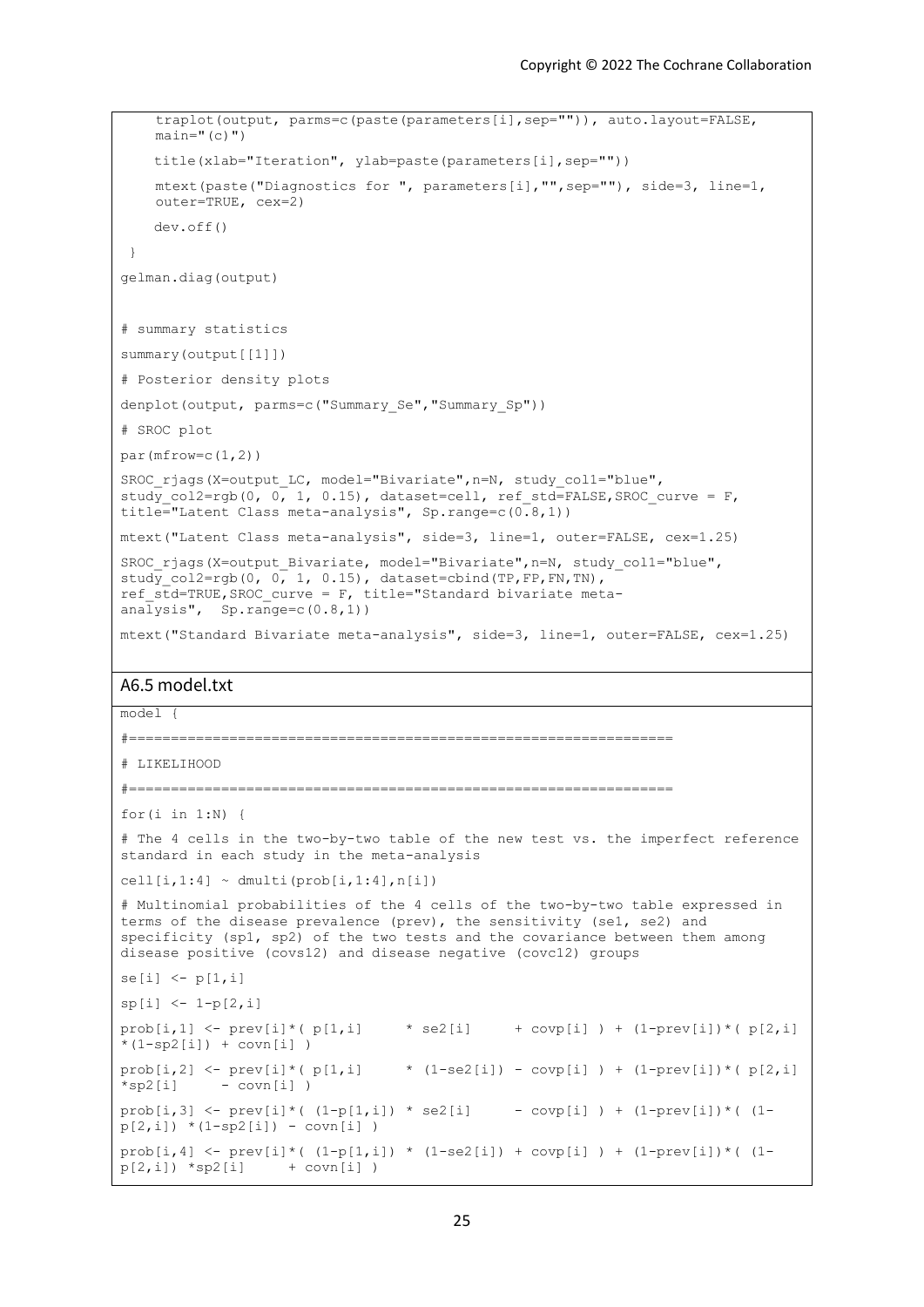```
#=================================================================
# CONDITIONAL DEPENDENCE
#=================================================================
#=======================================
# upper limits of covariance parameters
#=======================================
us[i]<-min(se[i],se2[i])-(se[i]*se2[i]);
uc[i] < -min(sp[i], sp2[i]) - (sp[i]*sp2[i]);
ls[i] < - (1-se[i]) * (1-se2[i])lc[i] < - (1-sp[i]) * (1-sp2[i])#==============================================================
# prior distribution of transformed covariances on (0,1) range
#==============================================================
covp[i]~dunif(ls[i],us[i]);
covn[i]~dunif(lc[i],uc[i]);
 #=================================================================
# HIERARCHICAL PRIORS
#=================================================================
#=======================================
# Hierarchichal prior for xpert
#=======================================
logit(p[1, i]) \le -1[i, 1]logit(p[2, i]) < -1[i, 2]l[i,1:2] \sim \text{dmnorm}(\text{mu}[], T[,])#=======================================
# Prior distribution on prevalence
#=======================================
prev[i] ~ ~ dbeta(1,1)}
# ==================================
# Hierarchical prior for CULTURE
# ==================================
for(j in 1:N {
logit(se2[j]) <- l2[j,1]
logit(sp2[j]) <- l2[j,2]
12[j,1:2] ~ dmnorm(mu2[1:2], T2[1:2,1:2])
}
#=================================================================
############ HYPER PRIOR DISTRIBUTIONS ################
#=================================================================
### XPERT TEST
#=================================================================
### prior for the logit transformed sensitivity (mu[1]) and specificity (mu[2])
```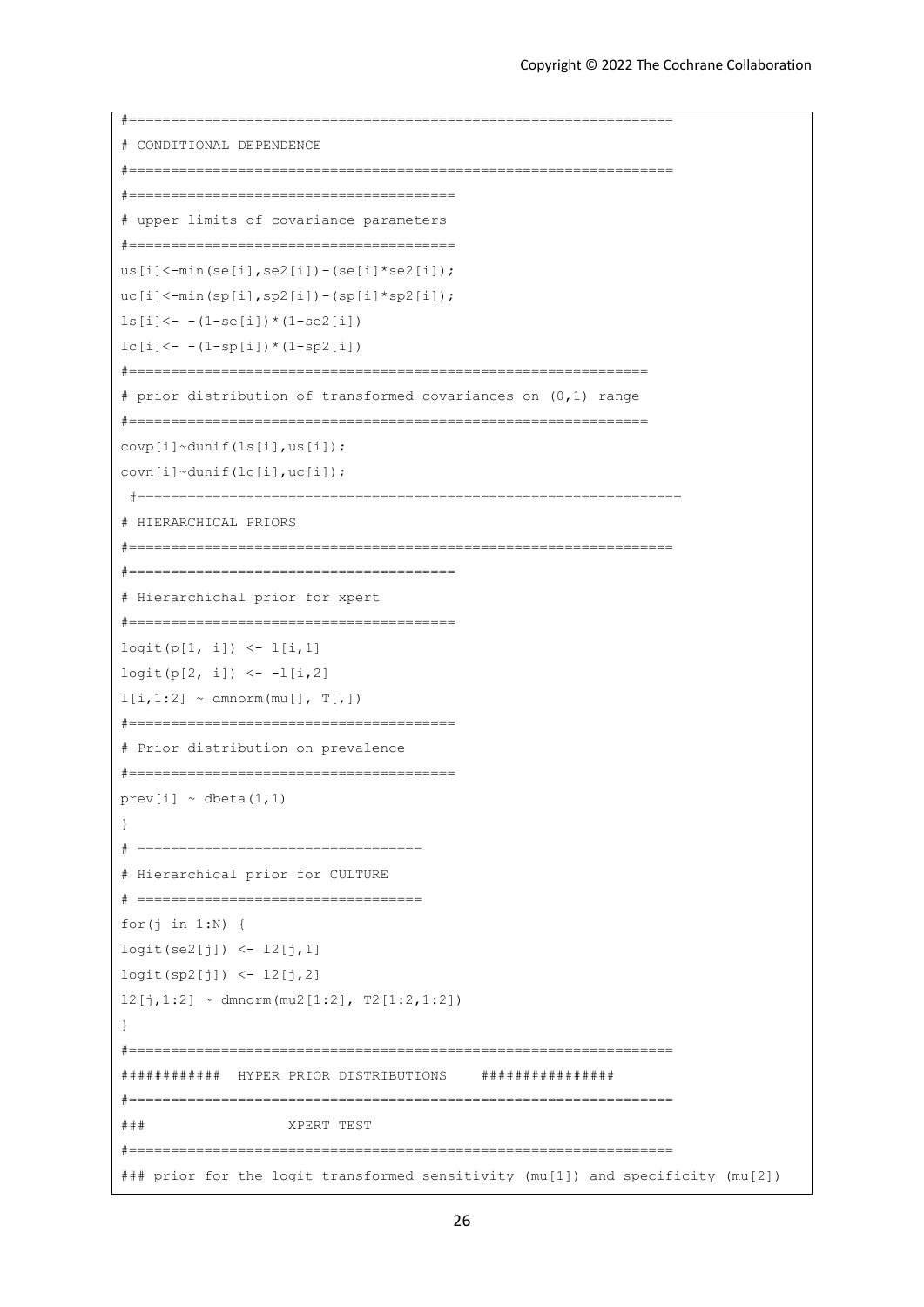```
mu[1] \sim \text{dnorm}(0, 0.25)mu[2] \sim \text{dnorm}(0, 0.25)T[1:2,1:2]<-inverse(TAU[1:2,1:2])
#### BETWEEN-STUDY VARIANCE-COVARIANCE MATRIX
TAU[1,1] <- tau[1]*tau[1]
TAU[2,2] <- tau[2]*tau[2]TAU[1,2] \leq rho*tau[1]*tau[2]TAU[2,1] <- rho*tau[1]*tau[2]#### prec = between-study precision in the logit(sensitivity) and 
logit(specificity)
prec[1] \sim dgamma(2, 0.5)prec[2] \sim \text{dgamma}(2, 0.5)rho \sim dunif (-1, 1)####################### OTHER PARAMETERS OF INTEREST
#### SUMMARY SENSITIVITY AND SPECIFICITY OF XPERT
Summary_Se<-1/(1+exp(-mu[1]))
Summary_Sp<-1/(1+exp(-mu[2]))
#### BETWEEN STUDY VARIANCE IN THE LOGIT(SENSITIVITY) AND LOGIT(SPECIFICITY)
tau.sq[1] <- pow(tau[1], 2)
tau.sq[2] <- pow(tau[2], 2)
#### BETWEEN STUDY STANDARD DEVIATION IN THE LOGIT(SENSITIVITY) AND
LOGIT(SPECIFICITY)
tau[1]<-pow(prec[1], -0.5)tau[2]<-pow(prec[2], -0.5)#### PREDICTED SENSITIVITY AND SPECIFICITY OF XPERT IN A FUTURE STUDY
Predicted.l[1:2] \sim dmnorm(mu[],T[,])
Predicted Se <- 1/(1+exp(-Predicted.l[1]))
Predicted Sp <- 1/(1+exp(-Predicted.l[2]))
#=================================================================
### CULTURE TEST
#=================================================================
### prior for the logit transformed sensitivity (mu2[1]) and specificity (mu2[2])
mu2[1] \sim \text{dnorm}(0, 0.25)mu2[2] \sim \text{dnorm}(0, 0.25)T2[1:2,1:2]<-inverse(TAU2[1:2,1:2])
#### BETWEEN-STUDY VARIANCE-COVARIANCE MATRIX
TAU2[1,1] <- tau2[1]*tau2[1]
TAU2[2,2] <- tau2[2]*tau2[2]
TAU2[1,2] <- rho2*tau2[1]*tau2[2]
TAU2[2,1] <- rho2*tau2[1]*tau2[2]
#### prec = between-study precision in the logit(sensitivity) and 
logit(specificity)
prec2[1] \sim \text{dgamma}(2,0.5)prec2[2] \sim \text{dgamma}(2,0.5)
```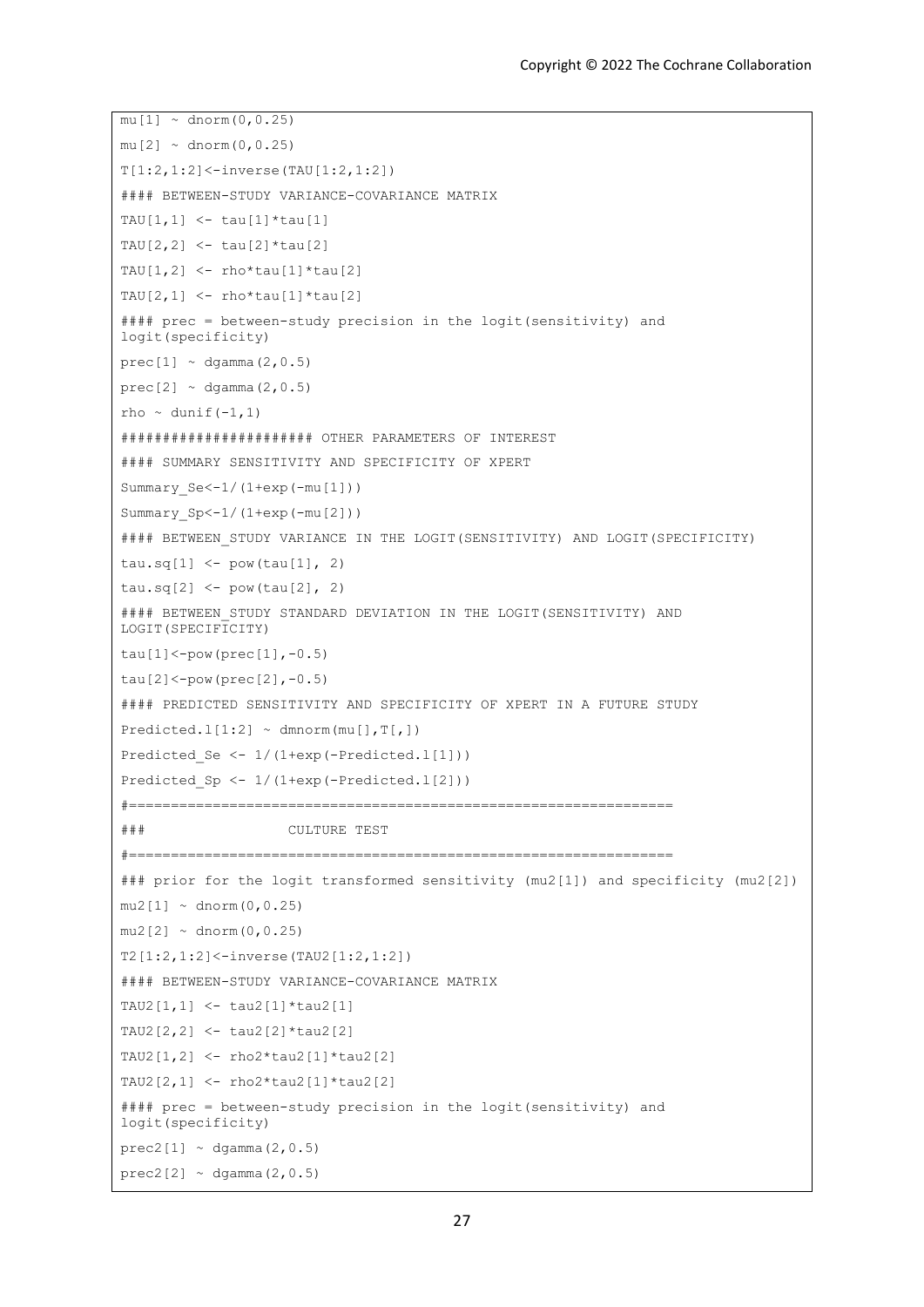```
rho2 \sim dunif (-1,1)#=================================================================
# OTHER PARAMETERS OF INTEREST
#=================================================================
#### SUMMARY SENSITIVITY AND SPECIFICITY OF CULTURE
Summary_Se2<-1/(1+exp(-mu2[1]))
Summary Sp2<-1/(1+exp(-mu2[2]))#### BETWEEN STUDY STANDARD DEVIATION IN THE LOGIT(SENSITIVITY) AND
LOGIT(SPECIFICITY)
tau2[1] <-pow(prec2[1],-0.5)
tau2[2] <-pow(prec2[2],-0.5)
#### BETWEEN STUDY VARIANCE IN THE LOGIT(SENSITIVITY) AND LOGIT(SPECIFICITY)
tau.sq2[1] <- pow(tau2[1], 2)
tau.sq2[2] < - pow (tau2[2], 2)
#### PREDICTED SENSITIVITY AND SPECIFICITY OF CULTURE IN A FUTURE STUDY
Predicted Se2 <- 1/(1+exp(-Predicted.ls2))
Predicted_Sp2 <- 1/(1+exp(-Predicted.lc2))
Predicted.ls2 ~ dnorm(mu2[1],prec2[1])
Predicted.lc2 ~ dnorm(mu2[2],prec2[2])
}
```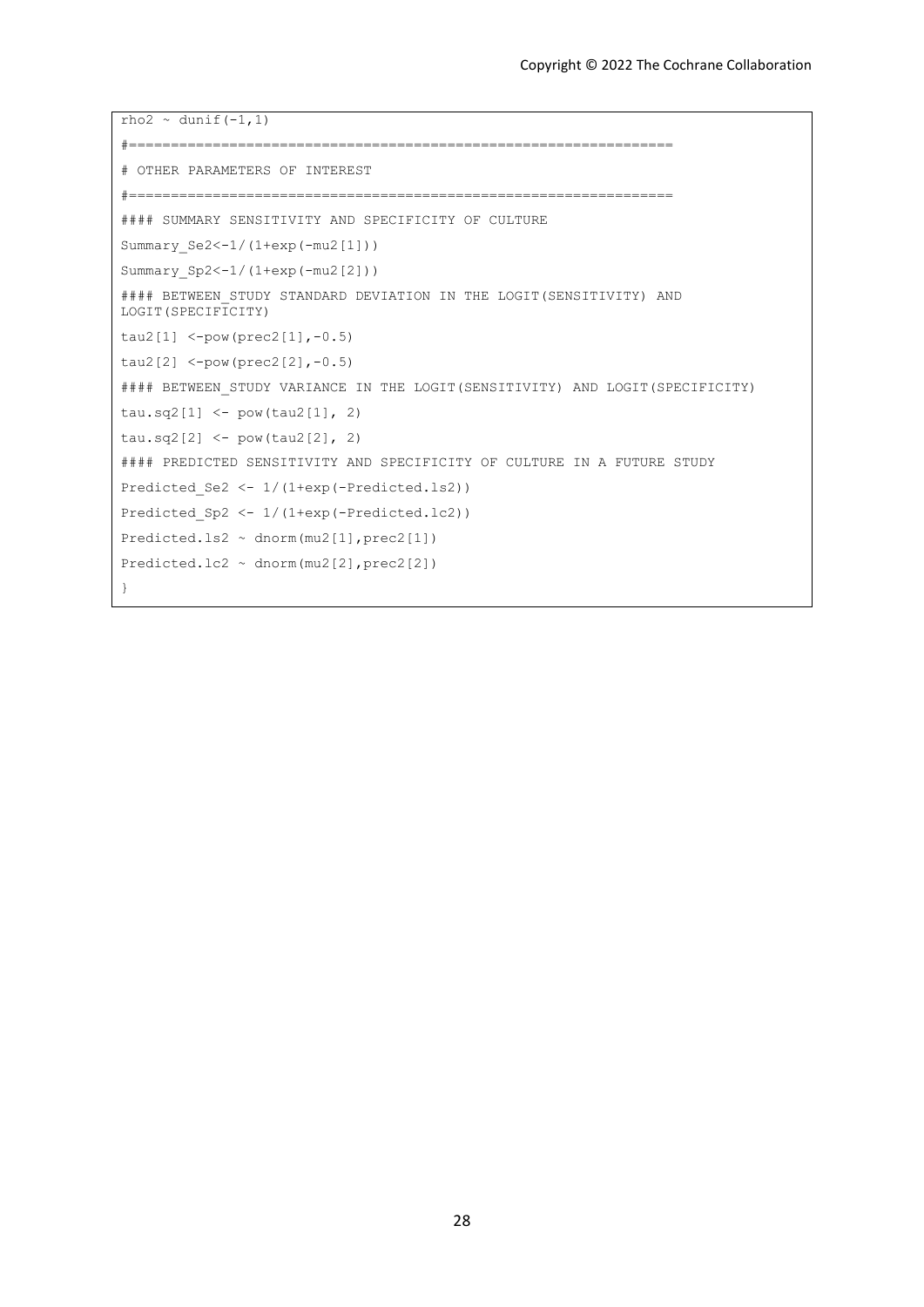# **Appendix 7: Meta-analysis of a single index test using Proc NLMIXED and MetaDAS in SAS to fit an HSROC model**

/\*\*\*\*\*\*\*\*\*\*\* Using Proc NLMIXED for the HSROC model \*\*\*\*\*\*\*\*\*\*\*\*\*\*\*\*\*\*/ /\* Import data. Note you should change the file path to where you saved the RF.csv file. \*/

#### **proc import** out=nishimura\_RF

datafile='U:\Handbook 2020\RF.csv'

```
dbms=csv
```
replace;

```
getnames=yes;
```
### **run**;

/\* Display the data \*/

#### **proc print**;

#### **run**;

/\* Create separate records for the diseased and non-diseased groups in each study. The variable dis is the disease indicator which takes the value 0.5 if diseased and -0.5 if not diseased. \*/

**data** nishimura\_RF;

set nishimura RF; dis=**0.5**; pos=tp; n=tp+fn; output; dis=-**0.5**; pos=fp; n=tn+fp; output;

#### **run**;

/\* Ensure that both records for a study are clustered together.  $*/$ 

**proc sort** data=nishimura\_RF;

by study id dis;

#### **run**;

/\* Run the Rutter and Gatsonis HSROC model with no covariates. Request covariance matrices for model parameters ("COV"). Using the PARMS statement, specify starting values for all model parameters to be estimated. Ensure that the variances of the random effects cannot be negative by using the BOUNDS statement. The random effects for accuracy (ua) and threshold (ut) are assumed to be approximately normally distributed, both with mean zero and with variances s2ua and s2ut respectively. The covariance of the random effects is set to 0 in the RANDOM statement. \*/

**proc nlmixed** data=nishimura\_RF cov;

```
parms alpha=2 theta=-1 beta=0 s2ua=0 s2ut=0;
bounds s2ua>=0;
bounds s2ut>=0;
logitp = (theta + ut + (alpha + ua) *dis) * exp(-(beta) *dis);
p = exp(logitp) / (1+exp(logitp));
model pos \sim binomial(n,p);
```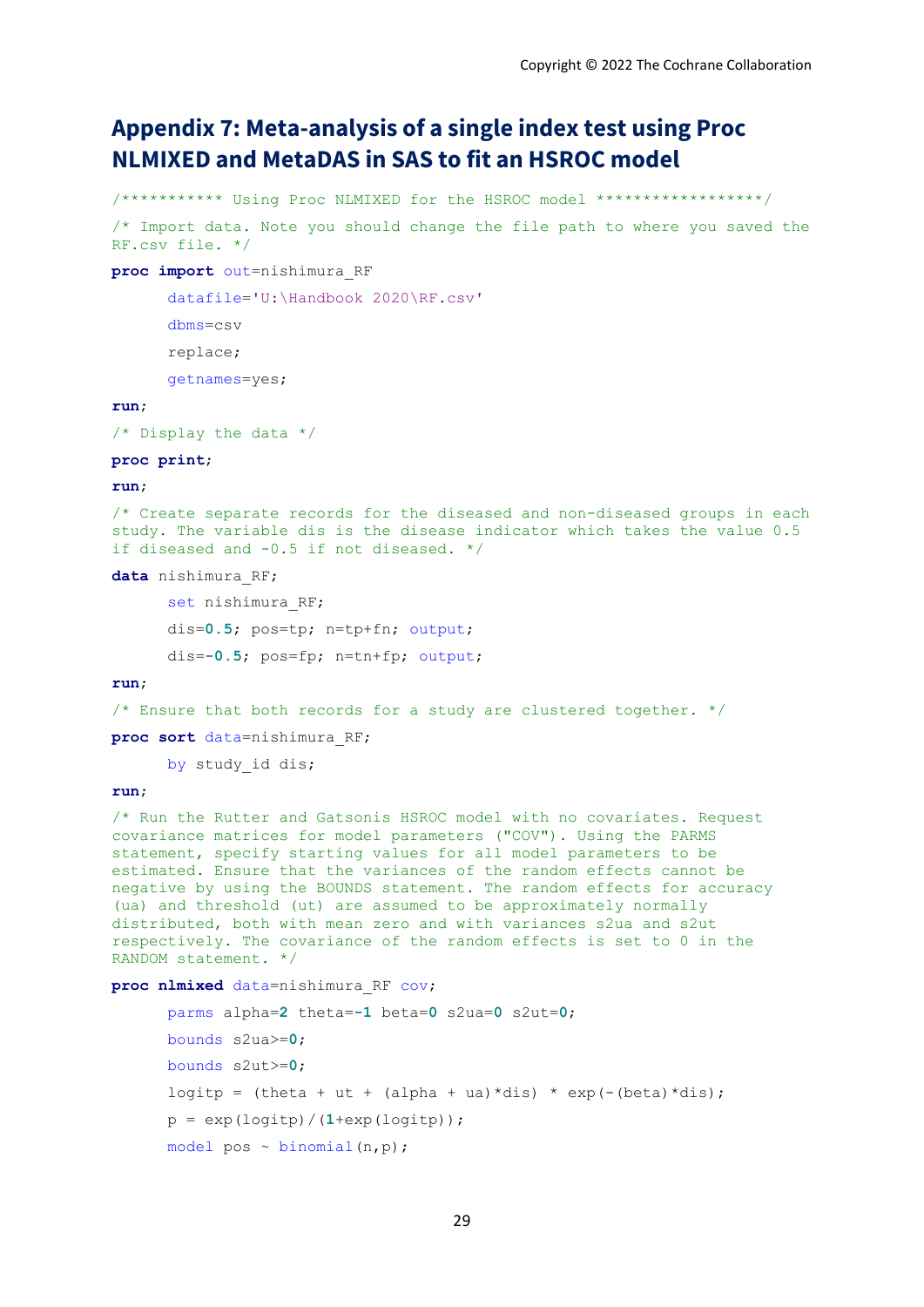```
random ut ua ~ normal([0,0],[s2ut,0,s2ua]) subject=study_id 
out=randeffs;
```
#### **run**;

```
/* Using the ESTIMATE statement to estimate sensitivity at a fixed value of 
specificity. The ECOV option requests covariance matrices for additional 
estimates. Estimate sensitivity at fixed specificities of 80%, 87% and 
93%.*/
```
#### **proc nlmixed** data=nishimura\_RF ecov cov;

```
/* set starting values for all model parameters to be estimated */
parms alpha=2 theta=-1 beta=0 s2ua=0 s2ut=0;
bounds s2ua>=0;
bounds s2ut>=0;
logitp = (theta + ut + (alpha + ua) *dis) * exp(-(beta) *dis);
p = exp(logitp) / (1+exp(logitp));
model pos \sim binomial(n,p);
random ut ua ~ normal([0,0],[s2ut,0,s2ua]) subject=study_id 
out=randeffs;
estimate 'E(logitSe_sp80)' alpha*exp(-0.5*beta)+log(0.20/0.80)*exp(-
beta);
estimate 'E(logitSe_sp87)' alpha*exp(-0.5*beta)+log(0.13/0.87)*exp(-
hat):
estimate 'E(logitSe_sp93)' alpha*exp(-0.5*beta)+log(0.07/0.93)*exp(-
beta);
```
#### **run**;

/\*\*\*\*\*\*\*\*\*\*\* Using MetaDAS for the HSROC model \*\*\*\*\*\*\*\*\*\*\*\*\*\*\*\*\*\*\*\*\*/

/\* The INCLUDE statement specifies the path and name of the SAS file containing the macro. \*/

```
%include 'U:\1 Projects-Ongoing\METADAS macro\METADAS v1.3\Metadas 
v1.3.sas';
```
/\* The code below uses only 4 of the input parameters available in MetaDAS to perform the meta-analysis of RF using the HSROC model (method=h). Note the default method in MetaDAS is the HSROC model so it is not necessary to state this option when fitting the HSROC model. The input parameter logfile is very useful. If the content of the log window is saved to a file, the tables metadas errors, metadas warnings and metadas modfail are produced and can be used for identifying problems with the model or macro instead of going through the entire log. \*/

```
%metadas(dtfile= 'U:\Handbook 2020\RF.csv', logfile='U:\Handbook 2020\RF 
log.log', method=h, rfile ='U:\Handbook 2020\RF results.rtf');
```
**run**;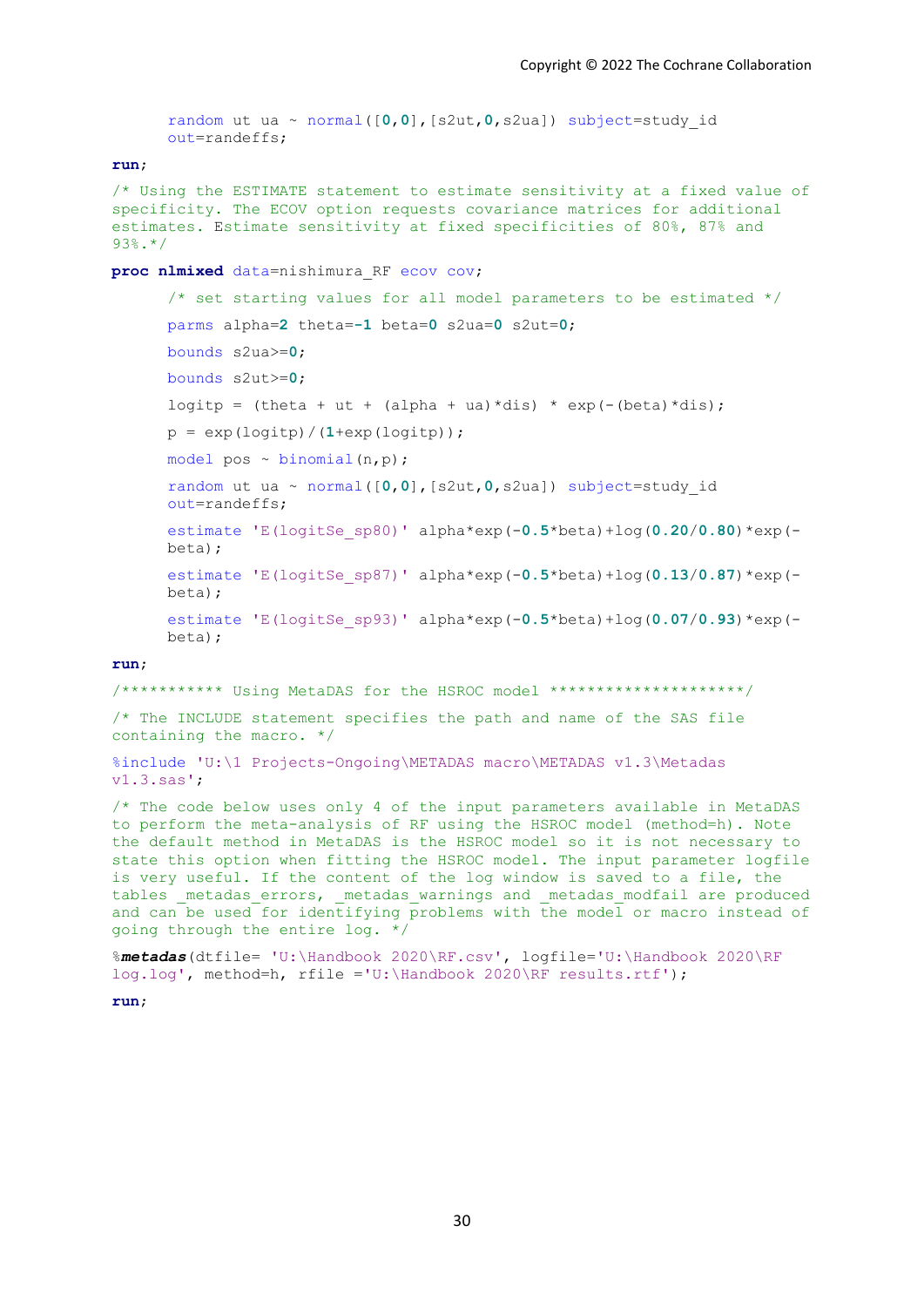# **Appendix 8: Bivariate meta-regression using Proc NLMIXED and MetaDAS in SAS – investigation of CCP generation**

/\* Import data. Note you should change the file path to where you saved the anti-CCP.csv file. \*/

```
proc import out=nishimura_accp
```
datafile='U:\Handbook 2020\anti-CCP.csv'

dbms=csv replace;

getnames=yes;

#### **run**;

### **proc print**;

### **run**;

/\* Create two separate records for the true results in each study, the first for the diseased group, and the second for the non-diseased group. The variable sens is an indicator which takes the value 1 if true=true positives and 0 otherwise, the variable spec is also an indicator that takes the value 1 if true =true negatives and 0 otherwise. \*/

#### **data** nishimura\_accp;

```
set nishimura accp;
sens=1; spec=0; true=tp; n=tp+fn; output;
sens=0; spec=1; true=tn; n=tn+fp; output;
```
#### **run**;

```
/* Ensure that both records for a study are clustered together. */
```
**proc sort** data=nishimura\_accp;

by study id;

#### **run**;

```
/* Run the bivariate model with no covariates. */
```
**proc nlmixed** data=nishimura\_accp cov ecov;

```
parms msens=1 to 2 by 0.5 mspec=2 to 4 by 0.5 s2usens=0.2 s2uspec=0.6
covsesp=0;
bounds s2usens>=0;
bounds s2uspec>=0;
logitp = (msens + usens) * sens + (mspec + uspec) * spec;p = exp(logitp) / (1+exp(logitp));
model true \sim binomial(n,p);
random usens uspec ~ normal([0,0],[s2usens,covsesp,s2uspec])
subject=study id out=randeffs;
estimate 'logLR+' log((exp(msens)/(1+exp(msens)))/(1-(
exp(mspec)/(1+exp(mspec)))));
estimate 'logLR-' log((1-
(exp(msens)/(1+exp(msens))))/(exp(mspec)/(1+exp(mspec))));
```
**run**;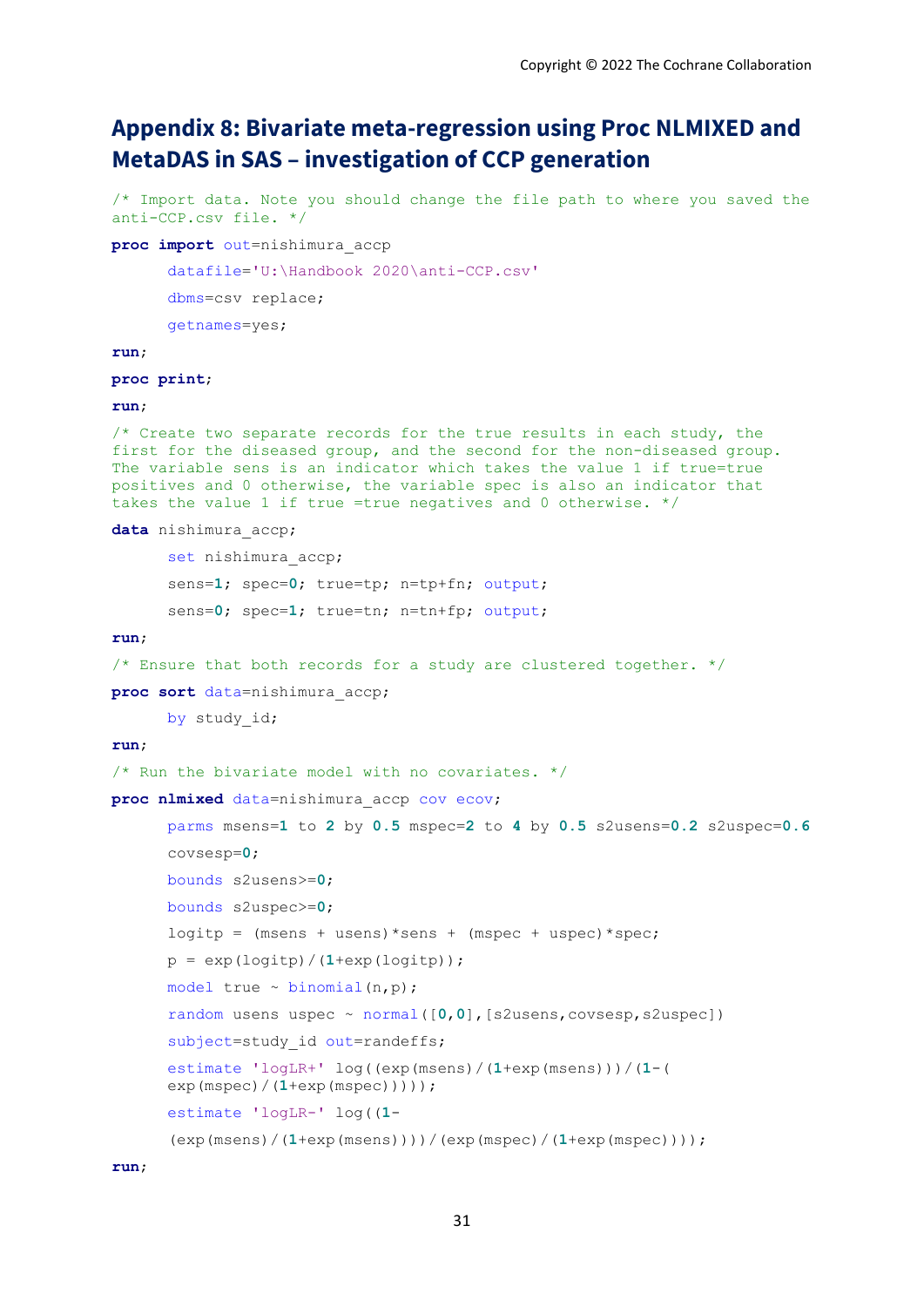/\* Check assumption of normality for the random effects. \*/

**proc univariate** data=randeffs plot normal;

```
class effect;
var estimate;
```
**run**;

```
/*** META-REGRESSION FOR INVESTIGATIONS OF HETEROGENEITY AND TEST 
COMPARISONS ***/
/* Create a dummy variable for CCP generation, coded as 0 for 'CCP1' (the 
referent generation) and coded as 1 for 'CCP2'. This new variable is added 
to the dataset set created above. */
data nishimura_accp; 
      set nishimura accp;
      ccpg=0;
      if generation ="CCP2" then ccpg=1;
```
**run**;

```
/***************** PART I: Model with equal variances *******************/
```
/\* Add the covariate CCPG to the model to allow both sensitivity and specificity to be associated with generation of the test. Estimate logit(sensitivity) and logit(specificity) for CCP2 (their correlation will be output because of the "ecov" option for nlmixed), and also log likelihood ratios for CCP1 and CCP2. \*/

**proc nlmixed** data=nishimura\_accp cov ecov;

```
parms msens=1 mspec=2 s2usens=0.2 s2uspec=0.6 covsesp=0 se2=0 sp2=0;
 bounds s2usens>=0;
 bounds s2uspec>=0;
 logitp=(msens+usens+se2*ccpg)*sens+(mspec+uspec+sp2*ccpg)*spec;
p = exp(logitp) / (1+exp(logitp));
model true \sim binomial(n,p);
 random usens uspec ~ normal([0,0], [s2usens,covsesp,s2uspec]) 
subject=study id out=randeffs;
estimate 'logitsens CCP2' msens + se2;
estimate 'logitspec CCP2' mspec + sp2;
estimate 'logLR+ CCP1' log((exp(msens)/(1+exp(msens)))/(1-
(exp(mspec)/(1+exp(mspec)))));
estimate 'logLR- CCP1' log((1-
(exp(msens)/(1+exp(msens))))/(exp(mspec)/(1+exp(mspec))));
estimate 'logLR+ CCP2' log((exp(msens+se2)/(1+exp(msens+se2)))/(1-
(exp(mspec+sp2)/(1+exp(mspec+sp2)))));
estimate 'logLR- CCP2' log((1-
```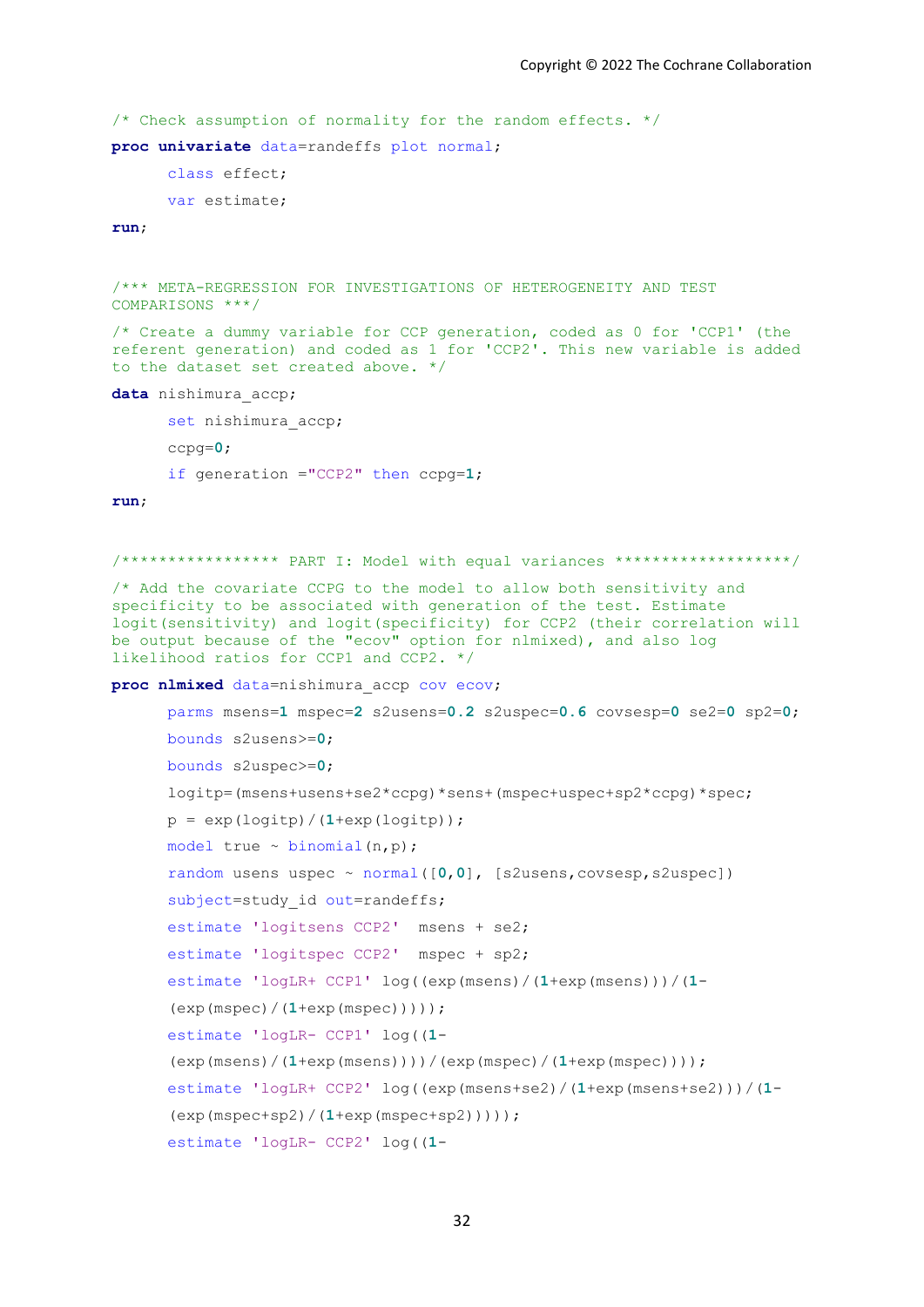```
(exp(msens+se2)/(1+exp(msens+se2))))/(exp(mspec+sp2)/(1+exp(mspec+sp2
      ))));
run;
/* Check assumption of normality for the random effects. */
proc univariate data=randeffs plot normal;
   class effect;
  var estimate;
run;
/*** Using MetaDAS for bivariate meta-regression ***/
/* The INCLUDE statement specifies the path and name of the SAS file 
containing the macro. Do not need to run this again if included previously 
by running the code above. */
%include 'U:\1 Projects-Ongoing\METADAS macro\METADAS v1.3\Metadas 
v1.3.sas';
/* The additional options to add to the code are the ones for the covariate
(covariate=generation) and type of effect (cveffect), i.e. covariate terms 
for both sensitivity and specificity (cveffect=sesp), for only sensitivity 
(cveffect=se) or for only specificity (cveffect=sp). */
%metadas(dtfile= 'U:\Handbook 2020\anti-CCP.csv', logfile='U:\Handbook 
2020\anti-CCP regression log.log', method=b, cveffect=sesp, covariate = 
generation, rfile ='U:\Handbook 2020\anti-CCP regression results.rtf');
run;
/**************** PART II: Model with unequal variances *****************/
/*Meta-analysis of CCP1 */
proc nlmixed data=nishimura_accp cov ecov;
      parms msens=1 mspec=2 s2usens=0.5 s2uspec=0.5 covsesp=0.1;
      where ccpg=0;
       bounds s2usens>=0;
       bounds s2uspec>=0;
       logitp=(msens+usens)*sens+(mspec+uspec)*spec;
      p = exp(logitp) / (1+exp(logitp));
      model true \sim binomial(n,p);
       random usens uspec ~ normal([0,0], [s2usens,covsesp,s2uspec]) 
      subject=study id out=randeffs;
run;
/*Meta-analysis of CCP2 */
proc nlmixed data=nishimura_accp cov ecov;
      parms msens=1 mspec=2 s2usens=0.5 s2uspec=0.5 covsesp=0.1;
      where ccpg=1;
       bounds s2usens>=0;
       bounds s2uspec>=0;
```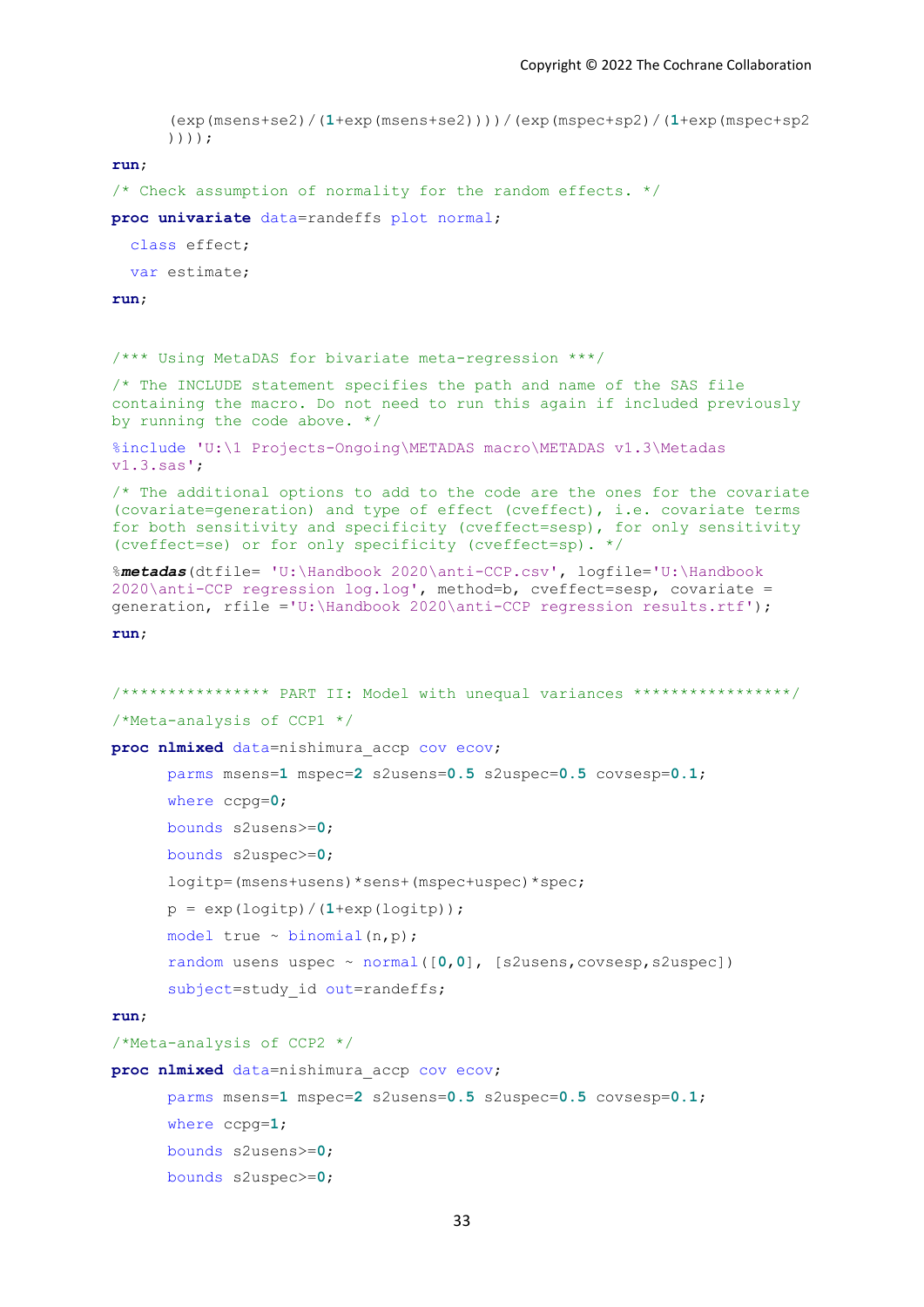```
 logitp=(msens+usens)*sens+(mspec+uspec)*spec;
p = exp(logitp) / (1+exp(logitp));
model true \sim binomial(n, p);
 random usens uspec ~ normal([0,0], [s2usens,covsesp,s2uspec]) 
subject=study id out=randeffs;
```
**run**;

/\* Easier for obtaining the required parameter estimates and covariances, and also for extending beyond binary variables if dummy variables are created for every subgroup of the covariate. \*/

**data** nishimura\_accp;

```
set nishimura accp;
ccpg1=0;
ccpg2=0;
if generation ="CCP1" then ccpg1=1; 
if generation ="CCP2" then ccpg2=1;
```
#### **run**;

/\* Fitting model with unequal variances.

The analysis did not converge with the default optimization technique (a quasi-Newton technique) and so the technique was changed to the Newton-Raphson technique specified as "tech=newrap". Due to the change in the format of the regression equation compared to how it was specified for

model 1, the ESTIMATE statements can be used to obtain the differences in the mean logits for sensitivity and specificity of CCP1 and CCP2 along with P values based on Wald statistics. \*/

**proc nlmixed** data=nishimura\_accp cov ecov tech=newrap;

```
parms msens1=0.1 mspec1=2 s2usens1=0.5 s2uspec1=0.5 covsesp1=0.1
      msens2=1 mspec2=-0.2 s2usens2=0.5 s2uspec2=0.5 covsesp2=0.1;
 bounds s2usens1>=0;
 bounds s2uspec1>=0;
 bounds s2usens2>=0;
 bounds s2uspec2>=0;
logitp=((msens1+usens1)*ccpg1+(msens2+usens2)*ccpg2)*sens+
((mspec1+uspec1)*ccpg1+(mspec2+uspec2)*ccpg2)*spec;
p = exp(logitp) / (1+exp(logitp));
model true \sim binomial(n,p);
random usens1 uspec1 usens2 uspec2 ~ normal([0,0,0,0], 
[s2usens1,covsesp1,s2uspec1,0,0,s2usens2,0,0,covsesp2,s2uspec2]) 
subject=study id out=randeffs;
estimate 'Diff logitsens CCP2-CCP1' msens2-msens1;
estimate 'Diff logitspec CCP2-CCP1' mspec2-mspec1;
estimate 'logLR+ CCP1' log((exp(msens1)/(1+exp(msens1)))/(1-(
exp(mspec1)/(1+exp(mspec1)))));
```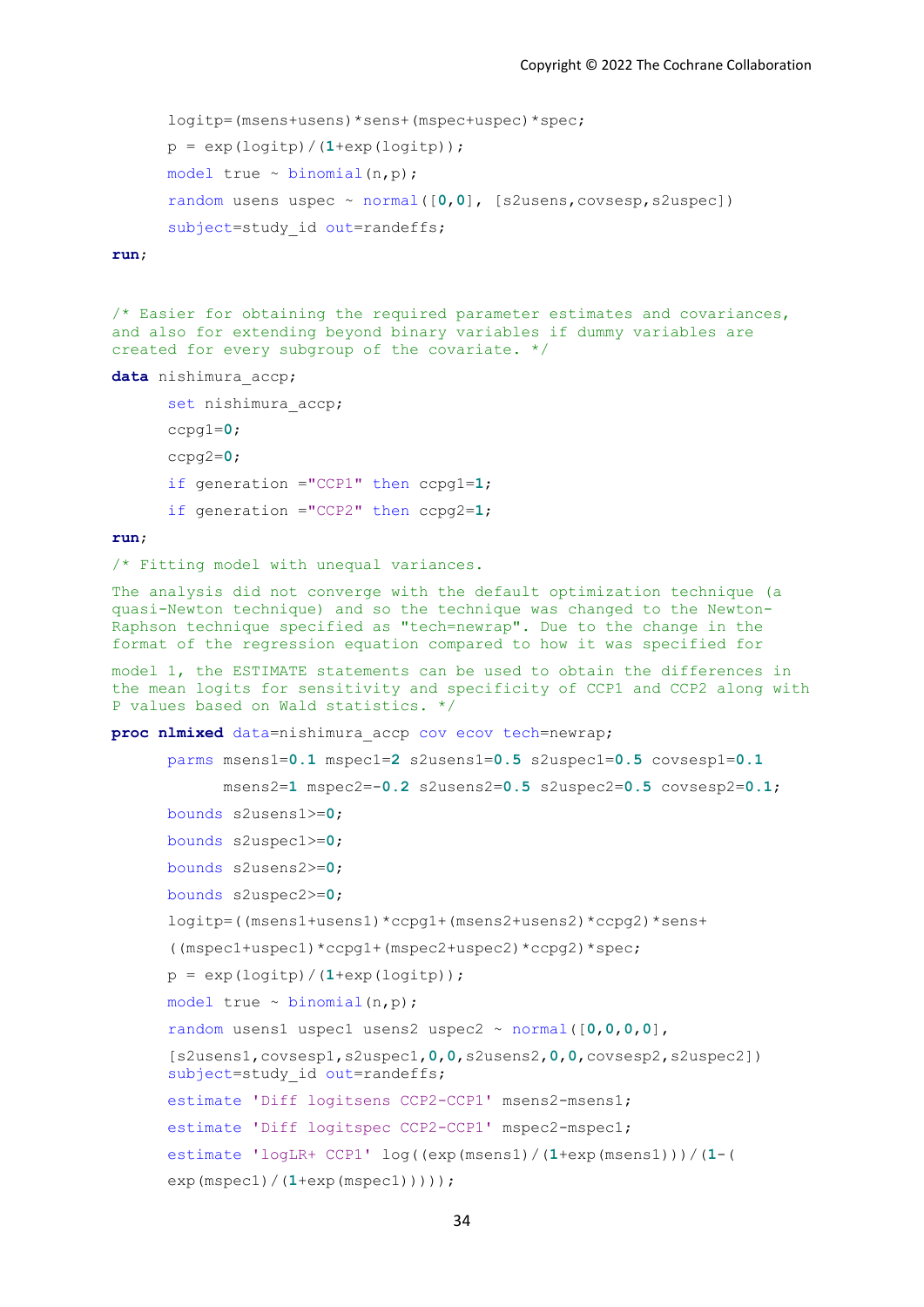```
estimate 'logLR- CCP1' log((1-
      (exp(msens1)/(1+exp(msens1))))/(exp(mspec1)/(1+exp(mspec1))));
      estimate 'logLR+ CCP2' log((exp(msens2)/(1+exp(msens2)))/(1-
      (exp(mspec2)/(1+exp(mspec2)))));
      estimate 'logLR- CCP2' log((1-
      (exp(msens2)/(1+exp(msens2))))/(exp(mspec2)/(1+exp(mspec2))));
run;
/* Check assumption of normality for the random effects. */
proc univariate data=randeffs plot normal;
  class effect;
```
var estimate;

**run**;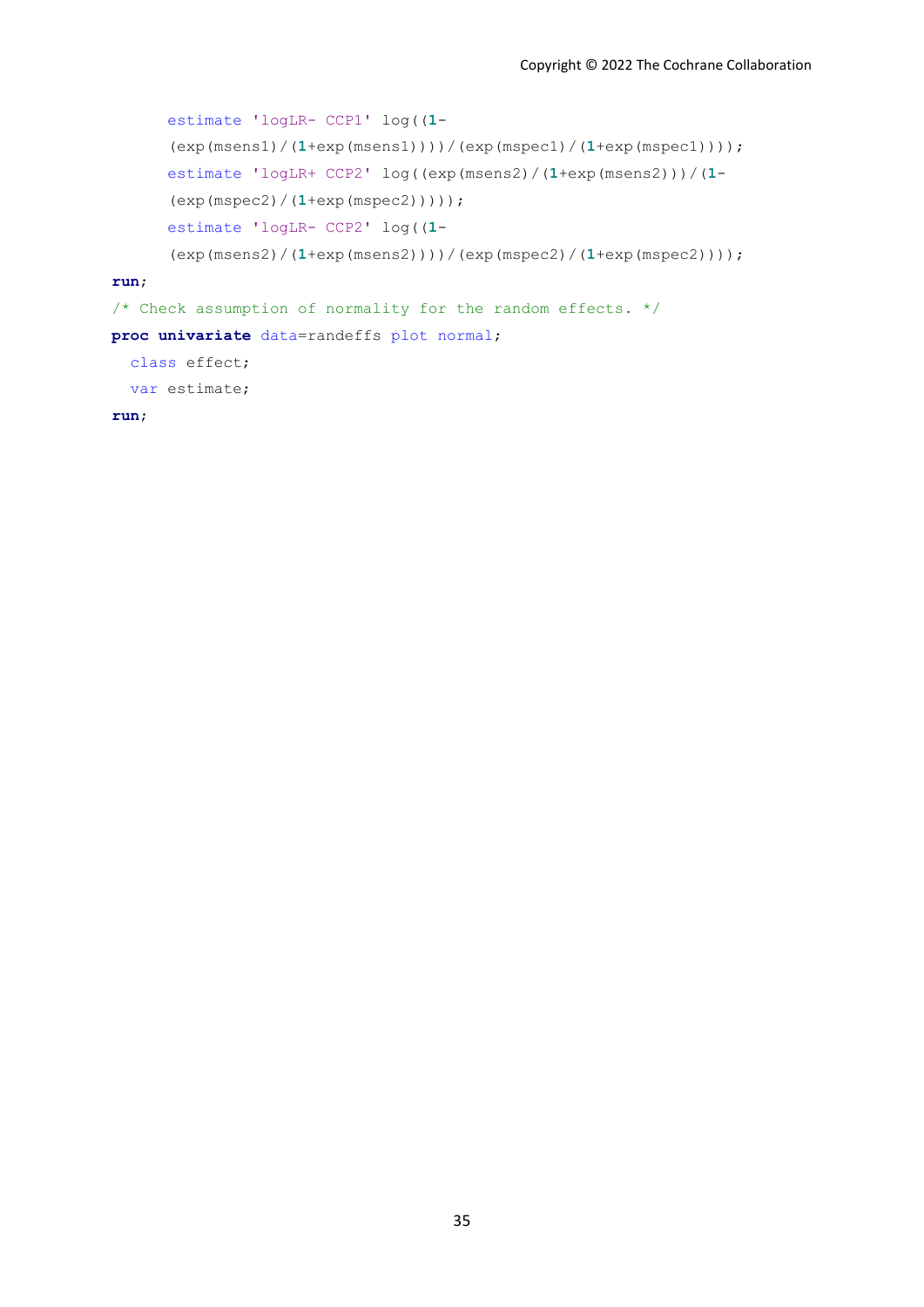# **Appendix 9: Bivariate meta-regression using Proc NLMIXED in SAS – comparison of CT and MRI for CAD**

```
/**************** META-REGRESSION FOR TEST COMPARISONS **************/
/* Import data. Note you should change the file path to where you saved the 
schuetz.csv file. */
proc import out=schuetz
      datafile='U:\Handbook 2020\schuetz.csv'
      dbms=csv replace;
      getnames=yes;
run;
```
/\* Create a two separate records for the true results in each study, the first for the diseased group, and the second for the non-diseased group. The variable sens is an indicator which takes the value 1 if true=true positives and 0 otherwise, the variable spec is also an indicator that takes the value 1 if true =true negatives and 0 otherwise. \*/

```
data schuetz;
```

```
set schuetz;
testtype=0;
if test ="CT" then testtype=1;
sens=1; spec=0; true=tp; n=tp+fn; output;
sens=0; spec=1; true=tn; n=tn+fp; output;
```
**run**;

/\* Ensure that both records for a study are clustered together.  $*/$ 

**proc sort** data=schuetz;

by study id test;

**run**;

/\* Run the bivariate model with no covariates

```
The "cov" option requests that a covariance matrix is printed for all model 
parameter estimates.
```
The "ecov" option requests a covariance matrix for all additional estimates that are computed. \*/

**proc nlmixed** data=schuetz cov ecov;

```
parms msens=2 mspec=1 s2usens=0 s2uspec=0 covsesp=0 ;
logitp=(msens+usens)*sens+(mspec+uspec)*spec;
p = exp(logitp)/(1+exp(logitp)); 
model true \sim binomial(n,p);
random usens uspec ~ normal([0,0],[s2usens,covsesp,s2uspec]) 
subject=study id out=randeffs;
```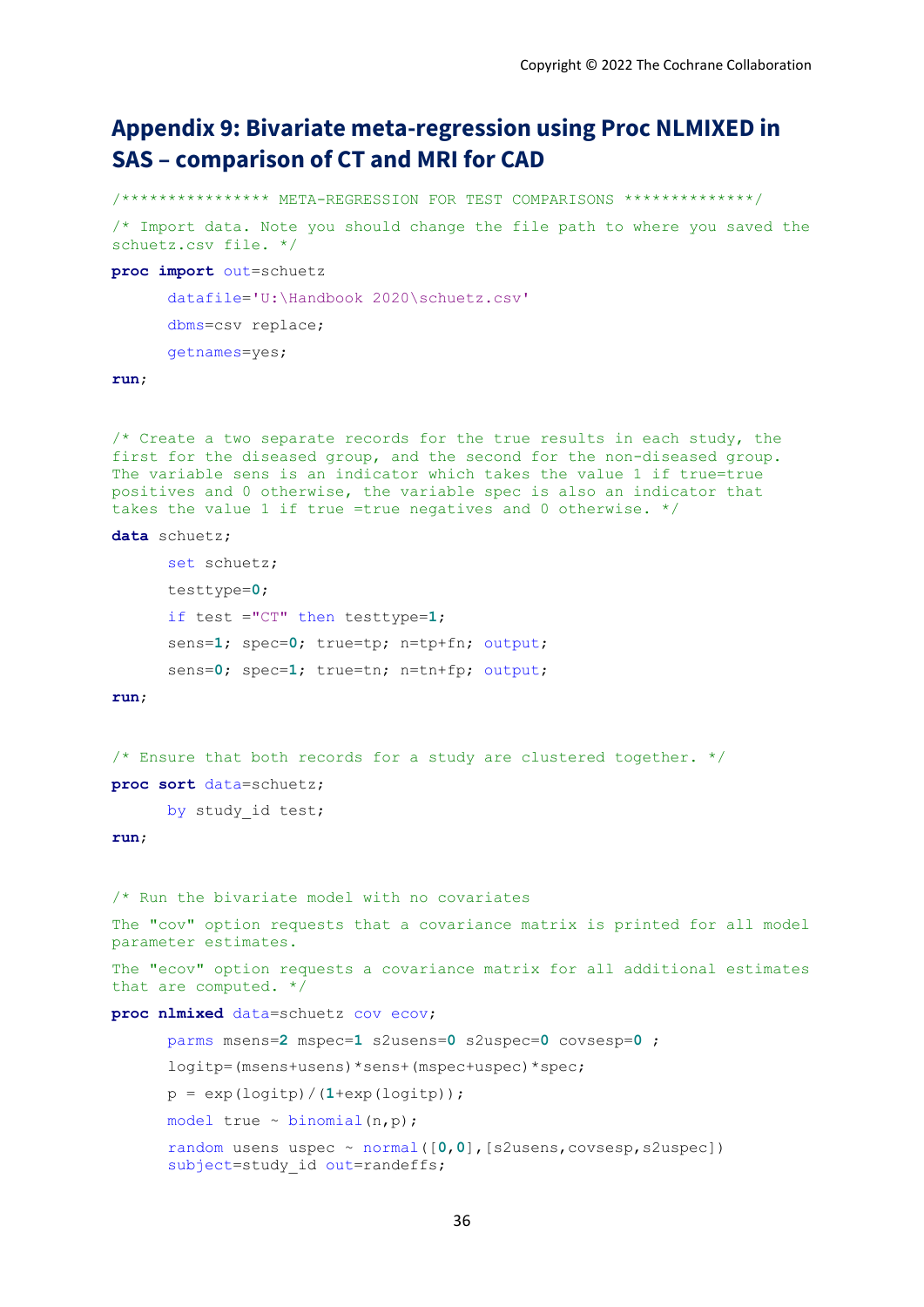**run**;

```
/* Bivariate model with test as a covariate, variances of the random 
effects are assumed not to vary by test type. */
proc nlmixed data=schuetz cov ecov;
      parms msens=2 mspec=1 s2usens=0 s2uspec=0 covsesp=0 se_CT=1 sp_CT=0;
```

```
logitp=(msens+usens+se_CT*testtype)*sens+(mspec+uspec+sp_CT*testtype)
*spec;
p = exp(logitp) / (1+exp(logitp));
model true \sim binomial(n,p);
random usens uspec ~ normal([0,0],[s2usens,covsesp,s2uspec]) 
subject=study id out=randeffs;
estimate 'logitsens CT' msens + se_CT;
estimate 'logitspec CT' mspec + sp_CT;
```
#### **run**;

```
/* Check assumption of normality for the random effects. */
proc univariate data=randeffs plot normal;
```

```
 class effect;
```
var estimate;

### **run**;

```
/* Bivariate model with effect of test type on only sensitivity. */
proc nlmixed data=schuetz cov ecov;
      parms msens=2 mspec=1 s2usens=0 s2uspec=0 covsesp=0 se_CT=1 ;
      logitp=(msens+usens+se_CT*testtype)*sens+(mspec+uspec)*spec;
      p = exp(logitp) / (1+exp(logitp));
      model true \sim binomial(n,p);
      random usens uspec ~ normal([0,0],[s2usens,covsesp,s2uspec]) 
      subject=study id out=randeffs;
run;
```

```
/* Bivariate model with effect of test type on only specificity. */
proc nlmixed data=schuetz cov ecov;
      parms msens=2 mspec=1 s2usens=0 s2uspec=0 covsesp=0 sp_CT=0;
      logitp=(msens+usens)*sens+(mspec+uspec+sp_CT*testtype)*spec;
      p = exp(logitp) / (1+exp(logitp));
      model true \sim binomial(n,p);
      random usens uspec ~ normal([0,0],[s2usens,covsesp,s2uspec]) 
      subject=study id out=randeffs;
```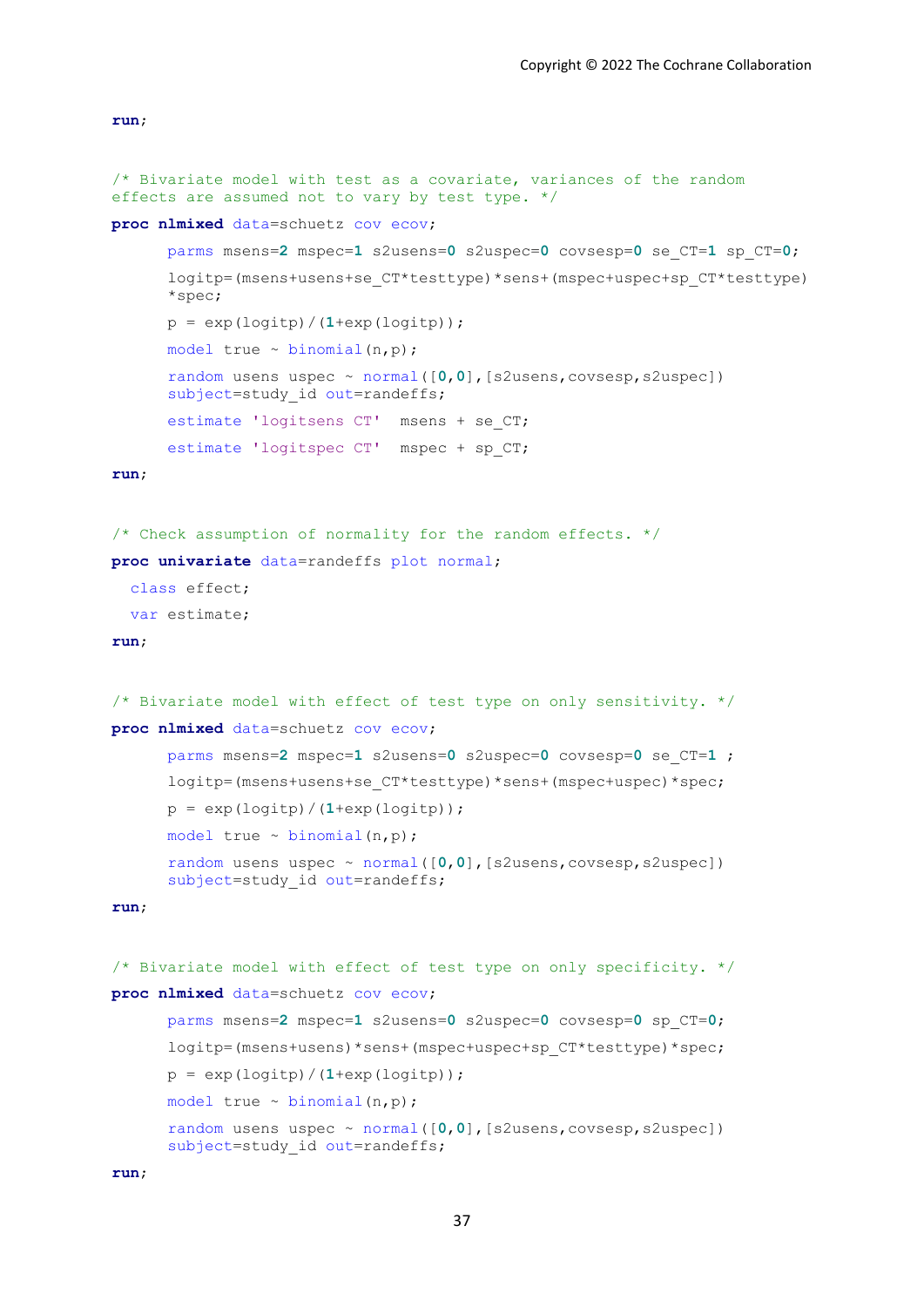```
/***************** DIRECT COMPARISONS *************************/
/* Create new dataset of studies with within-study comparison of CT and 
MRI. "indirect" is a binary variable in the dataset coded 1 if the study 
evaluated only one test (CT or MRI) and 0 if both tests were evaluated in a 
study. */
data schuetz_direct;
      set schuetz;
      where indirect=0;
run;
/* Fit bivariate model without covariate. */
proc nlmixed data=schuetz_direct cov ecov;
      parms msens=2 mspec=1 s2usens=0 s2uspec=0 covsesp=0;
      logitp=(msens+usens)*sens+(mspec+uspec)*spec;
      p = exp(logitp) / (1+exp(logitp));
      model true \sim binomial(n,p);
      random usens uspec ~ normal([0,0],[s2usens,covsesp,s2uspec]) 
      subject=study id out=randeffs;
run;
/* Fit bivariate model without covariate - Attempt 1: increasing the number
of quadrature points to 10 using option qpoints. */
proc nlmixed data=schuetz_direct cov ecov qpoints=10;
      parms msens=2 mspec=1 s2usens=0 s2uspec=0 covsesp=0;
      logitp=(msens+usens)*sens+(mspec+uspec)*spec;
      p = exp(logitp) / (1+exp(logitp));
      model true \sim binomial(n,p);
      random usens uspec ~ normal([0,0],[s2usens,covsesp,s2uspec]) 
      subject=study id out=randeffs;
run;
/* Fit bivariate model without covariate - Attempt 2: changing the 
optimization technique from the default quasi-Newton technique to the 
Newton-Raphson technique. */
proc nlmixed data=schuetz_direct cov ecov tech=newrap;
      parms msens=2 mspec=1 s2usens=0 s2uspec=0 covsesp=0;
      logitp=(msens+usens)*sens+(mspec+uspec)*spec;
      p = exp(logitp) / (1+exp(logitp));
      model true ~ binomial(n,p);
      random usens uspec ~ normal([0,0],[s2usens,covsesp,s2uspec]) 
subject=study id out=randeffs;
```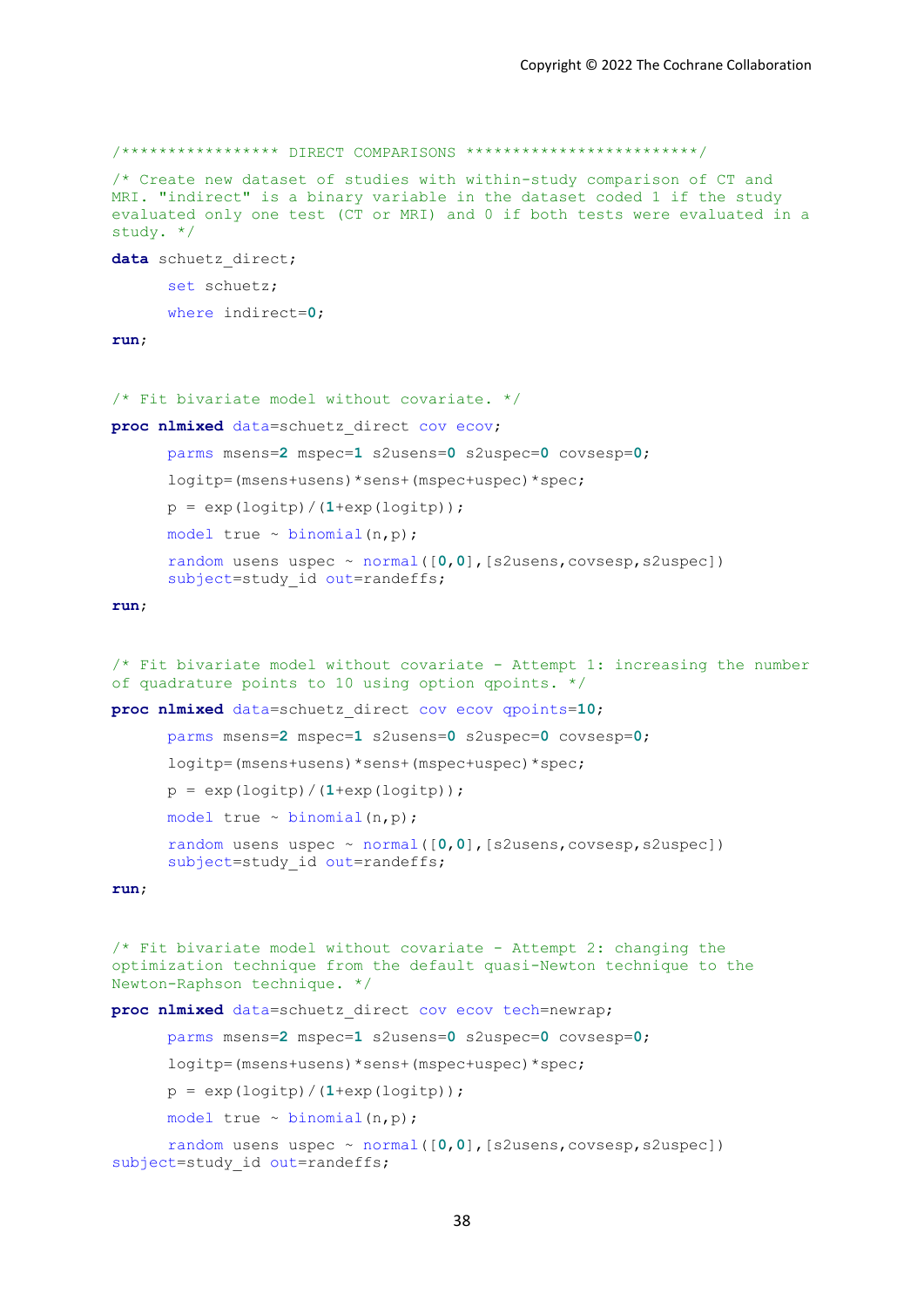# **run**; /\* Fit bivariate model without covariate - Attempt 3: grid search for starting values for parameters. \*/ **proc nlmixed** data=schuetz\_direct cov ecov; parms msens=**2** to **3** by **0.2** mspec=**1** to **2** by **0.2** s2usens=**0** to **0.2** by **0.05** s2uspec=**0** to **1** by **0.1** covsesp=-**0.1** to **0.1** by **0.05**; logitp=(msens+usens)\*sens+(mspec+uspec)\*spec;  $p = exp(logitp) / (1+exp(logitp))$ ; model true  $\sim$  binomial(n,p); random usens uspec ~ normal([**0**,**0**],[s2usens,covsesp,s2uspec]) subject=study id out=randeffs; **run**; /\* Fit bivariate model without covariate - Attempt 4: set boundary **proc nlmixed** data=schuetz\_direct cov ecov; parms msens=**2** mspec=**1** s2usens=**0** s2uspec=**0** covsesp=**0**; bounds s2usens>=**0**; bounds s2uspec>=**0**;

```
constraints for the variance parameters. */
```
logitp=(msens+usens)\*sens+(mspec+uspec)\*spec;

```
p = exp(logitp) / (1+exp(logitp));
```

```
model true ~ binomial(n,p);
```

```
random usens uspec ~ normal([0,0],[s2usens,covsesp,s2uspec]) 
subject=study id out=randeffs;
```
#### **run**;

```
/* Fit bivariate model without covariate - Attempt 5: set boundary 
constraints for the variance parameters, and change starting values for the 
variance parameters. */
```
**proc nlmixed** data=schuetz\_direct cov ecov;

```
parms msens=2 mspec=1 s2usens=0.1 s2uspec=0.1 covsesp=0;
bounds s2usens>=0;
bounds s2uspec>=0;
logitp=(msens+usens)*sens+(mspec+uspec)*spec;
p = exp(logitp) / (1+exp(logitp));
model true \sim binomial(n,p);
random usens uspec ~ normal([0,0],[s2usens,covsesp,s2uspec]) 
subject=study id out=randeffs;
estimate 'Corr(logits)' covsesp/(SQRT(s2usens)*SQRT(s2uspec)) ;
```
**run**;

/\*\*\*\*\*\*\*\* SIMPLIFYING THE BIVARIATE MODEL TO UNIVARIATE MODELS \*\*\*\*\*\*\*\*\*/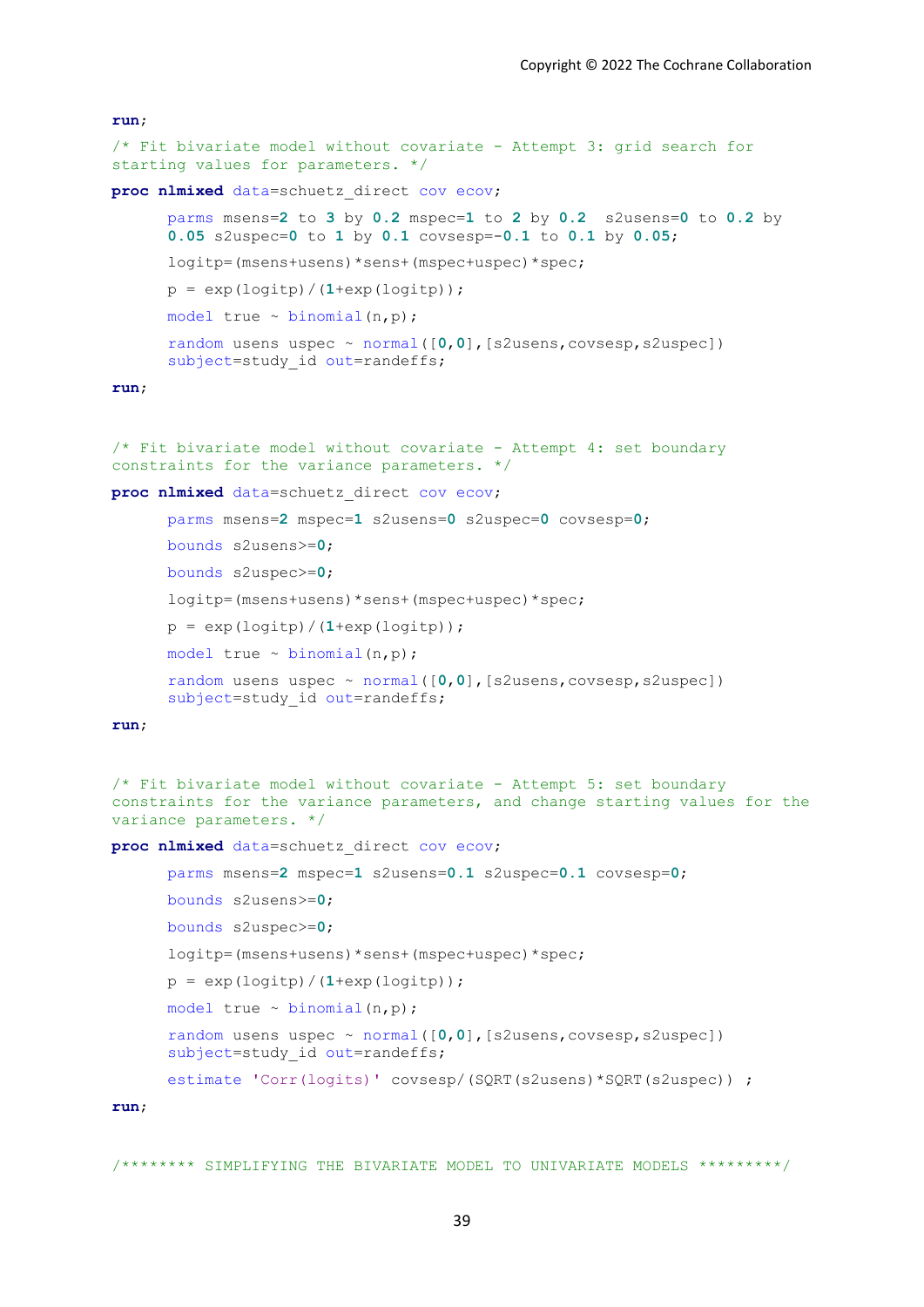```
/* Simplify the bivariate model to 2 univariate random-effects logistic 
regression models by removing the covariance parameter. */
```
**proc nlmixed** data=schuetz\_direct cov ecov;

```
parms msens=2 mspec=1 s2usens=0.1 s2uspec=0.1;
```

```
bounds s2usens>=0;
bounds s2uspec>=0;
logitp=(msens+usens)*sens+(mspec+uspec)*spec;
p = exp(logitp) / (1+exp(logitp));
model true \sim binomial(n,p);
random usens uspec ~ normal([0,0],[s2usens,0,s2uspec]) 
subject=study id out=randeffs;
```
#### **run**;

/\* Simplify the bivariate model further by removing the variance parameter for logit sensitivity, i.e. fixed effect for sensitivity. \*/

**proc nlmixed** data=schuetz\_direct cov ecov;

```
parms msens=2 mspec=1 s2uspec=0.1;
bounds s2uspec>=0;
logitp=(msens)*sens+(mspec+uspec)*spec;
p = exp(logitp) / (1+exp(logitp));
model true \sim binomial(n,p);
random uspec ~ normal([0], [s2uspec]) subject=study id out=randeffs;
```
#### **run**;

```
/* Fit the simplified model with covariate terms for both sensitivity and 
specificity. Random effects only for specificity. */
```

```
proc nlmixed data=schuetz_direct cov ecov qpoints=10;
```

```
parms msens=2 mspec=1 s2uspec=0.1 se_CT=0 sp_CT=0;
```

```
bounds s2uspec>=0;
```

```
logitp=(msens+se_CT*testtype)*sens+(mspec+uspec+sp_CT*testtype)*spec;
```

```
model true \sim binomial(n,p);
```
 $p = exp(logitp) / (1+exp(logitp))$ ;

```
random uspec ~ normal([0], [s2uspec]) subject=study id out=randeffs;
```

```
estimate 'logitsens CT' msens + se_CT;
```

```
estimate 'logitspec CT' mspec + sp_CT;
```

```
/* Fit the model with covariate terms only for specificity. Random effects
only for specificity. */
```

```
proc nlmixed data=schuetz_direct cov ecov;
```

```
parms msens=2 mspec=1 s2uspec=0.1 sp_CT=0;
bounds s2uspec>=0;
```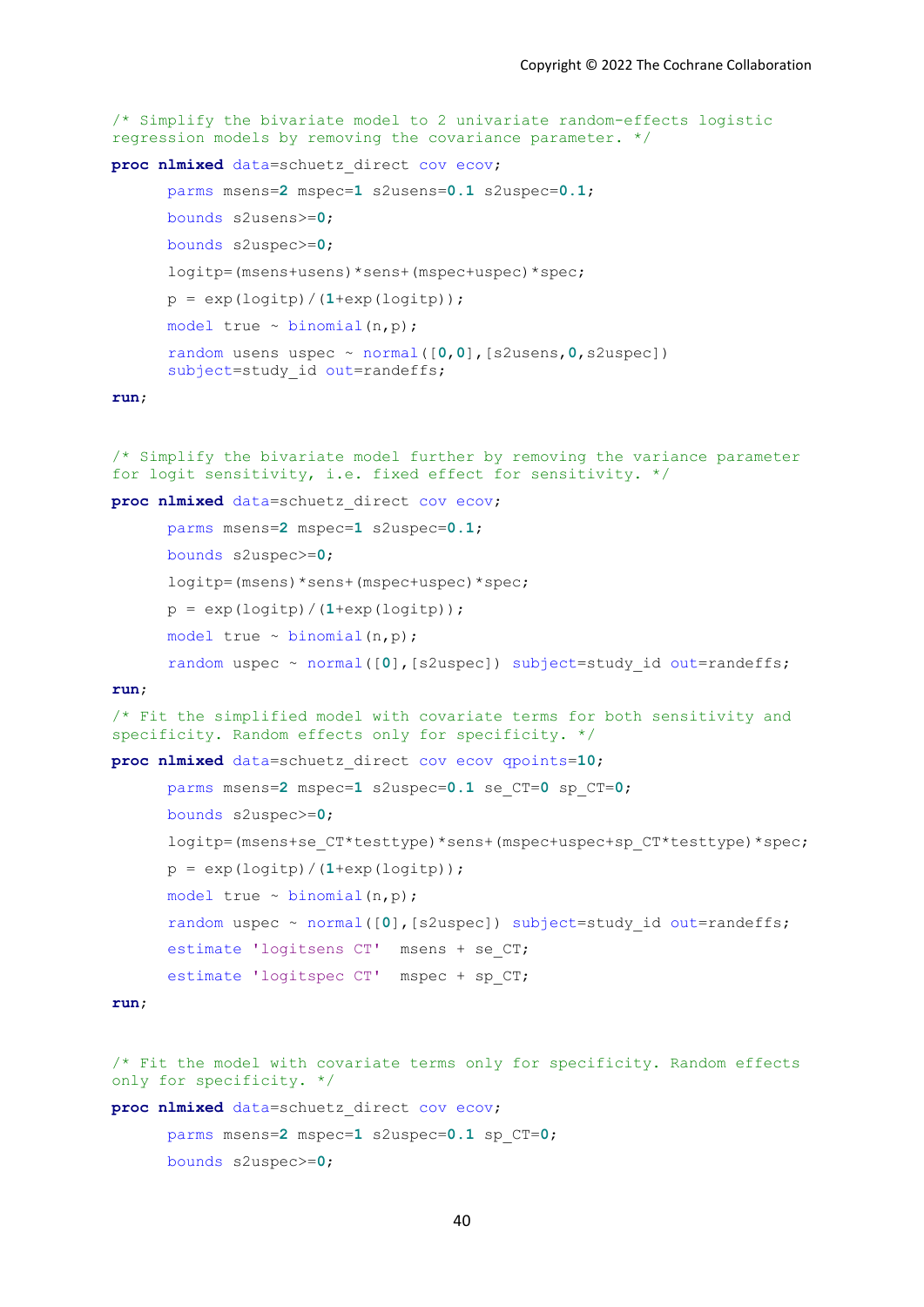```
logitp=(msens)*sens+(mspec+uspec+sp_CT*testtype)*spec;
p = exp(logitp) / (1+exp(logitp));
model true \sim binomial(n,p);
random uspec ~ normal([0], [s2uspec]) subject=study id out=randeffs;
```
**run**;

```
/* Fit bivariate model with covariate terms only for sensitivity. Random 
effects only for specificity. */
proc nlmixed data=schuetz_direct cov ecov;
      parms msens=2 mspec=1 s2uspec=0.1 se_CT=0;
      bounds s2uspec>=0;
      logitp=(msens+se_CT*testtype)*sens+(mspec+uspec)*spec;
      p = exp(logitp) / (1+exp(logitp));
      model true \sim binomial(n,p);
      random uspec ~ normal([0],[s2uspec]) subject=study id out=randeffs;
```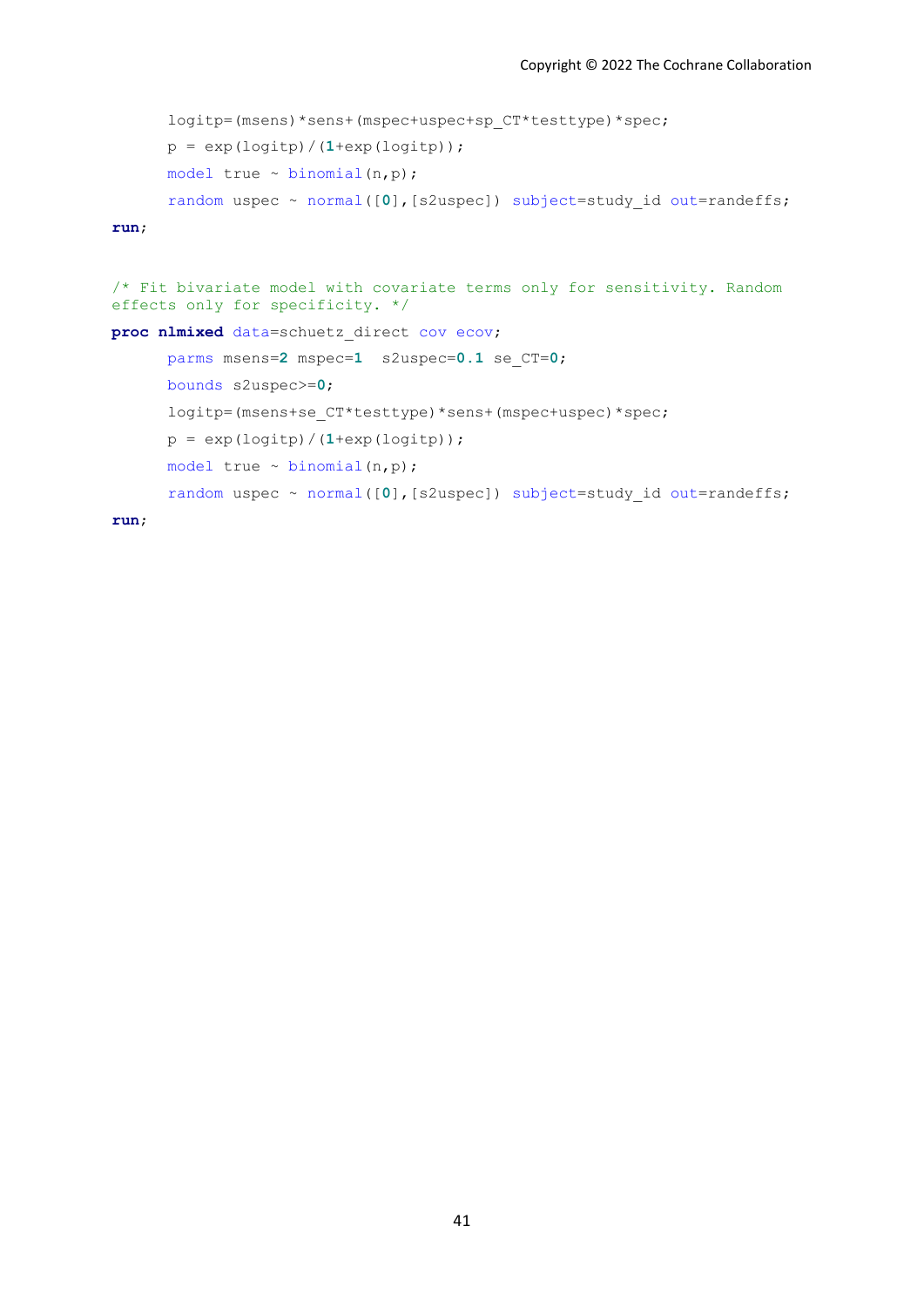# **Appendix 10: Bivariate meta-regression using meqrlogit (or xtmelogit) in Stata – investigation of CCP generation**

/\* Set your working directory to the appropriate drive where you saved the file "anti-ccp.csv". Replace "U:\Handbook 2020" with your path. \*/ cd "U:\Handbook 2020" \*\*\*\*\*\*\*\*\*\*\*\*\*\* 1. IMPORT DATA \*\*\*\*\*\*\*\*\* \*\*\* Read in the data from the .csv file. Note you should change the file path to where you saved the anti-CCP.csv file. \*\*\* insheet using "U:\Handbook 2020\anti-CCP.csv", comma clear \*\*\* Produce a summary of the dataset to check data import was ok. \*\*\* describe /\*\*\*\*\*\*\*\*\*\*\*\*\* 2. SET UP THE DATA BEFORE THE META-ANALYSIS Generate 5 new variables of type long. We need these before we can reshape the data. • n1 is number diseased • n0 is number without disease • true1 is number of true positives • true0 is the number of true negatives • study is the unique identifier for each study. n will generate a sequence of numbers. \*/ gen long n1=tp+fn gen long n0=fp+tn gen long true1=tp gen long true0=tn gen long recordid= \_n \*\*\* Convert data from wide to long form. \*\*\* reshape long n true, i(recordid) j(sens) \*\*\* Generate a new binary variable spec of type byte that takes the value 0 when sens=1 and vice versa. \*\*\* gen byte spec=1-sens \*\*\* Sort data to ensure studies are clustered together first by study. \*\*\* sort studyid \*\*\*\*\* 3. META-REGRESSION - USING meqrlogit WITH A COVARIATE \*\*\*\*\*\*\*\*\* \*\*\* Replace meqrlogit with xtmelogit if that is the command available in your version of Stata. \*\*\* \*\*\* Create dummy variables for the covariate anti-CCP generation. \*\*\* gen se1=0 gen sp1=0 gen se2=0 gen sp2=0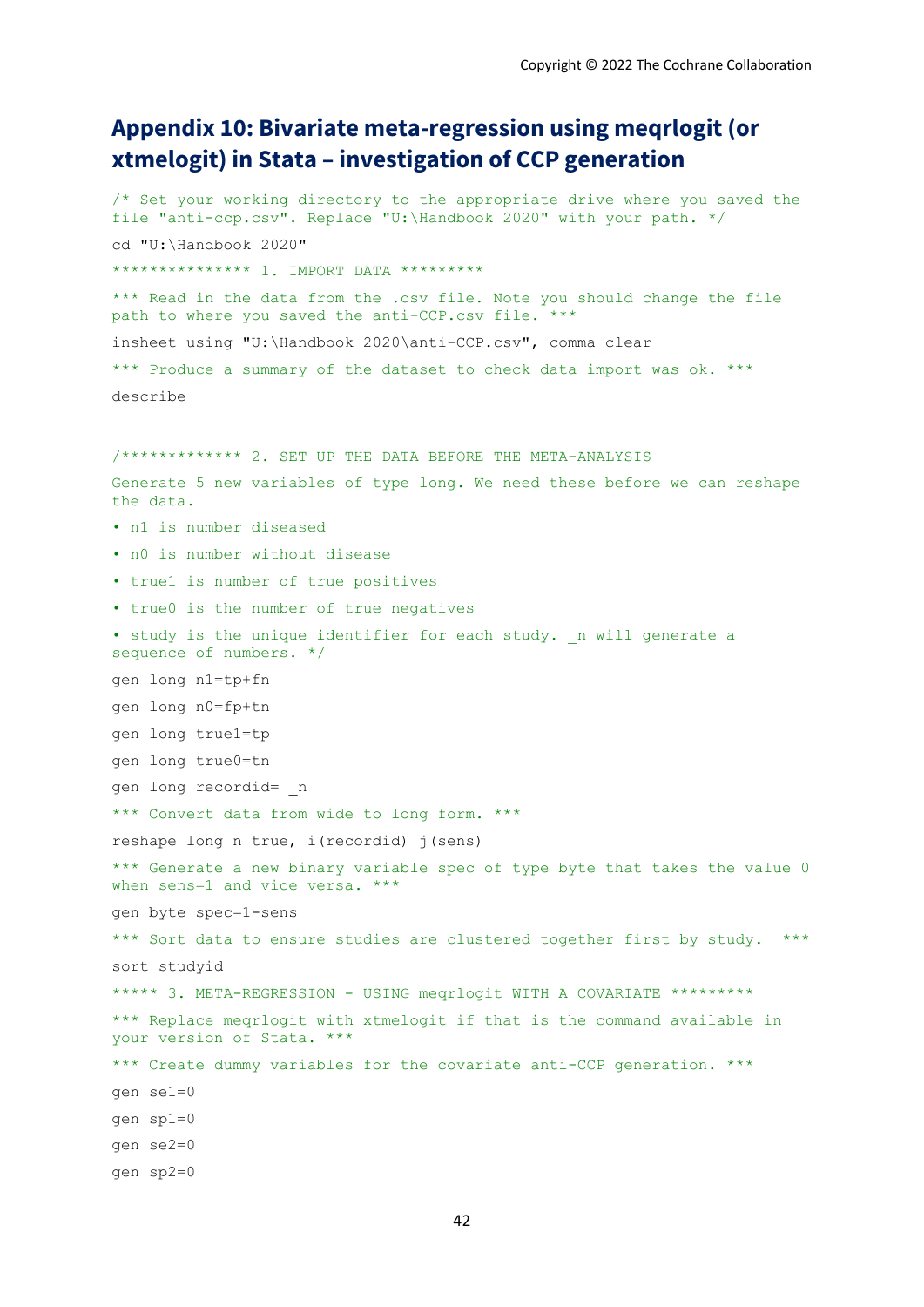replace se1=1 if generation=="CCP1" & sens==1 replace sp1=1 if generation=="CCP1" & spec==1 replace se2=1 if generation=="CCP2" & sens==1 replace sp2=1 if generation=="CCP2" & spec==1

/\*\*\* Perform meta-analysis for each generation of anti-CCP and examine the variances of the random effects. Are they similar so that common/equal variances can be assumed in the meta-regression model or are they very different? \*\*\*/

\*\*\* Perform meta-analysis for CCP1 \*\*\*

meqrlogit true sens spec if generation=="CCP1", nocons|| studyid: sens spec, nocons cov(un) binomial(n) refineopts(iterate(3)) intpoints(5) variance

\*\*\* Perform meta-analysis for CCP2 \*\*\*

meqrlogit true sens spec if generation=="CCP2", nocons|| studyid: sens spec, nocons cov(un) binomial(n) refineopts(iterate(3)) intpoints(5) variance

/\*\*\* PART I: ANALYSES WITH COVARIATE GENERATION ASSUMING EQUAL VARIANCES \*\*\*/

\*\*\* Fit the model without the covariate. \*\*\*

meqrlogit true sens spec, nocons || studyid: sens spec, nocons cov(un) binomial(n) refineopts(iterate(3)) intpoints(5) variance nolr

\*\*\* Store the estimates of the log likelihood from the model above for doing the likeilhood ratio test later. \*\*\*

estimates store A

/\*\*\* Add covariate terms to the model for both logit sensitivity and logit specificity. This model assumes equal variances of the random effects for the logit sensitivities (and similarly for that of the logit specificities) for both generations of anti-CCP. \*\*\*/

meqrlogit true se1 se2 sp1 sp2, nocons || studyid: sens spec, nocons cov(un) binomial(n) refineopts(iterate(3)) intpoints(5) variance nolr

estimates store B

/\* Perform a likelihood ratio test comparing model (A) without covariate with model (B) that includes the covariate generation and assumes equal variances. Use the stored values in A and B. \*/

lrtest A B

\*\*\* Assume sensitivity is the same for both generations but allow specificity to vary with anti-CCP generation. \*\*\*

meqrlogit true sens sp1 sp2, nocons || studyid: sens spec, nocons cov(un) binomial(n) refineopts(iterate(3)) intpoints(5) variance nolr

estimates store C

/\* Perform a likelihood ratio test comparing model (C) that assumes sensitivity is the same for both generations but allows specificity to vary with generation with model (B) that allows both sensitivity and specificity to vary with anti-CCP generation. Use the stored values in B and C. \*/

lrtest B C

\*\*\* Assume specificity is the same for both generations but allow sensitivity to vary with anti-CCP generation. \*\*\*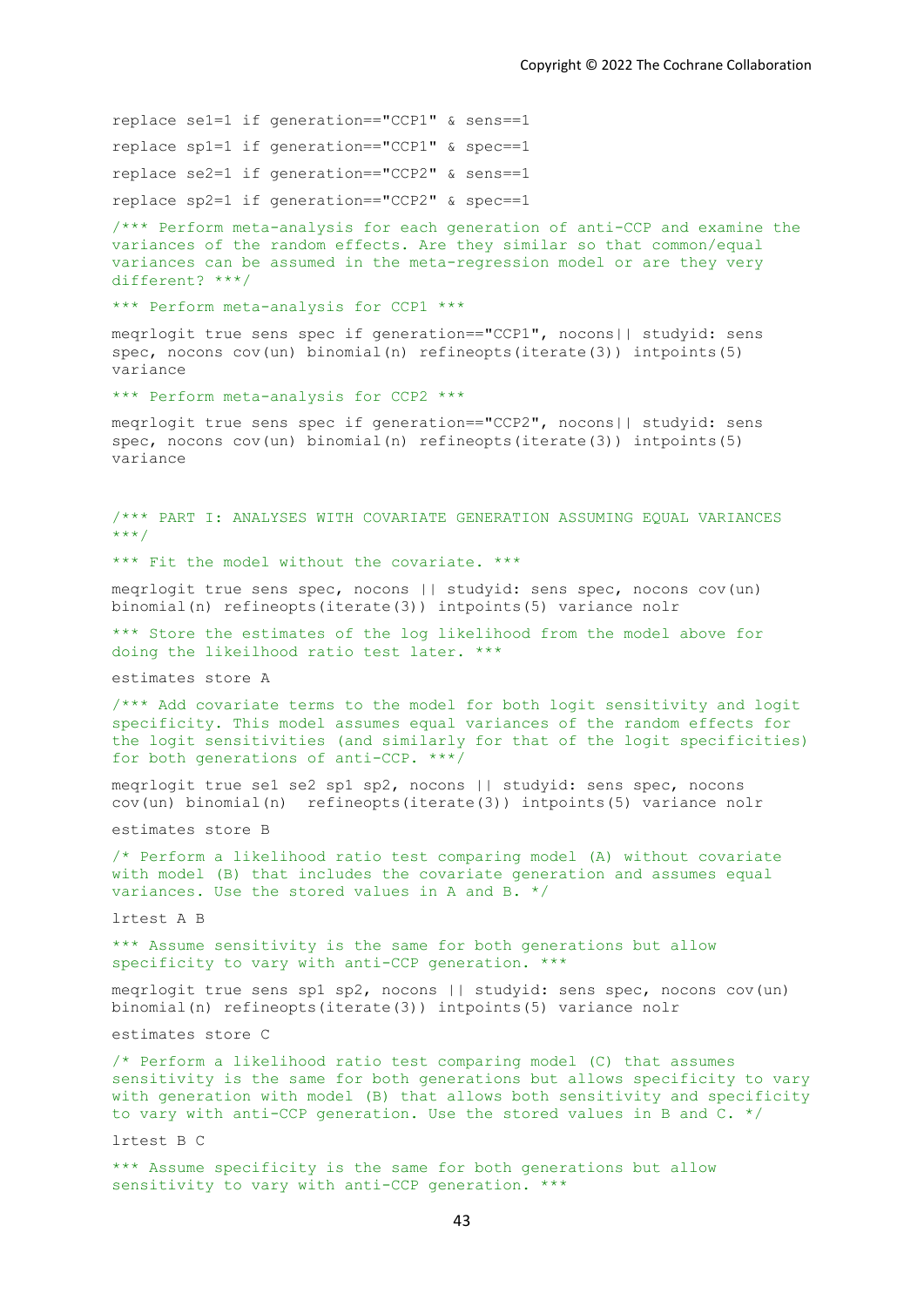```
meqrlogit true se1 se2 spec, nocons || studyid: sens spec, nocons cov(un) 
binomial(n) refineopts(iterate(3)) intpoints(5) variance nolr
estimates store D
/* Perform a likelihood ratio test comparing model (D) that assumes 
specificity is the same but allows sensitivity to vary with generation with 
model (B) that allows both sensitivity and specificity to vary with anti-
CCP generation. Use the stored values in B and D. */
lrtest B D 
*** Run the model with covariate terms for both sensitivity and
specificity) again. ***
meqrlogit true se1 se2 sp1 sp2, nocons || studyid: sens spec, nocons 
cov(un) binomial(n) refineopts(iterate(3)) intpoints(5) variance nolr
/* To find the covariance between the expected (mean) logit sensitivity and 
expected logit specificity, display contents of the variance-covariance 
matrix. */
matrix list e(V) 
*** Delete the program from Stata's memory if it exists already. ***
capture program drop renamematrix
*** Rename the elements of the coefficient and variance matrices. ***
program define renamematrix, eclass
      matrix mb = e(b)matrix mv = e(V)matrix colnames mb = logitse1: cons logitse2: cons logitsp1: cons
      logitsp2:_cons 
      matrix colnames mv = logitse1: cons logitse2: cons logitsp1: cons
      logitsp2:_cons 
      matrix rownames mv = logitse1: cons logitse2: cons logitsp1: cons
      logitsp2:_cons 
      ereturn post mb mv
end
*** Run the program. ***
renamematrix
*** Display summary estimates by taking the inverse logits of the mean 
logit sensitivity and mean logit specificity for each test. ***
diparm logitse1, label(Sensitivity CCP1) invlogit
diparm logitse2, label(Sensitivity CCP2) invlogit
diparm logitsp1, label(Specificity CCP1) invlogit
_diparm logitsp2, label(Specificity CCP2) invlogit 
*** Display other summary estimates derived using functions of the mean 
logit sensitivities and mean logit specificities. ***
_diparm logitse1 logitsp1, label(LR+ CCP1) ci(log) 
function(invlogit(@1)/(1-invlogit(@2))) derivative(exp(@2-
```

```
1)*invlogit(@1)^2/invlogit(@2) exp(@2)*invlogit(@1))
```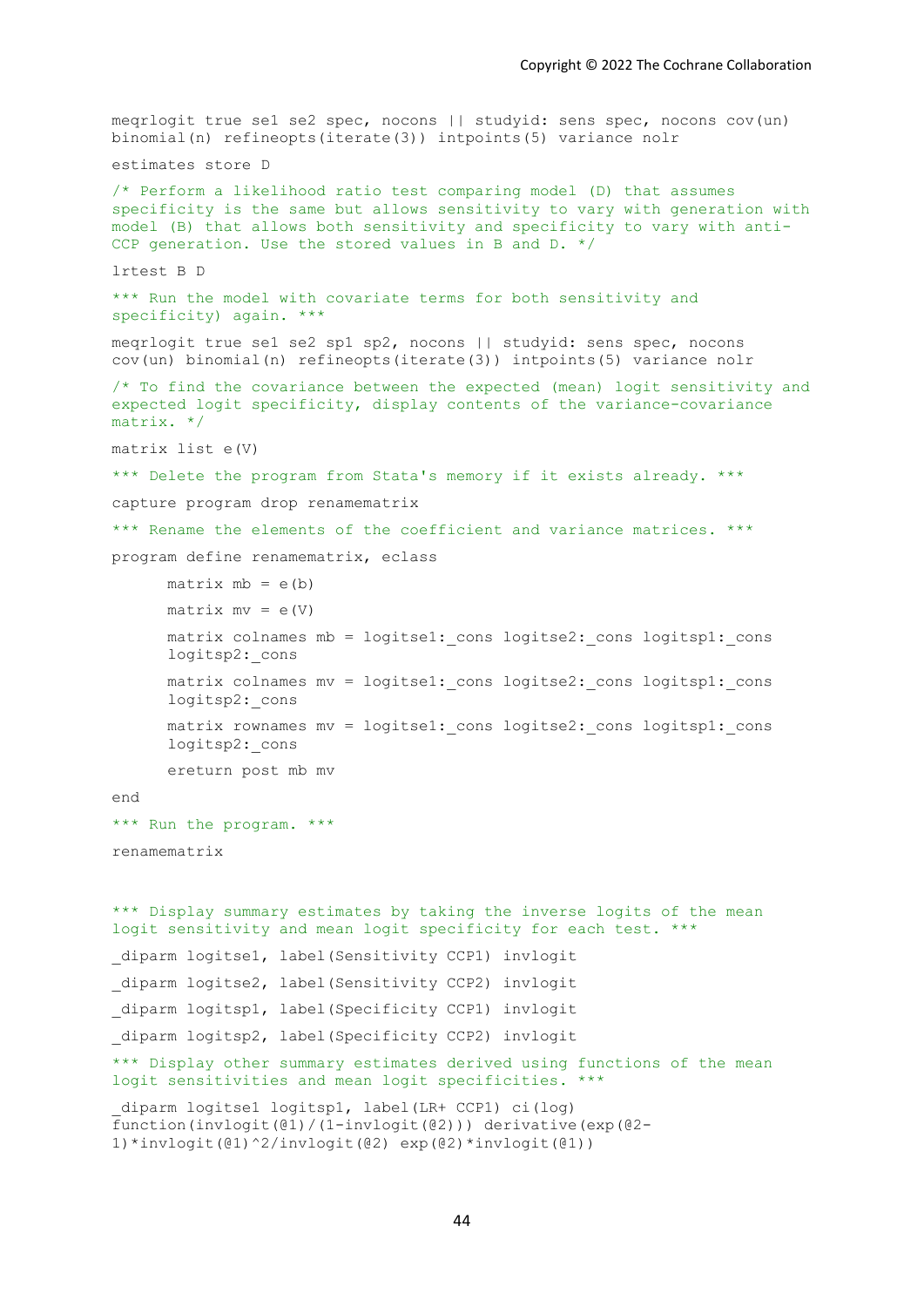diparm logitse2 logitsp2, label(LR+ CCP2) ci(log) function(invlogit(@1)/(1-invlogit(@2))) derivative(exp(@2- 1)\*invlogit(@1)^2/invlogit(@2) exp(@2)\*invlogit(@1))

\_diparm logitse1 logitsp1, label(LR- CCP1) ci(log) function((1 invlogit(@1))/invlogit(@2)) derivative(exp(-@1)\*invlogit(@1)^2/invlogit(@2)  $exp(-01-02) * invlogit(01))$ 

\_diparm logitse2 logitsp2, label(LR- CCP2) ci(log) function((1 invlogit(@1))/invlogit(@2)) derivative(exp(-@1)\*invlogit(@1)^2/invlogit(@2)  $exp(-@1-@2)*invlogit(@1))$ 

/\*\*\* PART II: ANALYSES WITH COVARIATE GENERATION ALLOWING FOR UNEQUAL VARIANCES \*\*\*/

/\* As noted in the "Analysing and presenting results" chapter, the variances of the random effects were assumed to be the same for logit(sensitivity) and logit(specificity) for both generations of the test in the above analyses. This assumption can be investigated by fitting additional models as follows. A likelihood ratio test can be used to assess if separate variances are needed. \*/

\*\*\* Model with equal variances \*\*\*

meqrlogit true se1 se2 sp1 sp2, nocons || studyid: sens spec, nocons cov(un) binomial(n) refineopts(iterate(3)) intpoints(5) variance nolr

estimates store A

\*\*\* Assumption of equal variances for logit sensitivities and logit specificities may not be tenable so allow separate variances. \*\*\*

meqrlogit true se1 se2 sp1 sp2, nocons || studyid: se1 sp1, nocons cov(un) || studyid: se2 sp2, nocons cov(un) binomial(n) refineopts(iterate(3)) intpoints(5) variance nolr

estimates store B

lrtest A B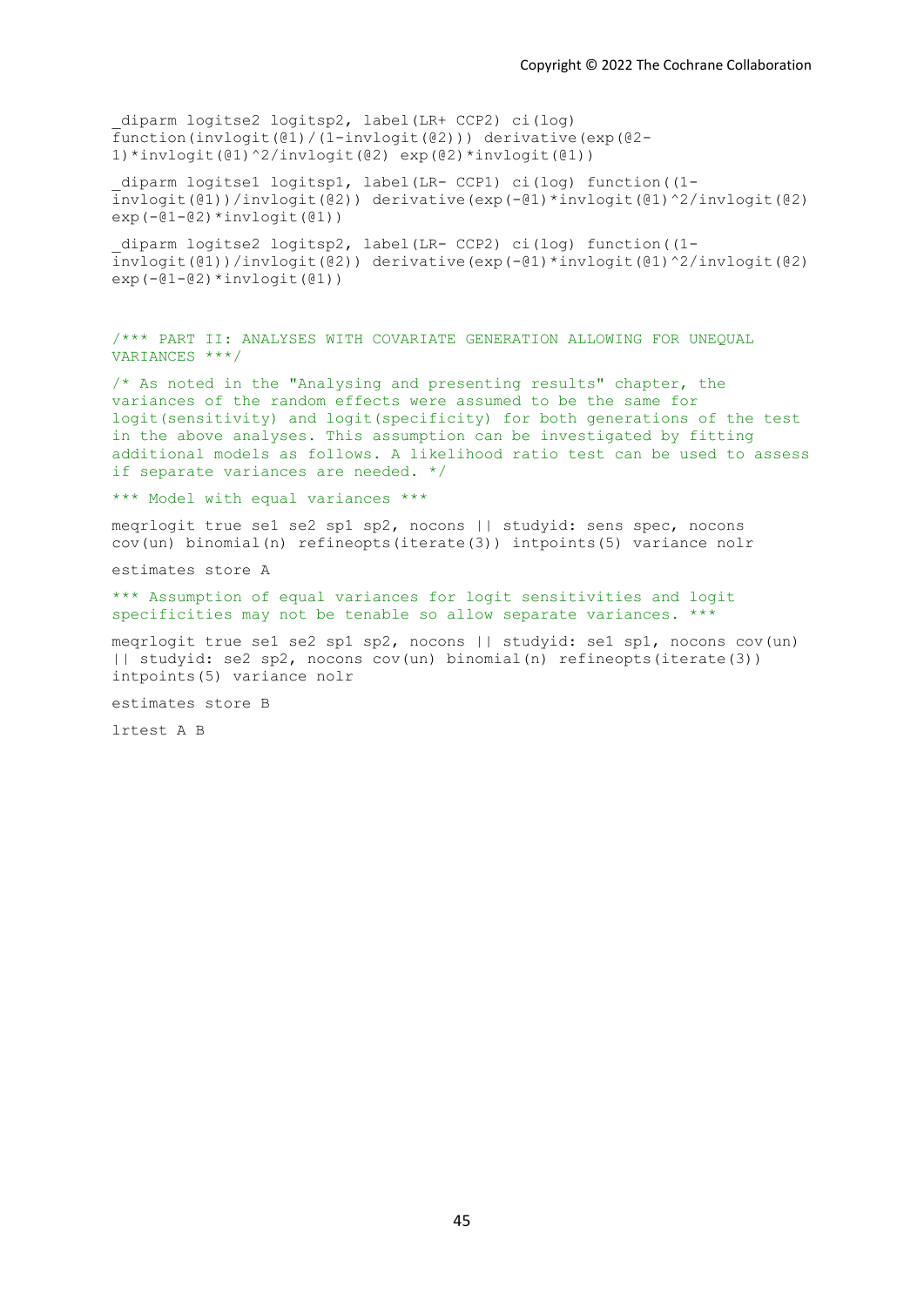### **Stata output for model with equal variances**

```
cov(sens,spec) -.1963092 .0987386 -.3898334 -.002785
                var(spec) .5449808 .1824097 .2827983 1.050233
                var(sens) .3607972 .102521 .206725 .6296993
studyid: Unstructured
 Random-effects Parameters | Estimate Std. Err. [95% Conf. Interval]
       sp2 3.016265 .162807 18.53 0.000 2.697169 3.33536
       sp1 3.447135 .2993556 11.52 0.000 2.860409 4.033861
       se2 .866114 .1210208 7.16 0.000 .6289175 1.10331
       se1 -.0965806 .2205958 -0.44 0.662 -.5289404 .3357792
      true \begin{vmatrix} \text{Coeff.} & \text{Std. Err.} & \text{Z} & \text{P>}|\text{Z} \end{vmatrix} [95% Conf. Interval]
Log\text{ likelihood} = -267.01396 Prob > chi2 = 0.0000
Integration points = 5 Wald chi2(4) = 699.17max = 2
                                                     avg = 2.0min = 2Obs per group:
Group variable: studyid and the Number of groups = 37
Binomial variable: n
Mixed-effects logistic regression Number of obs = 74
Iteration 3: log likelihood = -267.01396
Iteration 2: log likelihood = -267.01396
Iteration 1: log likelihood = -267.01518
Iteration 0: log likelihood = -267.11828
Performing gradient-based optimization:
Iteration 3: log likelihood = -267.11828
Iteration 2: log likelihood = -267.86572
Iteration 1: log likelihood = -271.85015 (not concave)
Iteration 0: log likelihood = -276.0889
Refining starting values:
> binomial(n) refineopts(iterate(3)) intpoints(5) variance nolr
. meqrlogit true se1 se2 sp1 sp2, nocons || studyid: sens spec, nocons cov(un) ///
```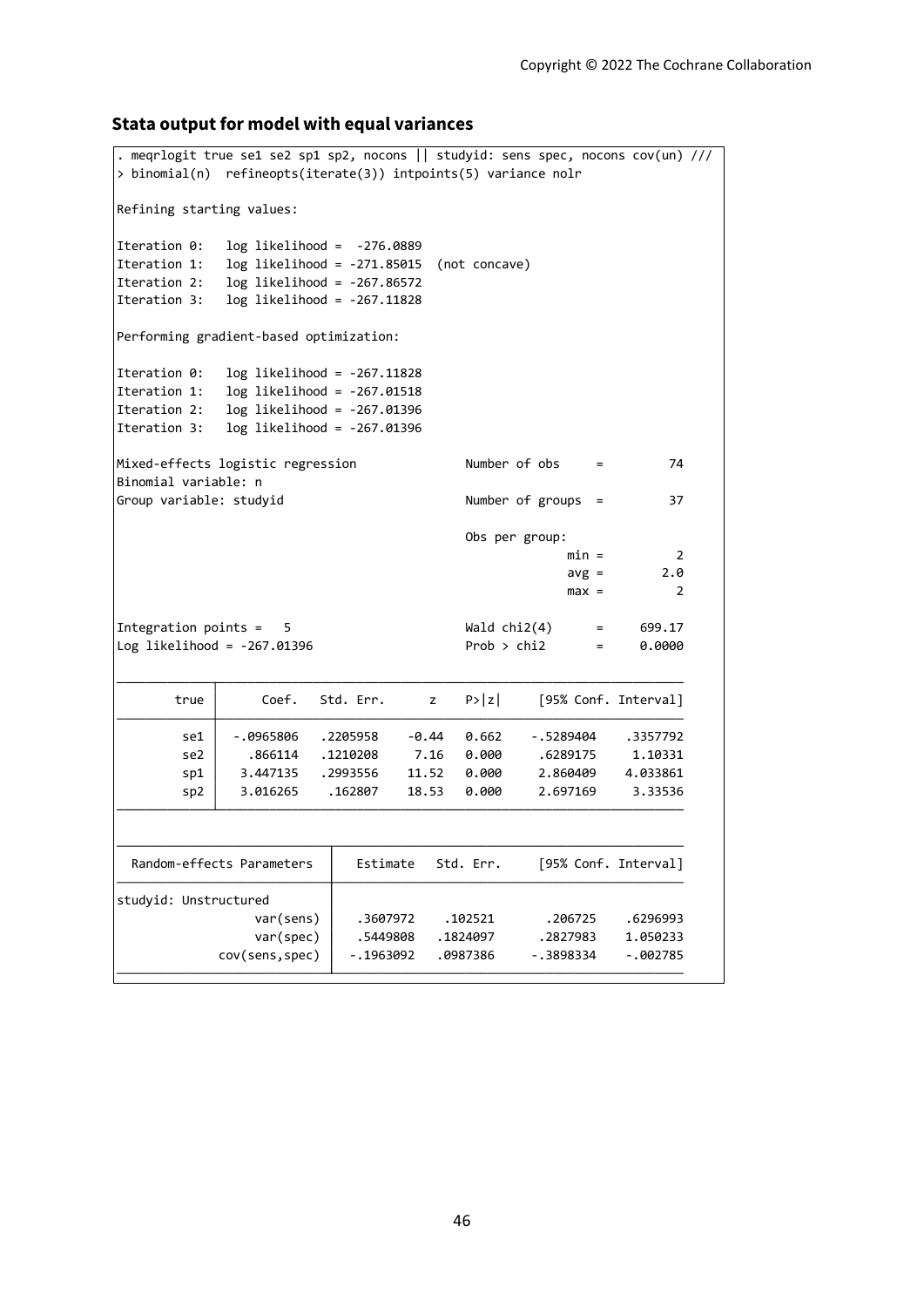### **Stata output for model with unequal variances**

```
cov(se2,sp2) -.232604 .1302635 -.4879159 .0227078
                 var(sp2) .5660857 .2185455 .2656217 1.206426
                 var(se2) .4829672 .1529674 .2596101 .8984911
studyid: Unstructured
              cov(se1,sp1) -.0625768 .0793047 -.2180112 .0928576
                 var(sp1) \vert .483393 .3237828 .1300633 1.796578
                 var(se1) .0428519 .0331124 .0094239 .1948532
studyid: Unstructured
  Random-effects Parameters | Estimate Std. Err. [95% Conf. Intervall
        sp2 3.014642 .1655438 18.21 0.000 2.690182 3.339102
        sp1 3.458744 .2918493 11.85 0.000 2.88673 4.030758
        se2 .8725146 .1377378 6.33 0.000 .6025534 1.142476
        se1 -.0777962 .0937993 -0.83 0.407 -.2616395 .1060472
       true Coef. Std. Err. z P>|z| [95% Conf. Interval]
Log likelihood = -262.91611   Prob > chi2   = 0.0000
Integration points = 5 Wald chi2(4) = 669.25max = 2avg = 2.0min = 2Obs per group:
Group variable: studyid Q and Q and Q are Q are Q are Q are Q are Q are Q are Q are Q are Q are Q are Q are Q are Q are Q are Q are Q are Q are Q are Q are Q are Q are Q ar
Binomial variable: n
Mixed-effects logistic regression Number of obs = 74
Iteration 3: log likelihood = -262.91611Iteration 2: log likelihood = -262.91611
Iteration 1: log likelihood = -262.91643
Iteration 0: log likelihood = -263.00155
Performing gradient-based optimization:
Iteration 3: log likelihood = -263.00155Iteration 2: log likelihood = -264.0156
Iteration 1: log likelihood = -269.07163
Iteration 0: log likelihood = -276.25889 (not concave)
Refining starting values:
> || studyid: se2 sp2, nocons cov(un) binomial(n) refineopts(iterate(3)) intpoints(5) variance nolr
. meqrlogit true se1 se2 sp1 sp2, nocons || studyid: se1 sp1, nocons cov(un) ///
```
### **Likelihood ratio test comparing the two models**

| l. lrtest A B                   |                 |        |
|---------------------------------|-----------------|--------|
| Likelihood-ratio test           | LR $chi2(3)$ =  | 8.20   |
| $ $ (Assumption: A nested in B) | Prob $>$ chi2 = | 0.0421 |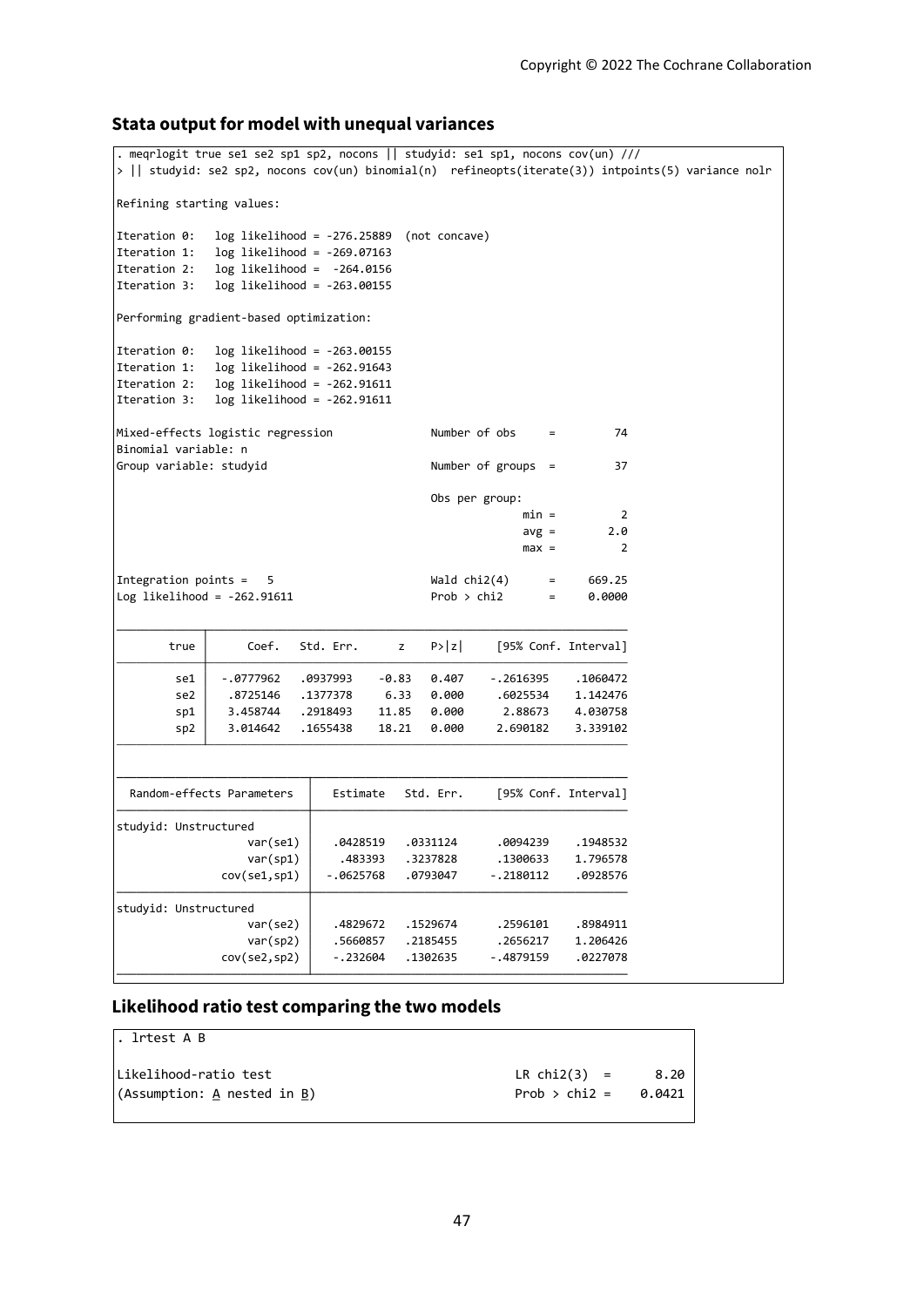# **Appendix 11: Bivariate meta-regression using meqrlogit (or xtmelogit) in Stata – comparison of CT and MRI for CAD**

/\* Set your working directory to the appropriate drive where you saved the file schuetz.csv. Replace "U:\Handbook 2020" with the appropriate path for you. \*/ cd "U:\Handbook 2020" \*\*\*\*\*\*\*\*\*\*\*\*\*\*\*\*\* 1. IMPORT DATA \*\*\*\*\*\*\*\*\*\*\*\*\*\*\*\*\*\*\*\*\*\*\*\*\*\*\*\*\*\*\*\*\*\*\*\* \*\*\* Read in the data from the .csv file. \*\*\* insheet using "schuetz.csv", comma clear \*\*\* Produce a summary of the dataset to check data import was ok. \*\*\* describe

\*\*\*\*\*\*\*\*\*\*\*\*\*\*\*\* 2. SET UP THE DATA BEFORE THE META-ANALYSIS \*\*\*\*\*\*\*\*\*\*\*\*\*\*\* /\* Generate 5 new variables of type long. We need these before we can reshape the data.

- n1 is number diseased
- n0 is number without disease
- true1 is number of true positives
- true0 is the number of true negatives

study is the unique identifier for each study (and test if a study evaluated more than one test).  $n$  will generate a sequence of numbers. \*/ gen long n1=tp+fn gen long n0=fp+tn gen long true1=tp gen long true0=tn gen long recordid= \_n \*\*\* Reshape the data from wide to long format. \*\*\* reshape long n true, i(recordid) j(sens) \*\*\* Sort data by study and test variables to cluster the records per study together. \*\*\* gen byte spec=1-sens sort study\_id test

\*\*\*\*\*\*\*\*\*\* 3. TEST COMPARISON - META-REGRESSION APPROACH \*\*\*\*\*\*\*\*\*\*\*\*\*\*\*\*\* \*\*\* Create dummy variables for the covariate test. \*\*\* gen seCT=0 gen spCT=0 gen seMRI=0 gen spMRI=0 replace seCT=1 if test=="CT" & sens==1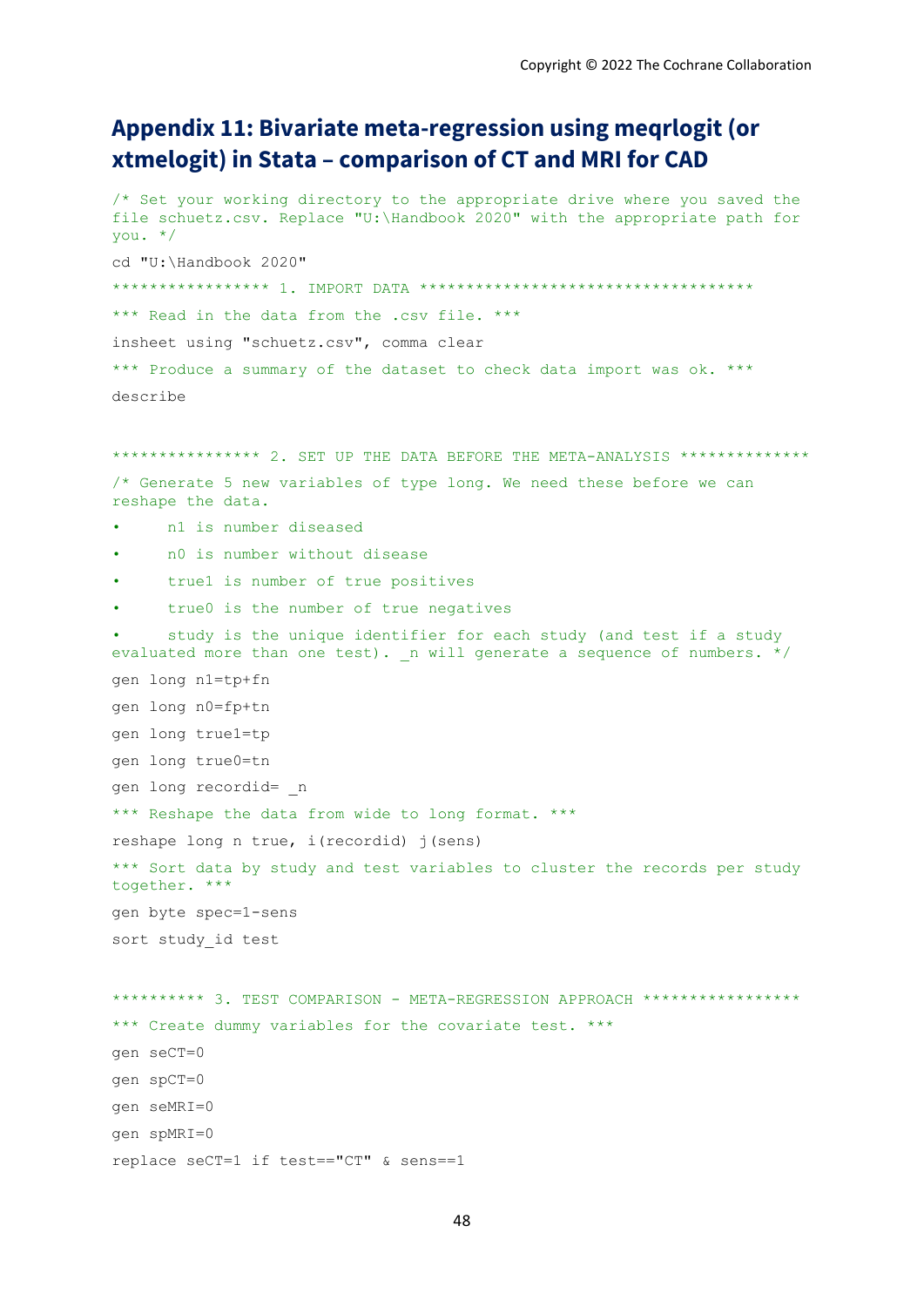replace spCT=1 if test=="CT" & spec==1 replace seMRI=1 if test=="MRI" & sens==1 replace spMRI=1 if test=="MRI" & spec==1

#### \*\*\* Meta-analysis of CT \*\*\*

meqrlogit true sens spec if test=="CT", nocons ||study\_id: sens spec, nocons cov(un) binomial(n) refineopts(iterate(3)) intpoints(5) variance

\*\*\* Meta-analysis of MRI \*\*\*

meqrlogit true sens spec if test=="MRI", nocons ||study\_id: sens spec, nocons cov(un) binomial(n) refineopts(iterate(3)) intpoints(5) variance

/\*\*\* PART I: ANALYSES WITH COVARIATE TEST ASSUMING EQUAL VARIANCES \*\*\*/

\*\*\* Fit the model without the covariate. \*\*\*

meqrlogit true sens spec, nocons ||study\_id: sens spec, nocons cov(un) binomial(n) refineopts(iterate(3)) intpoints(5) variance nolr

\*\*\* Store the estimates of the log likelihood from the model above for doing the likelihood ratio test later. \*\*\*

estimates store A

\*\*\* Add covariate terms to the model for both logit sensitivity and logit specificity. This model assumes equal variances for both tests. \*\*\*

meqrlogit true seCT seMRI spCT spMRI, nocons ||study\_id: sens spec, nocons cov(un) binomial(n) refineopts(iterate(3)) intpoints(5) variance nolr

estimates store B

/\* Perform a likelihood ratio test comparing the model (A) without covariate with the model (B) that includes the covariate test and assumes equal variances for each test. Use the stored values in A and B. \*/

lrtest A B

\*\*\* Assume sensitivity is the same for CT and MRI but allow specificity to vary with test type. \*\*\*

meqrlogit true sens spCT spMRI, nocons ||study\_id: sens spec, nocons cov(un) binomial(n) refineopts(iterate(3)) intpoints(5) variance nolr

estimates store C

/\* Perform a likelihood ratio test comparing the model (C) that assumes sensitivity is the same for CT and MRI but allows specificity to vary with test type with the model (B) that allows both sensitivity and specificity to vary with test. Use the stored values in B and C. \*/

lrtest B C

\*\*\* Assume specificity is the same for CT and MRI but allow sensitivity to vary with test type. \*\*\*

meqrlogit true seCT seMRI spec, nocons ||study\_id: sens spec, nocons cov(un) binomial(n) refineopts(iterate(3)) intpoints(5) variance nolr

estimates store D

/\* Perform a likelihood ratio test comparing the model (D) that assumes specificity is the same for CT and MRI but allows sensitivity to vary with test type with the model (B) that allows both sensitivity and specificity to vary with test. Use the stored values in B and D.  $*/$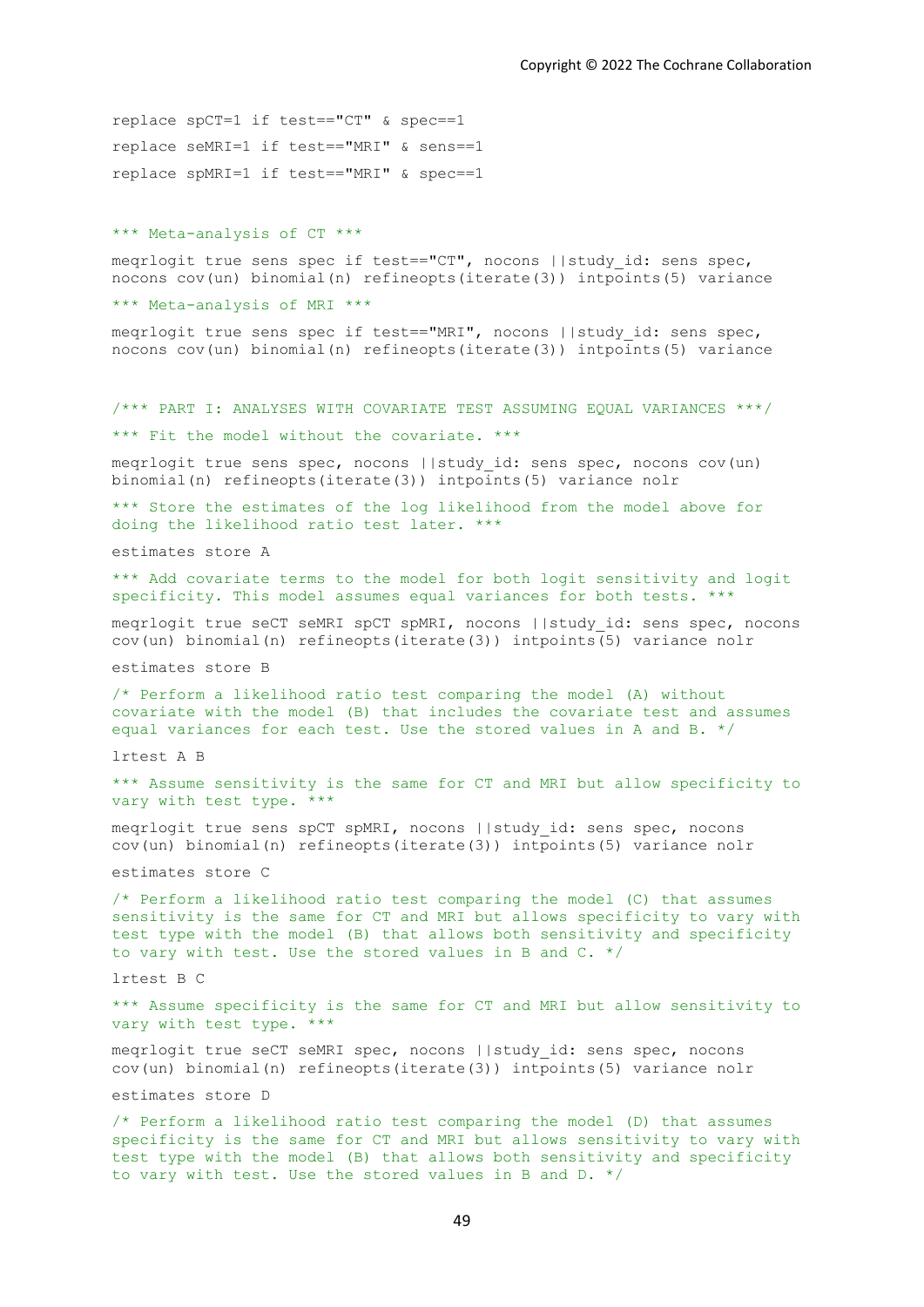lrtest B D /\*\*\* PART II: ANALYSES WITH COVARIATE TEST AND UNEQUAL VARIANCES \*\*\*/ /\* Having looked at the variances assumption of equal variances may not be appropriate. There was a marked difference in the variances for the logit specificities in the 2 meta-analyses so let's fit a model with separate variances for the logits for each test. \*/ \*\*\* Fit model (E) with covariate test and separate variances for the tests. \*\*\* meqrlogit true seCT seMRI spCT spMRI, nocons ||study\_id: seCT spCT, nocons cov(un) ||study\_id: seMRI spMRI, nocons cov(un) binomial(n) refineopts(iterate(3)) intpoints(5) variance nolr estimates store E /\* Perform a likelihood ratio test comparing the model (B) that assumes equal variances with the model (E) that allows for separate variances for each test. Use the stored values in B and E. \*/ lrtest B E /\* Perform a likelihood ratio test comparing the model (A) without covariate with the model (E) that includes the covariate test and allows for separate variances for each test. Use the stored values in A and E. \*/ lrtest A E /\* To find the covariance between the estimated mean logit sensitivity and mean logit specificity for each test, display contents of the variancecovariance matrix. \*/ matrix list e(V) /\*\*\* The nlcom command in Stata post-estimation of the regression model. The nlcom command uses nonlinear combinations of the parameter estimates to compute point estimates and their standard errors are computed using the delta method. \*\*\*/ \*\*\* To compute absolute differences \*\*\* nlcom diff\_sensitivity: invlogit(\_b[seCT])-invlogit(\_b[seMRI]) nlcom diff specificity: invlogit( b[spCT])-invlogit( b[spMRI]) \*\*\* To compute ratios \*\*\* nlcom log relative sensitivity: log(invlogit( b[seCT]))log(invlogit(\_b[seMRI])) nlcom log relative specificity: log(invlogit( b[spCT]))log(invlogit( b[spMRI])) \*\*\* Delete the program from Stata's memory if it exists already. \*\*\* capture program drop renamematrix \*\*\* Rename the elements of the coefficient and variance matrices. \*\*\* program define renamematrix, eclass  $matrix mb = e(b)$  $matrix mv = e(V)$ matrix colnames mb = logitseCT: cons logitseMRI: cons logitspCT: cons logitspMRI:\_cons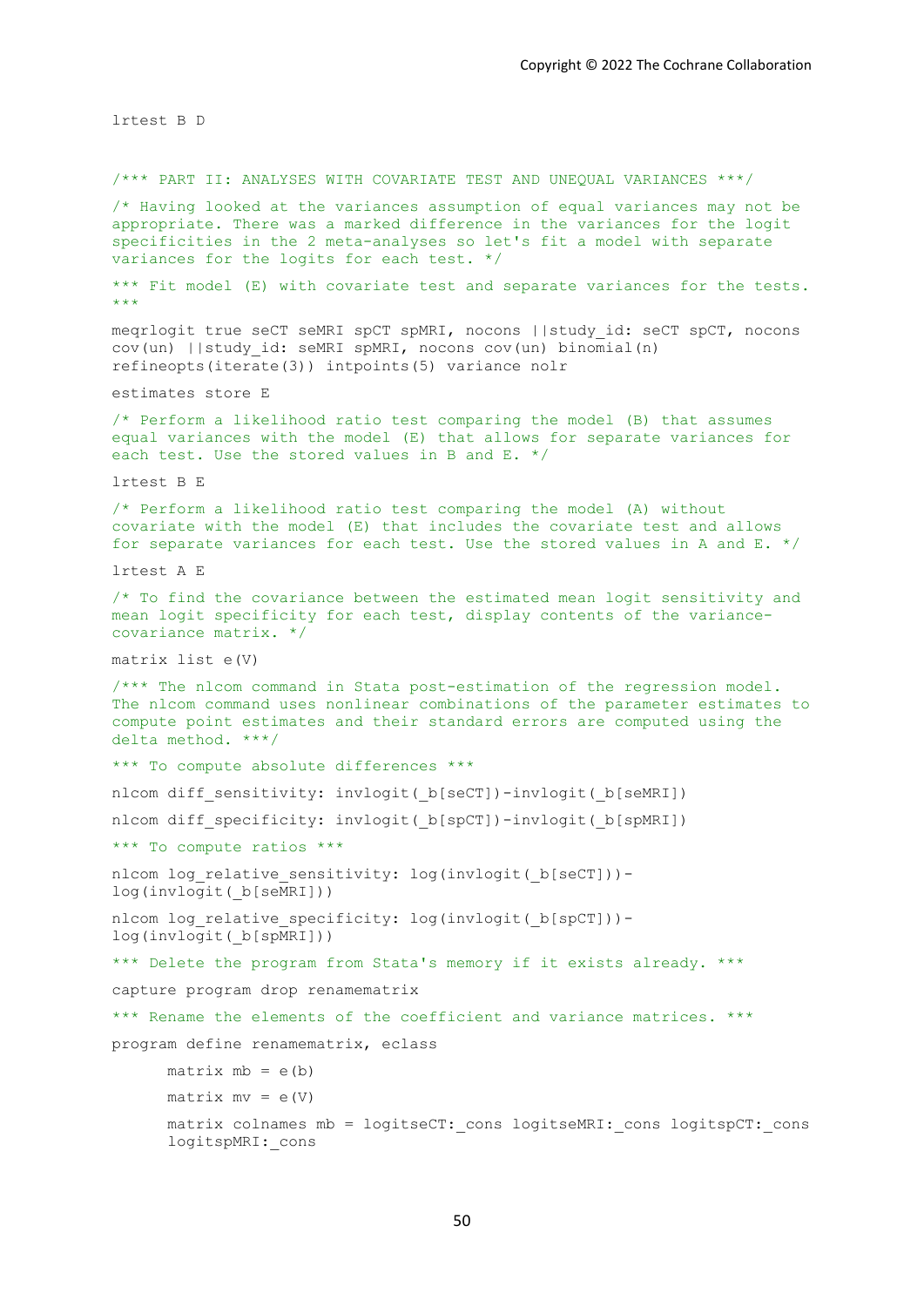matrix colnames mv = logitseCT: cons logitseMRI: cons logitspCT: cons logitspMRI: cons matrix rownames my = logitseCT: cons logitseMRI: cons logitspCT: cons logitspMRI: cons ereturn post mb mv end \*\*\* Run the program. \*\*\* renamematrix \*\*\* Display summary estimates by taking the inverse logits of the mean logit sensitivity and mean logit specificity for each test. \*\*\* diparm logitseCT, label(Sensitivity CT) invlogit diparm logitseMRI, label(Sensitivity MRI) invlogit diparm logitspCT, label(Specificity CT) invlogit \_diparm logitspMRI, label(Specificity MRI) invlogit \*\*\* Display other summary estimates derived using functions of the mean logit sensitivities and mean logit specificities. \*\*\* \_diparm logitseCT logitspCT, label(LR+ CT) ci(log) function(invlogit(@1)/(1-invlogit(@2))) derivative(exp(@2- @1)\*invlogit(@1)^2/invlogit(@2) exp(@2)\*invlogit(@1)) \_diparm logitseMRI logitspMRI, label(LR+ MRI) ci(log) function(invlogit(@1)/(1-invlogit(@2))) derivative(exp(@2- @1)\*invlogit(@1)^2/invlogit(@2) exp(@2)\*invlogit(@1)) \_diparm logitseCT logitspCT, label(LR- CT) ci(log) function((1 invlogit(@1))/invlogit(@2)) derivative(exp(-@1)\*invlogit(@1)^2/invlogit(@2)  $exp(-@1-@2)*invlogit(@1))$ \_diparm logitseMRI logitspMRI, label(LR- MRI) ci(log) function((1 invlogit(@1))/invlogit(@2)) derivative(exp(-@1)\*invlogit(@1)^2/invlogit(@2)  $exp(-@1-@2)*invlogit(@1))$ \*\*\*\*\*\*\*\*\*\*\*\*\*\*\*\*\*\*Additional analyses \*\*\*\*\*\*\*\*\*\*\*\*\*\*\*\*\*\*\*\*\*\*\*\*\*\*\*\* \*\*\* Fit model (F) assuming same sensitivity but separate variances for the tests. \*\*\* meqrlogit true sens spCT spMRI, nocons || study: seCT spCT, nocons cov(un) || study: seMRI spMRI, nocons cov(un) binomial(n) refineopts(iterate(3)) intpoints(5) variance nolr estimates store F /\* Perform a likelihood ratio test comparing the model (F) that assumes the same sensitivity with the model (E) that allows for the effect of testtype. Use the stored values in F and E. \*/ lrtest F E \*\*\* Fit model (G) assuming same specificity but separate variances for the tests. \*\*\* meqrlogit true seCT seMRI spec, nocons || study: seCT spCT, nocons cov(un)

|| study: seMRI spMRI, nocons cov(un) binomial(n) refineopts(iterate(3)) intpoints(5) variance nolr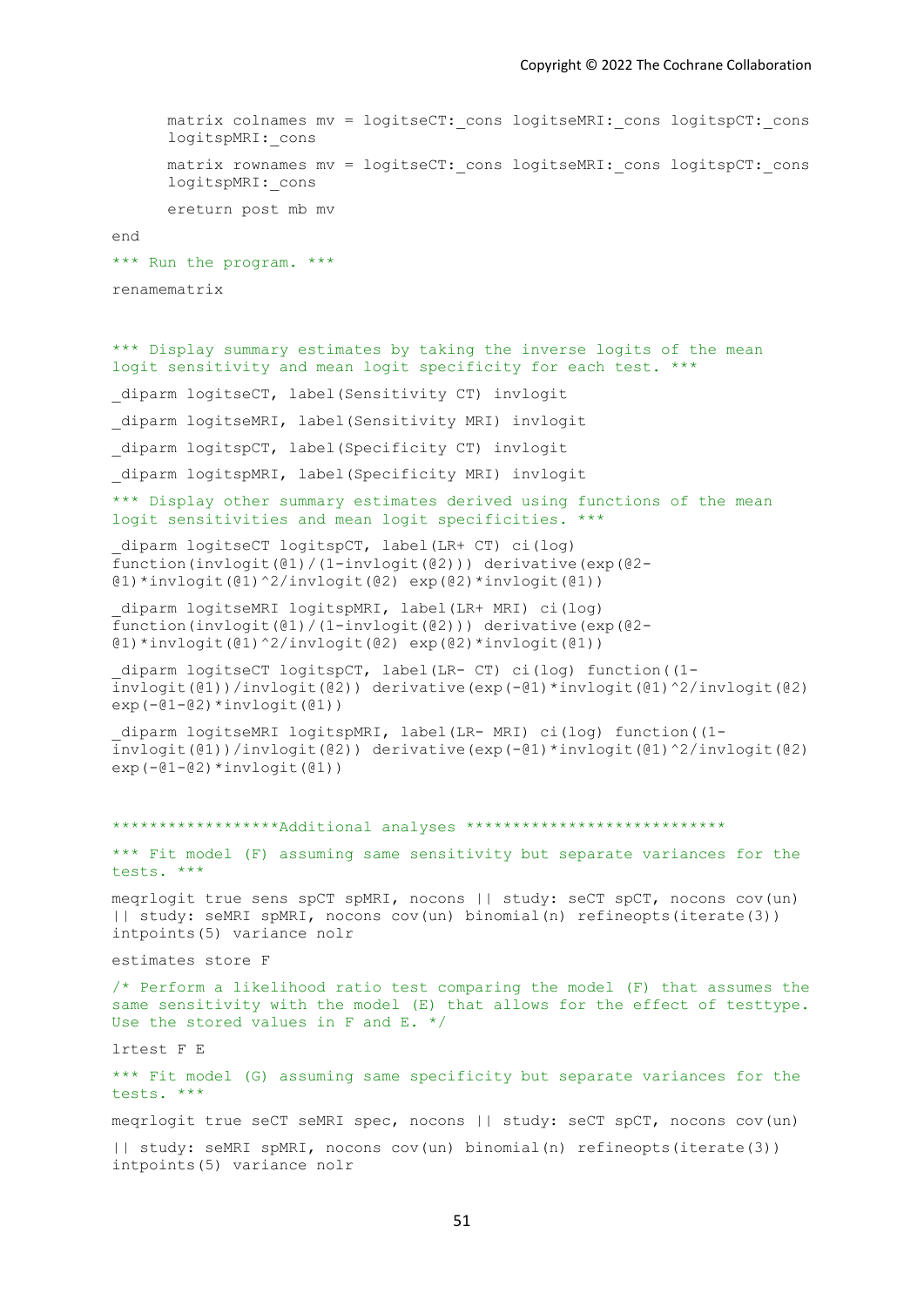estimates store G

/\* Perform a likelihood ratio test comparing the model (G) that assumes the same specificity with the model (E) that allows for the effect of testtype. Use the stored values in G and E. \*/

lrtest G E

\*\*\*\*\*\*\*\*\*\*\*\*\*\*\*\*\*\*\*\*\* DIRECT COMPARISON \*\*\*\*\*\*\*\*\*\*\*\*\*\*\*\*\*\*\*\*\*\*\*\*\*\*\*\*\*

\*\*\* Fit the model for each test. \*\*\*

meqrlogit true sens spec if indirect==0 & test =="CT", nocons ||study\_id: sens spec, nocons cov(un) binomial(n) refineopts(iterate(3)) intpoints(5) stddev nolr gradient

meqrlogit true sens spec if indirect==0 & test=="MRI", nocons ||study\_id: sens spec, nocons  $cov(un)$  binomial(n) refineopts(iterate(3)) intpoints(5) stddev nolr gradient

\*\*\* Since the correlation parameter was poorly estimated for CT, fit a model without this parameter by specifying an independent variancecovariance structure (using option cov(ind)). \*\*\*

meqrlogit true sens spec if indirect==0 & test=="CT", nocons ||study\_id: sens spec, nocons cov(ind) binomial(n) refineopts(iterate(3)) intpoints(5) stddev nolr gradient

\*\*\* Fit the model without the covariate. \*\*\*

\*\*\* Add gradient option to display gradient values. \*\*\*

meqrlogit true sens spec if indirect==0, nocons ||study id: sens spec, nocons cov(un) binomial(n) refineopts(iterate(3)) intpoints(5) stddev nolr gradient

meqrlogit true sens spec if indirect==0, nocons ||study\_id: sens spec, nocons cov(un) binomial(n) refineopts(iterate(3)) intpoints(5) variance nolr gradient

\*\*\* Store the estimates of the log likelihood from the model above for doing the likelihood ratio test later \*\*\*

estimates store X

\*\*\* Add covariate terms to the model for both logit sensitivity and logit specificity. This model assumes equal variances for both tests. \*\*\*

meqrlogit true seCT seMRI spCT spMRI if indirect==0, nocons ||study\_id: sens spec, nocons cov(un) binomial(n) refineopts(iterate(3)) intpoints(5) variance nolr gradient

estimates store Y

/\* Perform a likelihood ratio test comparing the model (A) without covariate with the model (B) that includes the covariate test and assumes equal variances for each test. Use the stored values in A and B. \*/

lrtest X Y

\*\*\* Fit model (Z) with covariate test and separate variances for the tests. \*\*\*

meqrlogit true seCT seMRI spCT spMRI if indirect==0, nocons ||study\_id: seCT spCT, nocons cov(un) ||study id: seMRI spMRI, nocons cov(un) binomial(n) refineopts(iterate(3)) intpoints(5) variance nolr gradient

estimates store Z

lrtest X Y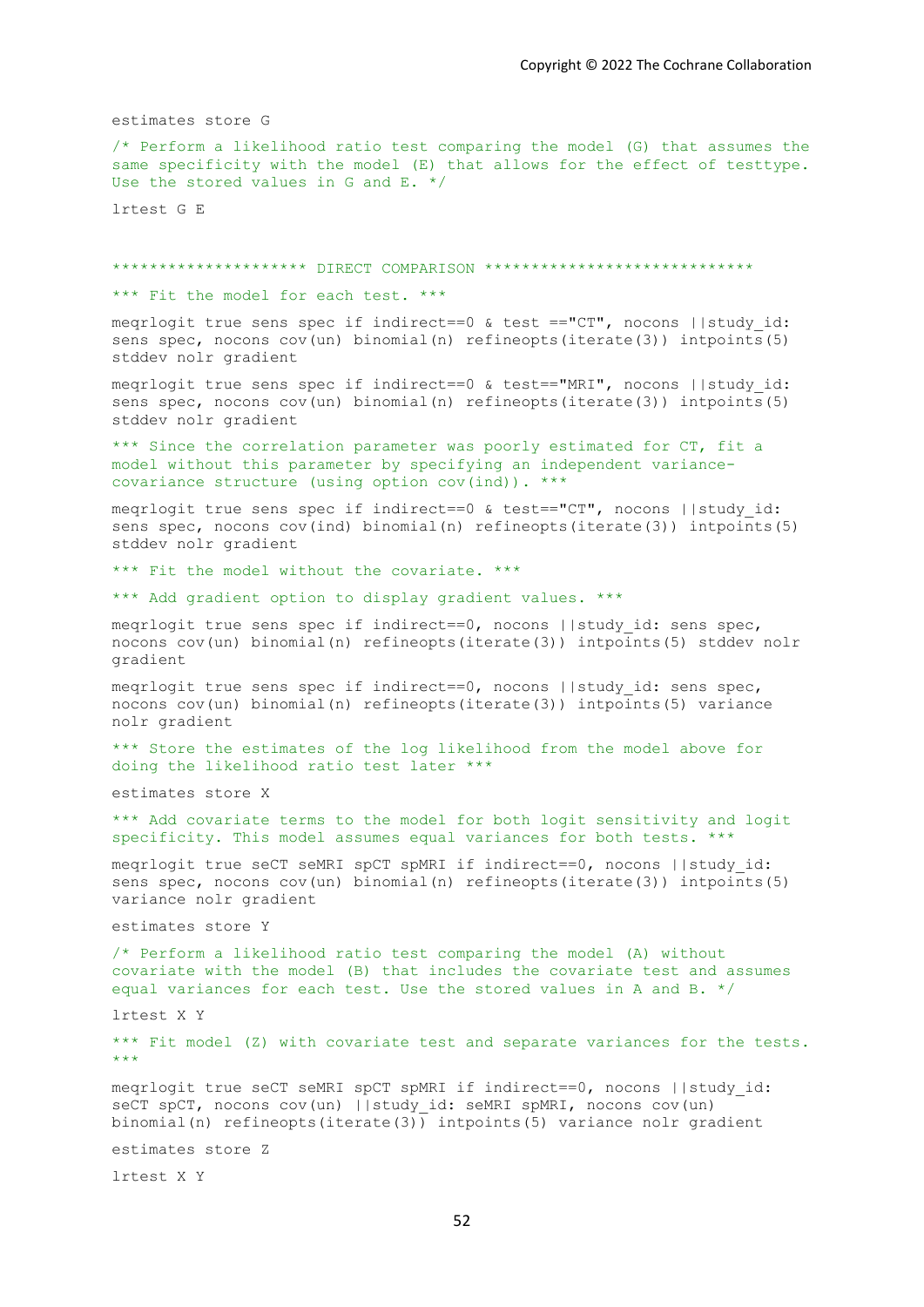lrtest Y Z

## **Model with covariate and equal variances (B)**

|                               | Mixed-effects logistic regression |           |       | Number of obs    | $=$                  | 216            |
|-------------------------------|-----------------------------------|-----------|-------|------------------|----------------------|----------------|
| Binomial variable: n          |                                   |           |       |                  |                      |                |
| Group variable: study_id      |                                   |           |       | Number of groups | $\equiv$             | 103            |
|                               |                                   |           |       | Obs per group:   |                      |                |
|                               |                                   |           |       |                  | $min =$              | $\overline{2}$ |
|                               |                                   |           |       |                  | $avg =$              | 2.1            |
|                               |                                   |           |       |                  | $max =$              | 4              |
| Integration points $=$        | -5                                |           |       | Wald $chi2(4)$   | $=$                  | 710.49         |
| Log likelihood = $-476.06442$ |                                   |           |       | Prob > chi2      | $=$                  | 0.0000         |
|                               |                                   |           |       |                  |                      |                |
| true                          | Coef.                             | Std. Err. | z     | P >  z           | [95% Conf. Interval] |                |
| seCT                          | 3.479028                          | .1552639  | 22.41 | 0.000            | 3.174716             | 3.783339       |
| seMRI                         | 2.176863                          | .2465182  | 8.83  | 0.000            | 1.693696             | 2.66003        |
| spCT                          | 1.917175                          | .1180104  | 16.25 | 0.000            | 1.685879             | 2.148471       |
| spMRI                         | .8764553                          | .2121019  | 4.13  | 0.000            | .4607433             | 1.292167       |
|                               |                                   |           |       |                  |                      |                |
|                               | Random-effects Parameters         | Estimate  |       | Std. Err.        | [95% Conf. Interval] |                |
| study_id: Unstructured        |                                   |           |       |                  |                      |                |
|                               | var(sens)                         | .8874542  |       | .2354463         | .5276156             | 1.492706       |
|                               | var(spec)                         | .8629172  |       | .1744708         | .5805867             | 1.282541       |
|                               | cov(sens, spec)                   | .1911995  |       | .1408996         | $-.0849587$          | .4673577       |
|                               |                                   |           |       |                  |                      |                |

**Model with covariate and unequal variances (E)**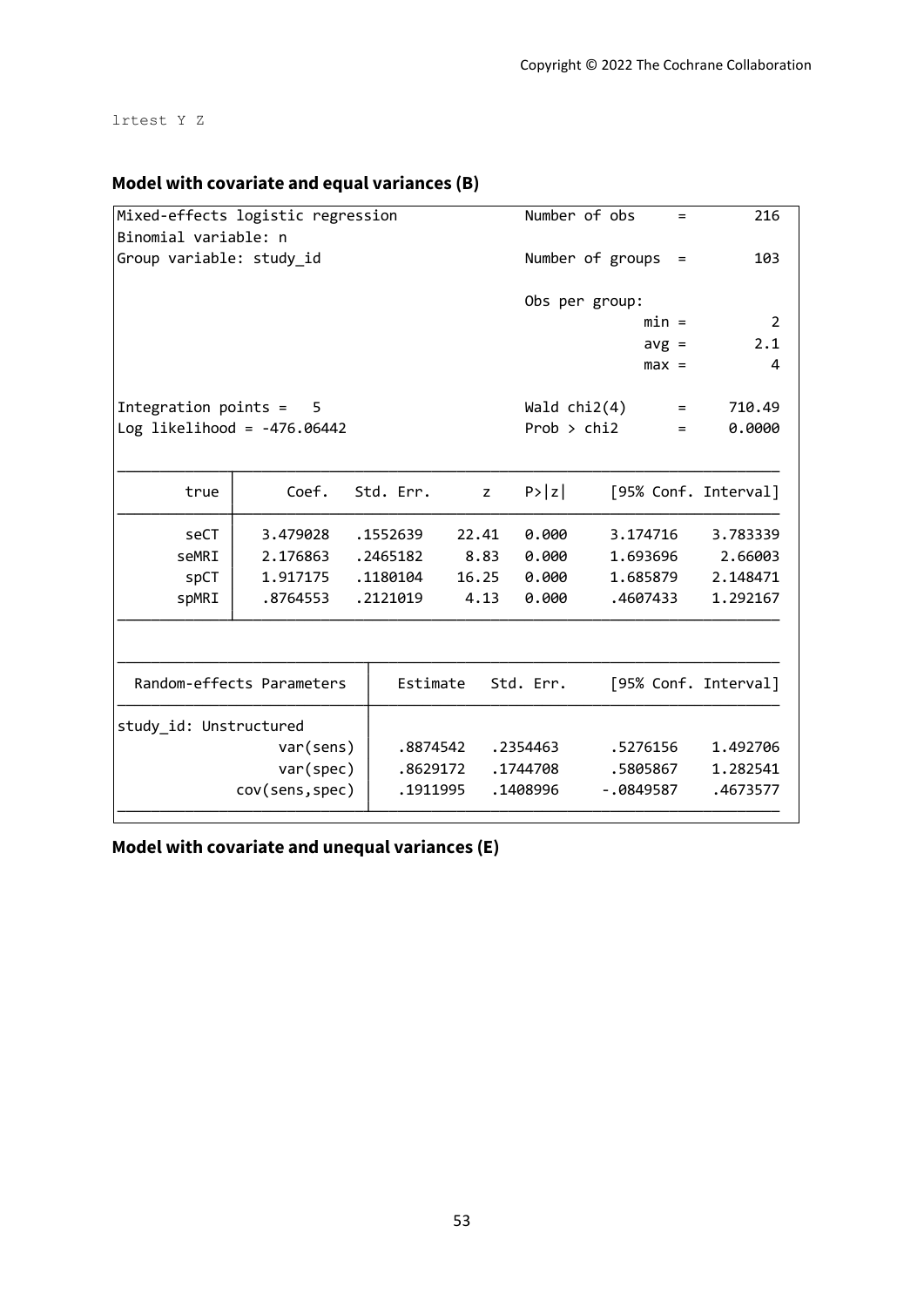|                           |                                                       |                                                                                                |                                              |                                              | $=$                                                                                    | 216                                                                                                                                                                  |
|---------------------------|-------------------------------------------------------|------------------------------------------------------------------------------------------------|----------------------------------------------|----------------------------------------------|----------------------------------------------------------------------------------------|----------------------------------------------------------------------------------------------------------------------------------------------------------------------|
| Binomial variable: n      |                                                       |                                                                                                |                                              |                                              |                                                                                        |                                                                                                                                                                      |
| Group variable: study id  |                                                       |                                                                                                |                                              |                                              | $\qquad \qquad =$                                                                      | 103                                                                                                                                                                  |
|                           |                                                       |                                                                                                |                                              |                                              |                                                                                        |                                                                                                                                                                      |
|                           |                                                       |                                                                                                |                                              |                                              |                                                                                        |                                                                                                                                                                      |
|                           |                                                       |                                                                                                |                                              |                                              |                                                                                        | 2                                                                                                                                                                    |
|                           |                                                       |                                                                                                |                                              |                                              |                                                                                        | 2.1                                                                                                                                                                  |
|                           |                                                       |                                                                                                |                                              |                                              |                                                                                        | 4                                                                                                                                                                    |
| - 5                       |                                                       |                                                                                                |                                              |                                              | $=$                                                                                    | 752.83                                                                                                                                                               |
|                           |                                                       |                                                                                                |                                              |                                              | $=$                                                                                    | 0.0000                                                                                                                                                               |
|                           |                                                       |                                                                                                |                                              |                                              |                                                                                        |                                                                                                                                                                      |
| Coef.                     |                                                       | z                                                                                              | P >  z                                       |                                              |                                                                                        |                                                                                                                                                                      |
| 3.556827                  |                                                       | 20.41                                                                                          | 0.000                                        |                                              |                                                                                        | 3.898311                                                                                                                                                             |
| 1.966556                  |                                                       | 12.13                                                                                          | 0.000                                        |                                              |                                                                                        | 2.284438                                                                                                                                                             |
| 1.932284                  |                                                       | 15.65                                                                                          | 0.000                                        |                                              |                                                                                        | 2.174266                                                                                                                                                             |
| .8405046                  |                                                       | 3.47                                                                                           | 0.001                                        |                                              |                                                                                        | 1.315525                                                                                                                                                             |
|                           |                                                       |                                                                                                |                                              |                                              |                                                                                        |                                                                                                                                                                      |
| Random-effects Parameters |                                                       |                                                                                                |                                              |                                              |                                                                                        |                                                                                                                                                                      |
| study_id: Unstructured    |                                                       |                                                                                                |                                              |                                              |                                                                                        |                                                                                                                                                                      |
| var(seCT)                 |                                                       |                                                                                                |                                              |                                              |                                                                                        | 1.964758                                                                                                                                                             |
| var(spCT)                 |                                                       |                                                                                                |                                              |                                              |                                                                                        | 1.381326                                                                                                                                                             |
| cov(seCT, spCT)           |                                                       |                                                                                                |                                              |                                              |                                                                                        | .6701901                                                                                                                                                             |
| study_id: Unstructured    |                                                       |                                                                                                |                                              |                                              |                                                                                        |                                                                                                                                                                      |
|                           |                                                       |                                                                                                |                                              |                                              |                                                                                        |                                                                                                                                                                      |
| var(seMRI)                | .111677                                               |                                                                                                | .1616459                                     | .0065449                                     |                                                                                        | 1.905582                                                                                                                                                             |
| var(spMRI)                | .7268403                                              |                                                                                                | .3515486                                     | .2816702                                     |                                                                                        | 1.875586                                                                                                                                                             |
|                           | Integration points =<br>Log likelihood = $-471.22359$ | Mixed-effects logistic regression<br>Std. Err.<br>.1742296<br>.1621878<br>.1234624<br>.2423616 | Estimate<br>1.125342<br>.9009871<br>.3205208 | Std. Err.<br>.3199719<br>.1964317<br>.178406 | Number of obs<br>Number of groups<br>Obs per group:<br>Wald $chi2(4)$<br>Prob $>$ chi2 | $min =$<br>$avg =$<br>$max =$<br>[95% Conf. Interval]<br>3.215343<br>1.648673<br>1.690302<br>.3654847<br>[95% Conf. Interval]<br>.6445545<br>.5876802<br>$-.0291485$ |

# **Estimates of the summary sensitivities and specificities from the meta-analysis above**

| . diparm logitseCT, label(Sensitivity CT) invlogit    |                    |
|-------------------------------------------------------|--------------------|
| Sensitivit~T   .9722621 .0046987                      | .9614076.9801268   |
|                                                       |                    |
| . diparm logitseMRI, label(Sensitivity MRI) invlogit  |                    |
| Sensitivit~I   .8772407 .0174659                      | .8387117.90758     |
|                                                       |                    |
| . _diparm logitspCT, label(Specificity CT) invlogit   |                    |
| Specificit~T   .873502 .0136421                       | .8442639 .8979147  |
|                                                       |                    |
| . _diparm logitspMRI, label(Specificity MRI) invlogit |                    |
|                                                       |                    |
| Specificit~I   .6985715 .0510339                      | .5903675. .5903675 |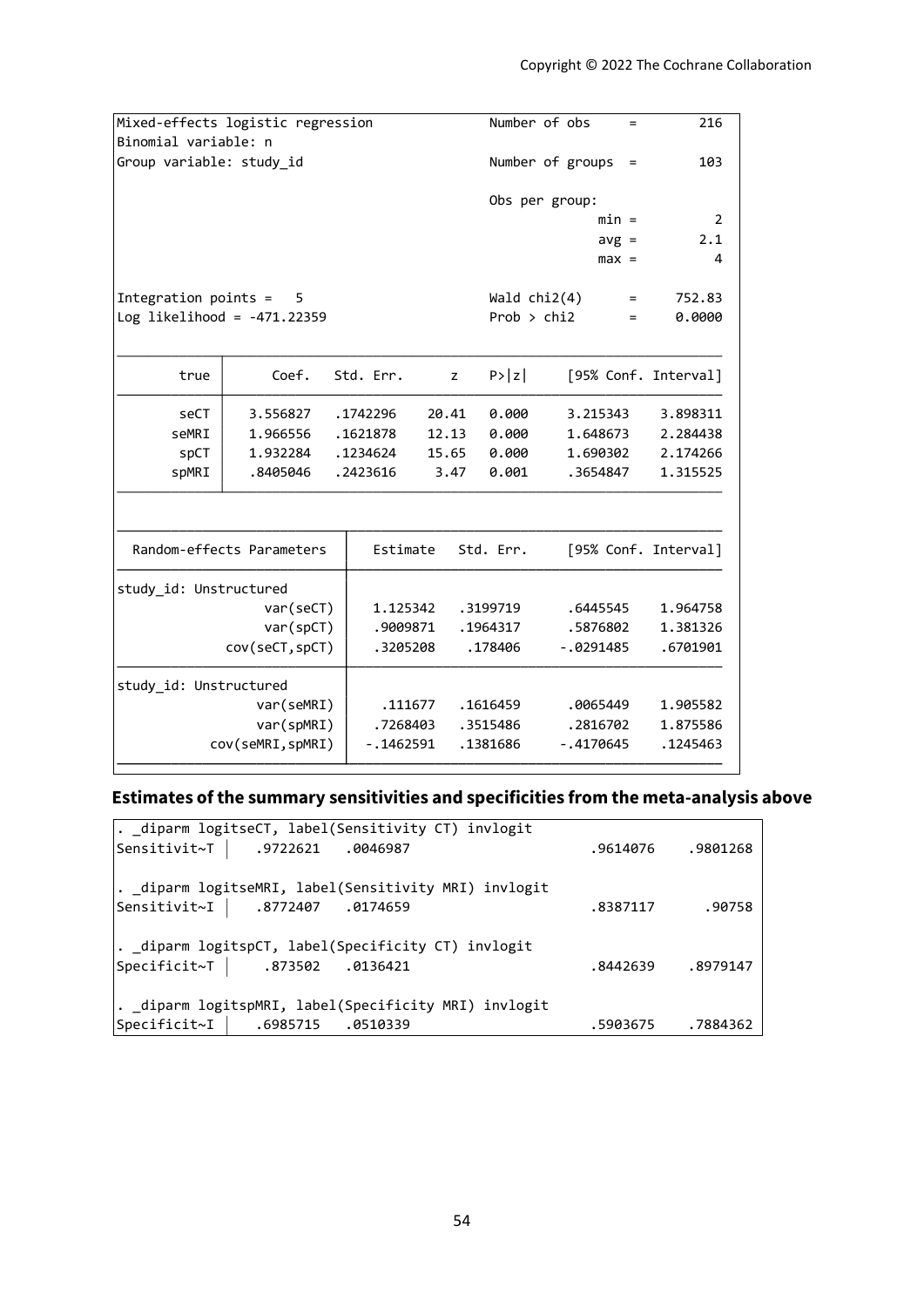# **Appendix 12: Bivariate meta-regression using glmer in R – indirect comparison of CT and MRI for CAD**

```
### Set your working directory to the appropriate drive where you saved the 
file schuetz.csv. Replace "U:/Handbook 2020" with your path. 
setwd("U:/Handbook 2020")
#################### 1. DATA IMPORT ############################
### Read in the data from the .csv file. ##
(X=read.csv("schuetz.csv"))
################## 2. PREPARE THE DATASETS #####################
### Install lme4 package if required (to run remove the # and select an 
appropriate CRAN mirror).
# install.packages("lme4")
### Load the package lme4.
library(lme4)
### In order to specify the generalized linear model, first, we need to set 
up the data. 
### Generate 5 new variables of type long. We need these before we can 
reshape the data.
# n1 is number diseased
# n0 is number without disease
# true1 is number of true positives
# true0 is the number of true negatives
# recordid is the unique identifier for each observation in the dataset
X$n1 <- X$TP+X$FN
X$n0 <- X$FP+X$TN
X$true1 <- X$TP
X$true0 <- X$TN 
X$recordid <- 1:108
### Reshape the data from wide to long format. ###
Y = reshape(X, direction="long", varying=list(c("n1", "n0"),
      c("true1", "true0")), timevar="sens", times=c(1,0), v.names=
      c("n","true")) 
### Sort data by study to cluster the 2 records per study together. ###
Y = Y[order(Y$id),]Y$spec<- 1-Y$sens
### Generate a seperate data frame for each test type.
Y.CT = Y[Y$Test=="CT",]
Y.MRI = Y[Y$Test=="MRI",]
########### 3. META-REGRESSION - USING GLMER WITH A COVARIATE ###########
### Meta-analysis of CT ###
(ma CT = qlmer(formula=cbind(true, n - true) ~ v 0 + sens + spec + (0+sens +spec|Study ID), data=Y.CT, family=binomial))
```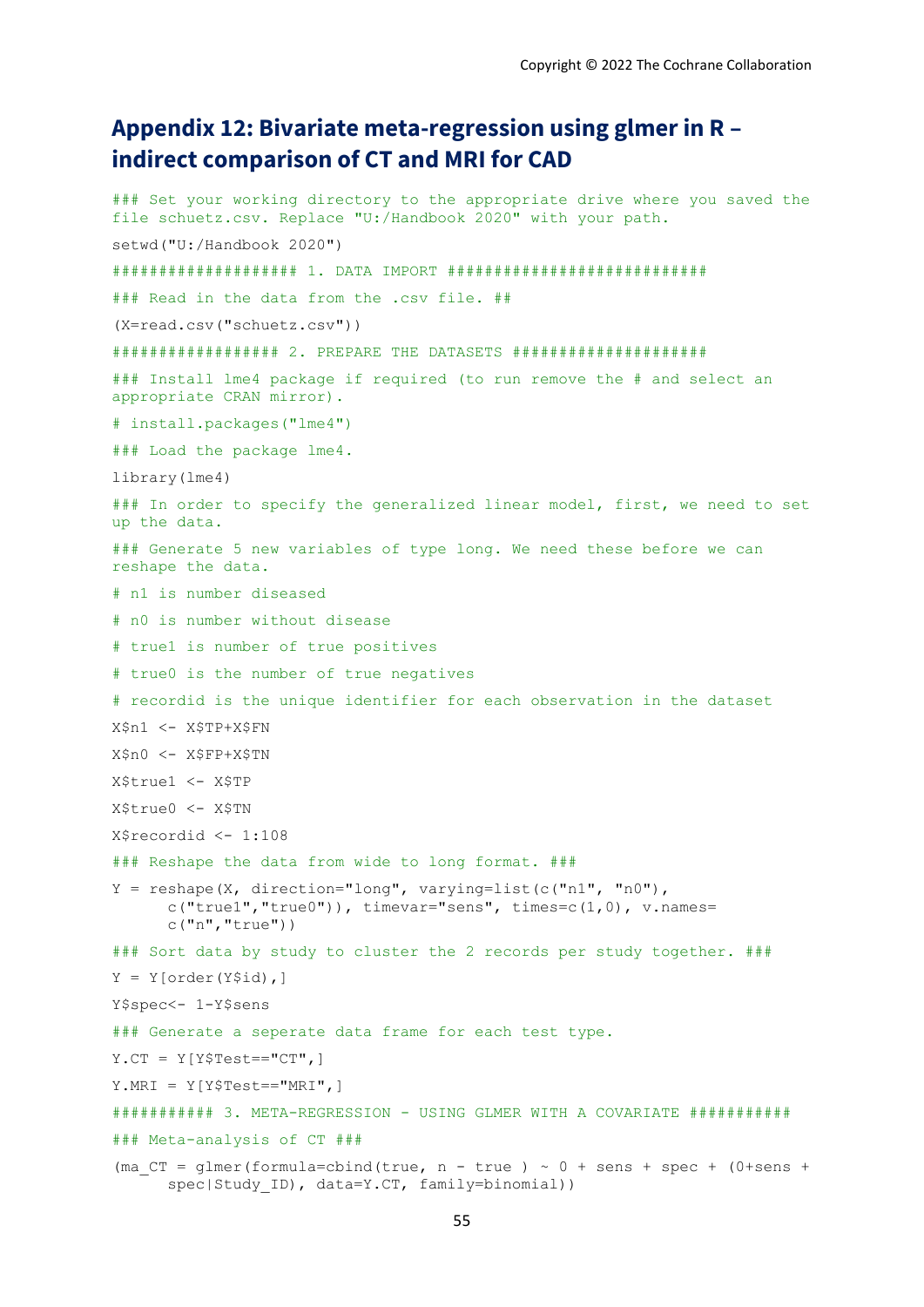```
### More detail about the parameter estimates can be obtained by using the 
summary command.
summary(ma_CT)
### Meta-analysis of MRI ###
(ma_MRT = glmer(formula=cbind(true, n - true) ~ 0 + sens + spec + (0+sens)+ spec|Study_ID), data=Y.MRI, family=binomial))
### More detail about the parameter estimates can be obtained by using the 
summary command.
summary(ma_MRI)
### Fit the model without the covariate. ###
(A = \text{dmer}(\text{formula} = \text{cbind}(\text{true}, n - \text{true}) \sim 0 + \text{sens} + \text{spec} + (0 + \text{sens} + \text{true}))spec|Study ID), data=Y, family=binomial))
### Add covariate terms to the model for both logit sensitivity and logit 
specificity. This model assumes equal variances for both tests.
Y$CT <- as.numeric((Y$Test == "CT"))
Y$MRI <- as.numeric((Y$Test == "MRI"))
Y$seCT <- (Y$CT)*(Y$sens) 
Y$seMRI <- (Y$MRI)*(Y$sens) 
Y$spCT < - (Y$CT) * (Y$spec)Y$spMRI <- (Y$MRI)*(Y$spec) 
(B = qlmer(formalized) (B = glmer(formula=cbind(true, n - true) \sim 0 + secT + seMRI + spCT + spMRI+ (0+sens + spec|Study_ID), data=Y, family=binomial)) 
### The models can be formally compared using a LR test.
### Install lmtest package if required (to run remove the #).
# install.packages("lmtest")
### Load the package lmtest.
library(lmtest)
lrtest(A,B)
### Is there a statistically significant difference in sensitivity between 
CT and MRI? 
(C = glmer(formula = cbind(true, n - true) ~ 0 + sens + spCT + spMRI +(0+sens + spec|Study_ID), data=Y, family=binomial)) 
lrtest(B,C)
### Is there a statistically significant difference in specificity between 
CT and MRI? 
(D = qlmer(formula = cbind(true, n - true) ~ 0 + secT + semRI + spec +(0+sens + spec|Study_ID), data=Y, family=binomial)) 
lrtest(B,D)
### Different variances for each test 
(E = glmer(formula = cbind(true, n - true) ~ 0 + secT + seMRI + spCT + spMRI)+(0 + s \cdot \text{cMRT} + s \cdot \text{pMRT} + s \cdot \text{CUT}) + (0 + s \cdot \text{cCT} + s \cdot \text{pCT} + s \cdot \text{CUT}), data=Y,
      family=binomial)) 
### More detail can be obtained by using the summary command.
```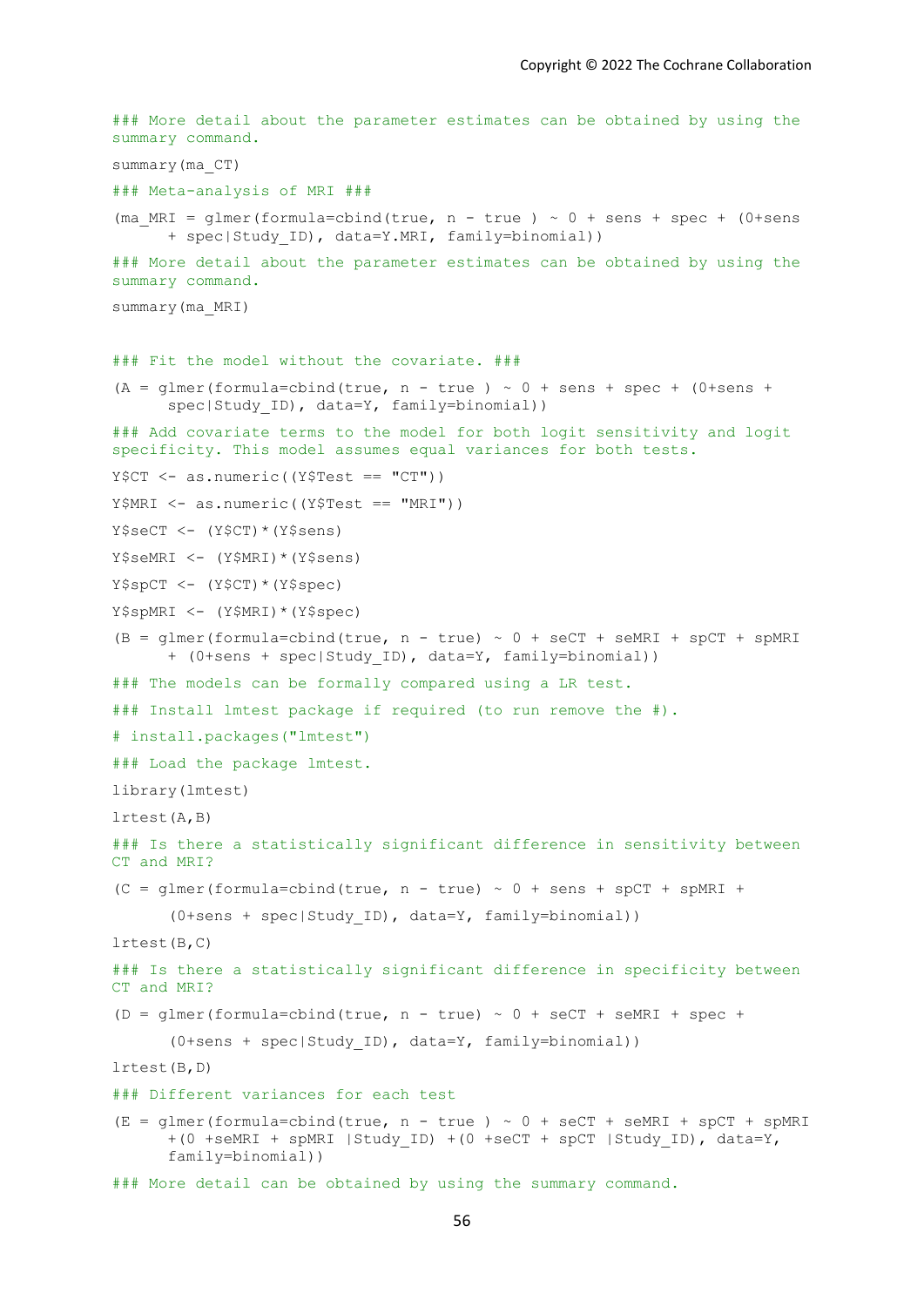```
summary(E) 
lrtest(B,E)
lrtest(A,E)
### More detail about the parameter estimates can be obtained by using the 
summary command.
summary(E)
### To obtain the between study covariance between logit sensitivity and 
specificity for each test use 
(vcovE = (summary(E))$vcov)
### The overall logit-sensitivity and -specificity are given in 
CB = summary(B)$coefficients
cE = summary(E)$coefficients
### Therefore confidence intervals can be extracted with the following 
function 
sespci <-function(X) {
  cX = summary(X)$coefficients
  rows = nrow(cX)rnames = rownames(summary(X)$coefficients)
   lsesp = matrix(data=NA, nrow=rows, ncol=3)
   for(i in 1:rows) {
    lsesp[i,1] = cX[i,1]lsesp[i,2] = cX[i,1] - qnorm(0.975) *cX[i,2]lsesp[i,3] = cX[i,1] + qnorm(0.975) *cX[i,2] }
   rnames
   sesp = round(100 * plogis(lsesp), digits=1)
   row.names(sesp) <- c(rnames) 
   sesp 
}
sespci(ma_CT)
sespci(ma_MRI)
sespci(A)
sespci(B) 
sespci(C) 
sespci(D) 
sespci(E)
```
### Standard errors and confidence intervals for absolute and relative differences can be calculated using the delta method. # This requires the package msm.

# install.packages("msm")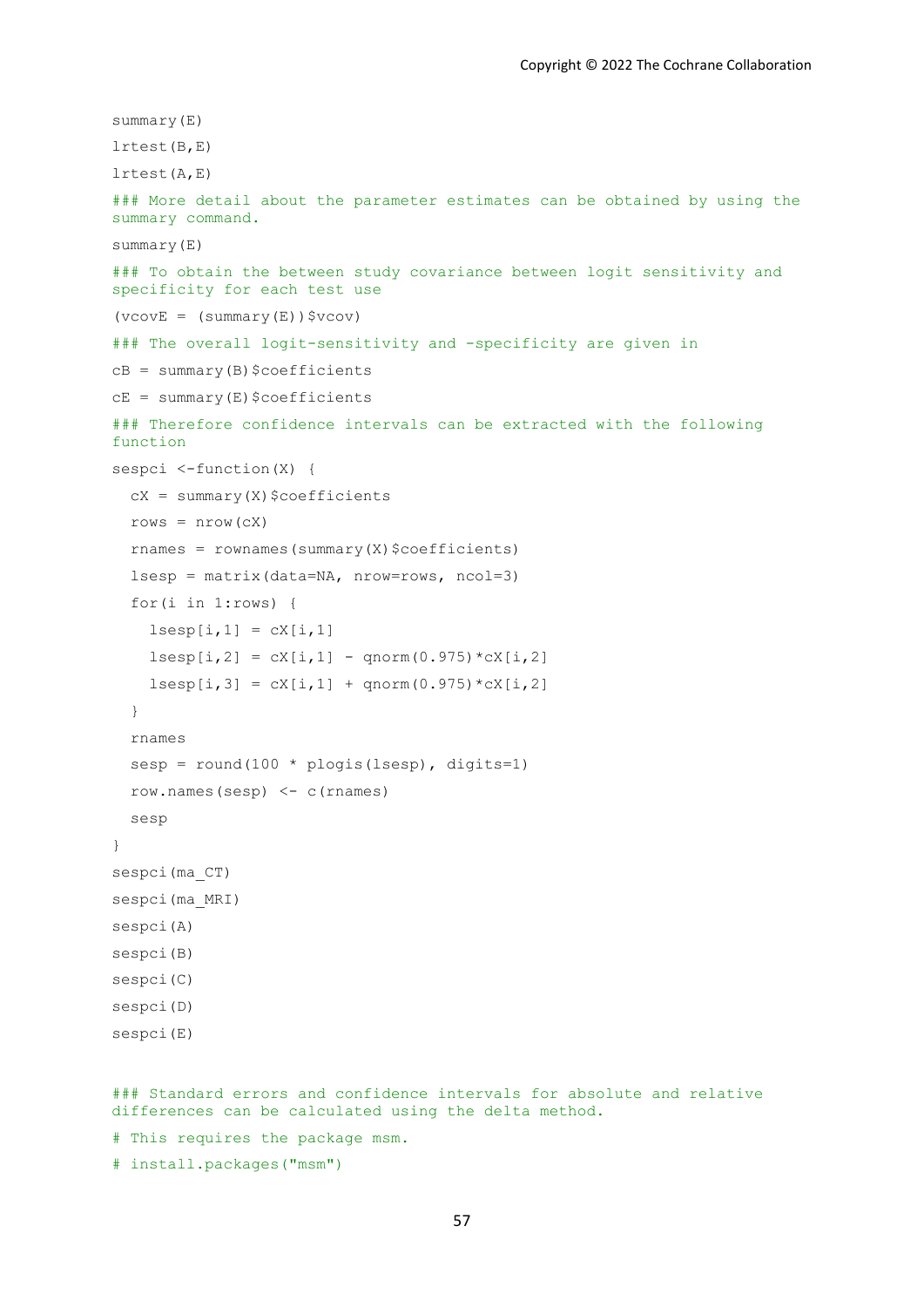```
### Load the package msm.
library(msm)
secT = cE[1,1]seMRI = cE[2,1]spCT = cE[3,1]spMRI = cE[4,1]se cov = vcovE[1:2,1:2]spcov = vcovE[3:4,3:4]
```
### ### Absolute difference

```
diff Se=(exp(seCT)/(1+exp(seCT))) - (exp(seMRI)/(1+exp(seMRI))diff Sp=(exp(spCT)/(1+exp(spCT)))-(exp(spMRI)/(1+exp(spMRI)))se.diff Se=deltamethod (\sim (exp(x1)/(1+exp(x1)))-(exp(x2)/(1+exp(x2))),
            mean=c(seCT,seMRI), cov=se_cov)
se.diff Sp=deltamethod (\sim (\exp(x1)/(1+\exp(x1)))-(\exp(x2)/(1+\exp(x2))),
            mean=c(spCT,spMRI), cov=sp_cov)
data.frame(estimate=c(diff Se, diff Sp),
             lci=c(diff_Se-qnorm(0.975)*se.diff_Se, diff_Sp-
                  qnorm(0.975)*se.diff Sp),
            uci=c(diff Se+qnorm(0.975)*se.diff Se, diff Sp+
                  qnorm(0.975)*se.diff Sp),
             row.names=c("Absolute difference Sens", "Absolute difference 
                  Spec"))
```
### ### Relative difference

```
rel Se = (exp(seCT)/(1+exp(seCT)))/(exp(seMRT)/(1+exp(seMRT)))rel Sp = (exp(spCT)/(1+exp(spCT)))/(exp(spMRI)/(1+exp(spMRI)))se.rel Se = deltamethod (~ log((exp(x1)/(1+exp(x1))))/(exp(x2)/(1+exp(x2)))), mean=c(seCT,seMRI), cov=se_cov)
se.rel Sp = deltamethod (~ log((exp(x1)/(1+exp(x1))))/\overline{(\exp(x2)/(1+\exp(x2)))}), mean=c(spCT,spMRI), cov=sp_cov)
data.frame(estimate=c(rel Se, rel Sp),
            lci=c(exp(log(rel Se)-qnorm(0.975)*se.relSe), exp(log(re1 Sp)-qnorm(0.975)*se.rel Sp)),
            uci=c(exp(log(rel Se)+qnorm(0.975)*se.rel Se),
                  exp(log(rel^-Sp) + qnorm(0.975) *se.rel^-Sp)),
             row.names=c("Relative difference Sens", "Relative difference 
                  Spec"))
```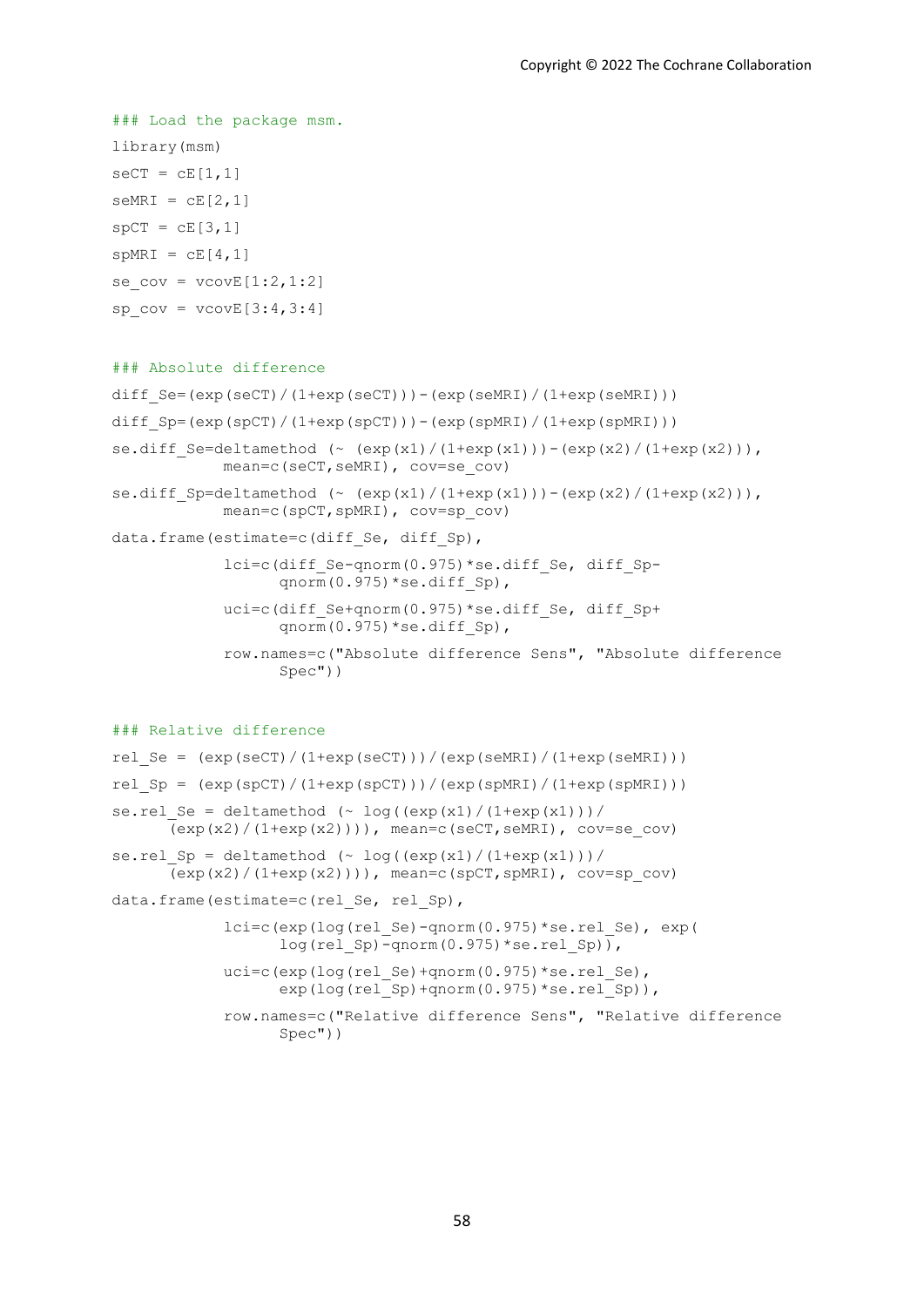# **Appendix 13: HSROC meta-regression using Proc NLMIXED in SAS**

```
/* Import data. Note you should change the file path to where you saved the 
RF.csv file. */
```

```
proc import out=nishimura_RF
```
datafile='U:\Handbook 2020\RF.csv'

```
dbms=csv
```
replace;

getnames=yes;

### **run**;

**proc print**;

### **run**;

```
/* Create separate records for the diseased and non-diseased groups in each 
study. The variable dis is the disease indicator which takes the value 0.5 
if diseased and -0.5 if not diseased. */
```
**data** nishimura\_RF;

```
set nishimura RF;
dis=0.5; pos=tp; n=tp+fn; output;
dis=-0.5; pos=fp; n=tn+fp; output;
```
#### **run**;

```
/* Ensure that both records for a study are clustered together. */
```
**proc sort** data=nishimura\_RF;

by study id dis;

```
/******** META-REGRESSION FOR INVESTIGATIONS OF HETEROGENEITY ********/
/* Create two dummy variables to allow for the three RF measurement 
methods. LA is the referent method. Delete the 2 studies that did not 
report the method, and the study that used a different method. */
data nishimura_RF; 
      set nishimura RF;
      if method ne "ELISA" and method ne "Nephelometry" and
          method ne "LA" then delete;
       rfm1=0; rfm2=0; 
       if method ="ELISA" then rfm1=1; 
       if method ="Nephelometry" then rfm2=1;
run;
```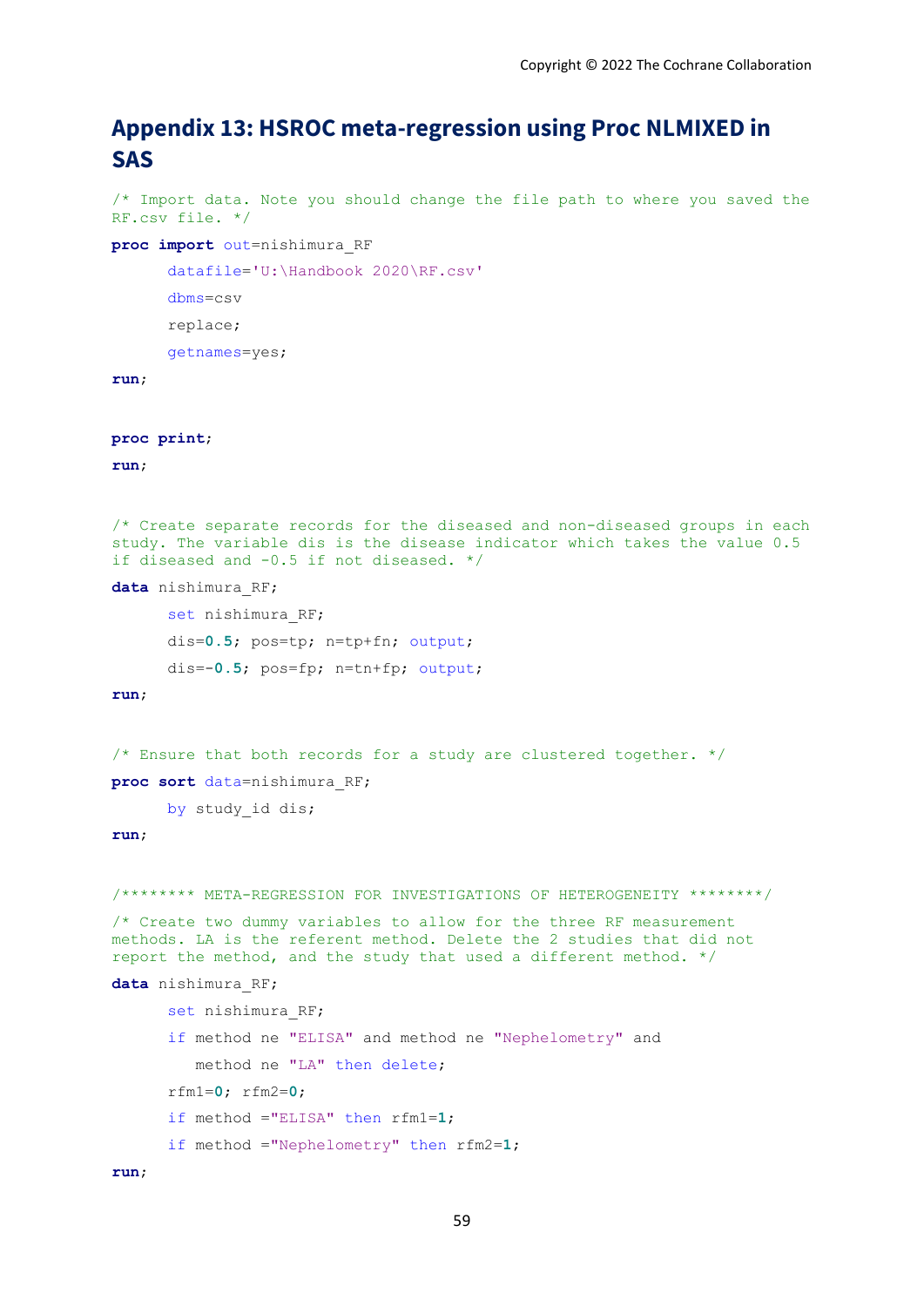```
/* Include covariates to allow accuracy, threshold and shape to vary by 
method. */
proc nlmixed data=nishimura_RF ecov cov;
      parms alpha=2 theta=0 beta=0 s2ua=1 s2ut=1 a1=0 a2=0 t1=0 t2=0 b1=0
      b2=0;
      logitp = (theta + ut + t1*rfm1 + t2*rfm2 + (alpha + ua + a1*rfm1 +
      a2*rfm2*dis)* exp(-0) + b2*rfm1 + b2*rfm2*dis);p = exp(logitp) / (1+exp(logitp));
      model pos \sim binomial(n,p);
       random ut ua ~ normal([0,0],[s2ut,0,s2ua]) subject=study_id 
      out=randeffs;
      /* parameter estimates for the methods of RF measurement */
       estimate 'alpha ELISA' alpha + a1; 
      estimate 'theta ELISA' theta + t1;
       estimate 'beta ELISA' beta + b1;
      estimate 'alpha Nephelometry' alpha + a2;
      estimate 'theta Nephelometry' theta + t2;
      estimate 'beta Nephelometry' beta + b2;
run;
/* Simplify the model to assume that all three curves have the same 
shape.*/
proc nlmixed data=nishimura_RF ecov cov;
      parms alpha=2 theta=0 beta=0 s2ua=1 s2ut=1 a1=0 a2=0 t1=0 t2=0 ;
      logitp = (theta + ut + t1*rfm1 + t2*rfm2 + (alpha + ua + a1*rfm1 +
      a2*rfm2)*dis)*exp(-(beta)*dis);p = exp(logitp) / (1+exp(logitp));
      model pos \sim binomial(n,p);
      random ut ua ~ normal([0,0],[s2ut,0,s2ua]) subject=study_id 
      out=randeffs;
       estimate 'alpha ELISA' alpha + a1;
```

```
estimate 'theta ELISA' theta + t1;
estimate 'alpha Nephelometry' alpha + a2;
```

```
estimate 'theta Nephelometry' theta + t2;
```

```
run;
```

```
/* Check assumption of normality for random effects. */
proc univariate data=randeffs plot normal;
   class effect;
   var estimate;
```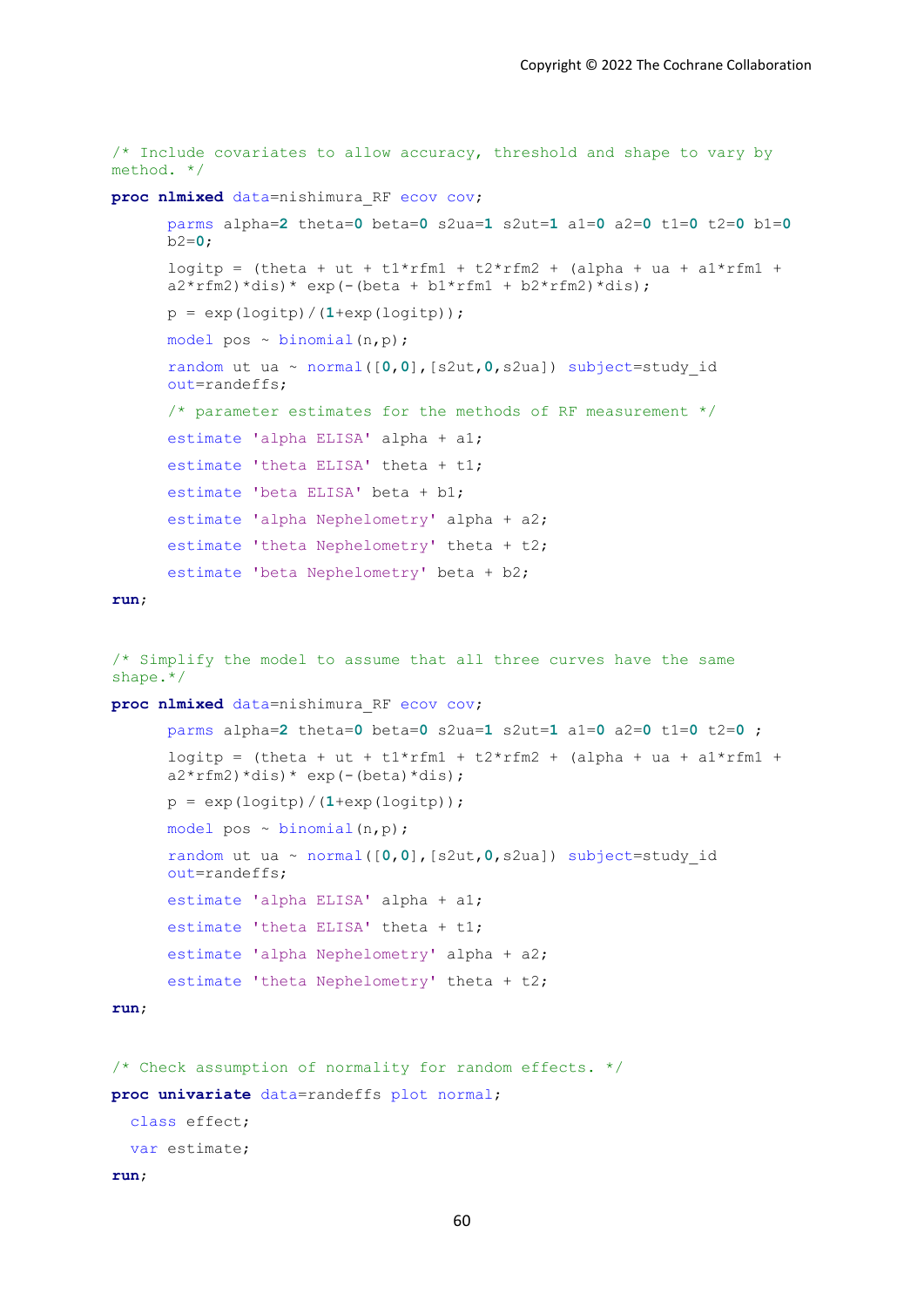$\frac{1}{x}$  This model assumes that all three curves have the same shape and position. The position is the same because there are no covariates included for accuracy. Comparison with the previous model allows us to test whether accuracy varies by method. \*/

**proc nlmixed** data=nishimura\_RF ecov cov;

```
parms alpha=2 theta=0 beta=0 s2ua=1 s2ut=1 t1=0 t2=0;
logitp = (theta + ut + t1*rfm1 + t2*rfm2 + (alpha + ua)*dis)*
exp(-(beta) * dis);p = exp(logitp) / (1+exp(logitp));
model pos \sim binomial(n,p);
 random ut ua ~ normal([0,0],[s2ut,0,s2ua]) subject=study_id 
out=randeffs;
```
**run**;

```
/* Check assumption of normality for random effects. */
```
**proc univariate** data=randeffs plot normal;

 class effect; var estimate;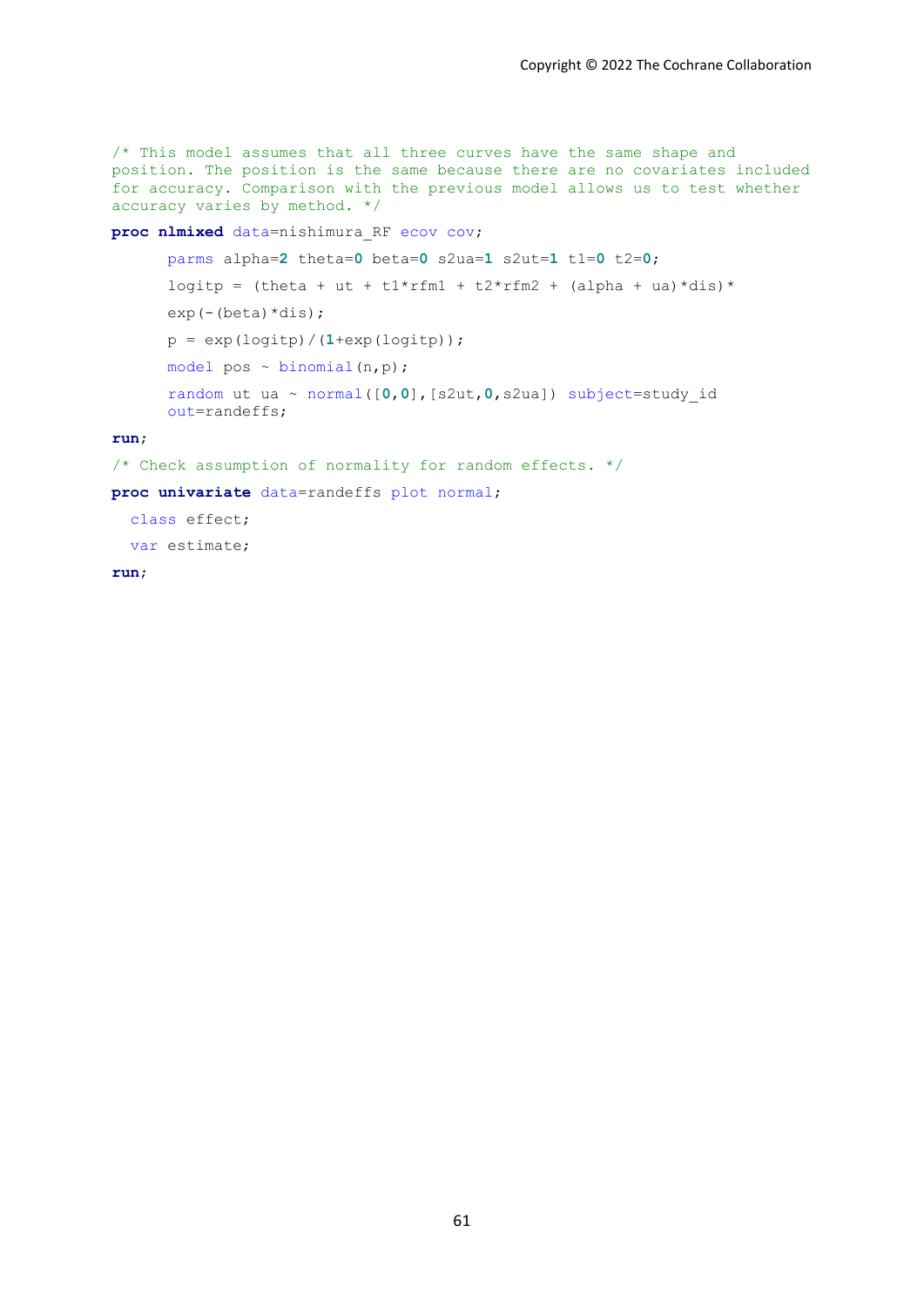### **Appendix 14: Direct comparison of CT and MRI using glmer in R**

### Set your working directory to the appropriate drive where you saved the file schuetz.csv. Replace "U:/Handbook 2020" with your path. setwd("U:/Handbook 2020") ################ 1. DATA IMPORT ################################## ### Read in the data from the .csv file. ### (X=read.csv("schuetz direct only.csv")) ################# 2. PREPARE THE DATASETS ############################## ### Install lme4 package if required (to run remove the # and select an appropriate CRAN mirror). # install.packages("lme4") ### Load the package lme4. library(lme4) ### In order to specify the generalized linear model, first, we need to set up the data. ### Generate 5 new variables of type long. We need these before we can reshape the data. # n1 is number diseased # n0 is number without disease # true1 is number of true positives # true0 is the number of true negatives # recordid is the unique identifier for each observation in the dataset X\$n1 <- X\$TP+X\$FN X\$n0 <- X\$FP+X\$TN X\$true1 <- X\$TP X\$true0 <- X\$TN X\$recordid <- 1:10 ### Reshape the data from wide to long format. ###  $Y =$  reshape(X, direction="long", varying=list(c("n1", "n0"),  $c("true1", "true0"))$ , timevar="sens", times= $c(1,0)$ , v.names=c("n","true")) ### Sort data by study to cluster the 2 records per study together. ###  $Y = Y[order(Y$id),]$ Y\$spec<- 1-Y\$sens ### Generate a seperate data frame for each test type. Y.CT =  $Y[Y$Test == "CT", ]$ Y.MRI = Y[Y\$Test=="MRI",] ############## 3. META-REGRESSION - USING GLMER WITH A COVARIATE ########## ### Meta-analysis of CT ### (ma  $CT = qlmer(formula=cbind(true, n - true) ~ 0 + sens + spec + (0+sens +$ spec|Study ID), data=Y.CT, family=binomial)) ### Meta-analysis of MRI ###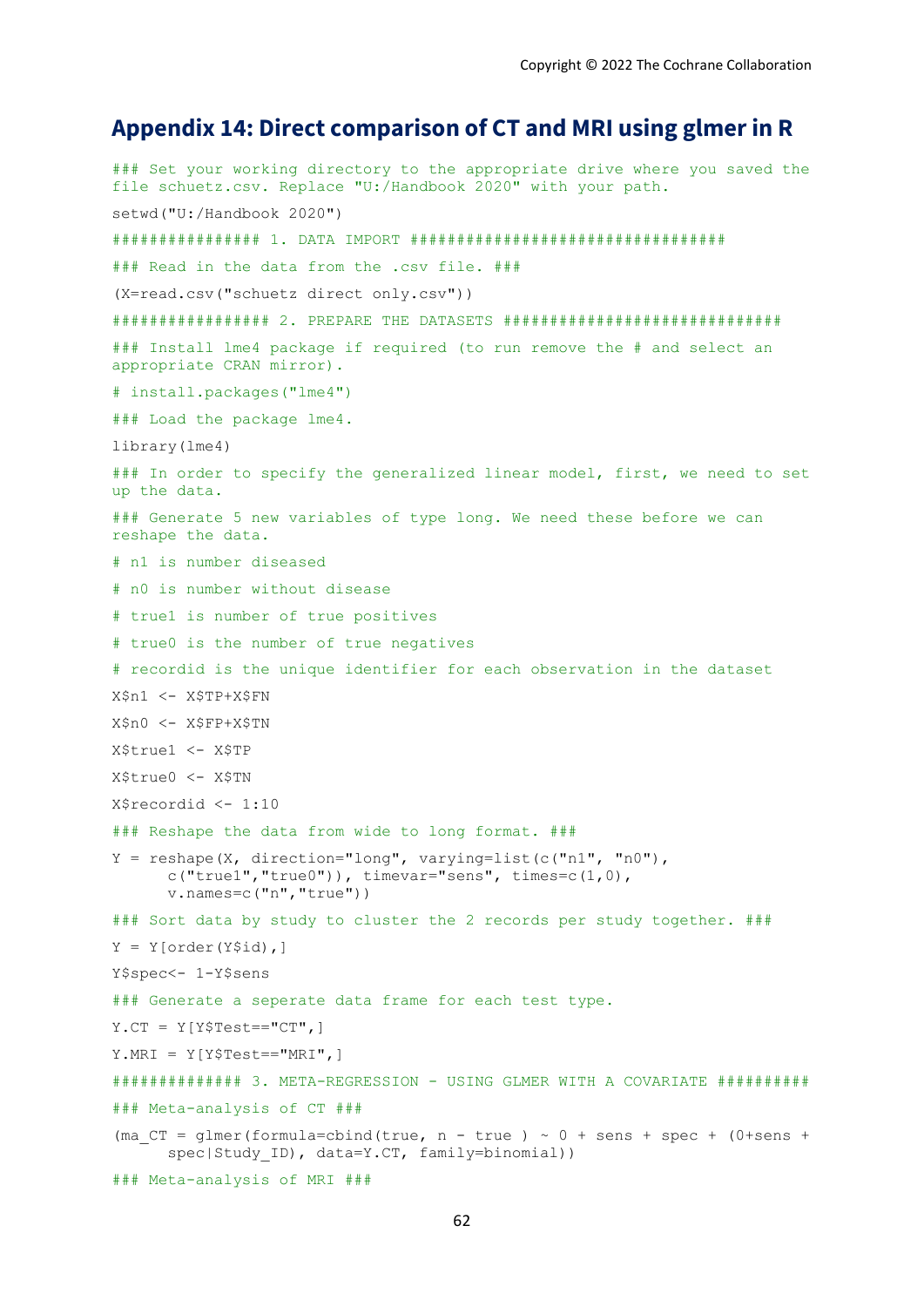```
(ma MRI = glmer(formula=cbind(true, n - true) ~ 0 + sens + spec + (0+sens +
spec|Study ID), data= Y.MRI, family=binomial))
### Fit the model without the covariate. ###
(A = qlmer(formula = chind(true, n - true) \sim 0 + sens + spec + (0+sens +spec|Study ID), data=Y, family=binomial))
### Estimation of the model above may be unreliable - try different
optimization techniques to see if one performs better than the others and 
does not give error or warning messages. You need the optimx and dfoptim 
packages.
### Install optimx and dfoptim packages if required (to run remove the # 
and select an appropriate CRAN mirror).
# install.packages("optimx")
# install.packages("dfoptim")
### Load the package optimx.
library(optimx)
### Load the package dfoptim.
library(dfoptim)
### Show available methods.
allFit(show.meth.tab=TRUE) 
A.all <- allFit(A)
ss \leq summary (A, all)ss$which.OK ## logical vector: which optimizers worked?
ss$llik ## vector of log-likelihoods
ss$fixef ## table of fixed effects
ss$sdcor ## table of random effect SDs and correlations
### More detail can be obtained by using the summary command.
(A.all = summary(A.all))(A = summary(A))### Fit the model without the covariate again for performing the likelihood 
ratio test to compare models with and without the covariate. ###
(A = glmer(formula = chind(true, n - true) ~ 0 + sens + spec + (0+sens +spec|Study ID), data=Y, family=binomial))
### Add covariate terms to the model for both logit sensitivity and logit 
specificity. This model assumes equal variances for both tests. 
Y$CT < - as.numeric((Y$Test == "CT"))Y$MRI <- as.numeric((Y$Test == "MRI"))
Y$secT < - (Y$CT) * (Y$sens)Y$seMRI <- (Y$MRI)*(Y$sens) 
Y$spCT < - (Y$CT) * (Y$spec)Y$spMRI <- (Y$MRI)*(Y$spec) 
(B = qlmer(formula = cbind(true, n - true) \sim 0 + secT + seMRI + spCT + spMRI+ (0+sens + spec|Study_ID), data=Y, family=binomial))
```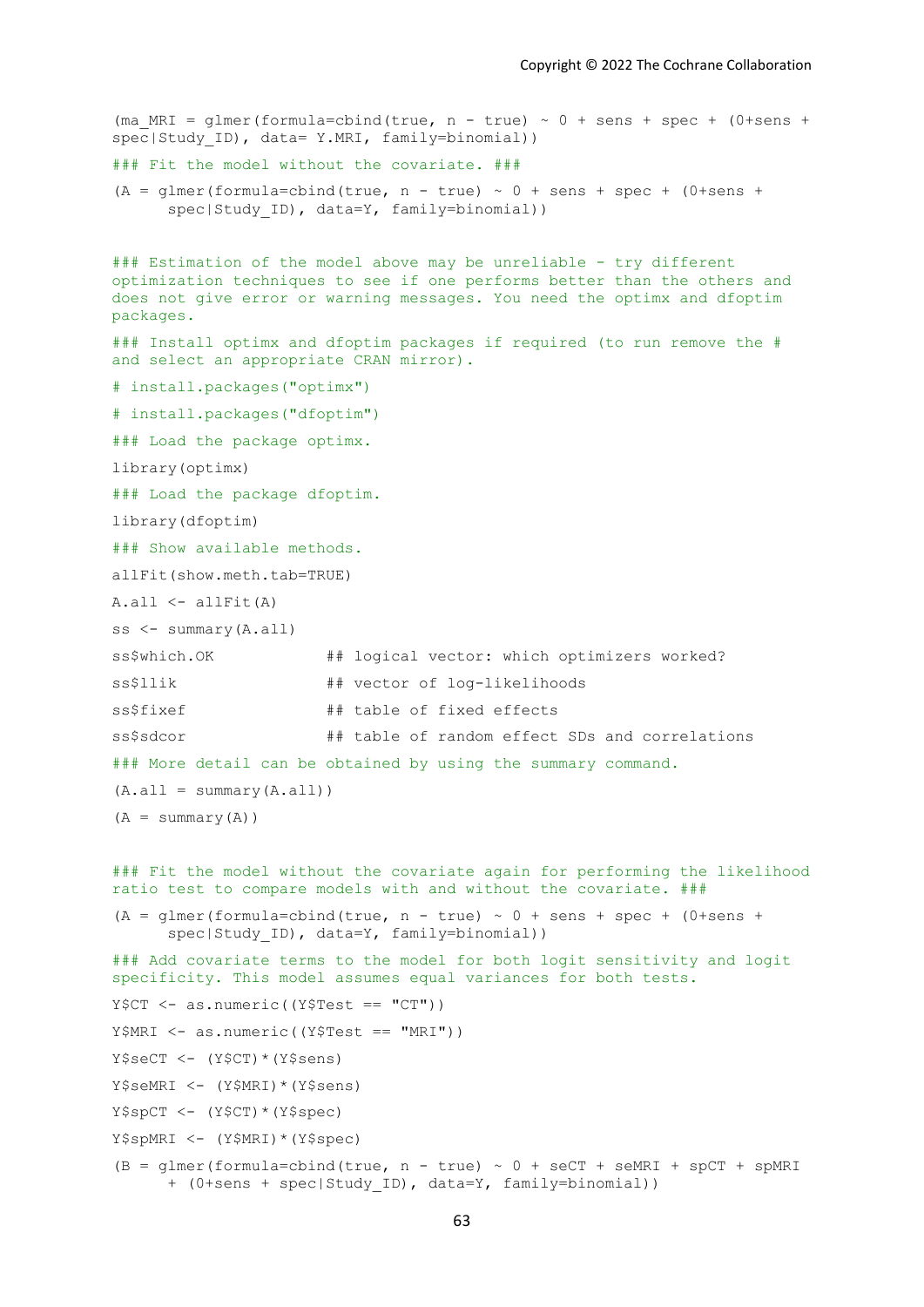```
### The models can be formally compared using the LR test.
# install.packages("lmtest")
library(lmtest)
lrtest(A,B)
### Is there a statistically significant difference in sensitivity between 
CT and MRI? 
(C = glmer(formula = cbind(true, n - true) ~ 0 + sens + spCT + spMRI +(0+sens + spec|Study_ID), data=Y, family=binomial)) 
lrtest(B,C)
### Is there a statistically significant difference in specificity between 
CT and MRI? 
(D = glmer(formula=cbind(true, n - true ) \sim 0 + seCT + seMRI + spec +
      (0+sens + spec|Study_ID), data=Y, family=binomial)) 
lrtest(B,D)
### Using different variances for each test 
(E = qlmer(formalized) (true, n - true) ~ 0 + seCT + seMRI + spCT + spMRI
      +(0 +seMRI + spMRI |Study_ID) +(0 +seCT + spCT |Study_ID), data=Y, 
      family = binomial))
lrtest(B,E)
lrtest(A,E)
### More detail about the parameter estimates can be obtained by using the 
summary command.
summary(E)
### To obtain the between study covariance between logit sensitivity and 
specificity for each test use 
(summary(E))$vcov
### The overall logit-sensitivity and -specificity are given in 
cB = summary(B)$coefficients
cE = summary(E)$coefficients
### Therefore confidence intervals can be extracted with the following 
function 
sespci <-function(X) {
  cX = summary(X)$coefficients
  rows = nrow(CX)rnames = rownames(summary(X)$coefficients)
  lsesp = matrix(data=NA, nrow=rows, ncol=3) for(i in 1:rows) {
    lsespli,1] = cX[i,1]lsesp[i,2] = cX[i,1] - qnorm(0.975) * cX[i,2]lsesp[i,3] = cX[i,1] + qnorm(0.975) *cX[i,2] }
   rnames
  sesp = round(100 * plogis(lsesp), digits=1)
```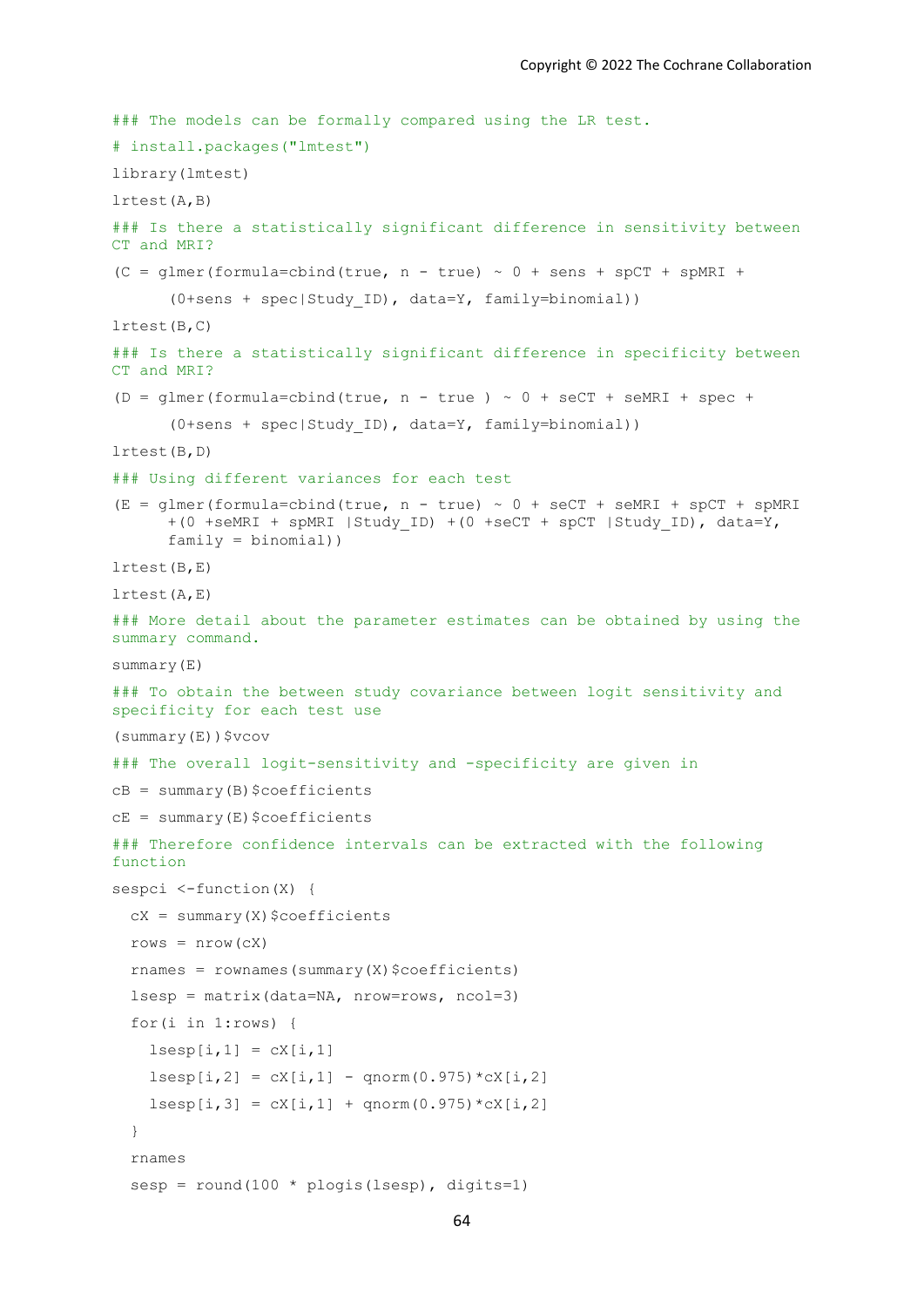```
 row.names(sesp) <- c(rnames) 
   sesp 
}
sespci(ma_CT)
sespci(ma_MRI)
sespci(A)
sespci(B) 
sespci(C) 
sespci(D) 
sespci(E)
```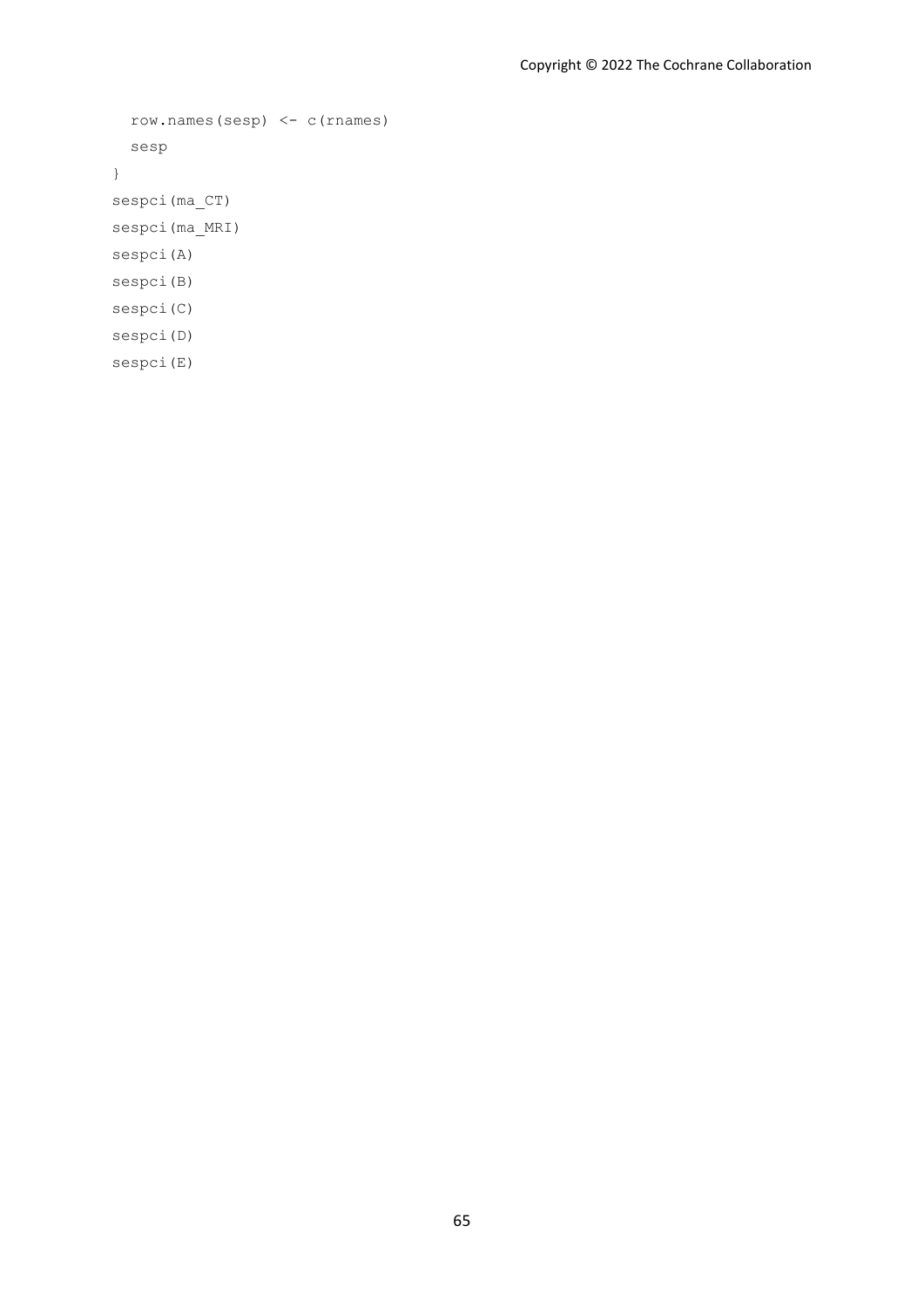# **Appendix 15: Fixed effect logistic regression using blogit command in Stata**

```
/* Set your working directory to the appropriate drive where you saved the 
file Xpert Ultra sputum composite reference standard.csv. Replace
"U:\Handbook 2020" with the appropriate path for you. */
cd "U:\Handbook 2020"
***************** 1. IMPORT DATA ************************************
*** Read in the data from the .csv file. ***
insheet using "Xpert Ultra sputum composite reference standard.csv", comma
clear
*** Produce a summary of the dataset to check data import was ok. ***
describe 
gen long n1=tp+fn
gen long n0=fp+tn
gen long true1=tp
gen long true0=tn
gen long recordid= _n
*** Reshape the data from wide to long format. ***
reshape long n true, i(recordid) j(sens)
*** Generate a new binary variable spec of type byte that takes the value 0 
when sens=1 and vice versa. ***
gen byte spec=1-sens
*** Sort data to ensure studies are clustered together first by study. ***
sort studyid sens
* Fixed effect logistic regression
blogit true n sens spec, nocons
************* DISPLAY SUMMARY ESTIMATES **************************
*** Drop the program in case it is already in Stata's memory. *** 
capture program drop renamematrix
/* Write a program renaming elements of the coefficient and variance 
matrices. */
program define renamematrix, eclass
matrix mb = e(b)matrix mv=e(V)
matrix colnames mb = logitse: cons logitsp: cons
matrix colnames mv = logitse: cons logitsp: cons
matrix rownames mv = logitse: cons logitsp: cons
ereturn post mb mv
end
*** Run the program. ***
renamematrix
```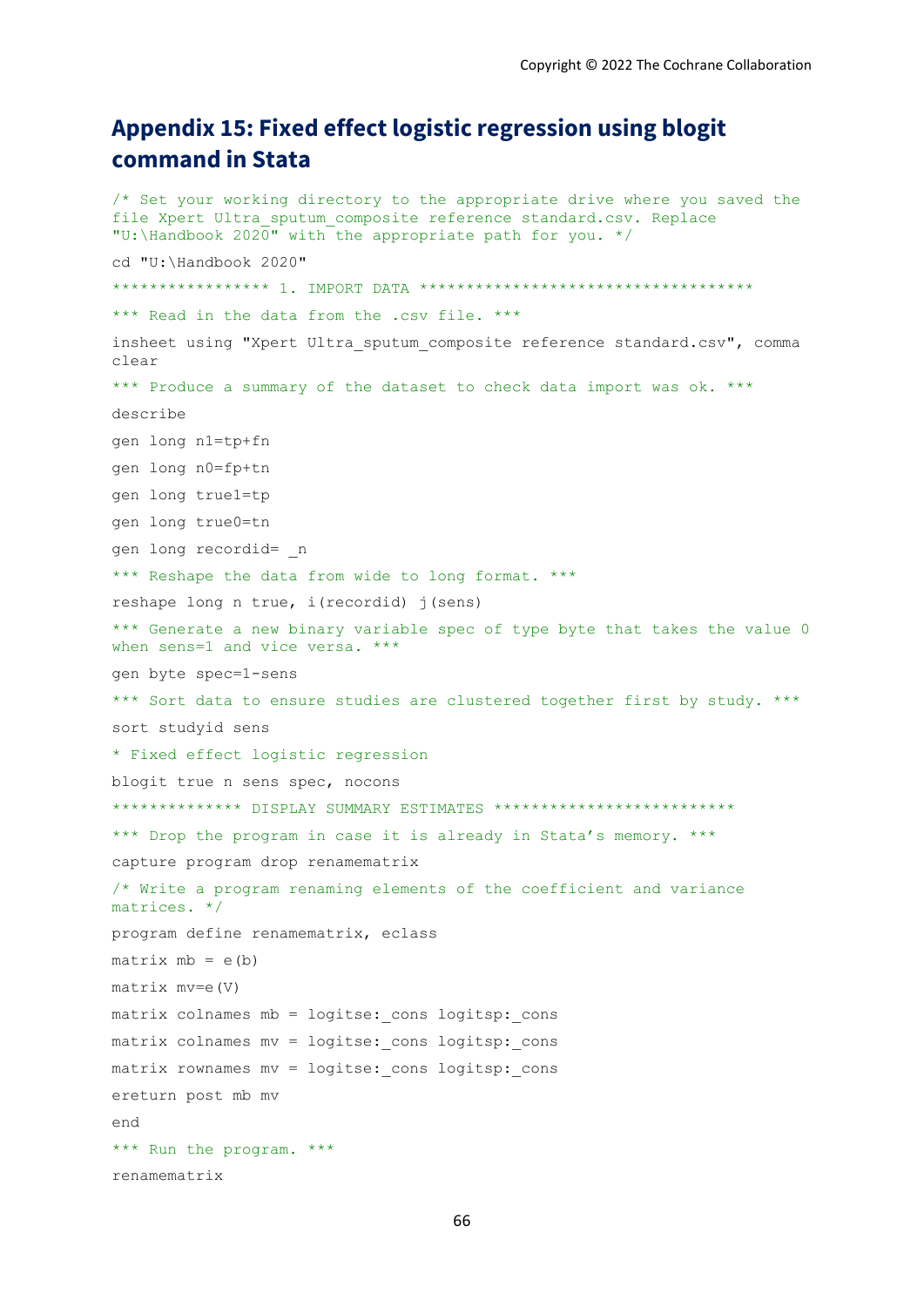\*\*\* Display the summary estimates for sensitivity and specificity. \*\*\*

diparm logitse, label(Sensitivity) invlogit

\_diparm logitsp, label(Specificity) invlogit

\_diparm logitse logitsp, label(LR+ ) ci(log) function(invlogit(@1)/(1 invlogit(@2))) derivative(exp(@2-1)\*invlogit(@1)^2/invlogit(@2) exp(@2)\*invlogit(@1))

\_diparm logitse logitsp, label(LR- ) ci(log) function((1 invlogit(@1))/invlogit(@2)) derivative(exp(-@1)\*invlogit(@1)^2/invlogit(@2)  $exp(-@1-@2)*invlogit(@1))$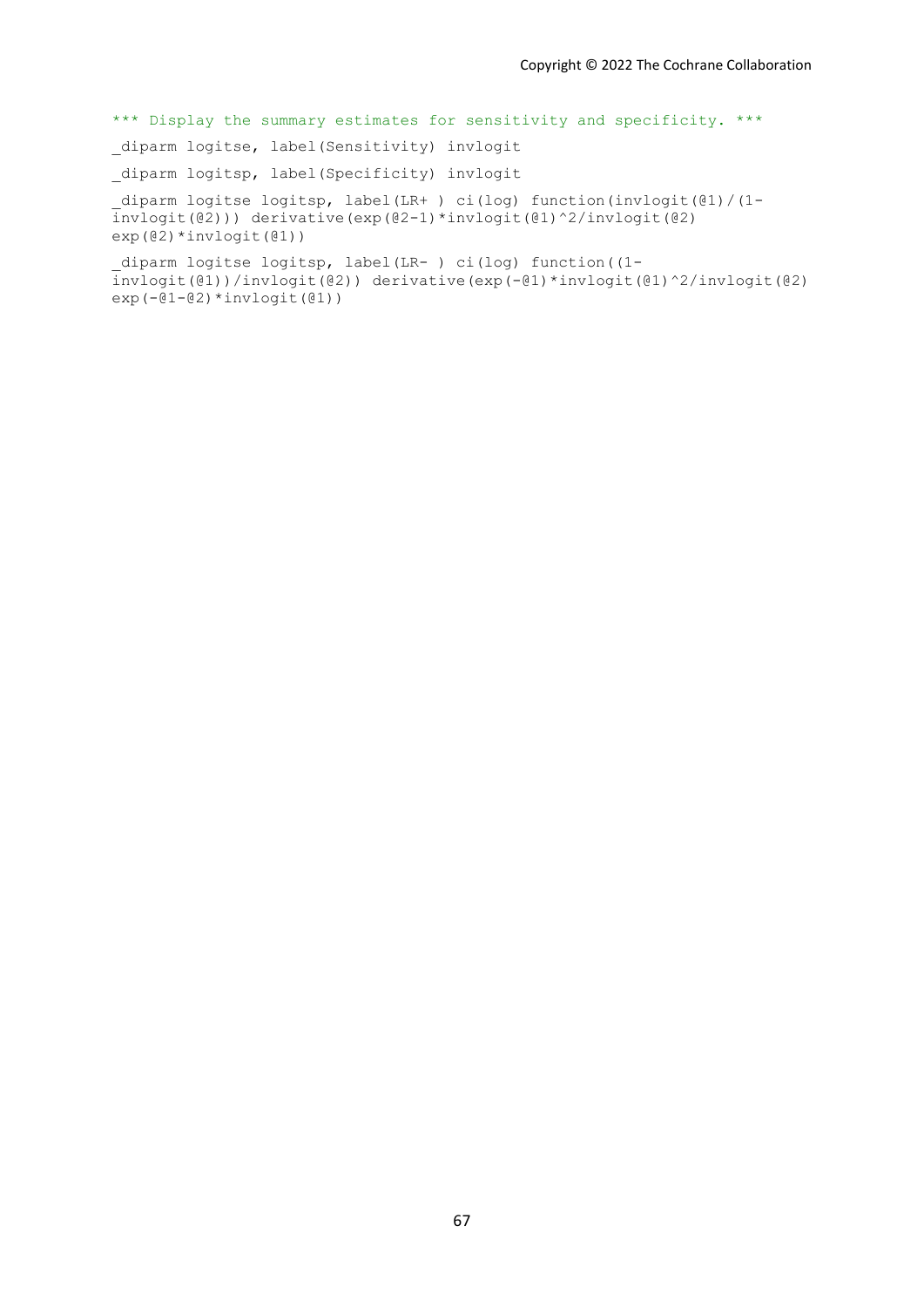# **Appendix 16: Simplifying the bivariate model and fitting the models using meqrlogit in Stata**

```
/* Set your working directory to the appropriate drive where you saved the 
file "anti-ccp.csv". Replace "U:\Handbook 2020" with your path. */
cd "U:\Handbook 2020"
************** 1. IMPORT AND SET UP DATA *********
*** Read in the data from the .csv file. ***
insheet using "IOC for CBD stones.csv", comma clear
*** Produce a summary of the dataset to check data import was ok. ***
describe 
/*Set up the data
Generate 5 new variables of type long. This is needed before reshaping the 
data.
    • n1 is number diseased
• n0 is number without disease
• true1 is number of true positives
      • true0 is the number of true negatives
      study is the unique identifier for each study. n will generate a
sequence of numbers. */
gen long n1=tp+fn
gen long n0=fp+tn
gen long true1=tp
gen long true0=tn
gen long recordid= _n
*** Convert data from wide to long form. ***
reshape long n true, i(recordid) \exists (sens)
*** Generate a new binary variable spec of type byte that takes the value 0 
when sens=1 and vice versa. ***
gen byte spec=1-sens
*** Sort data to ensure studies are clustered together first by study. ***
sort studyid sens
****************** 2. META-ANALYSES OF IOC ***************************
*** Model A: unstructured variance-covariance matrix ***
meqrlogit true sens spec, nocons || studyid: sens spec, nocons cov(un) 
binomial(n) refineopts(iterate(3)) intpoints(5) variance 
*** Running it again simply to get the correlation instead of covariance of 
the logits. ***
meqrlogit true sens spec, nocons || studyid: sens spec, nocons cov(un) 
binomial(n) refineopts(iterate(3)) intpoints(5) stddev 
*** Drop the program in case it is already in Stata's memory. ***
```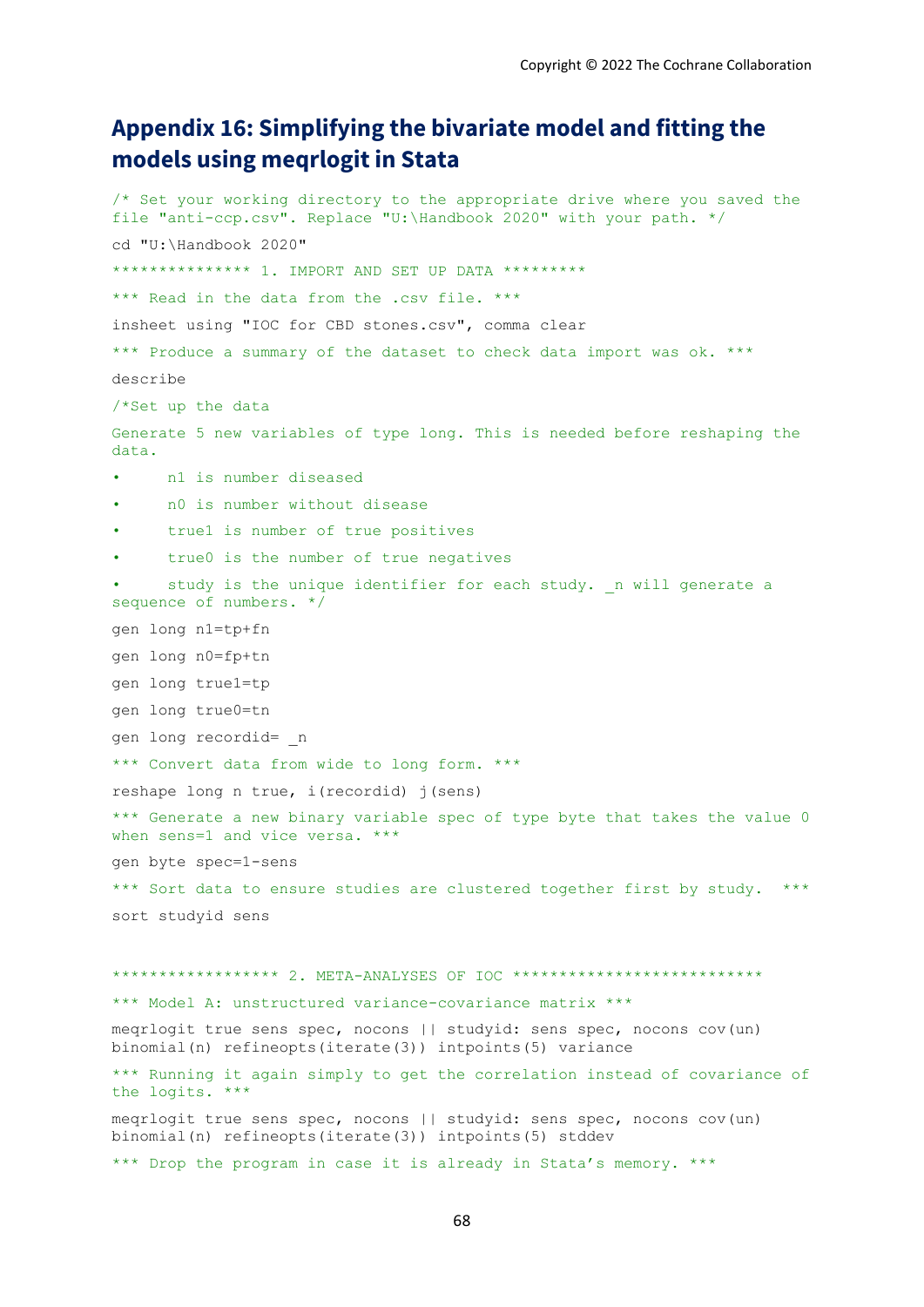```
capture program drop renamematrix
/* Write a little program renaming elements of the coefficient and variance 
matrices. */
program define renamematrix, eclass
matrix mb = e(b)matrix mv=e(V)
matrix colnames mb = logitse: cons logitsp: cons
matrix colnames mv = logitse: cons logitsp: cons
matrix rownames mv = logitse: cons logitsp: cons
ereturn post mb mv
end
*** Run the program. ***
renamematrix
*** Display the summary estimates for sensitivity and specificity. ***
diparm logitse, label(Sensitivity) invlogit
diparm logitsp, label(Specificity) invlogit
diparm logitse logitsp, label(LR+ ) ci(log) function(invlogit((01)/(1-invlogit(@2))) derivative(exp(@2-1)*invlogit(@1)^2/invlogit(@2) 
exp(@2)*invlogit(@1))
_diparm logitse logitsp, label(LR- ) ci(log) function((1-
\frac{1}{1}invlogit(@1))/invlogit(@2)) derivative(exp(-@1)*invlogit(@1)^2/invlogit(@2)
exp(-@1-@2)*invlogit(@1))*** Model B: exchangeable variance-covariance matrix ***
meqrlogit true sens spec, nocons || studyid: sens spec, nocons cov(exc) 
binomial(n) refineopts(iterate(3)) intpoints(5) variance 
meqrlogit true sens spec, nocons || studyid: sens spec, nocons cov(exc) 
binomial(n) refineopts(iterate(3)) intpoints(5) stddev 
*** Drop the program in case it is already in Stata's memory. *** 
capture program drop renamematrix
/* Write a little program renaming elements of the coefficient and variance 
matrices. */
program define renamematrix, eclass
matrix mb = e(b)matrix mv=e(V)
matrix colnames mb = logitse: cons logitsp: cons
matrix colnames mv = logitse: cons logitsp: cons
matrix rownames mv = logitse: cons logitsp: cons
ereturn post mb mv
end
*** Run the program. ***
renamematrix
*** Display the summary estimates for sensitivity and specificity. ***
```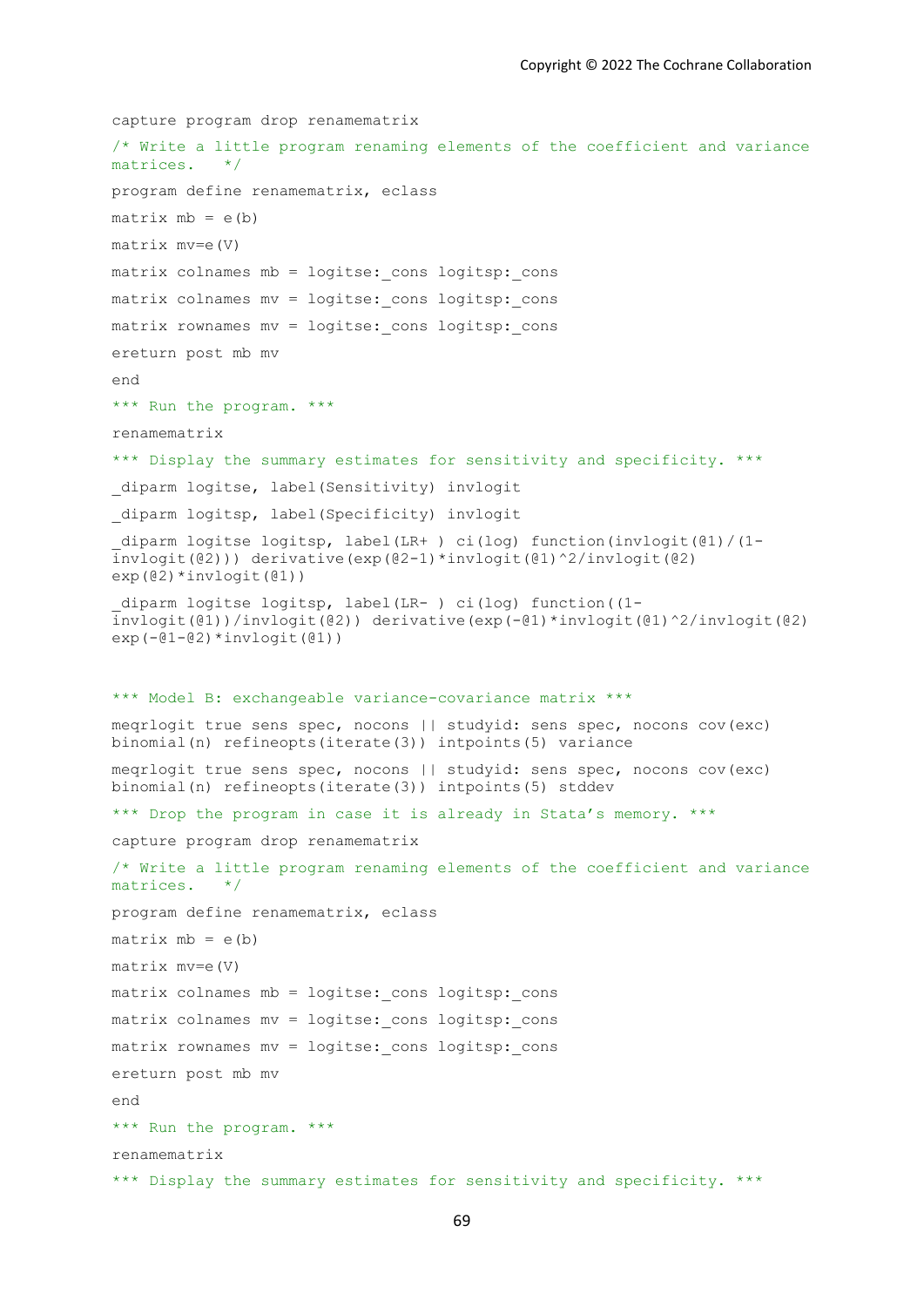diparm logitse, label(Sensitivity) invlogit diparm logitsp, label(Specificity) invlogit \_diparm logitse logitsp, label(LR+ ) ci(log) function(invlogit(@1)/(1 invlogit(@2))) derivative(exp(@2-1)\*invlogit(@1)^2/invlogit(@2) exp(@2)\*invlogit(@1)) \_diparm logitse logitsp, label(LR- ) ci(log) function((1-  $\frac{1}{2}$ invlogit(@1))/invlogit(@2)) derivative(exp(-@1)\*invlogit(@1)^2/invlogit(@2)  $exp(-@1-@2)*invlogit(@1))$ \*\*\* Model C: independent variance-covariance matrix \*\*\* meqrlogit true sens spec, nocons || studyid: sens spec, nocons cov(ind) binomial(n) refineopts(iterate(3)) intpoints(5) variance meqrlogit true sens spec, nocons || studyid: sens spec, nocons cov(ind) binomial(n) refineopts(iterate(3)) intpoints(5) stddev \*\*\* Drop the program in case it is already in Stata's memory. \*\*\* capture program drop renamematrix /\* Write a little program renaming elements of the coefficient and variance matrices. \*/ program define renamematrix, eclass  $matrix mb = e(b)$ matrix mv=e(V) matrix colnames mb = logitse: cons logitsp: cons matrix colnames mv = logitse: cons logitsp: cons matrix rownames mv = logitse: cons logitsp: cons ereturn post mb mv end \*\*\* Run the program. \*\*\* renamematrix \*\*\* Display the summary estimates for sensitivity and specificity. \*\*\* diparm logitse, label(Sensitivity) invlogit diparm logitsp, label(Specificity) invlogit diparm logitse logitsp, label(LR+ ) ci(log) function(invlogit( $@1$ )/(1invlogit(@2))) derivative(exp(@2-1)\*invlogit(@1)^2/invlogit(@2) exp(@2)\*invlogit(@1)) \_diparm logitse logitsp, label(LR- ) ci(log) function((1-  $\frac{1}{1}$ invlogit(@1))/invlogit(@2)) derivative(exp(-@1)\*invlogit(@1)^2/invlogit(@2)  $exp(-@1-@2)*invlogit(@1))$ \*\*\* Model D: fixed sensitivity but random effects included for specificity \*\*\* meqrlogit true sens spec, nocons || studyid: spec, nocons cov(ind) binomial(n) refineopts(iterate(3)) intpoints(5) variance meqrlogit true sens spec, nocons || studyid: spec, nocons cov(ind) binomial(n) refineopts(iterate(3)) intpoints(5) stddev \*\*\* Drop the program in case it is already in Stata's memory. \*\*\*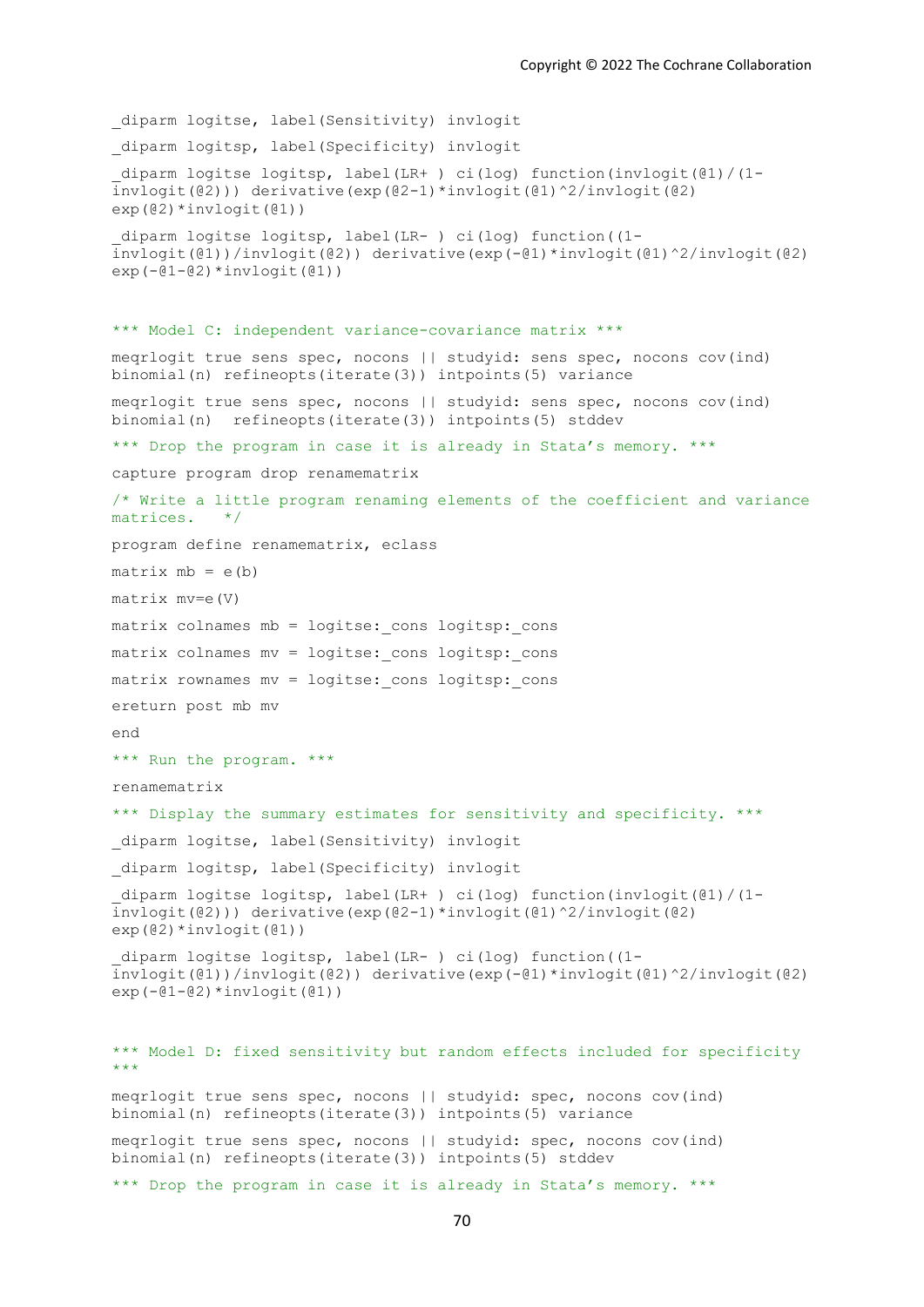```
capture program drop renamematrix
/* Write a little program renaming elements of the coefficient and variance 
matrices. */
program define renamematrix, eclass
matrix mb = e(b)matrix mv=e(V)
matrix colnames mb = logitse: cons logitsp: cons
matrix colnames mv = logitse: cons logitsp: cons
matrix rownames mv = logitse: cons logitsp: cons
ereturn post mb mv
end
*** Run the program. ***
renamematrix
*** Display the summary estimates for sensitivity and specificity. ***
diparm logitse, label(Sensitivity) invlogit
_diparm logitsp, label(Specificity) invlogit 
_diparm logitse logitsp, label(LR+ ) ci(log) function(invlogit(@1)/(1-
invlogit(@2))) derivative(exp(@2-1)*invlogit(@1)^2/invlogit(@2) 
exp(@2)*invlogit(@1))
_diparm logitse logitsp, label(LR- ) ci(log) function((1-
\frac{1}{1}invlogit(@1))/invlogit(@2)) derivative(exp(-@1)*invlogit(@1)^2/invlogit(@2)
exp(-@1-@2)*invlogit(@1))
```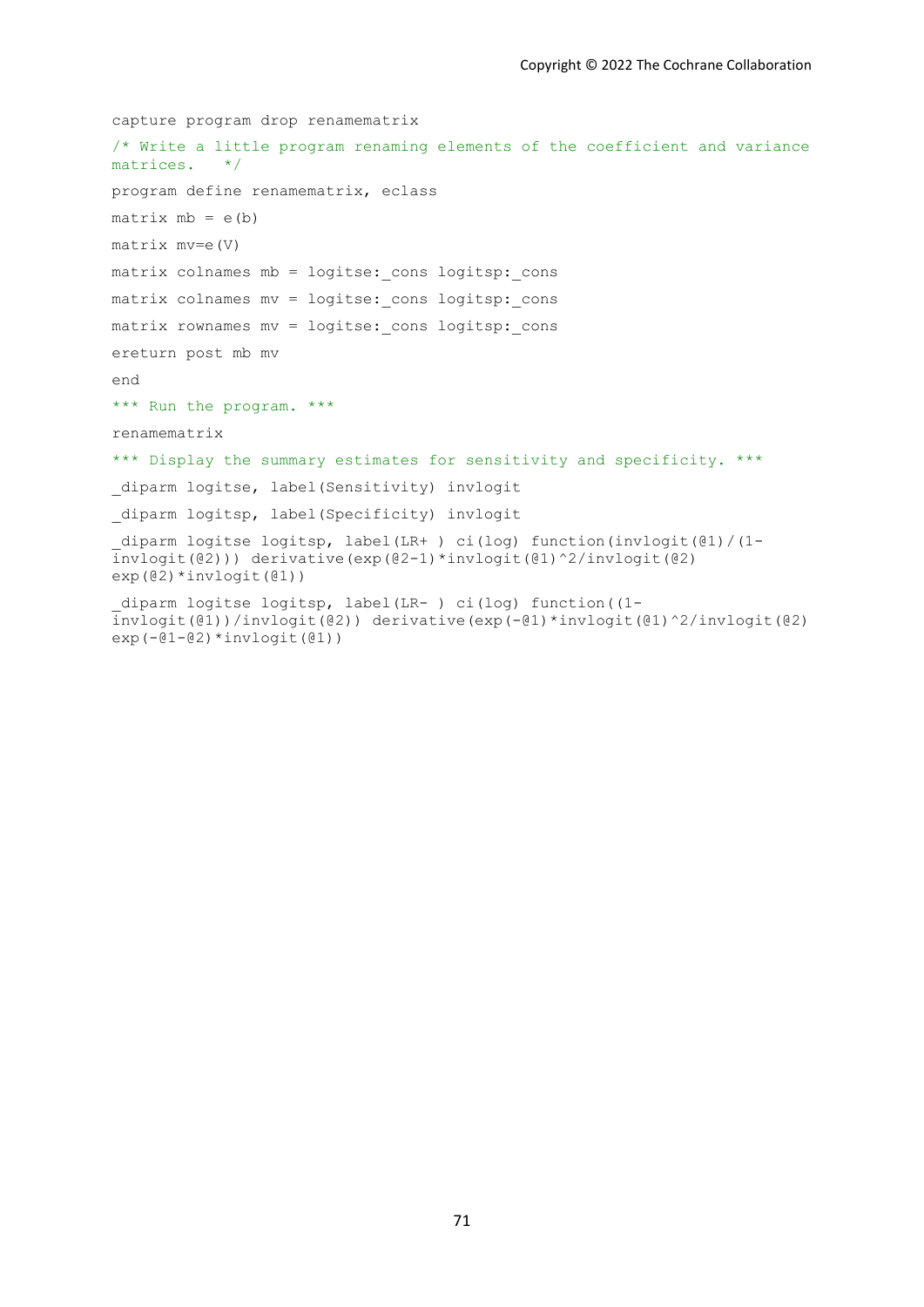# **Appendix 17: Univariate meta-regression in Stata comparing nine first trimester serum test strategies for Down syndrome screening at a fixed 5% false positive rate**

```
/* Set your working directory to the appropriate drive where you saved the 
file "Nine T1 serum test strategies.csv". Replace "U:\Handbook 2020" with 
your path. */
cd "U:\Handbook 2020"
**************** 1. IMPORT DATA ***********************
*** Read in the data from the .csv file. ***
insheet using "Nine T1 serum test strategies.csv", comma clear
*** Produce a summary of the dataset to check data import was ok. ***
describe 
/*** test is currently a string variable so for ease of selecting a test, 
create a new numeric variable t and then list the contents of t. ***/
encode test, gen(t)
label list t
*** Tabulate the number of studies for each test. ***
tahla +************** 2. SET UP THE DATA *********************
*** Create new variables and reshape the data. ***
gen long n1=tp+fn
gen long n0=fp+tn
gen long true1=tp
gen long true0=tn
gen record_id = _n
reshape long n true, i(record id) j(sens)
sort record_id sens
gen byte spec=1-sens
egen study= group(studyid)
*** Set up dummy variables for the covariate test. ***
gen se1=0
gen se2=0
gen se3=0
gen se4=0
gen se5=0
gen se6=0
gen se7=0
gen se8=0
gen se9=0
```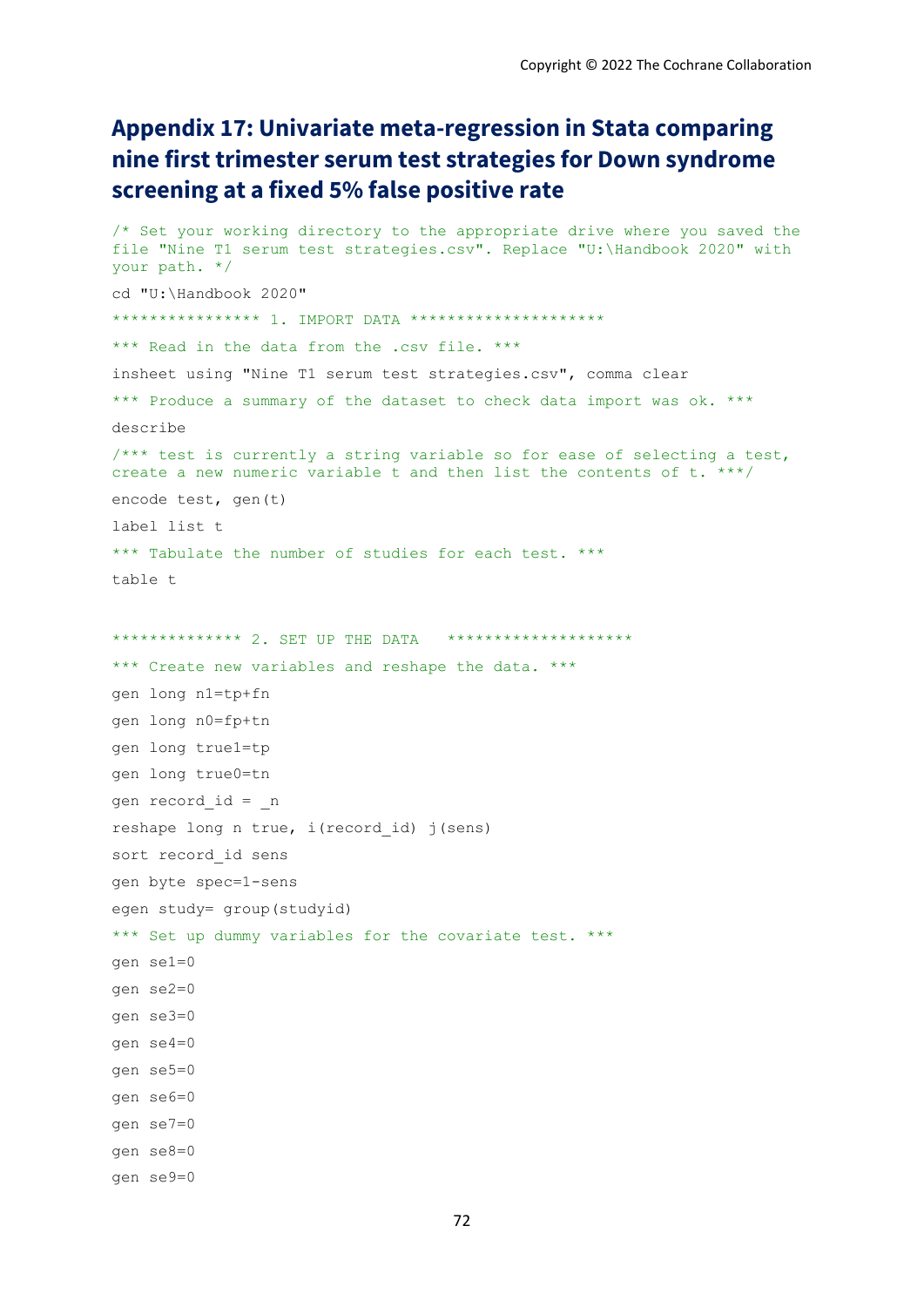```
replace se1=1 if t==1 & sens==1
replace se2=1 if t==2 & sens==1
replace se3=1 if t==3 & sens==1
replace se4=1 if t==4 & sens==1replace se5=1 if t==5 & sens==1
replace se6=1 if t==6 & sens==1
replace se7=1 if t==7 & sens==1
replace se8=1 if t==8 & sens==1
replace se9=1 if t==9 & sens==1
************** 3. UNIVARIATE META-REGRESSION *******************
*** Model without covariate ***
meqrlogit true sens, nocons || study: sens, nocons cov(un) binomial(n) 
refineopts(iterate(3)) intpoints(5) variance nolr
estimates store A
*** Model with covariate terms and equal variances ***
meqrlogit true se1 se2 se3 se4 se5 se6 se7 se8 se9, nocons || study: ///
sens, nocons binomial(n) refineopts(iterate(3)) intpoints(5) variance nolr
estimates store B
*** Model with covariate terms and separate variances ***
meqrlogit true se1 se2 se3 se4 se5 se6 se7 se8 se9, nocons ///
|| study: se1, nocons || study: se2, nocons || study: se3, nocons ///
|| study: se4, nocons || study: se5, nocons || study: se6, nocons ///
|| study: se7, nocons || study: se8, nocons || study: se9, nocons ///
binomial(n) refineopts(iterate(6)) intpoints(1) variance nolr
estimates store C
*** Perform likelihood ratio tests to compare models. ***
lrtest A B 
lrtest B C
lrtest A C
*** Display contents of the covariance matrix. ***
matrix list e(V) 
/*** Write a little program renaming elements of the coefficient and 
variance matrices. Drop the program first though in case it is already in 
Stata's memory. ***/
capture program drop renamematrix
program define renamematrix, eclass
     matrix mb = e(b)matrix mv = e(V)matrix colnames mb = logitse1: cons logitse2: cons logitse3: cons
      logitse4: cons logitse5: cons logitse6: cons logitse7: cons
      logitse8: cons logitse9: cons
```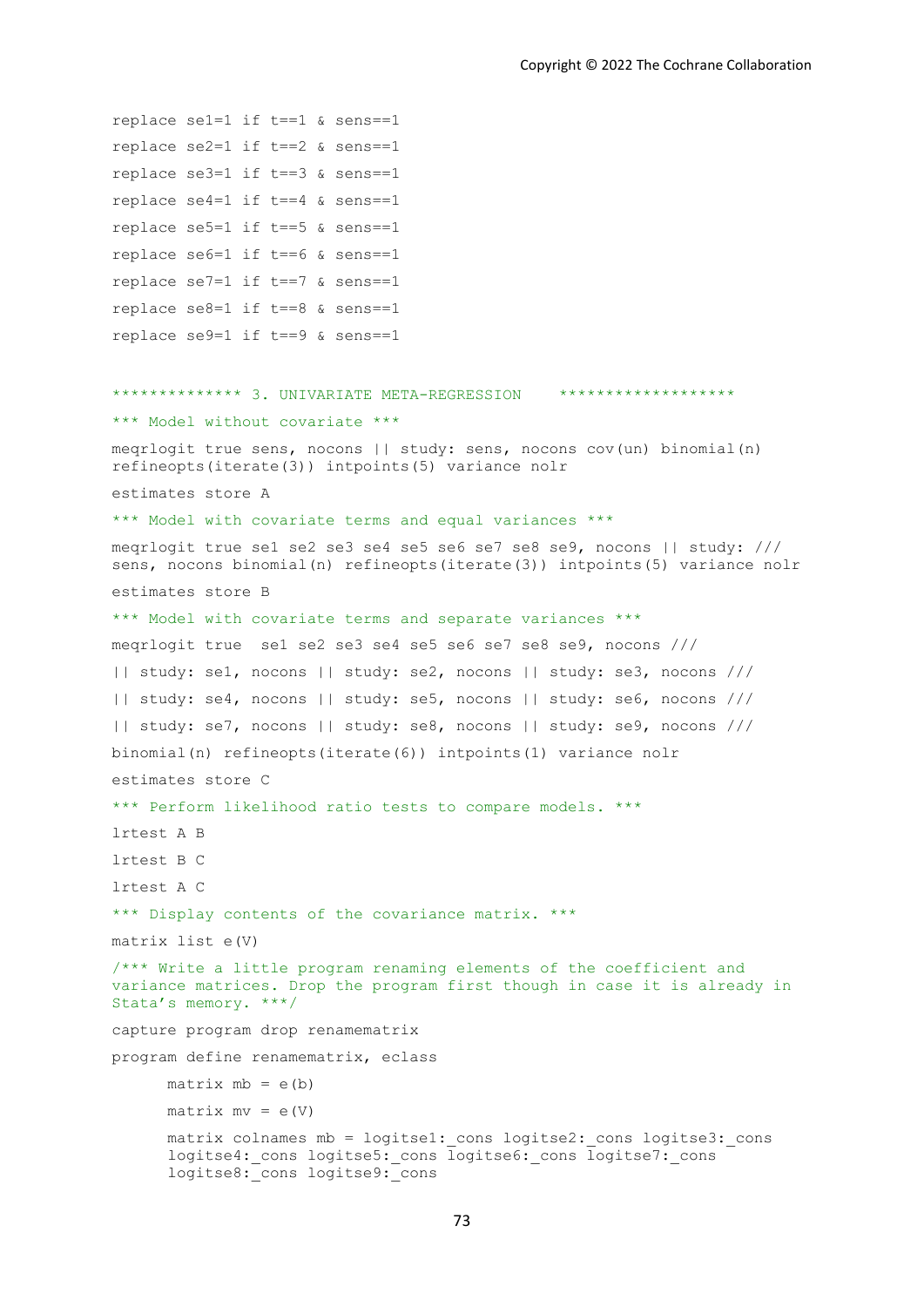```
matrix colnames mv = logitse1: cons logitse2: cons logitse3: cons
      logitse4: cons logitse5: cons logitse6: cons logitse7: cons
      logitse8: cons logitse9: cons
      matrix rownames mv = logitse1: cons logitse2: cons logitse3: cons
      logitse4: cons logitse5: cons logitse6: cons logitse7: cons
      logitse8: cons logitse9: cons
      ereturn post mb mv
end
*** Run the program. ***
renamematrix
*** Display summary points by taking the inverse logits of the mean logit
sensitivity for each type. ***
diparm logitse1, label(Sensitivity 1) invlogit
_diparm logitse2, label(Sensitivity 2) invlogit 
diparm logitse3, label(Sensitivity 3) invlogit
_diparm logitse4, label(Sensitivity 4) invlogit 
diparm logitse5, label(Sensitivity 5) invlogit
_diparm logitse6, label(Sensitivity 6) invlogit
_diparm logitse7, label(Sensitivity 7) invlogit 
diparm logitse8, label(Sensitivity 8) invlogit
diparm logitse9, label(Sensitivity 9) invlogit
```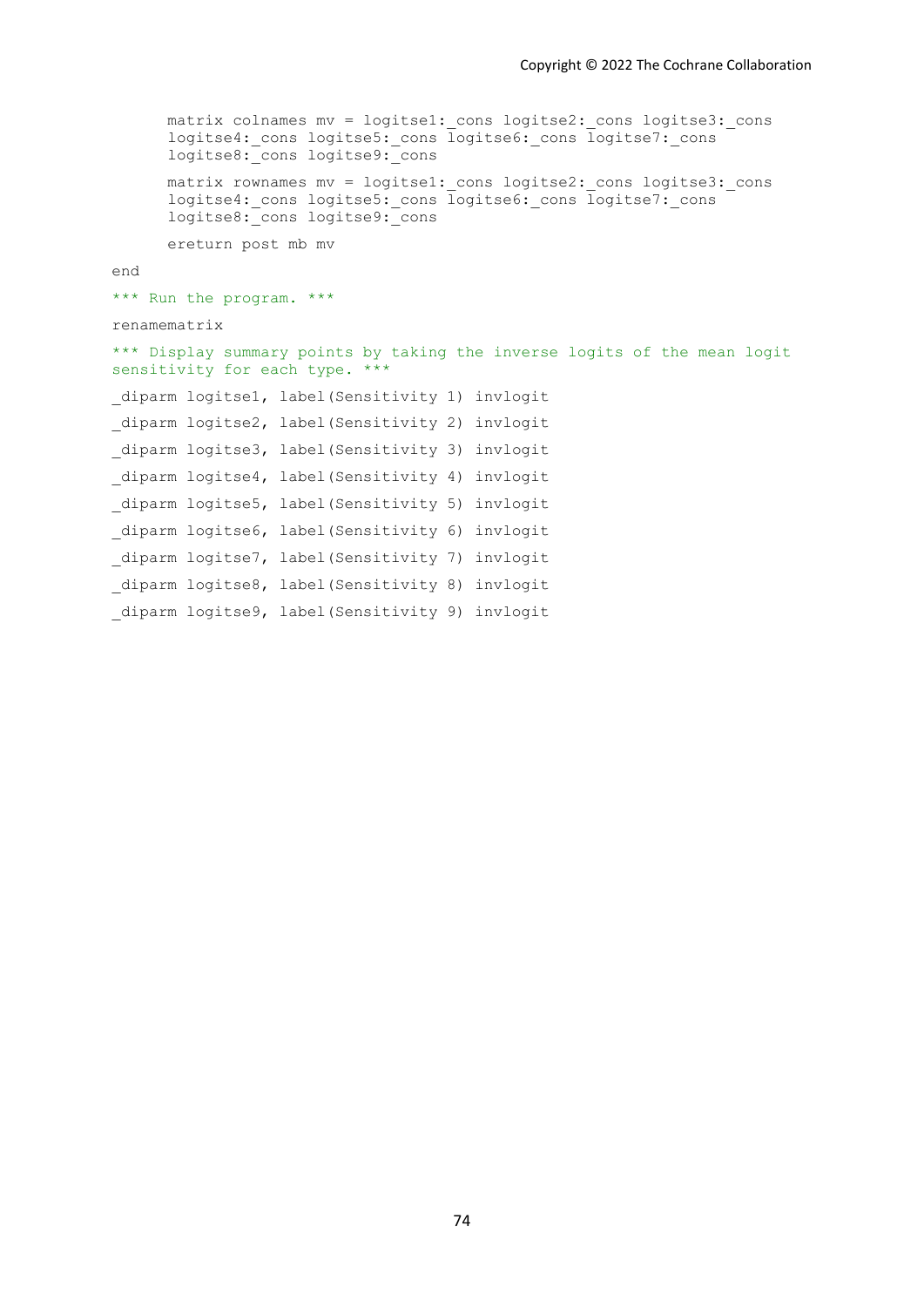## **Output of the model with a covariate and separate variances (C) is shown below.**

| *** Model with covariate and separate variances ***<br>. megrlogit true se1 se2 se3 se4 se5 se6 se7 se8 se9, nocons ///<br>>    study: se1, nocons    study: se2, nocons    study: se3, nocons ///<br>>    study: se4, nocons    study: se5, nocons    study: se6, nocons /// |                                                                                                                                            |           |                               |                        |                  |
|-------------------------------------------------------------------------------------------------------------------------------------------------------------------------------------------------------------------------------------------------------------------------------|--------------------------------------------------------------------------------------------------------------------------------------------|-----------|-------------------------------|------------------------|------------------|
|                                                                                                                                                                                                                                                                               | >    study: se7, nocons    study: se8, nocons    study: se9, nocons ///<br>> binomial(n) refineopts(iterate(6)) intpoints(1) variance nolr |           |                               |                        |                  |
| Refining starting values:                                                                                                                                                                                                                                                     |                                                                                                                                            |           |                               |                        |                  |
| Iteration 0:                                                                                                                                                                                                                                                                  | $log$ likelihood = -35571.667                                                                                                              |           |                               |                        |                  |
| Iteration 1:                                                                                                                                                                                                                                                                  | $log$ likelihood = -35564.426                                                                                                              |           | (not concave)                 |                        |                  |
| Iteration 2:                                                                                                                                                                                                                                                                  | $log$ likelihood = -35553.451                                                                                                              |           | (not concave)                 |                        |                  |
| Iteration 3:                                                                                                                                                                                                                                                                  | $log$ likelihood = -35547.852                                                                                                              |           |                               |                        |                  |
| Iteration 4:                                                                                                                                                                                                                                                                  | $log$ likelihood = -35540.199                                                                                                              |           |                               |                        |                  |
| Iteration 5:                                                                                                                                                                                                                                                                  | $log$ likelihood = -35540.168                                                                                                              |           |                               |                        |                  |
| Iteration 6:                                                                                                                                                                                                                                                                  | $log$ likelihood = -35538.595                                                                                                              |           |                               |                        |                  |
| Performing gradient-based optimization:                                                                                                                                                                                                                                       |                                                                                                                                            |           |                               |                        |                  |
| Iteration 0:                                                                                                                                                                                                                                                                  | $log$ likelihood = -35538.595                                                                                                              |           |                               |                        |                  |
| Iteration 1:                                                                                                                                                                                                                                                                  | $log$ likelihood = -35537.134                                                                                                              |           |                               |                        |                  |
| $log$ likelihood = -35536.135<br>Iteration 2:                                                                                                                                                                                                                                 |                                                                                                                                            |           |                               |                        |                  |
| Iteration 3:                                                                                                                                                                                                                                                                  | $log$ likelihood = -35536.069                                                                                                              |           |                               |                        |                  |
| Iteration 4:                                                                                                                                                                                                                                                                  | $log$ likelihood = -35536.069                                                                                                              |           |                               |                        |                  |
| Binomial variable: n                                                                                                                                                                                                                                                          | Mixed-effects logistic regression                                                                                                          |           | Number of obs                 | $\equiv$               | 92               |
| Group variable: study                                                                                                                                                                                                                                                         |                                                                                                                                            |           |                               | Number of groups $=$   | 22               |
|                                                                                                                                                                                                                                                                               |                                                                                                                                            |           |                               | Obs per group:         |                  |
|                                                                                                                                                                                                                                                                               |                                                                                                                                            |           |                               | $min =$                | 2                |
|                                                                                                                                                                                                                                                                               |                                                                                                                                            |           |                               | $avg =$                | 4.2              |
|                                                                                                                                                                                                                                                                               |                                                                                                                                            |           |                               | $max =$                | 14               |
| Integration points =                                                                                                                                                                                                                                                          |                                                                                                                                            |           |                               |                        |                  |
|                                                                                                                                                                                                                                                                               | 1<br>Log likelihood = $-35536.069$                                                                                                         |           | Wald chi2(9)<br>Prob $>$ chi2 | $=$<br>$\quad \  \  =$ | 244.38<br>0.0000 |
|                                                                                                                                                                                                                                                                               |                                                                                                                                            |           |                               |                        |                  |
| true                                                                                                                                                                                                                                                                          | Coef.                                                                                                                                      | Std. Err. | P >  z <br>z                  | [95% Conf. Interval]   |                  |
| se1                                                                                                                                                                                                                                                                           | 1.0629                                                                                                                                     | .2661084  | 0.000<br>3.99                 | .5413372               | 1.584463         |
| se2                                                                                                                                                                                                                                                                           | . 1917927                                                                                                                                  | .1828995  | 0.294<br>1.05                 | $-1666838$             | .5502692         |
| se3                                                                                                                                                                                                                                                                           | .7663903                                                                                                                                   | .066723   | 0.000<br>11.49                | .6356157               | .8971649         |
| se4                                                                                                                                                                                                                                                                           | 1.053165                                                                                                                                   | .2120418  | 4.97<br>0.000                 | .637571                | 1.46876          |
| se5                                                                                                                                                                                                                                                                           | 1.166439                                                                                                                                   | .1857759  | 6.28<br>0.000                 | .8023249               | 1.530553         |
| se6                                                                                                                                                                                                                                                                           | -.3199136                                                                                                                                  | .1224223  | $-2.61$<br>0.009              | $-.559857$             | $-0799702$       |
| se7                                                                                                                                                                                                                                                                           | -.0224274                                                                                                                                  | .2094067  | $-0.11$<br>0.915              | $-.4328569$            | .3880021         |
| se8                                                                                                                                                                                                                                                                           | $-1.082267$                                                                                                                                | .219215   | $-4.94$<br>0.000              | $-1.51192$             | $-.6526129$      |
| se9                                                                                                                                                                                                                                                                           | .0804179                                                                                                                                   | .2682041  | 0.30<br>0.764                 | - .4452524             | .6060882         |
|                                                                                                                                                                                                                                                                               |                                                                                                                                            |           |                               |                        |                  |
|                                                                                                                                                                                                                                                                               | Random-effects Parameters                                                                                                                  | Estimate  | Std. Err.                     | [95% Conf. Interval]   |                  |
| study: Identity<br>var(self)                                                                                                                                                                                                                                                  |                                                                                                                                            | 1.88e-13  | 2.31e-07                      | 0                      |                  |
|                                                                                                                                                                                                                                                                               |                                                                                                                                            |           |                               |                        |                  |
| study: Identity                                                                                                                                                                                                                                                               | var(se2)                                                                                                                                   | .072911   | .0866067                      | .0071072               | .7479721         |
| study: Identity                                                                                                                                                                                                                                                               |                                                                                                                                            |           |                               |                        |                  |
|                                                                                                                                                                                                                                                                               | var(se3)                                                                                                                                   | 1.21e-17  | 8.43e-10                      | 0                      |                  |
| study: Identity                                                                                                                                                                                                                                                               | var(self)                                                                                                                                  | 7.03e-14  | 1.13e-07                      | 0                      |                  |
| study: Identity                                                                                                                                                                                                                                                               |                                                                                                                                            |           |                               |                        |                  |
|                                                                                                                                                                                                                                                                               | var(se5)                                                                                                                                   | 6.06e-13  | $6.24e-07$                    | 0                      |                  |
| study: Identity                                                                                                                                                                                                                                                               | var(se6)                                                                                                                                   | .001514   | .0291662                      | 6.06e-20               | 3.78e+13         |
| study: Identity                                                                                                                                                                                                                                                               | var(se7)                                                                                                                                   | .0316561  | .0869512                      | .0001454               | 6.894324         |
| study: Identity                                                                                                                                                                                                                                                               |                                                                                                                                            |           |                               |                        |                  |
|                                                                                                                                                                                                                                                                               | var(se8)                                                                                                                                   | .079508   | .1154448                      | .0046182               | 1.368821         |
| study: Identity                                                                                                                                                                                                                                                               | var(se9)                                                                                                                                   | .1493525  | .1591024                      | .0185116               | 1.204984         |
|                                                                                                                                                                                                                                                                               |                                                                                                                                            |           |                               |                        |                  |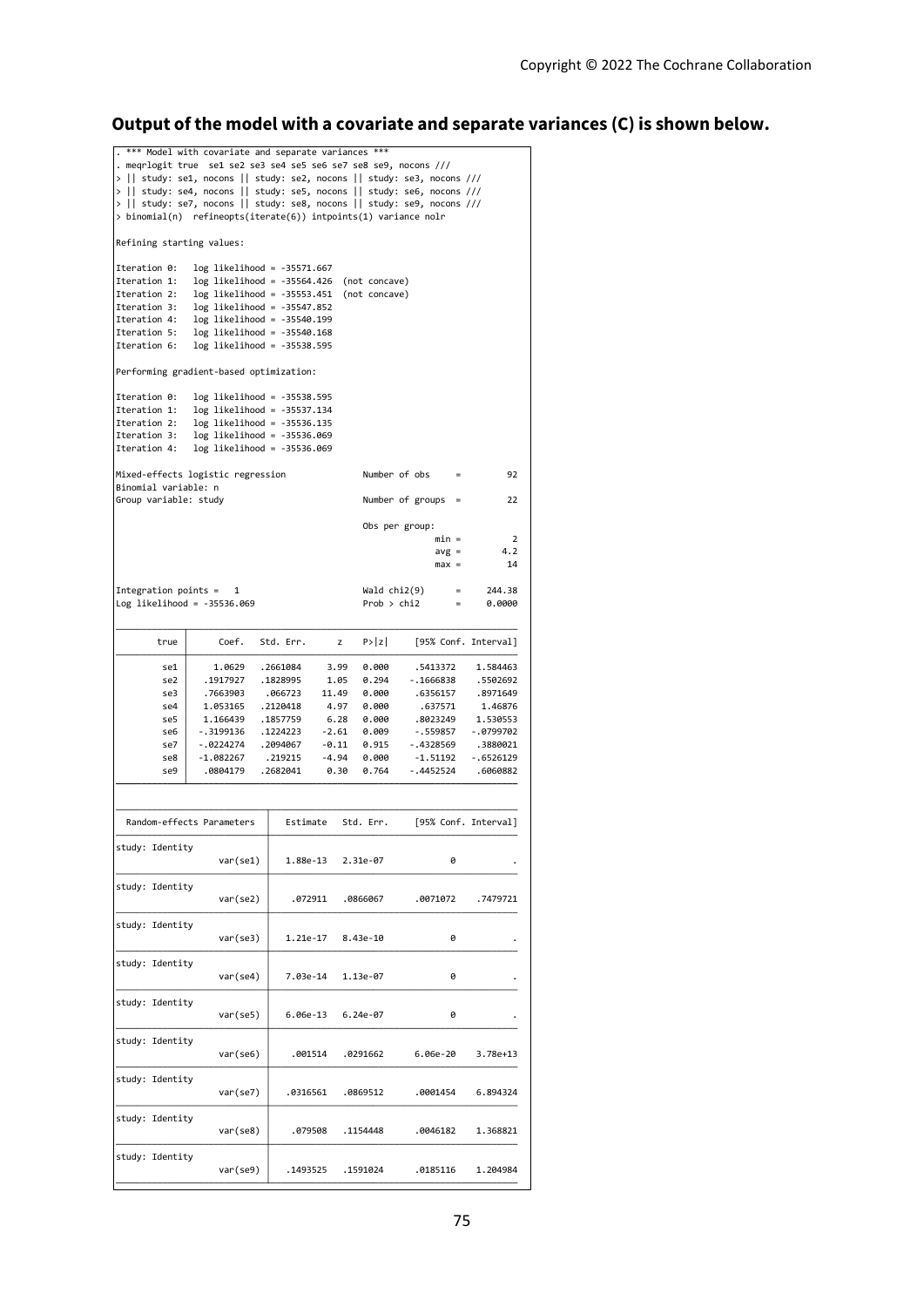# **Appendix 18: Fitting the Jones multiple thresholds metaanalysis model using rjags**

#### **A18.1: JAGS model code for the extended (Box-Cox) version of the model**

The JAGS model code in the main text (**Error! Reference source not found.**) is for the version of the Jones (2019) model with  $g()$  set to  $log()$ . As noted in 11.7.2, a more flexible approach is to assume only that  $g()$  is in the set of Box-Cox transformations and simultaneously estimate a transformation parameter λ. The JAGS model code to fit this extended version of the model is provided below. Note that it is identical to that in the main text (**Error! Reference source not found.**) except for the text highlighted with bold font.

**Warning:** Mixing of chains may be poor for this extended version of the model, requiring longer simulation runs for robust parameter estimation. You must check convergence and other diagnostics carefully.

```
model{ 
   #=== LIKELIHOOD ===#
  for(i in 1:I [for(\frac{1}{1} in 1:2){
     for (t \in 1:T[i]) {
        x[i,j,t] \sim \text{dbin}(p[i,j,t], n[i,j,t])}
       # DEFINE CONDITIONAL BINOMIAL ORDER PARAMETERS 
            n[i,j,1] <- N[i,j]for (t \text{ in } 2: T[i]) {
            n[i,j,t] <- x[i,j,t-1] }
      # DEFINE CONDITIONAL BINOMIAL PROBABILITIES 
             # IN TERMS OF FPR AND TPR
            p[i,j,1] <- pr[i,j,1] for(t in 2:T[i]){ 
            p[i,j,t] <- pr[i,j,t] / pr[i,j,t-1] } 
      # === MODEL FOR STUDY-LEVEL LOGIT(FPR) AND LOGIT(TPR) === # 
      for(t in 1:T[i]) {
            d[i,j,t] <- (mu[i,j] - q[i,t]) / s[i,j]pr[i,j,t] \leq -ilogit(d[i,j,t]) }
      }
      # === BOX-COX TRANSFORMATION OF THRESHOLD === #
      for(t in 1:T[i]){
```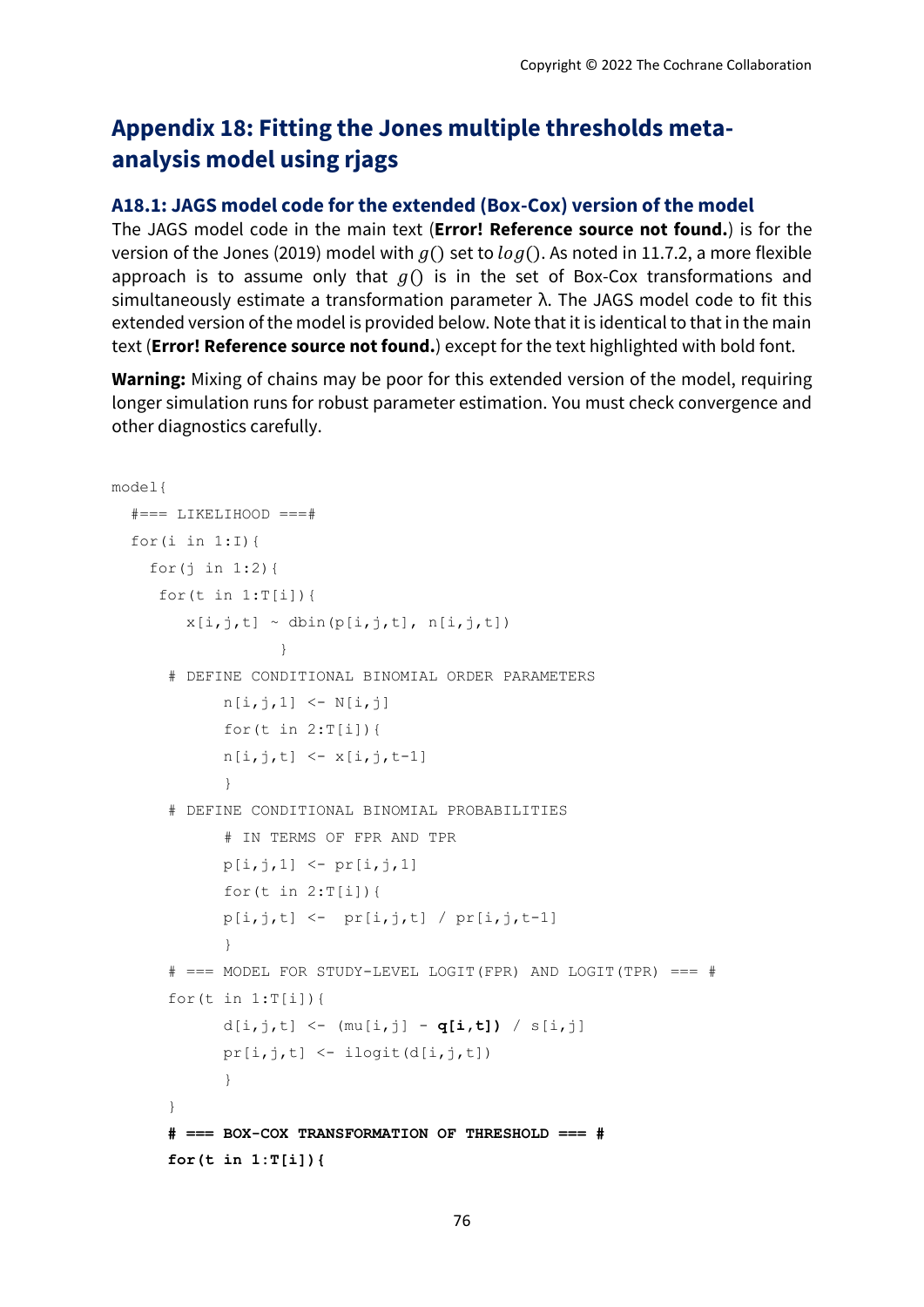```
q[i, t] <- (( pow(C[i,t], lambda) - 1 ) / lambda )*(1 -
             equals(lambda, 0)) + log(C[i,t])*equals(lambda, 0) 
      }
# === 4 SETS OF RANDOM EFFECTS ACROSS STUDIES === # 
# COVARIANCE STRUCTURE AS DESCRIBED IN JONES 2019
mu[i,1] \sim \text{dnorm}(mmu[1], \text{prec mul}[1])mu[i,2] ~ dnorm(cond mean mu[i], cond prec mu)
cond mean mu[i] \leq -m mu[2] + (rho mu*tau mu[2]/tau mu[1])*(mu[i,1] -
m_mu[1])
for(\frac{1}{1} in 1:2){
      cond mean s[i,j] <- m sigma[j] +
(rho_mu_sigma*tau_sigma[j]/tau_mu[j])*(mu[i,j] - m_mu[j])
      \log[i,j] ~ dnorm(cond mean s[i,j], cond prec s[j])
      s[i,j] <- exp(log[s,j]) }
 }
# DEFINE PRECISION PARAMETERS FOR CONDITIONAL NORMAL DISTRIBUTIONS 
  cond var mu \leftarrow (1- pow(rho mu, 2))*pow(tau mu[2], 2)
  cond prec mu <- 1/cond var mu
  for(\frac{1}{1} in 1:2){
    cond var s[j]<- (1- pow(rho mu sigma, 2))*pow(tau sigma[j], 2)
    cond prec s[j] <- 1/cond var s[j] }
#=== HYPER PRIOR DISTRIBUTIONS ===# 
# BOX-COX TRANSFORMATION PARAMETER:
lambda ~ dunif(-3, 3)
for(j in 1:2){
     # MEAN LOCATION PARAMETERS OF UNDERLYING LOGISTIC DISTRIBUTIONS
    mmu[j] \sim \text{dnorm}(0, 0.001) # MEAN LOG(SCALE) PARAMETERS OF UNDERLYING LOGISTIC DISTRIBUTIONS
    m sigma[j] \sim dnorm(0, 0.001)
     # BETWEEN-STUDY STANDARD DEVIATION OF LOCATION PARAMETERS 
    tau mu[j] \sim dunif(0,5)
     # BETWEEN-STUDY STANDARD DEVIATION OF LOG(SCALE) PARAMETERS
    tau sigma[j] ~ dunif(0,5)
    prec_mu[j] \leq - pow(tau_mu[j], -2)
    prec sigma[j] \leq - pow(tau sigma[j], -2)
```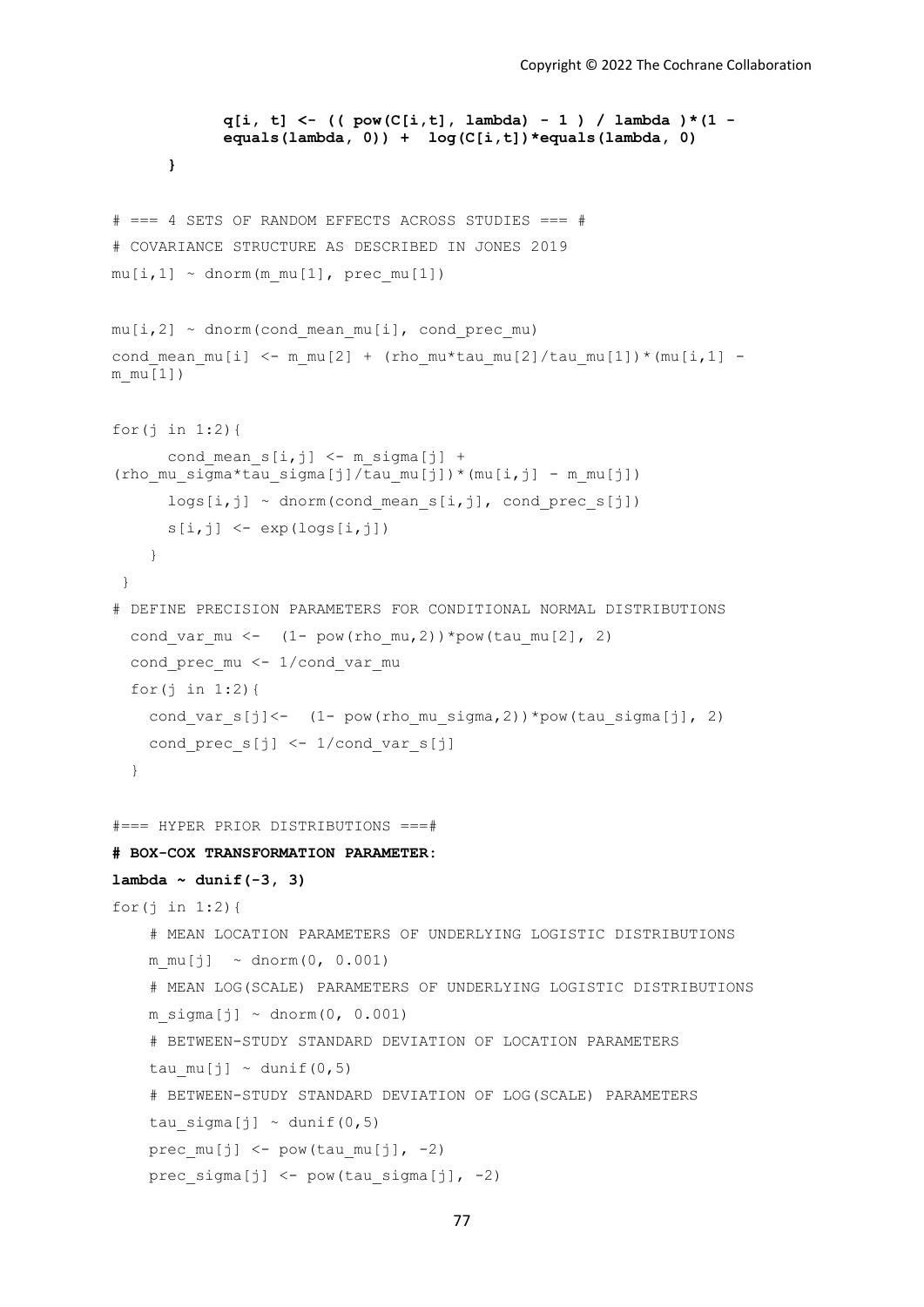```
 }
   # BETWEEN-STUDY CORRELATIONS
  rho mu ~ dunif(-1,1)rho mu sigma ~ dunif(-1,1)
}
```
#### **A18.2: rjags code to fit the model to the FeNo data**

The "basic" (with  $q()$  set to  $log()$ ) version of the Jones (2019) model was demonstrated using the FeNO dataset in Section **Error! Reference source not found.**. Here we present the R code used, which is an adapted version of the more general code provided i[n Appendix](#page-14-0)  [6.](#page-14-0) Please refer t[o Appendix 6](#page-14-0) for general details of model fitting using rjags.

The data set in "wide" format (i.e. with one row per study, *i*) is provided in file feno\_wide.csv. Here:

- The column headed  $T$  denotes the total number of thresholds reported at in each study. The first study (Arora 2006) reports at the most thresholds (19).
- Columns headed N1 and N2 denote the number of individuals without and with the target condition respectively.
- Columns headed C1-C19 denote the numerical threshold values reported at in each study.
- Columns headed  $tp10-tp19$  denote the number of individuals with the target condition who tested positive at each threshold, i.e. numbers of true positives.
- Columns headed  $fp1-fp19$  denote the number of individuals without the target condition who tested positive at each threshold. i.e. numbers of false positives.

Note that values of C,  $tp$  and  $fp$  are set to missing ("NA") beyond the maximum number of thresholds reported at in each study. For example, the second study (El Halawini 2003) reports at 4 thresholds. Therefore, C5-C19, tp5-tp19 and fp5-fp19 are all set to NA for this study.

We load the data into R and extract the data items required for the JAGS model. As described in Section **Error! Reference source not found.**, we format all true positives and false positives as a single data array,  $x$ .

```
fenodata \leq read.csv("feno wide.csv", header = T)
I <- length(fenodata$study_id)
T <- fenodata$T
N <- fenodata[, grepl("N", names(fenodata))]
C <- fenodata[, grepl("C", names(fenodata))]
tp <- fenodata[, grepl("tp", names(fenodata))]
fp <- fenodata[, grepl("fp", names(fenodata))]
# Format numbers of false and true positives as an array, x,
# to pass to JAGS:
x \leftarrow \text{array}(NA, c(I, 2, max(T)))
```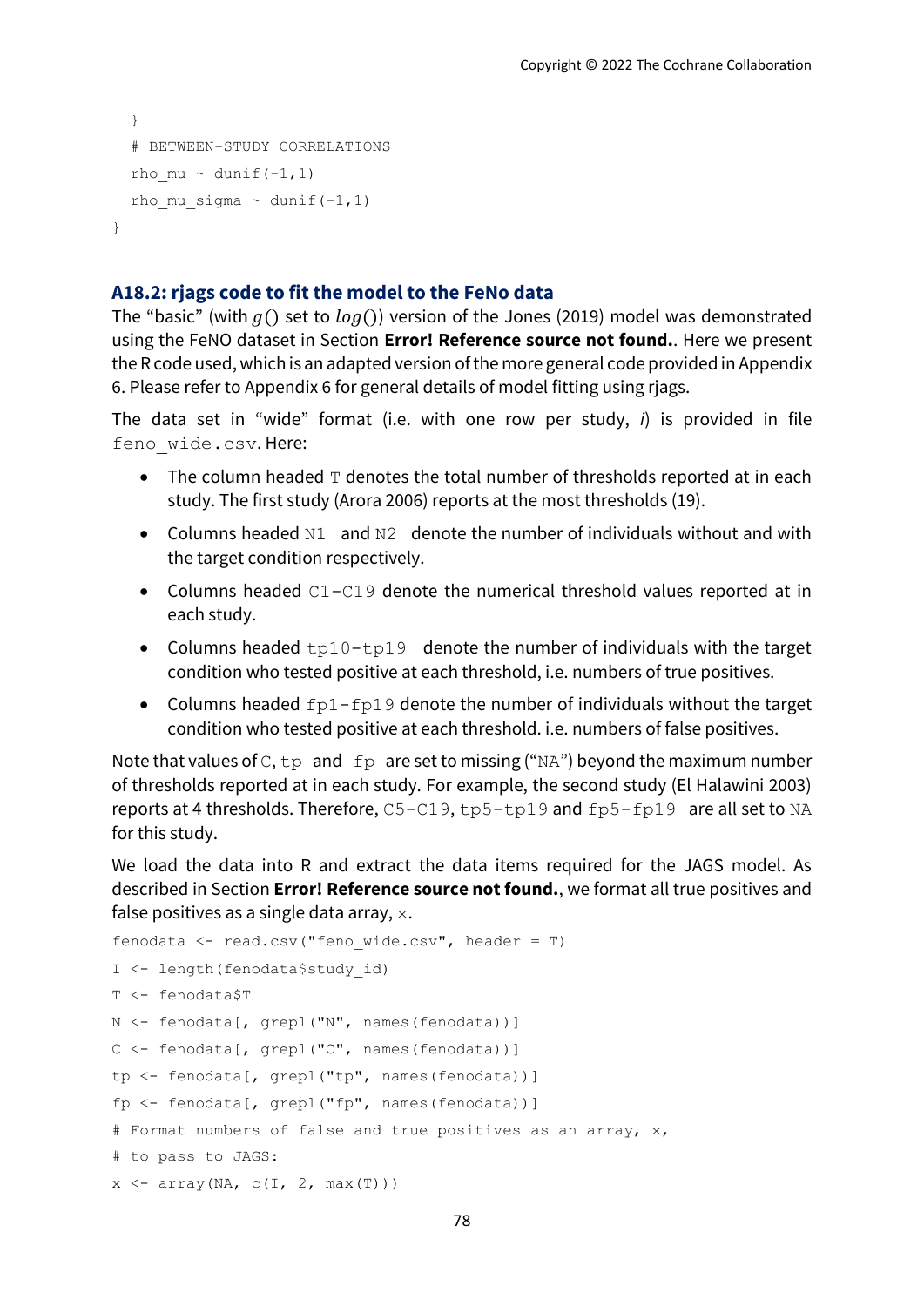```
for(i in 1:I){
  for (t \text{ in } 1;\text{max}(T)) {
     x[i, 1, t] <- fp[i, t]x[i, 2, t] <- tp[i,t]
   }
}
```
We then place all data in a list.

dataList = list(I = I, T = T, N = N, C = C, x = x)

We set initial values for the means and standard deviations of each of the four sets of random effects. It may be helpful to also set initial values for other parameters, for example any between-study correlation parameters (e.g. rho mu).

**Note:** If running the extended version of the model code, with unknown Box-Cox transformation parameter λ (A18.1), you will need to also set reasonable initial values for the parameter lambda (which was assigned a vague Uniform(-3, 3) prior distribution in the model code, A18.1). In determining what might be reasonable initial values, note that  $\lambda = 1$ corresponds to underlying continuous test results having a symmetrical (logistic) distribution, while  $\lambda = 0$  corresponds to the degree of right-skew of a log-logistic distribution.

```
# Initial values for 3 chains:
myinits1 = list( 
  m mu = c(3, 5), m sigma = c(log(1), log(1)),
  tau mu = c(1, 1), tau sigma = c(1,1)
)
myinits2 = list( 
  m mu = c(0, 6), m sigma = c(log(2), log(2)),
  tau mu = c(0.5, 0.5), tau sigma = c(0.5,0.5)
)
myinits3 = list( 
  m mu = c(2, 4), m sigma = c(log(5), log(5)),
  tau mu = c(0.1, 0.1), tau sigma = c(0.1,0.1))
initsList = list(myinits1, myinits2, myinits3)
```
After loading the relevant packages, and setting the number of chains, we compile the model and run the burn-in.

As in [Appendix 6,](#page-14-0) the rjags model should be saved in a text file in the current R working directory. The code below assumes that the model (i.e. the text in **Error! Reference source not found.**) has been saved as "jones\_model\_log.txt", where "log" refers to the choice of  $g()$ . If running the extended version of the model code, with unknown Box-Cox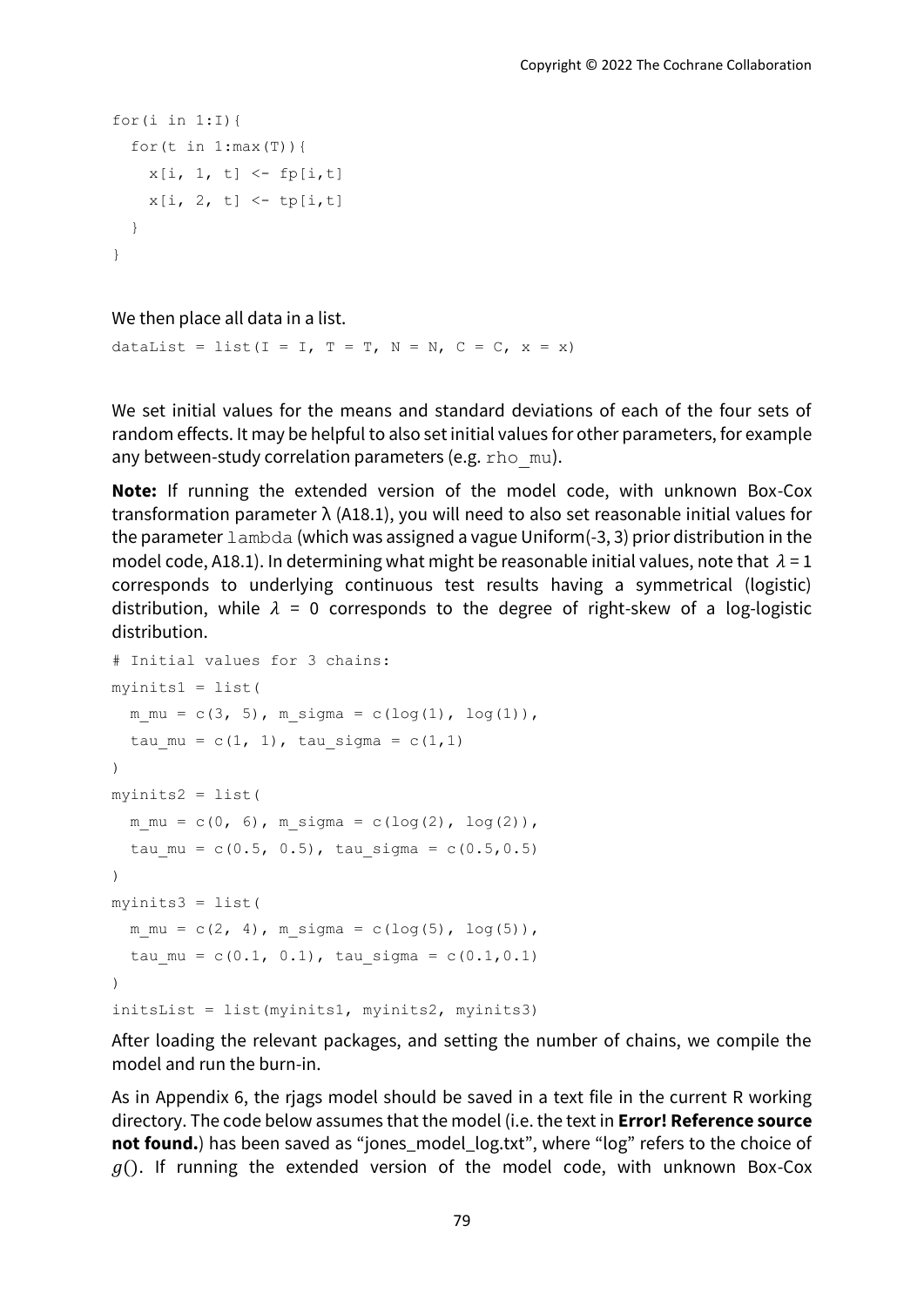transformation parameter λ, we would recommend saving this (i.e. the text in A18.1) with a different name for clarity. Remember to then edit the "jags.model" line in the following R code, in order to call the correct model.

```
library(rjags)
library(mcmcplots)
n.chains <- 3
jagsModel = jags.model("jones_model_log.txt",
                        data=dataList, inits=initsList, 
      n.chains=n.chains)
update(jagsModel,n.iter=10000)
```
We next specify the parameters to be monitored, the number of iterations and any thinning of chains, and run the model.

**Note:** if running the extended version of the model (A18.1), it is important to also monitor the transformation parameter, lambda. This extended version of the model tends to have worse mixing of MCMC chains, so the model may need to be run for considerably longer and with the 'thinning' option set to a higher value.

```
parameters = c("mmu", "m sigma", "tau mu", "tau sumn.iter <- 100000
thin \leq -20# Run the model:
output = coda.samples(jagsModel, variable.names=parameters, n.iter= 
n.iter, thin = thin)
```
As always with Bayesian modelling, it is crucial to assess convergence and mixing. Refer to [Appendix 6](#page-14-0) for more detail.

```
# Check the MCMC process has converged:
mcmcplot(output)
gelman.diag(output)
# summary statistics
summary(output) 
# Posterior density plots
denplot(output)
```
### **A18.3: R code for post processing of the coda**

Summary estimates of the TPR and FPR (or equivalently the sensitivity and specificity) across a range of thresholds of interest are obtained by evaluating equation 11.9 at each iteration of the MCMC simulation. This can be done within the JAGS model code or by post processing of the 'coda' in R as follows.

First extract the simulated chains from the posterior distribution of the relevant parameters, i.e.  $m_{ui}$ ,  $m_{\sigma i}$ .

**Note:** If running the extended version of the model (A18.1) you will also need to extract the simulated values of  $\lambda$  (lambda).

nsims = n.chains\*n.iter/thin # total number of simulations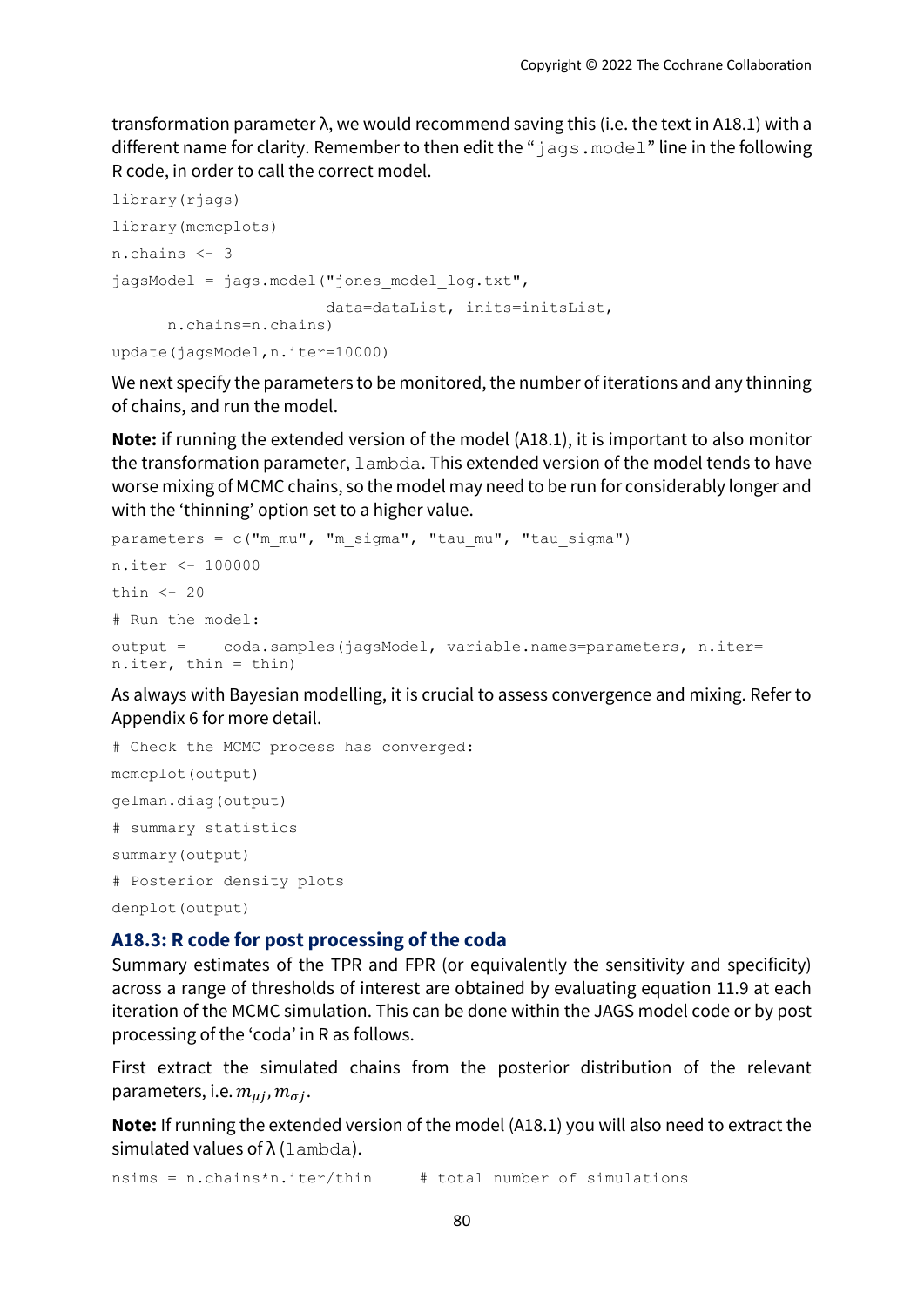```
m mu <- m sigma <- matrix(NA, nsims, 2)
m mu[, 1] <- unlist(output[, "m_mu[1]"])
m mu[, 2] <- unlist(output[, "m mu[2]"])
m sigma[,1] \leq unlist(output[, "m_sigma[1]"])
m sigma[,2] \leq unlist(output[, "m_sigma[2]"])
```
Specify all thresholds for which you would like to calculate the summary TPR and FPR. For example, here we specify thresholds = 5, 6, 7, ..., 100

```
thres \leq seq(5, 100)
nthres <- length(thres)
```
For each threshold of interest, and at each iteration  $k = 1, ...$  nsims of the MCMC chains, we then calculate the FPR and TPR, by evaluating equation 11.9:

```
logit pr \leftarrow pr \leftarrow array(NA, c(nsims, 2, nthres ))
for(k in 1:nsims){
  for(j in 1:2) {
     for(t in 1:nthres){
       # Evaluate logit(TPR) and logit(FPR) at each iteration, k
      logit pr[k,j,t] < -(m mu[k,j]-log(thres[t]))/exp(m sigma[k,j]) # Undo the logit transformation:
      pr[k,j,t] <- plogis(logit pr[k,j,t]) }
   }
}
```
**Note:** In the extended version of the model, equation 11.9 also depends on the transformation parameter,  $\lambda$  (lambda). For this model, replace the code in the box above with the following.

```
g <- matrix(NA, nsims, nthres)
logit pr \leftarrow pr \leftarrow array(NA, c(nsims, 2, nthres ))
for(k in 1:nsims){
   for(t in 1:nthres){
    if(lambda[k] == 1){g[k, t] <- log(thres[t])}
    if(lambda[k] != 1){q[k,t] <- ((thres[t])^lambda[k] - 1)/lambda[k] }
for(j in 1:2){
      logit pr[k,j,t]<-(m mu[k,j]-g[k,t])/exp(m sigma[k,j]) # Undo the logit transformation:
      pr[k,j,t] <- plogis(logit pr[k,j,t]) }
   }
}
```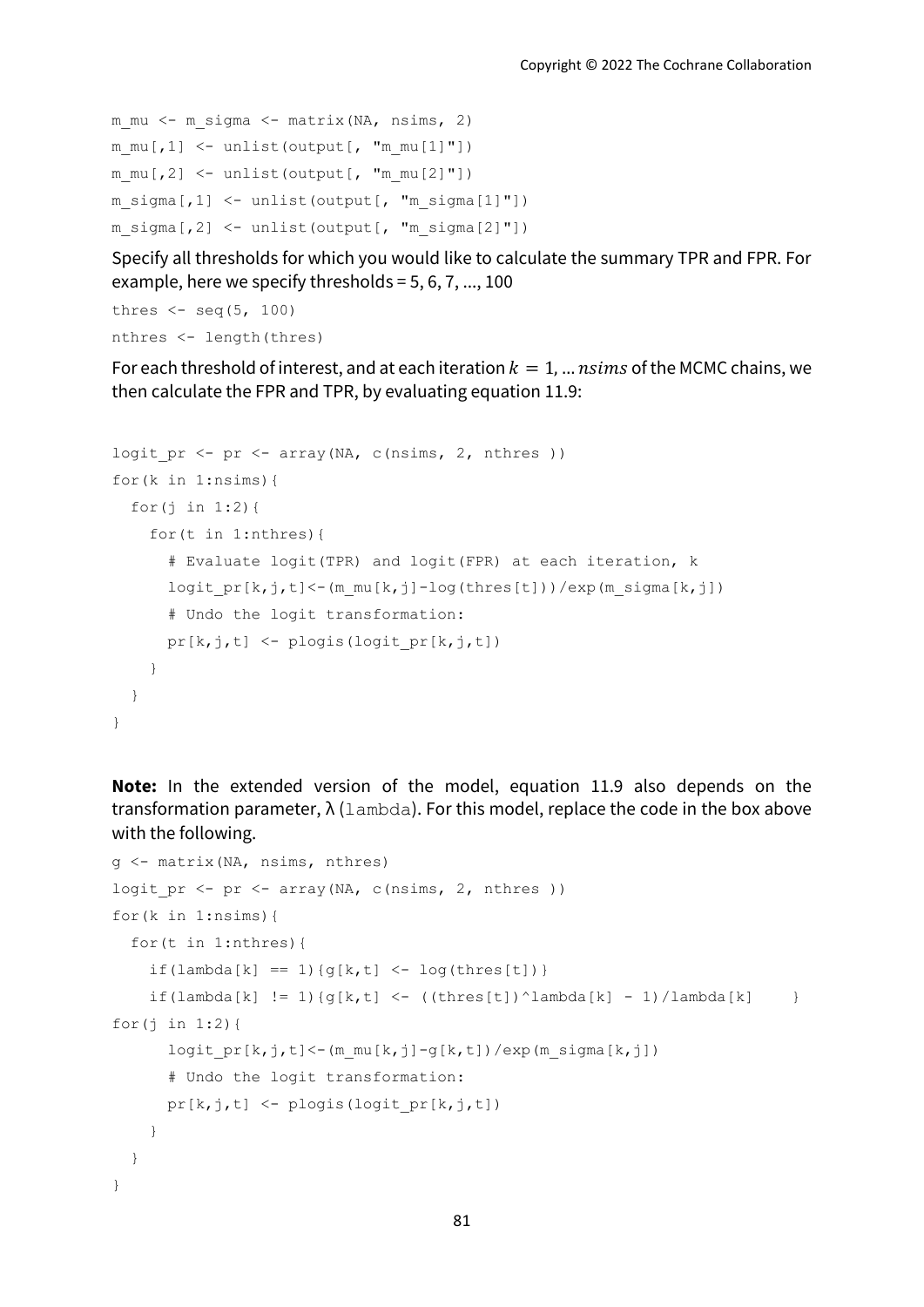We then summarize the chains using the posterior medians and 95% credible intervals.

```
summ fpr \leq- summ tpr \leq- matrix(NA, nthres, 3)
for(t in 1:nthres){
  summ fpr[t, ] \leftarrow quantile(pr[,1,t], c(0.5, 0.025, 0.975))
  summ tpr[t,] <- quantile(pr[,2,t], c(0.5, 0.025, 0.975))
}
```
To view the summary TPR and FPR at each threshold, you might use data.frame, e.g.:

```
round(data.frame(thres, summ tpr, summ fpr), 2)
```
We see, for example, that at a threshold of 25, the summary TPR  $(=$  sensitivity) = 0.69 (95%) credible interval 0.58, 0.78) and the summary FPR =  $0.22$  (95% credible interval =  $0.16, 0.29$ ). It is informative to plot the summary TPR and FPR, with 95% credible intervals, against threshold or log(threshold). For example, the following R code produces **Error! Reference source not found.**.

```
par(max = c(5, 5, 1, 15))par(xpd = NA)
# Set limits of x and y-axis:
xlims \leq c(log(min(thres)), log(max(thres)))
ylims \leq -c(0, 1)cex < -1.5cex.data <-1.2coldis <- "red"
colnotdis <- "blue"
coldata <- "azure4"
# Plot summary TPR:
plot(log(thres), summ_tpr[,1], type = "l", xlim = xlims, ylim = ylims, col 
= coldis, axes = F, xlab = "Threshold (ppm)", ylab = "Probability
positive", cex.lab = cex, lwd = 3)
# Plot summary FPR:
lines(log(thres), summ fpr[,1], type = "l", ylim = ylims, col = colnotdis,
1wd = 3)# Label axes :
axis(2, cex-axis = cex)labpoints = c(5, 7, 10, 14, 20, 30, 40, 60, 100)axis(1, labels = labpoints, at = log(labpoints), cex.axis = cex)
# Plot observed data points and join points
# from the same study with a line:
obs.fpr \leftarrow fp/N[,1]obs.tpr \leftarrow tp/N[,2]
for(i in 1:I) {
```